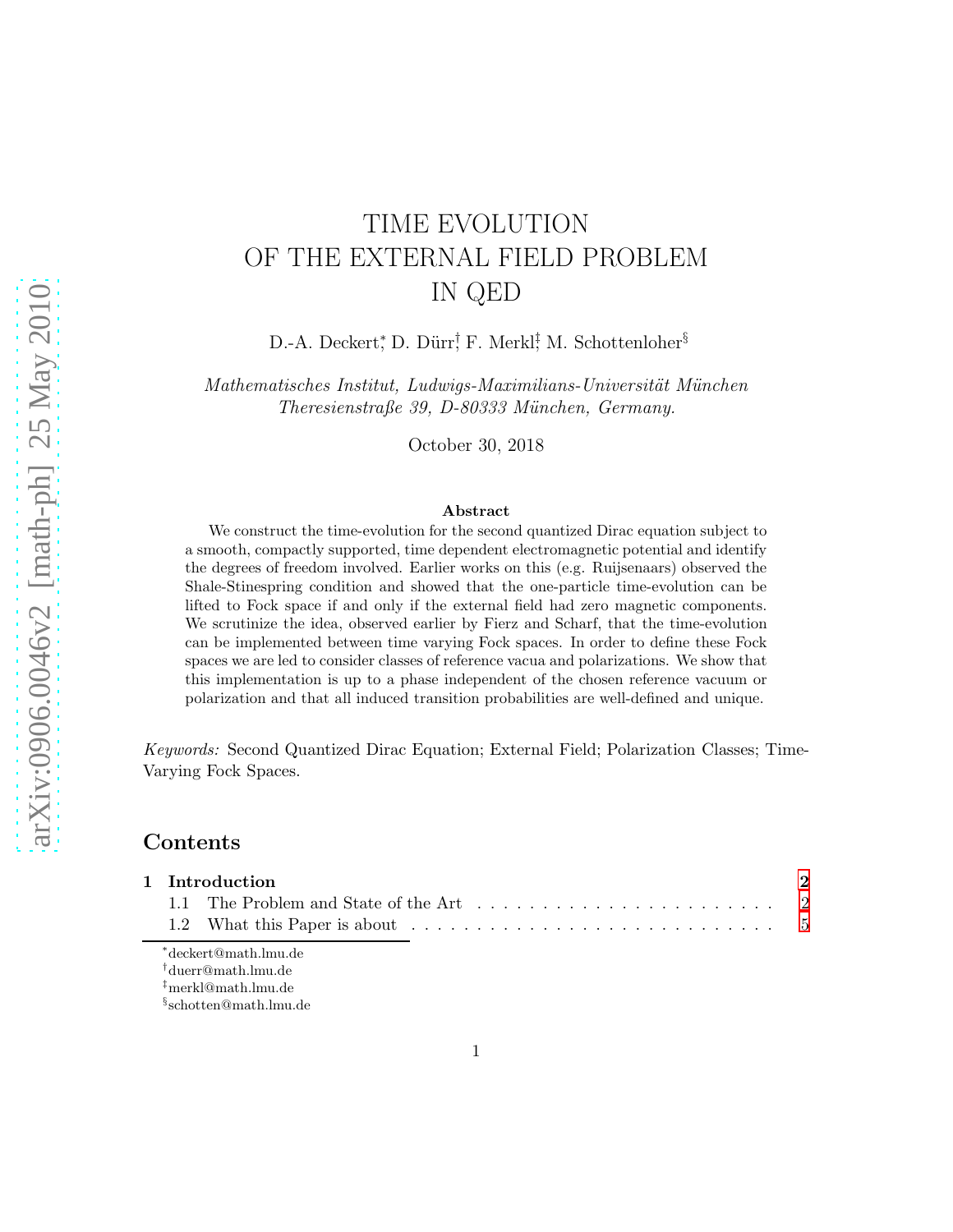|   | 2 Infinite Wedge Spaces                          |                                                                                            |                                                              |      |  |  |
|---|--------------------------------------------------|--------------------------------------------------------------------------------------------|--------------------------------------------------------------|------|--|--|
|   | 2.1                                              |                                                                                            |                                                              |      |  |  |
|   | 2.2                                              | Operations from the Left and from the Right $\dots \dots \dots \dots \dots \dots \dots$ 21 |                                                              |      |  |  |
|   | 2.3                                              |                                                                                            |                                                              |      |  |  |
|   | 2.4                                              |                                                                                            |                                                              |      |  |  |
|   |                                                  |                                                                                            | 2.4.1 Connection with Constant Charge Sectors of Fock Spaces | - 26 |  |  |
|   |                                                  | 2.4.2                                                                                      |                                                              | -28  |  |  |
|   |                                                  | 2.4.3                                                                                      |                                                              |      |  |  |
| 3 | Application to the External Field Problem in QED |                                                                                            |                                                              |      |  |  |
|   | 31                                               |                                                                                            |                                                              |      |  |  |
|   | -49<br>32                                        |                                                                                            |                                                              |      |  |  |
|   | 3.3                                              |                                                                                            |                                                              | -56  |  |  |
|   | 4 Summary: the Second Quantized Time-Evolution   |                                                                                            |                                                              |      |  |  |

# <span id="page-1-1"></span><span id="page-1-0"></span>1 Introduction

#### 1.1 The Problem and State of the Art

This paper purports the the second-quantized time-evolution of Dirac fermions subject to a classical time-dependent external electromagnetic potential  $A : \mathbb{R}^4 \to \mathbb{R}^4$ . In the early works [\[SS65,](#page-59-0) [Rui77a,](#page-59-1) [Rui77b,](#page-59-2) [Bel75,](#page-58-0) [Bel76\]](#page-58-1) it was recognized that the construction of such a time-evolution in the presence of an external potential which has non-zero magnetic components turns out to be impossible on one fixed Fock space. Let us briefly explain the nature of the problem and state the classical results.

It is well known that the spectrum of the free Dirac operator  $H^0 = -i\alpha \cdot \nabla + \beta m$ is  $(-\infty, -m] \cup [+m, +\infty)$  and, thus, allows for wave functions associated with "negative" energy". Throughout this work we use Planck units  $\hbar = c = 1$ . The two components of the spectrum give rise to a splitting of the one-particle Hilbert space  $L_2(\mathbb{R}^3, \mathbb{C}^4)$ , i.e. the space of square integrable  $\mathbb{C}^4$  valued functions on  $\mathbb{R}^3$ , into two spectral subspaces  $L_2(\mathbb{R}^3, \mathbb{C}^4) = \mathcal{H}_- \oplus \mathcal{H}_+$ . While a wave function  $\psi \in \mathcal{H}_+$  can be interpreted to describe the dynamics of electrons with positive kinetic energy the interpretation of the negative energy wave functions is not straightforward as we do not seem to see particles of negative kinetic energy in nature. Moreover, there is no mechanism in quantum mechanics to prevent transitions from the positive to the negative spectral subspace so we can not simply regard those negative energy wave functions as unphysical. In order to solve this problem Dirac very early came up with a physical theory for his equation, the so-called *Dirac Sea* or *Hole* Theory:

Admettons que dans l'Univers tel que nous le connaissons, les états d'energie négative soient presque tous occupés par des électrons, et que la distribution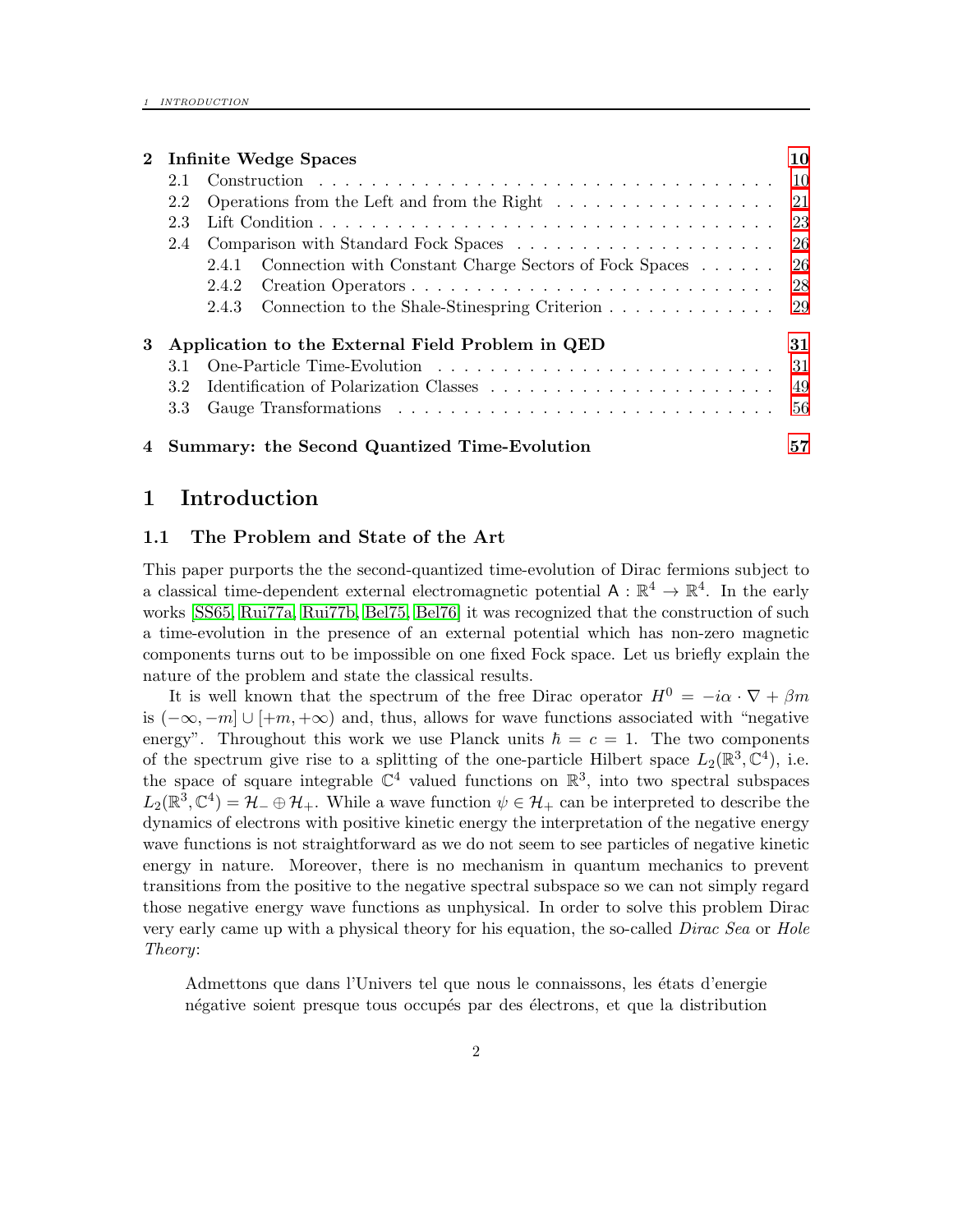ainsi obtenue ne soit pas accessible à notre observation à cause de son uniformité dans toute l'etendue de l'espace. Dans ces conditions, tout état d'energie négative non occupé représentant une rupture de cette uniformité, doit se révévler à observation comme une sorte de lacune. Il es possible d'admettre que ces lacunes constituent les positrons.

P.A.M. Dirac, Théorie du Positron (1934), in Selected Papers on Quantum Electrodynamics, Ed. J. Schwinger, Dover Pub. (1958)

It is assumed that all negative energy states are occupied by electrons which then constitute the Dirac sea. Due to its uniformity the Dirac sea is hidden from our observation and, thus, physically inaccessible. What can be observed are the holes in the Dirac sea created by Dirac sea electrons which made transitions to the positive energy spectrum. The holes are called positrons.

The exclusion principle will operate to prevent a positive-energy electron ordinarily from making transitions to states of negative energy. It will be possible, however, for such an electron to drop into an unoccupied state of negative energy. In this case we should have an electron and positron disappearing simultaneously, their energy being emitted in the form of radiation. The converse process would consist in the creation of an electron and a positron from electromagnetic radiation.

P.A.M. Dirac , Theory of the positron, in: The Principles of Quantum Mechanics, Oxford (1930)

Dirac's theory predicted the existence and properties of positrons, pair creation and pair annihilation, which shortly later were verified by Anderson [\[And33\]](#page-58-2).

In the language of quantum field theory the Dirac sea is represented in the so-called second quantization procedure by the "vacuum vector" on which two types of creation operators act. Those creating electrons and those creating positrons. This way one implements Dirac's idea that one only considers the "net description of particles: electrons and positrons" and neglects what is going on "deep down in the sea", assuming that nothing physically relevant happens in there. The Hilbert space for this many particle system is the Fock space built by successive applications of creation operators on the vacuum.

As Dirac already pointed out in [\[Dir34b\]](#page-58-3), the Dirac sea, however, is inaccessible and the choice of  $\mathcal{H}_-$  in the presence of an external field is not obvious at all. In addition, Dirac's invention and likewise quantum field theory are plagued by a serious problem: As soon as an electromagnetic field  $A = (A_\mu)_{\mu=0,1,2,3} = (A_0, -\mathbf{A})$  enters the Dirac equation, i.e. as soon as "interaction is turned on", one has generically transitions of negative energy wave functions to positive energy wave functions, i.e. pair creation and pair annihilation. For a mathematical proof of pair creation in the adiabatic regime see [\[DP07,](#page-58-4) [DP08\]](#page-58-5). While pair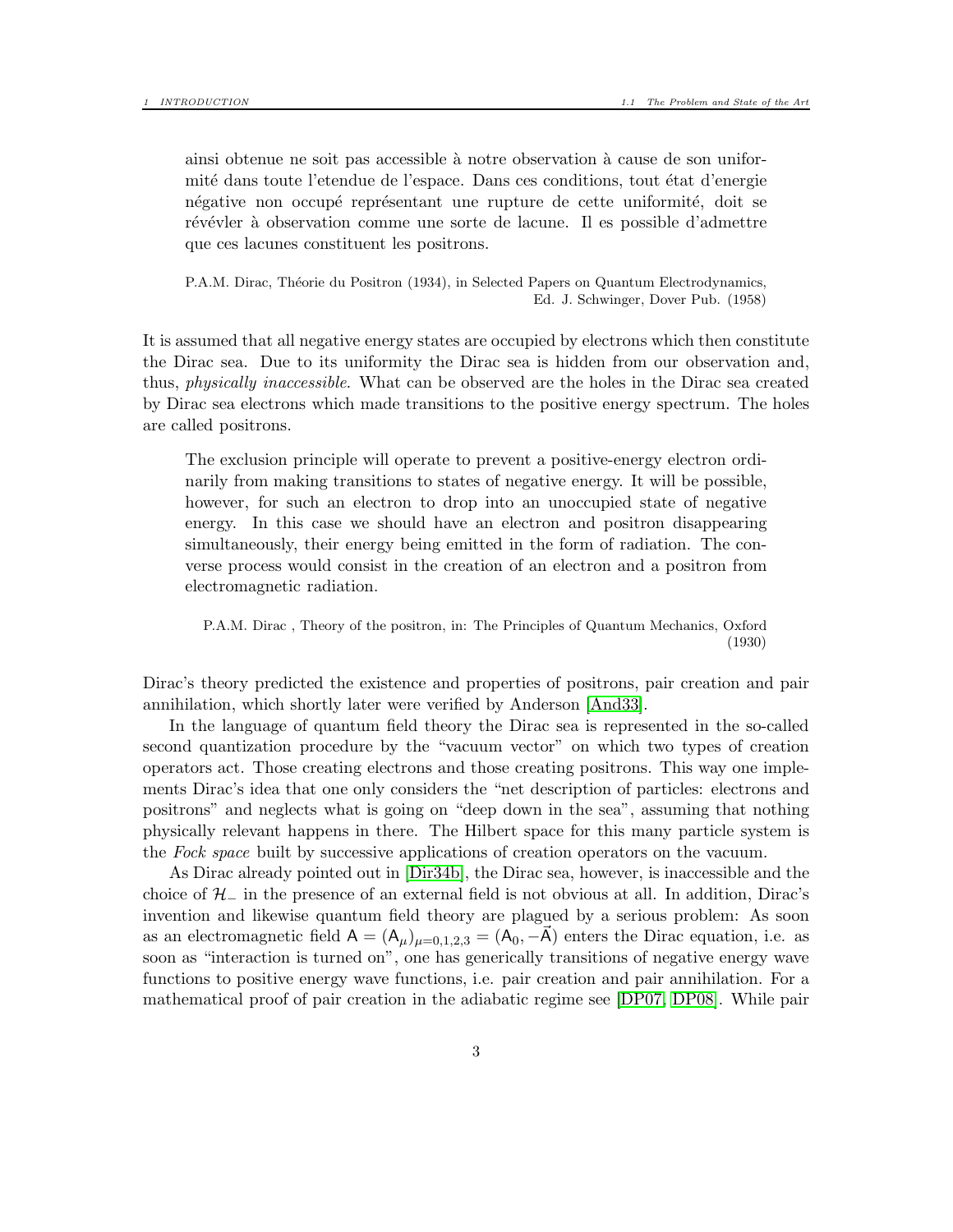creation and annihilation is an observed phenomenon it nevertheless has mathematically a devastating side effect. Pictorially speaking, the negative energy states are "rotated" by the external field and thus develop components in the positive energy subspace. Thus the Dirac sea containing infinitely many particles generically produces under the influence of an external field infinitely many electrons as soon as the field acts. Such a state does not anymore belong to the Fock space and there is no reason to hope that in general a lift of the one-particle Dirac time-evolution to this Fock space exists.

This problem manifests itself in the classical results as follows. Under reasonable assumptions on the external potential  $A = (A_\mu)_{\mu=0,1,2,3} = (A_0, -\vec{A})$  the one-particle Dirac Hamiltonian  $H^{A(t)} = -i\alpha \cdot (\nabla - \vec{A}(t)) + \beta m + A(t)^0$  generates a unitary time-evolution  $U^{\mathsf{A}}: \mathcal{H} \to \mathcal{H}$  on the Hilbert space  $\mathcal{H} = L_2(\mathbb{R}^3, \mathbb{C}^4)$  of square integrable,  $\mathbb{C}^4$  valued functions on  $\mathbb{R}^3$ . Having Dirac's sea idea [\[Dir34b,](#page-58-3) [Dir34a\]](#page-58-6) in mind one introduces a splitting of this Hilbert space H into a Hilbert direct sum  $\mathcal{H} = \mathcal{H}_+ \oplus \mathcal{H}_-$ , where  $\mathcal{H}_\pm$  are the spectral subspaces of the free Dirac Hamiltonian  $H^0$  and  $P_{\pm}$  the corresponding orthogonal projectors. The "states" of  $H_-\$  are assumed to be filled with electrons, historically referred to as Dirac sea. In modern quantum field theory the notion of the Dirac sea is replaced by the so called vacuum. In order to extract finite and physical meaningful expressions from this infinite particle picture Dirac's idea is to focus only on the "net balance" between the initial Dirac sea and the time-evolved Dirac sea while neglecting what is going on "deep down in the seas". Transitions between  $\mathcal{H}_-$  and  $\mathcal{H}_+$  are thought to describe pair creation and annihilation [\[Dir34b,](#page-58-3) [Dir34a\]](#page-58-6); for a mathematically rigorous proof of the creation of a pair of asymptotically free moving electron and positron in an adiabatically changing strong field see [\[DP08,](#page-58-5) [DP07\]](#page-58-4). The Fock space  $\mathcal{F}(\mathcal{H}_+,\mathcal{H}_-) = \Lambda\mathcal{H}_+ \otimes \Lambda\overline{\mathcal{H}_-}$  serves as a mathematical setup for this infinite particle picture. One intends to lift the one-particle Dirac timeevolution  $U^{\mathsf{A}}$  on  $\mathcal H$  to this Fock space. The Shale-Stinespring Theorem [\[SS65\]](#page-59-0) gives the following necessary and sufficient condition for the existence of such a lift. For times  $t_0, t_1 \in \mathbb{R}$ the one-particle Dirac time-evolution  $U^{\mathsf{A}}(t_1, t_0)$  can be lifted to a second-quantized timeevolution on  $\mathcal{F}(\mathcal{H}_+,\mathcal{H}_-)$  if and only if the off-diagonal terms  $U^{\mathsf{A}}_{+-}(t_1,t_0) := P_+U^{\mathsf{A}}(t_1,t_0)P_$ and  $U_{-+}^{\mathsf{A}}(t_1,t_0) := P_{-}U^{\mathsf{A}}(t_1,t_0)P_{+}$  are both Hilbert-Schmidt operators. Such a lift, if it exists, is unique up to a phase. Ruijsenaars [\[Rui77a,](#page-59-1) [Rui77b\]](#page-59-2) supplied the physical implications of the Shale-Stinespring Theorem: the operators  $U^{\mathsf{A}}_{+-}(t_1,t_0)$  and  $U^{\mathsf{A}}_{-+}(t_1,t_0)$  are Hilbert-Schmidt operators for all times  $t_0, t_1$  if and only if  $\mathsf{A} = 0$ , a somehow devastating result. Not only it means there are no lifts of the one-particle Dirac time-evolution for external potentials with non-zero magnetic components, it also means that gauge transformations which add non-zero spatial components to the external potential cannot be implemented.

Let us give an intuition for the Shale-Stinespring condition. We regard the timeevolution  $U^{\mathsf{A}}(t_1,t_0): \mathcal{H}_-\oplus \mathcal{H}_+ \to \mathcal{H}_-\oplus \mathcal{H}_+$  in matrix form:

$$
U^{\mathsf{A}}(t_1, t_0) = \begin{pmatrix} U^{\mathsf{A}}_{++}(t_1, t_0) & U^{\mathsf{A}}_{+-}(t_1, t_0) \\ U^{\mathsf{A}}_{-+}(t_1, t_0) & U^{\mathsf{A}}_{--}(t_1, t_0) \end{pmatrix}.
$$
 (1.1)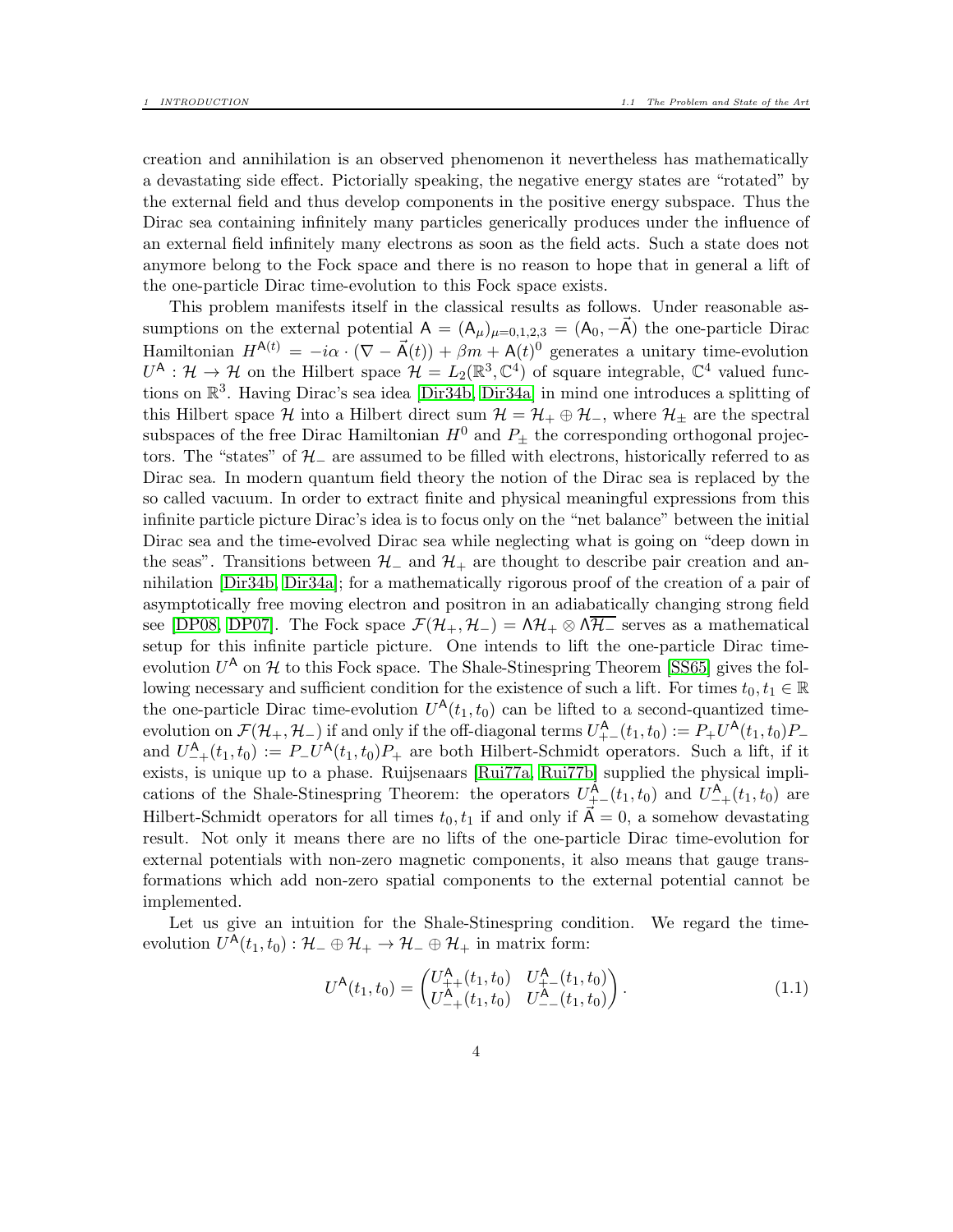The non-diagonal terms describe pair creation and annihilation. In leading order, for  $U^{\mathsf{A}}(t_1,t_0)$  close to the identity and neglecting multiple pair creation, the squared Hilbert-Schmidt norm

<span id="page-4-1"></span>
$$
||U_{+-}^{A}(t_1, t_0)||_{I_2}^{2} = \sum_{n \in \mathbb{N}} ||U_{+-}^{A}(t_1, t_0)\varphi_n||_{\mathcal{H}}^{2}
$$
\n(1.2)

for any orthonormal basis  $(\varphi_n)_{n\in\mathbb{N}}$  of  $\mathcal{H}_-$  may be interpreted as the probability of creating one pair from the Dirac sea. In this sense the Shale-Stinespring condition ensures that the pair creation probabilities are well-defined.

Metaphorically speaking: The negative energy states in  $H_$  are "rotated" by the interaction term  $-i\alpha \cdot \vec{A} + A^{\vec{0}}$  of the Dirac Hamiltonian  $H^{\mathsf{A}}$  and develop components in the positive energy subspace  $\mathcal{H}_+$  as soon as the field acts. While the term  $A^{\overline{0}}$  induces only a mild rotation, the rotation induced by  $-i\alpha \cdot \vec{A}$  is strong due to the presence of the  $\alpha$ matrix. The catastrophe of ill-defined pair creation probabilities happens as long as the field is acting. When the field is switched off, most of spinors are however rotated back into the "free Dirac sea". Therefore focusing on the scattering matrix only one expects that the off-diagonal of the S-matrix  $P_{\pm}S^{A}P_{\mp}$  consists of Hilbert-Schmidt operators. Hence, a lift of the S-matrix to Fock space exists [\[Bel75,](#page-58-0) [Bel76\]](#page-58-1). This lift is, as we said, only unique up to a phase. In the scattering situation the initial Dirac sea is "more or less" restored, so that ingoing states in Fock space are transformed to outgoing states in the *same* Fock space.

Since the S-matrix captures the asymptotic time-evolution it is desirable to interpolate the asymptotic free time-evolutions of scattering by a full time-evolution when the external field acts. Due to the catastrophic pair creation discussed above one must adjust the sea, i.e. the vacuum, so that the most of the spinors remain "sea-vectors". Therefore, one considers a second quantized Dirac time-evolution in the presence of an external field with respect to time-dependent reference polarizations in contrast to one fixed polarization  $\mathcal{H}_-$ ; we shall call all closed subspaces of  $H$  with infinite dimension and codimension *polarizations*. One implements the second quantized time-evolution on time-varying Fock spaces instead of only one fixed Fock space. Such an implementation was already described in [\[FS79\]](#page-59-3), and this idea was further developed by Mickelsson [\[Mic98\]](#page-59-4). Mickelsson gives a time-dependent unitary transformation of the Dirac Hamiltonian  $H^A$  such that its off-diagonal parts become Hilbert-Schmidt operators. Furthermore, he identifies the missing phase of the second quantized time-evolution up to a remaining freedom. A related but different approach to this phase is described in [\[SW86\]](#page-59-5).

#### <span id="page-4-0"></span>1.2 What this Paper is about

The obstacle in implementing the second-quantized time-evolution on time-varying Fock spaces is that there is no canonical choice of polarization. To illustrate this consider  $H^A$ , the Dirac operator for a fixed, time independent four-vector potential A. The spectrum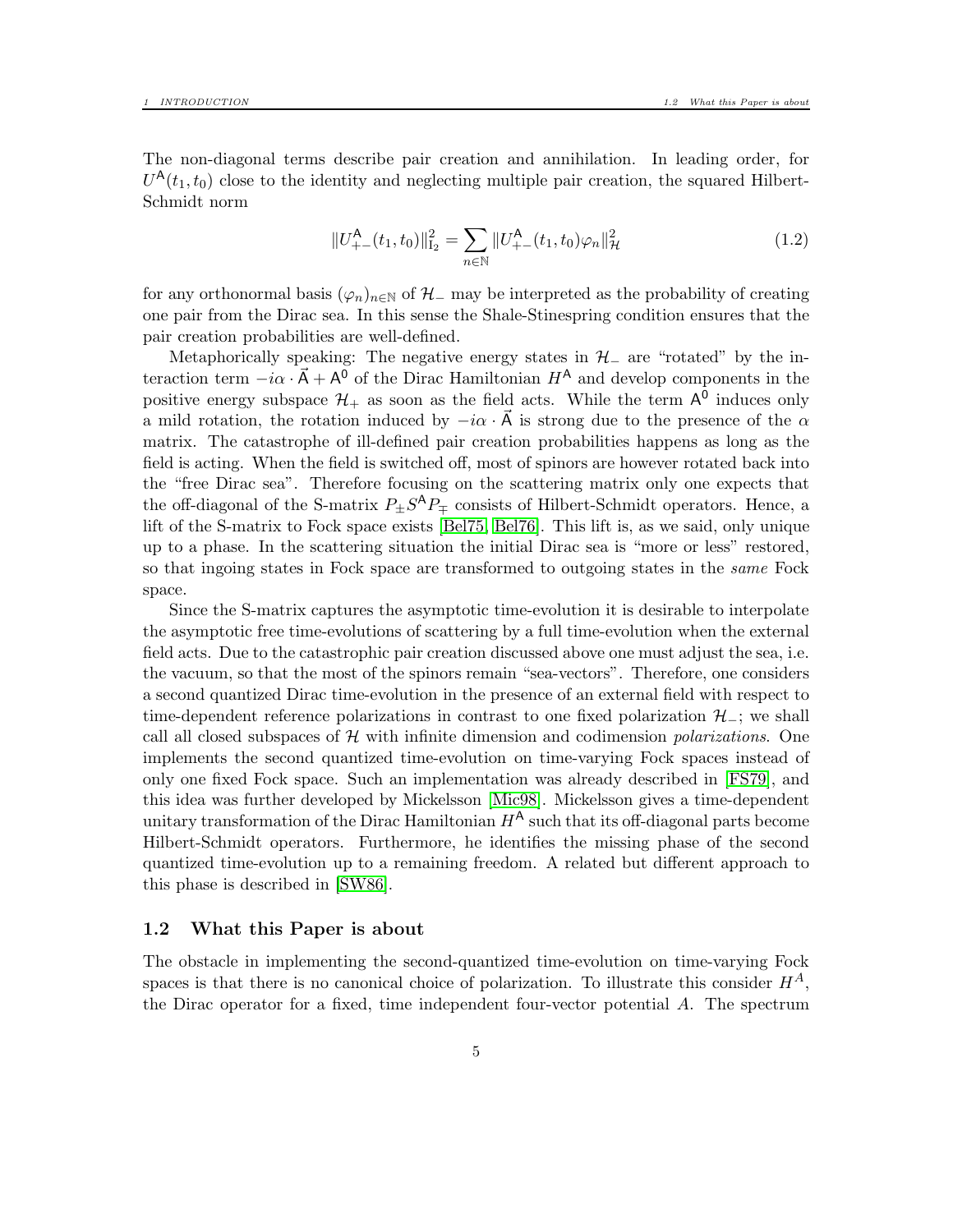is in general not anymore as simple as in the free case and there is no canonical way of defining a polarization since a splitting splitting into subspaces  $L_2(\mathbb{R}^3, \mathbb{C}^4) = \mathcal{H}^A_- \oplus \mathcal{H}^A_+$ is reasonably arbitrary. The choice of polarization becomes in particular interesting when the external potential A is time-dependent. (Four-vector potentials defined on space-time  $\mathbb{R}^4$  are denoted by the sans serif letter A, while defined on the space  $\mathbb{R}^3$  they are denoted by the italic letter A.) Suppose that at time  $t_0$  the field is zero and at a later time the field is switched on. To better understand the issue of the choice of polarization, observe that choosing  $U^{\mathsf{A}}(t,t_0)\mathcal{H}_-$  as the polarization at time t would not allow for the description of pair creation: starting from a Dirac sea in  $H_-\$ at time  $t_0$  all one-particle wave functions will remain in the sea  $U^{\mathsf{A}}(t,t_0)\mathcal{H}_-$  forever. Also, this choice of polarization depends not only on the field A at time t but also on the whole history  $(A(s))_{s \leq t}$ . We shall show below that for another field  $\widetilde{A}$  with  $\widetilde{A}(t_0) = A(t_0)$  and  $\widetilde{A}(t) = A(t)$  the orthogonal projectors onto  $U^{\mathsf{A}}(t,t_0)\mathcal{H}_-$  and  $U^{\widetilde{\mathsf{A}}}(t,t_0)\mathcal{H}_-$  differ by a Hilbert-Schmidt operator. Moreover, as discussed in [\[FS79\]](#page-59-3), all apparent choices of polarizations like the negative spectral subspace of  $H^{\mathsf{A}}$ which allow for pair-creation are not Lorentz invariant.

This suggests that a particle/anti-particle picture can presumably not be based on spectral considerations. Instead of choosing specific polarizations we consider equivalence classes of polarizations. It turns out that an appropriate equivalence relation "≈" between polarizations is given by the condition that the difference of the corresponding orthogonal projectors is a Hilbert-Schmidt operator. This is in accordance with: First, the intuition described along with [\(1.2\)](#page-4-1) which implies that transition amplitudes stay well-defined. And second, if  $A(t_0) = 0$ , the equivalence class  $C(t) = [U^A(t, t_0)H^-]_{\approx}$ ,  $t > t_0$ , turns out to depend only on the external potential  $A(t)$  at time t but not on the history  $(A(s))_{t_0 < s < t}$ . A specific choice of polarization in this equivalence class is then mathematically a choice of reference frame with respect to which we represent the second-quantized Dirac timeevolution. This brings us to the content of this work:

- 1. We show that these polarization classes  $C(t)$  are uniquely identified by the spatial (magnetic) components  $\vec{A}(t)$  of the field A at time t; see Theorem [3.9](#page-48-1)<sub>p</sub>[.49](#page-48-1), Subsection [3.2](#page-48-0)<sub>p[.49](#page-48-0)</sub>. This generalizes the case of  $\vec{A}(t) = 0$  regarded in [\[Rui77a\]](#page-59-1) to general  $\vec{A}(t)$ .
- 2. We give a simple representative  $e^{Q^{A(t)}}\mathcal{H}_-\in C(t)$  for each polarization class in terms of a simple and explicit operator  $Q^{A(t)}$  which naturally appears as the key object in the variant of the Born series of  $U^{\mathsf{A}}$  that we use in Subsection [3.1](#page-30-1)<sub>p[.31](#page-30-1)</sub>.
- 3. We implement the Dirac time-evolution as unitary maps between between time-varying Fock spaces, in Theorem  $4_{p.57}$  $4_{p.57}$  $4_{p.57}$ , Subsection  $4_{p.57}$ . This implementation is unique up to a phase.
- 4. We conclude with a brief discussion of gauge transformations of the external field; see Theorem  $3.12<sub>p.56</sub>$  $3.12<sub>p.56</sub>$  $3.12<sub>p.56</sub>$ , Subsection  $3.3<sub>p.56</sub>$ .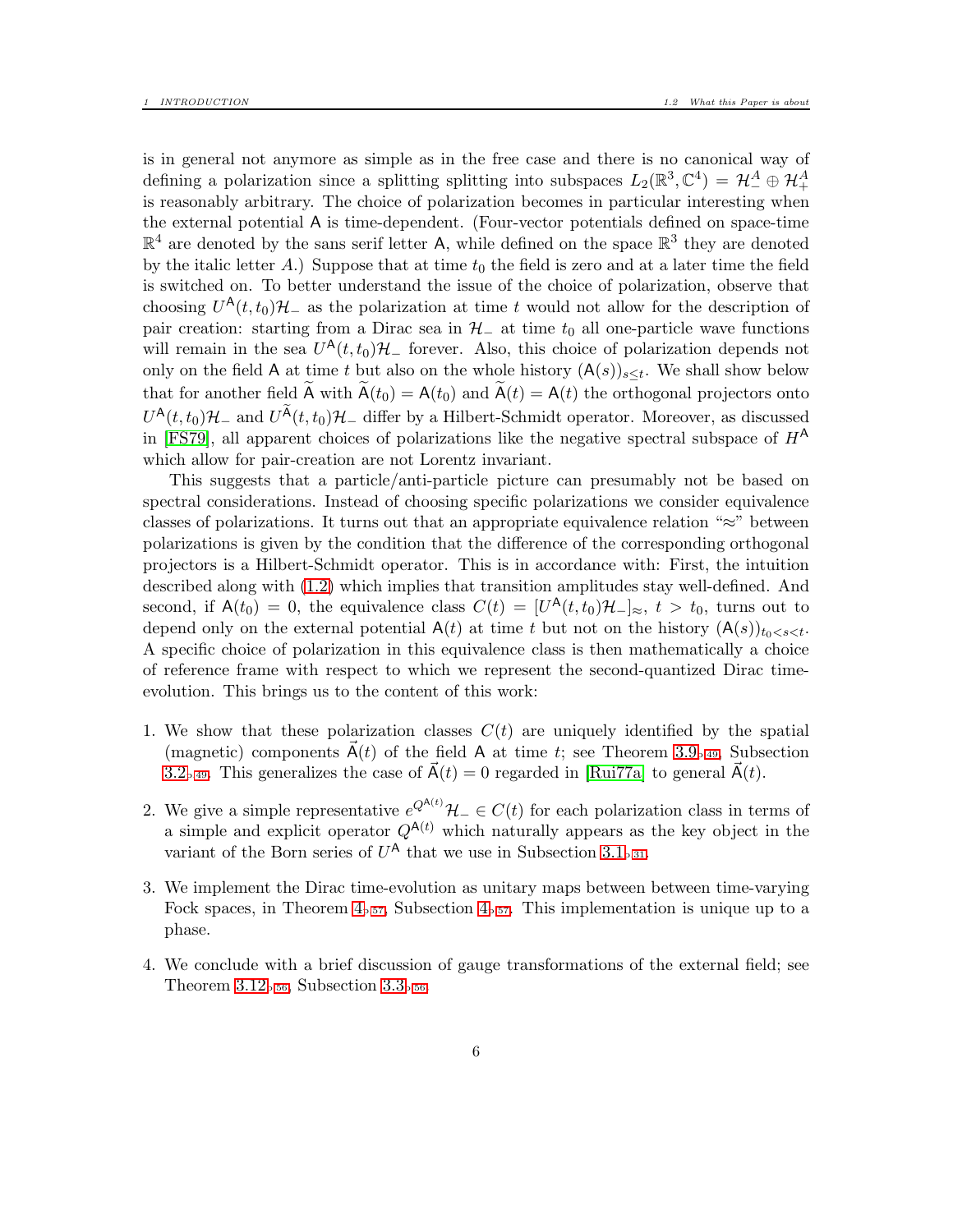A next step would be to derive the polarization charge current within this framework which also must be defined in a neat way so that it accounts only for the "net description" comparing two Dirac seas as mentioned above.

Our work in this field of QED was mainly inspired by Dirac's original idea [\[Dir34b,](#page-58-3) [Dir34a\]](#page-58-6), the work of Fierz and Scharf [\[FS79\]](#page-59-3), Scharf's book [\[Sch95\]](#page-59-6) as well as Pressley and Segal's book [\[PS86\]](#page-59-7) and also the work of Mickelsson et al. [\[LM96,](#page-59-8) [Mic98\]](#page-59-4). Furthermore, we would like to call attention to an approach to QED by Finster [\[Fin09a,](#page-58-7) [Fin08,](#page-58-8) [Fin09b,](#page-58-9) [Fin06\]](#page-58-10) known under the name: "The Fermionic Projector". Though mathematically different, his approach also revisits Dirac's original idea [\[Dir34a,](#page-58-6) [Dir34b\]](#page-58-3) in a serious way. The main difference between the Fermionic Projector approach and ours is that we do not seek a distinguished polarization or, in other words, a unique vacuum. Moreover, we use a Fock space description which by construction allows for superposition and entanglement which at the moment seems to be elaborate using ferminonic projectors.

The Setup. The purpose of this paragraph is to give a heuristic description of how we construct the second quantized time-evolution of the Dirac Hamiltonian in the presence of a time-dependent, external field. What is described in this Subsection will be rigorously introduced and proven in Sections  $2_{p.10}$  $2_{p.10}$  $2_{p.10}$  and  $3_{p.31}$  $3_{p.31}$  $3_{p.31}$ . The definitions and assertions will later be formulated in a general form.

Since we aim at a description depending only on polarization classes instead of specific polarizations we resort to a representation of the Fock space which is different to the standard one  $(\mathcal{F}(\mathcal{H}_-, \mathcal{H}_+))$ . We shall refer to it as the *infinite wedge product spaces*. Although our results can be rephrased in the standard Fock space language, the infinite wedge product formalism, in our opinion, is closer to Dirac's original idea [\[Dir34b,](#page-58-3) [Dir34a\]](#page-58-6) and opens up a more transparent view on the nature of the second-quantized Dirac timeevolution and on the role of the Dirac sea (i.e. Fock vacuum).

We construct Dirac seas concretely as infinite wedge products like in [\[Dir34b\]](#page-58-3): given a polarization  $V \subset \mathcal{H}$  and for that an orthonormal basis  $\varphi = (\varphi_n)_{n \in \mathbb{N}}$  that spans V the alternating product of all  $\varphi_n$ ,  $n \in \mathbb{N}$ , is supposed to represent a Dirac sea belonging to polarization V. We introduce an equivalence class  $S = S(\varphi)$  of other representatives, namely of all sequences  $\psi = (\psi_n)_{n \in \mathbb{N}}$  in H such that the  $\mathbb{N} \times \mathbb{N}$ -matrices

<span id="page-6-0"></span>
$$
(\langle \psi_n, \psi_m \rangle)_{n,m \in \mathbb{N}} \qquad \text{and} \qquad (\langle \psi_n, \varphi_m \rangle)_{n,m \in \mathbb{N}}, \qquad (1.3)
$$

 $\langle \cdot, \cdot \rangle$  denoting the inner product on H, differ from the unity matrix only by a matrix in the trace class and thus have a determinant. In this case we write  $\psi \sim \phi$ . This is our notion of Dirac seas being asymptotically equal "deep down in the sea". We define the following bracket:

$$
\langle \psi, \chi \rangle := \det(\langle \psi_n, \chi_m \rangle)_{n, m \in \mathbb{N}} = \lim_{k \to \infty} \det(\langle \psi_n, \chi_m \rangle)_{n, m = 1, \dots, k}, \quad \psi, \chi \in \mathcal{S}.
$$
 (1.4)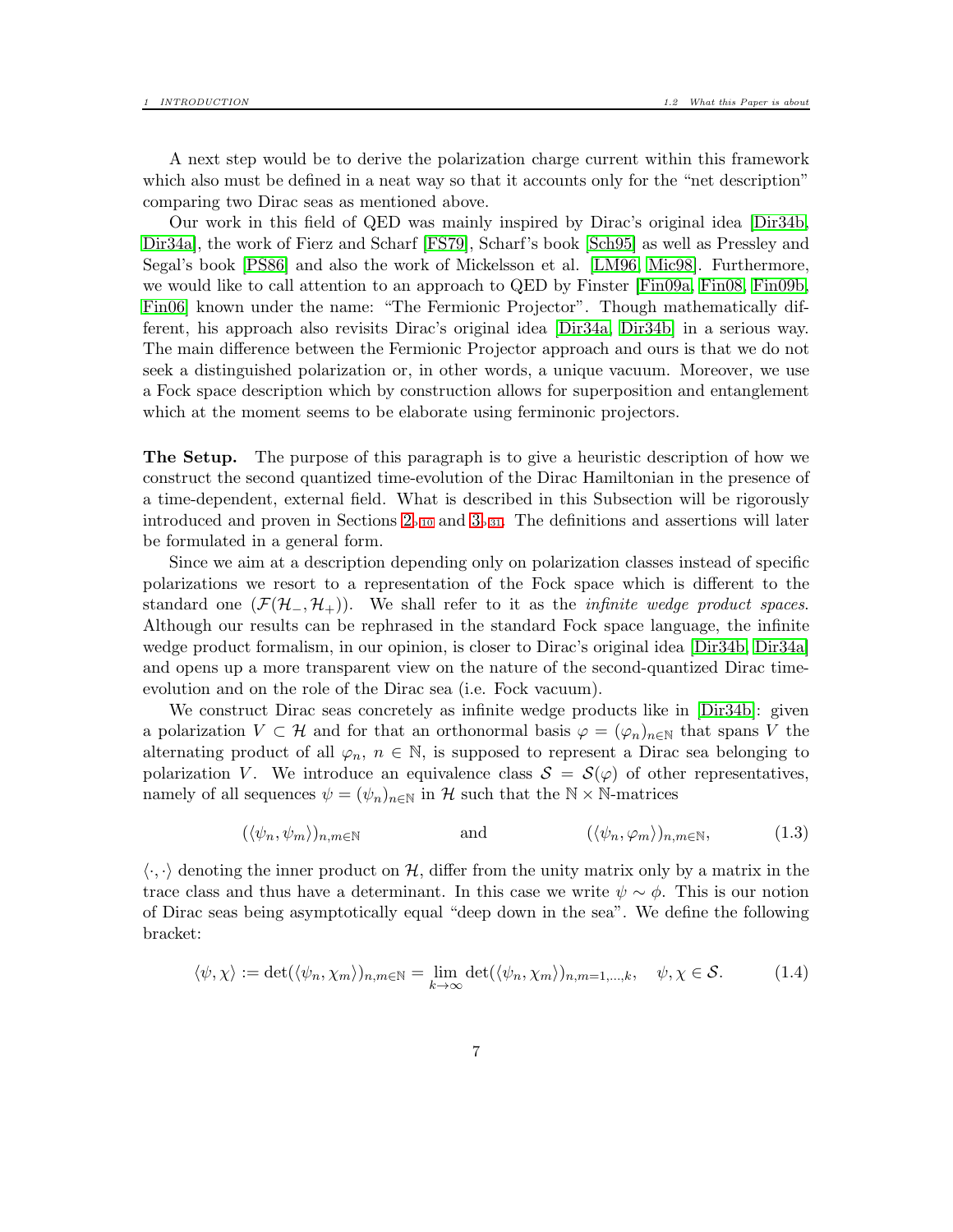With this at hand one constructs a Hilbert space  $\mathcal{F}_{\mathcal{S}} = \mathcal{F}_{\mathcal{S}(\varphi)}$ , where the bracket gives rise to the inner product. We refer to  $\mathcal{F}_{\mathcal{S}}$  as the *infinite wedge space*. By this construction, see Definition [2.17](#page-18-0)<sub>p[.19](#page-18-0)</sub>, a sequence  $\psi \in \mathcal{S}$  is mapped to the wedge product  $\Lambda \psi = \psi_1 \wedge \psi_2 \wedge \psi_3 \wedge \psi_4$  $\ldots \in \mathcal{F}_{\mathcal{S}}$ . The rigorous construction of wedge spaces is carried out in Subsection [2.1](#page-9-1)<sub>p[.10](#page-9-1)</sub>; in Section [2.4](#page-25-0)<sub>p[.26](#page-25-0)</sub> we also discuss the relationship of  $\mathcal{F}_{\mathcal{S}(\varphi)}$  to the standard Fock space. It is important to note that  $\Lambda\varphi$  has no meaning as "the one and only" Dirac sea since  $\mathcal{F}_{\mathcal{S}}$ depends only on the equivalence class  $S = S(\varphi)$ . In fact, changing the reference  $\varphi$  within the same equivalence class  $S$  can be viewed as a Bogolyubov transformation.

The equivalence relation  $\approx$  between two polarizations will be refined as follows: For two polarizations V, W we define  $V \approx_0 W$  to mean  $V \approx W$  and that V and W have the same "relative charge". Intuitively the "relative charge" has the following meaning: Consider two states  $\Lambda\varphi$  and  $\Lambda\psi$  where  $\varphi$  and  $\psi$  are orthonormal bases of V and W, respectively. Then the relative charge is the difference of the electric charges of the physical sates represented by  $\Lambda\varphi$  and  $\Lambda\psi$ , respectively. Mathematically the relative charge is defined in terms of Fredholm indices in Definition  $2.29<sub>p.27</sub>$  $2.29<sub>p.27</sub>$  $2.29<sub>p.27</sub>$ . The use of the Fredholm index to describe the relative charge is quite frequent in the literature; see e.g. [\[PS86,](#page-59-7) [LM96\]](#page-59-8) as well as in the work of Hainzl et al. [\[HLS05\]](#page-59-9). The relation  $\approx_0$  is also an equivalence relation on the set of polarizations, and one finds an intimate connection between this equivalence relation  $\approx_0$  on the set of polarizations and the equivalence relation  $\sim$  on the set Dirac seas: Two equivalent Dirac seas span two equivalent polarizations and for every two polarizations  $W \approx_0 V$  such that  $\varphi$  spans V there is a Dirac sea  $\Lambda \psi \in \mathcal{F}_{\mathcal{S}(\varphi)}$  such that  $\psi \sim \varphi$  and  $\psi$ spans W. Consequently, every wedge space can be associated with a polarization class with respect to  $\approx_0$ . Details are given in Section [2.1](#page-9-1)<sub>p[.10](#page-9-1)</sub>.

On the other hand, assuming  $\varphi$  spans V, not all Dirac seas  $\Lambda \psi$  such that  $\psi$  spans  $W \approx_0 V$  are in  $\mathcal{F}_{\mathcal{S}(\varphi)}$  because one can obviously find an orthonormal basis  $\psi$  of W for which  $(\langle \psi_n, \varphi_m \rangle)_{n,m \in \mathbb{N}}$  differs from the identity by more than a trace class operator. Because of this we consider below operations (the operations from the right) that mediate between all wedge spaces belonging to the same polarization class with respect to  $\approx_0$ . These operations are needed to later define the physically relevant transition probabilities.

On any element of S the action of any unitary map U on  $\mathcal H$  is then naturally defined by having it act on each factor of the wedge product. Consequently we have a (left) operation on any  $\mathcal{F}_{\mathcal{S}}$ , namely  $\mathcal{L}_U : \mathcal{F}_{\mathcal{S}} \to \mathcal{F}_{US}$ , such that

$$
\mathcal{L}_U(\psi_1 \wedge \psi_2 \wedge \psi_3 \wedge \ldots) = U\psi_1 \wedge U\psi_2 \wedge U\psi_3 \wedge \ldots, \quad \psi \in \mathcal{S}, \tag{1.5}
$$

which then incorporates a "lift" of  $U$  as a unitary map from one wedge space to another. Now, this can of course also be done for the one-particle time evolution  $\hat{U} = U^{\mathsf{A}}(t,t_0)$  for fixed times  $t_0$  and t. However, we need to find a way to relate the Dirac seas in  $\mathcal{F}_{\mathcal{S}}$  to the ones in  $\mathcal{F}_{US}$  by considering the "net balance" between them. As we discussed already what we mathematically have at hand are the polarization classes  $C(t_0)$  and  $C(t)$  at times  $t_0$  and t. We choose any two polarizations  $V \in C(t_0)$  and  $W \in C(t)$  and orthonormal bases  $\varphi(t_0)$  of V and likewise  $\varphi(t)$  of W and denote their equivalence classes with respect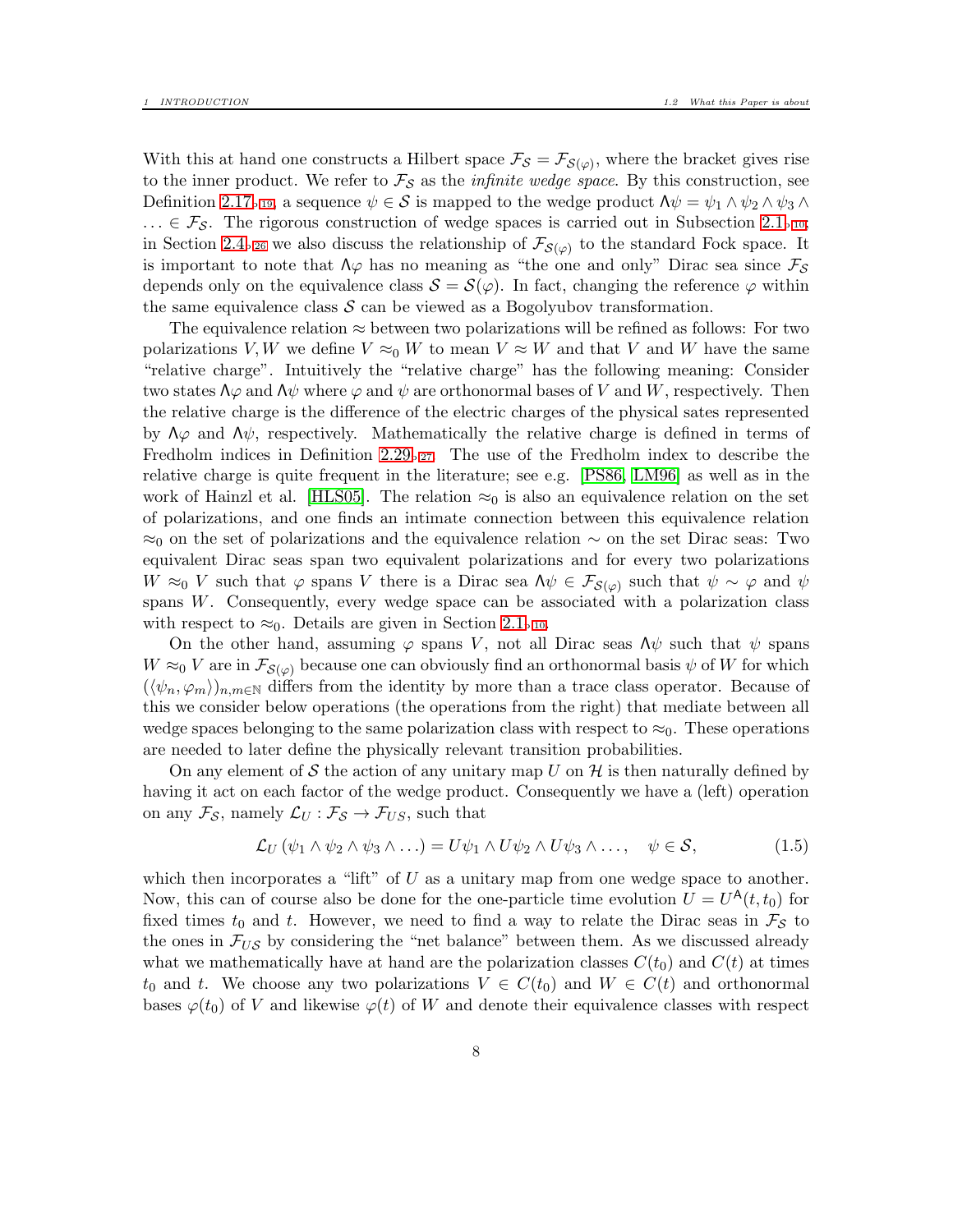to ~ by  $\mathcal{S}(\varphi(t_0))$  and  $\mathcal{S}(\varphi(t))$ . This way physical "in" and "out" states can be described by elements in  $\psi^{\text{in}} \in \mathcal{F}_{\mathcal{S}(\varphi(t_0))}$  and  $\psi^{\text{out}} \in \mathcal{F}_{\mathcal{S}(\varphi(t))}$ , respectively. But in general  $US(\varphi(t_0))$ will not be equal  $\mathcal{S}(\varphi(t))$  so that  $\mathcal{L}_U \psi^{\text{in}}$  and  $\psi^{\text{out}}$  are likely to lie in different wedge spaces. However, we show that the polarization classes of  $\mathcal{F}_{US(\varphi(t_0))}$  and  $\mathcal{F}_{S(\varphi(t))}$  are the same. Therefore, the only difference between those two spaces may come from our specific choice of bases  $\varphi(t_0)$  and  $\varphi(t)$ . In order to make them compatible we introduce another operation (from the right): For all unitary  $\mathbb{N} \times \mathbb{N}$ -matrices  $R = (R_{nm})_{n,m \in \mathbb{N}}$ , we define the operation from the right as follows. For  $\psi \in \mathcal{S}$ , let  $\psi R := (\sum_{n \in \mathbb{N}} \psi_n R_{nm})_{m \in \mathbb{N}}$ . In this way, every unitary R gives rise to a unitary map  $\mathcal{R}_R : \mathcal{F}_{\mathcal{S}} \to \mathcal{F}_{\mathcal{S}R}$ , such that

$$
\mathcal{R}_R \Lambda \psi = \Lambda(\psi R), \quad \psi \in \mathcal{S}.
$$
 (1.6)

By construction the operations from the left and from the right commute. We show that two such unitary matrices R, R' yield  $\mathcal{F}_{SR} = \mathcal{F}_{SR'}$  if and only if  $R^{-1}R'$  has a determinant. Furthermore, in Subsection [3.1](#page-30-1)<sub>p[.31](#page-30-1)</sub> we prove that there always exists a unitary matrix R for which  $US(t_0)R = S(t)$ . Now we have all we need to compute the transition probabilities:

<span id="page-8-0"></span>
$$
|\langle \psi^{\text{out}}, \mathcal{R}_R \circ \mathcal{L}_U \psi^{\text{in}} \rangle|^2. \tag{1.7}
$$

The matrix R is not unique because for any R' with det  $R' = 1$  one has  $US(t_0)R =$  $US(t_0)RR' = S(t)$  so that the arbitrariness in R' gives rise to a phase. However, this has clearly no effect on the transition probabilities.

As an example let us consider  $\psi^{\text{in}}$  and  $\psi^{\text{out}}$  being Hartree-Fock states: Let  $V \in C(t_0)$ and  $W \in C(t_1)$  be appropriate polarizations describing the one-particle wave functions present in a given experimental setup. Furthermore, let  $\varphi$  and  $\psi$  to be orthogonal bases in V and W, respectively, and  $\psi^{\text{in}} = \Lambda \varphi$  as well as  $\psi^{\text{out}} = \Lambda \varphi$ . Using [\(1.7\)](#page-8-0), [\(1.4](#page-6-0)<sub>p</sub>[.7](#page-6-0)) and the notation  $|A|^2 = A^*A$  one can express the transition probability as

$$
|\langle \Lambda \psi, \mathcal{R}_R \circ \mathcal{L}_U \Lambda \varphi \rangle|^2 = |\det \langle \psi_n, (U \varphi R)_m \rangle_{n,m}|^2
$$
\n(1.8)

$$
= \det |P_W U P_V|^2 \big|_{V \to V} = \det \left( 1 - |P_{W^\perp} U P_V|^2 \right) \big|_{V \to V}. \tag{1.9}
$$

where we have used that  $R$  and  $U$  are unitary. This determinant is well-defined whenever its argument differs from the identity only by a trace class operator. Hence, the above expression is only well-defined for  $P_{W^{\perp}}UP_V$  being a Hilbert-Schmidt operator. The leading order of this determinant is given by  $1 - ||P_{W^{\perp}}UP_V||_{I_2}$ , which agrees with the intuition given along  $(1.2<sub>p.5</sub>)$  $(1.2<sub>p.5</sub>)$  $(1.2<sub>p.5</sub>)$ . The operations from the left and from the right are introduced in Subsection [2.2](#page-20-0)<sub>p[.21](#page-20-0)</sub> while in Subsection [2.3](#page-22-0)<sub>p[.23](#page-22-0)</sub> we identify the conditions under which R exists.

The next step would be to derive the charge current of the created pairs. It must be also defined in a neat way so that it accounts only for the "net description" and not for a whole Dirac sea. For doing that one would e.g. need to analyze the behavior of the phase, cf. [\[Sch95\]](#page-59-6), which will be the content of our subsequent paper.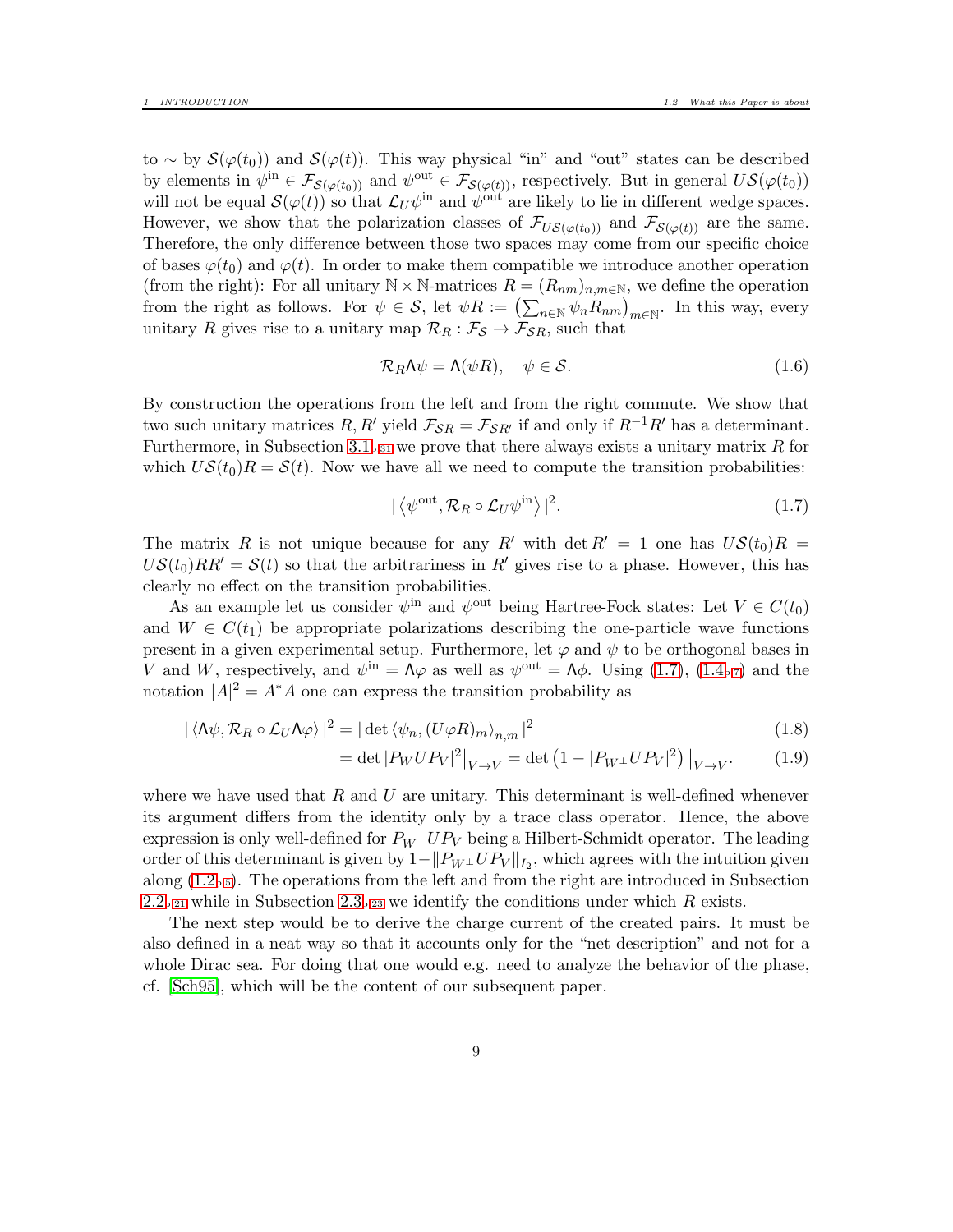# <span id="page-9-1"></span><span id="page-9-0"></span>2 Infinite Wedge Spaces

#### 2.1 Construction

In this section we give a rigorous construction of infinite wedge products which we described in the introduction. Throughout this work the notion *Hilbert space* stands for separable, infinite dimensional, complex Hilbert space. Let  $\mathcal H$  and  $\ell$  be Hilbert spaces with corresponding scalar products  $\langle \cdot, \cdot \rangle$ . For a typical example think of  $\mathcal{H} = L_2(\mathbb{R}^3, \mathbb{C}^4)$  and  $\ell = \ell_2(\mathbb{N})$ , the space of square summable sequences in C. The space  $\ell$  will only play the role of an index space. We refer to  $\mathcal H$  as the *one-particle* Hilbert space. Furthermore, we denote the space of so-called *trace class* operators on  $\ell$ , i.e. bounded operators T on  $\ell$  for which  $||T||_{I_1} := \text{tr} \sqrt{T^*T}$  is finite, by  $I_1(\ell)$ , the superscript  $*$  denoting the Hilbert space adjoint. We say a bounded linear operator T on a Hilbert space  $\ell$  has a determinant if it differs from the identity operator id<sub>ℓ</sub> on ℓ only by a trace class operator, i.e.  $T - id_\ell \in I_1(\ell)$ ; see [\[GGK90\]](#page-59-10). We also need the space of Hilbert-Schmidt operators, i.e. the space of bounded operators  $T : \ell \to H$  such that the Hilbert-Schmidt norm  $||T||_{I_2} := \sqrt{\text{tr } T^*T}$  is finite. The space of Hilbert-Schmidt operators is denoted by  $I_2 = I_2(\ell, \mathcal{H})$ , and we write  $I_2(\mathcal{H}) = I_2(\mathcal{H}, \mathcal{H}).$ 

At first let us define the notions: polarizations, polarization classes and the set of Dirac seas from the introduction.

- **Definition 2.1** (Polarizations and Polarization Classes). (a) Let Pol(H) denote the set of all closed, linear subspaces  $V \subset \mathcal{H}$  such that V and  $V^{\perp}$  are both infinite dimensional. Any  $V \in \text{Pol}(\mathcal{H})$  is called a polarization of H. For  $V \in \text{Pol}(\mathcal{H})$ , let  $P_V: \mathcal{H} \to V$  denote the orthogonal projection of H onto V.
	- (b) For  $V, W \in \text{Pol}(\mathcal{H}), V \approx W$  means  $P_V P_W \in I_2(\mathcal{H}).$

The space  $Pol(\mathcal{H})$  is a kind of Grassmann space of all infinite dimensional closed subspaces with infinite dimensional complement. Obviously, the relation  $\approx$  is an equivalence relation on Pol(H). Its equivalence classes  $C \in Pol(H)/\approx$  are called *polarization classes*. Its basic properties are collected in the following lemma. We denote by  $|_{X\to Y}$  the restriction to a map from  $X$  to  $Y$ .

<span id="page-9-3"></span>**Lemma 2.2** (Properties of  $\approx$ ). For V, W  $\in$  Pol(H), the following are equivalent:

- (a)  $V \approx W$
- (b)  $P_{W^{\perp}}P_V \in I_2(\mathcal{H})$  and  $P_W P_{V^{\perp}} \in I_2(\mathcal{H})$
- (c) The operators  $P_V P_W P_V |_{V \to V}$  and  $P_W P_V P_W |_{W \to W}$  both have determinants.
- <span id="page-9-2"></span>(d) The operators  $P_V P_W P_V |_{V \to V}$  and  $P_{V^\perp} P_{W^\perp} P_{V^\perp} |_{V^\perp \to V^\perp}$  both have determinants.
- (e)  $P_W|_{V\to W}$  is a Fredholm operator and  $P_{W^{\perp}}|_{V\to W^{\perp}} \in I_2(V)$ .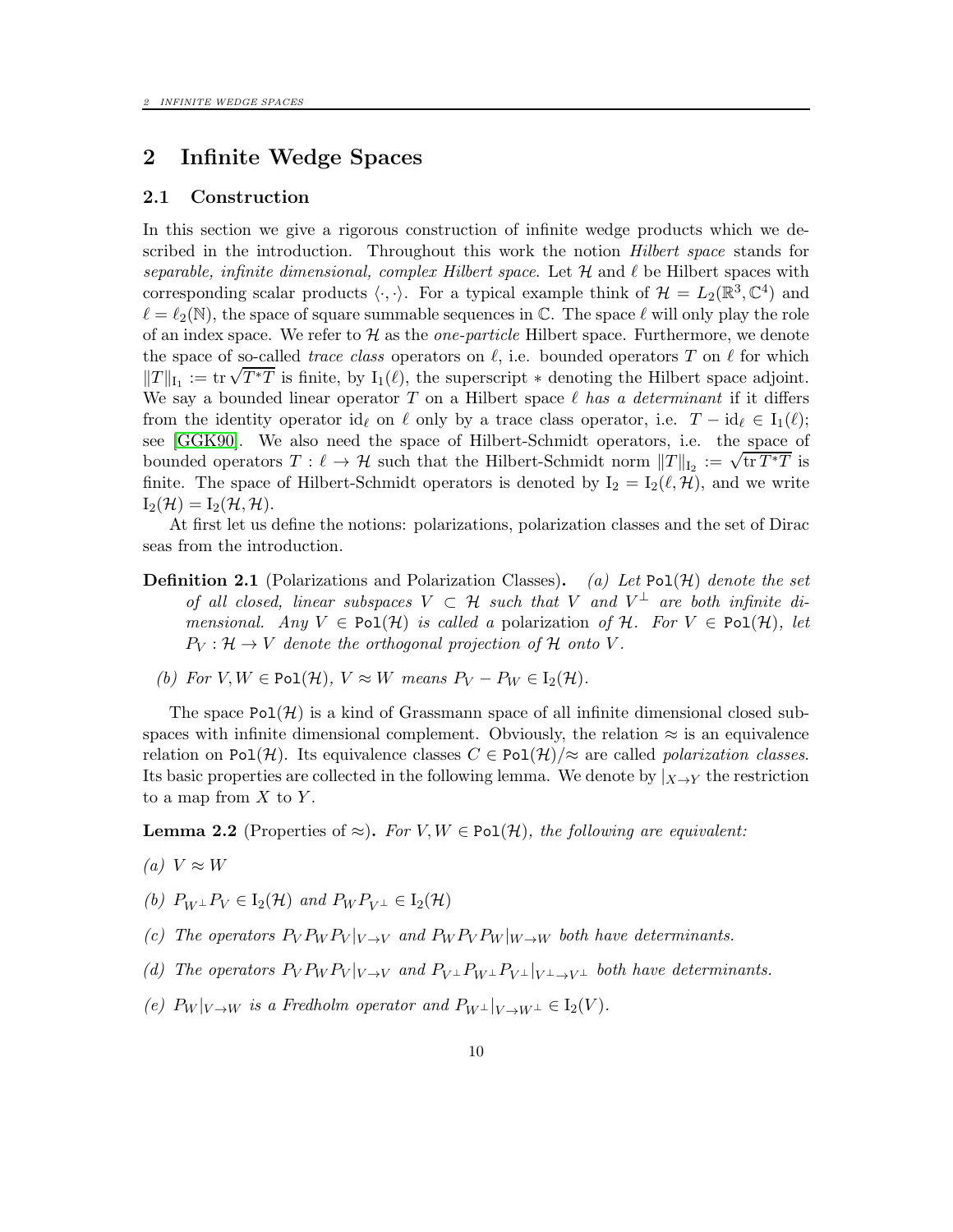(a)⇒(b): Let  $V, W \in \text{Pol}(\mathcal{H})$  fulfill  $P_V - P_W \in I_2(\mathcal{H})$ . We conclude that

$$
P_{W^{\perp}}P_{V} = (\mathrm{id}_{\mathcal{H}} - P_{W})P_{V} = (P_{V} - P_{W})P_{V} \in I_{2}(\mathcal{H}) \text{ and } (2.1)
$$

$$
P_W P_{V^{\perp}} = P_W(\text{id}_{\mathcal{H}} - P_V) = -P_W(P_V - P_W) \in I_2(\mathcal{H}).
$$
\n(2.2)

 $(b) \Rightarrow (c)$ : Assuming (b), we conclude

$$
P_V - P_V P_W P_V = P_V P_{W^{\perp}} P_V = (P_{W^{\perp}} P_V)^* (P_{W^{\perp}} P_V) \in I_1(\mathcal{H}) \text{ and } (2.3)
$$

$$
P_W - P_W P_V P_W = P_W P_{V^{\perp}} P_W = (P_W P_{V^{\perp}})^* (P_W P_{V^{\perp}}) \in I_1(\mathcal{H}).
$$
\n(2.4)

This implies  $(P_V - P_V P_W P_V)|_{V \to V} \in I_1(V)$  and  $(P_W - P_W P_V P_W)|_{W \to W} \in I_1(W)$ and thus the claim (c).

(c)⇒(d): Assuming (c), we need to show that  $P_{V^{\perp}}P_{W^{\perp}}P_{V^{\perp}}|_{V^{\perp}\to V^{\perp}}$  has a determinant. Indeed: As  $P_W P_V P_W |_{W\to W}$  has a determinant, we know that

$$
(P_{V^{\perp}}P_W)^*(P_{V^{\perp}}P_W) = P_W P_{V^{\perp}} P_W = P_W - P_W P_V P_W \in I_1(\mathcal{H}) \tag{2.5}
$$

and thus  $P_{V^{\perp}}P_W \in I_2(\mathcal{H})$ . This implies

$$
P_{V^{\perp}} - P_{V^{\perp}} P_{W^{\perp}} P_{V^{\perp}} = P_{V^{\perp}} P_W P_{V^{\perp}} = (P_{V^{\perp}} P_W)(P_{V^{\perp}} P_W)^* \in I_1(\mathcal{H}). \tag{2.6}
$$

The claim  $(P_{V^{\perp}}P_{W^{\perp}}P_{V^{\perp}}|_{V^{\perp}\to V^{\perp}}) \in \mathrm{id}_{V^{\perp}} + \mathrm{I}_{1}(V^{\perp})$  follows.

 $(d) \Rightarrow (b)$ : Assuming (d), we know

$$
(P_W P_{V^{\perp}})^*(P_W P_{V^{\perp}}) = P_{V^{\perp}} P_W P_{V^{\perp}} = P_{V^{\perp}} - P_{V^{\perp}} P_{W^{\perp}} P_{V^{\perp}} \in I_1(\mathcal{H}) \text{ and } (2.7)
$$

$$
(P_{W^{\perp}}P_V)^*(P_{W^{\perp}}P_V) = P_V P_{W^{\perp}}P_V = P_V - P_V P_W P_V \in I_1(\mathcal{H}).
$$
\n(2.8)

This implies the claim (b).

(b)⇒(a): Assuming  $P_W \perp P_V \in I_2(\mathcal{H})$  and  $P_W P_V \perp \in I_2(\mathcal{H})$ , we conclude that

$$
P_V - P_W = (P_V - P_W P_V) - (P_W - P_W P_V) = P_{W^{\perp}} P_V - P_W P_{V^{\perp}} \in I_2(\mathcal{H}).
$$
\n(2.9)

(b)⇒(e): We write the identity on  $H$  in matrix form

$$
\mathrm{id}_{\mathcal{H}}: V \oplus V^{\perp} \to W \oplus W^{\perp}, \quad (x, y) \mapsto \begin{pmatrix} P_W|_{V \to W} & P_W|_{V^{\perp} \to W} \\ P_{W^{\perp}}|_{V \to W^{\perp}} & P_{W^{\perp}}|_{V^{\perp} \to W^{\perp}} \end{pmatrix} \begin{pmatrix} x \\ y \end{pmatrix}. \tag{2.10}
$$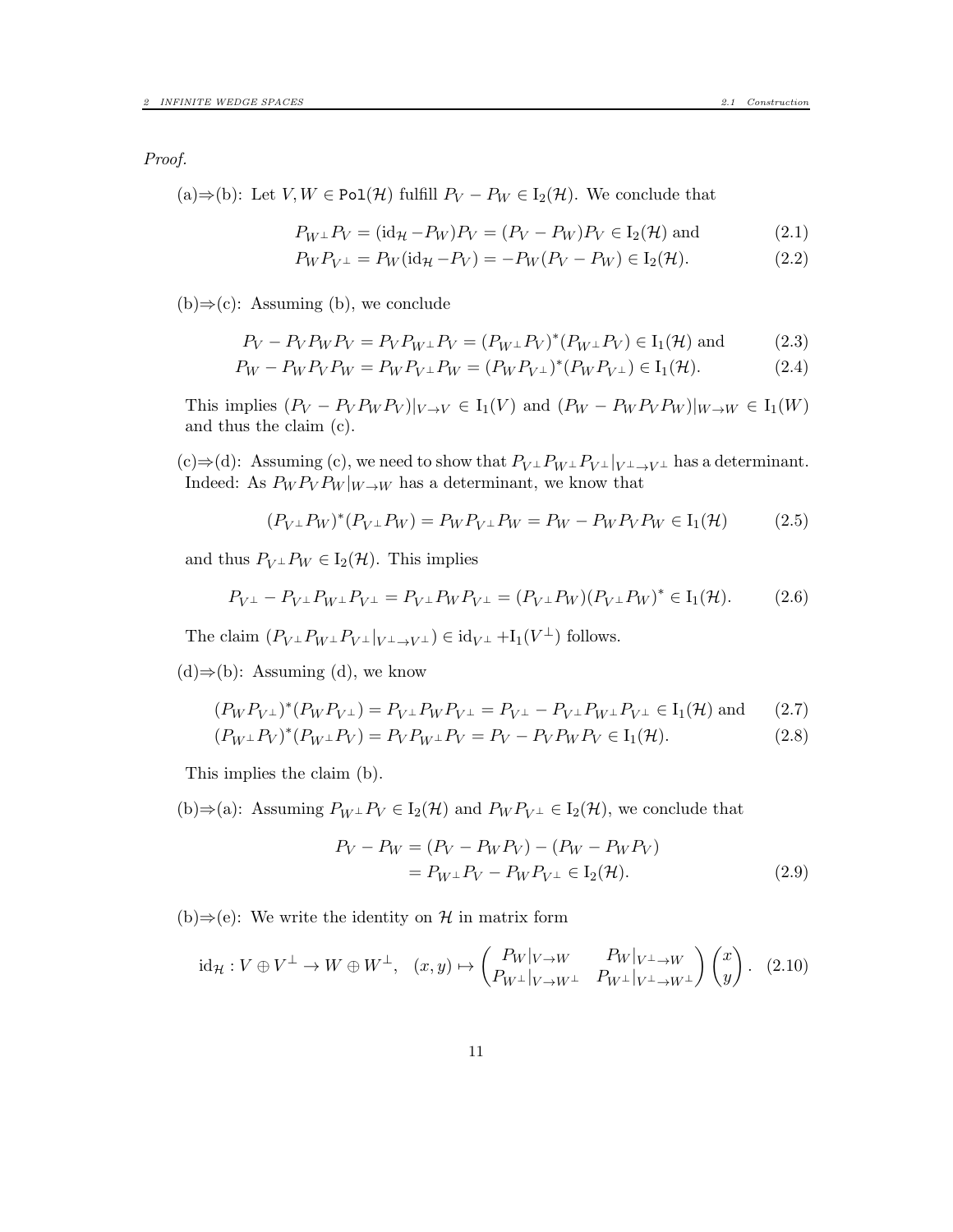Assuming (b) we know that the non-diagonal operators  $P_{W^{\perp}}|_{V \to W^{\perp}}$  and  $P_{W}|_{V^{\perp} \to W}$ are Hilbert-Schmidt operators. Subtracting the non-diagonal from the identity we get a new map

$$
Q: V \oplus V^{\perp} \to W \oplus W^{\perp}, \qquad (x, y) \mapsto \begin{pmatrix} P_W|_{V \to W} & 0 \\ 0 & P_{W^{\perp}}|_{V^{\perp} \to W^{\perp}} \end{pmatrix} \begin{pmatrix} x \\ y \end{pmatrix} \qquad (2.11)
$$

which is by construction a perturbation of the identity by a compact operator and, thus, a Fredholm operator. However, this holds if and only if both  $P_W|_{V\to W}$  and  $P_{W^{\perp}}|_{V^{\perp}\to W^{\perp}}$  are Fredholm operators which implies (e).

 $(e) \Rightarrow (b)$ : Assuming (e) we compute

$$
0 = P_{V^{\perp}}|_{V} = P_{V^{\perp}}(P_{W} + P_{W^{\perp}})|_{V}
$$
  
=  $P_{V^{\perp}}|_{W} P_{W}|_{V \to W} + P_{V^{\perp}}|_{W^{\perp}} P_{W^{\perp}}|_{V \to W^{\perp}}$  (2.12)

from which follows that  $P_{V^{\perp}}|_{W} P_{W}|_{V}$  is a Hilbert-Schmidt operator since  $P_{V^{\perp}}|_{W^{\perp}}$  is a bounded operator and by assumption  $P_{W^{\perp}}|_V \in I_2(V)$ . Furthermore, by assumption  $P_W|_{V\to W}$  is a Fredholm operator so that  $P_{V^{\perp}}|_W$   $P_W|_{V\to W} \in I_2(V)$  yields  $P_{V^{\perp}}|_W \in$  $I_2(W)$ . Finally, we have  $P_{W^{\perp}}|_V = P_{W^{\perp}} P_V |_V$  and  $P_{V^{\perp}}|_W = P_{V^{\perp}} P_W |_W$  so that  $P_{W^{\perp}}P_V, P_{V^{\perp}}P_W \in I_2(\mathcal{H})$  which implies the claim (b).

Note that in general  $P_{W^{\perp}}P_V \in I_2(H)$  is not equivalent to  $P_W P_{V^{\perp}} \in I_2(H)$ . As an example, take V and W such that  $V \subset W$  and V has infinite codimension in W; compare with condition [\(e\)](#page-9-2) of the above lemma. Condition (e) appears in Chapter 7 of [\[PS86\]](#page-59-7) where an equivalence class  $C \in \text{Pol}(\mathcal{H})/\approx$  is endowed with the structure of a complex manifold modeled on infinite dimensional separable Hilbert spaces. Consequently, the space Pol(H) is a complex manifold – the Grassmann manifold of  $\mathcal{H}$  – which decomposes into the equivalence classes  $C \in \text{Pol}(\mathcal{H})/\approx$  as open and closed submanifolds.

Where exactly the one-particle Hilbert space  $\mathcal H$  is cut into parts by a choice of a polarization in a polarization class will determine the relative charge between two Dirac seas. Within one polarization class the charge may only differ by an integer from one chosen polarization to another. Given  $V, W \in \text{Pol}(\mathcal{H})$  with  $V \approx W$ , we know from Lemma [2.2](#page-9-3)<sub>p[.10](#page-9-3)</sub>(e) that  $P_W|_{V\to W}$  and  $P_V|_{W\to V}$  are Fredholm operators. So we are led to the definition of the relative charge:

**Definition 2.3** (Relative Charge). For  $V, W \in \text{Pol}(\mathcal{H})$  with  $V \approx W$ , we define the relative charge of V, W to be the Fredholm index of  $P_W|_{V\to W}$ :

$$
\begin{aligned} \text{charge}(V, W) &:= \text{ind}(P_W|_{V \to W}) = \dim \ker(P_W|_{V \to W}) - \dim \ker(P_W|_{V \to W})^* \\ &= \dim \ker(P_W|_{V \to W}) - \dim \text{coker}(P_W|_{V \to W}). \end{aligned} \tag{2.13}
$$

 $\Box$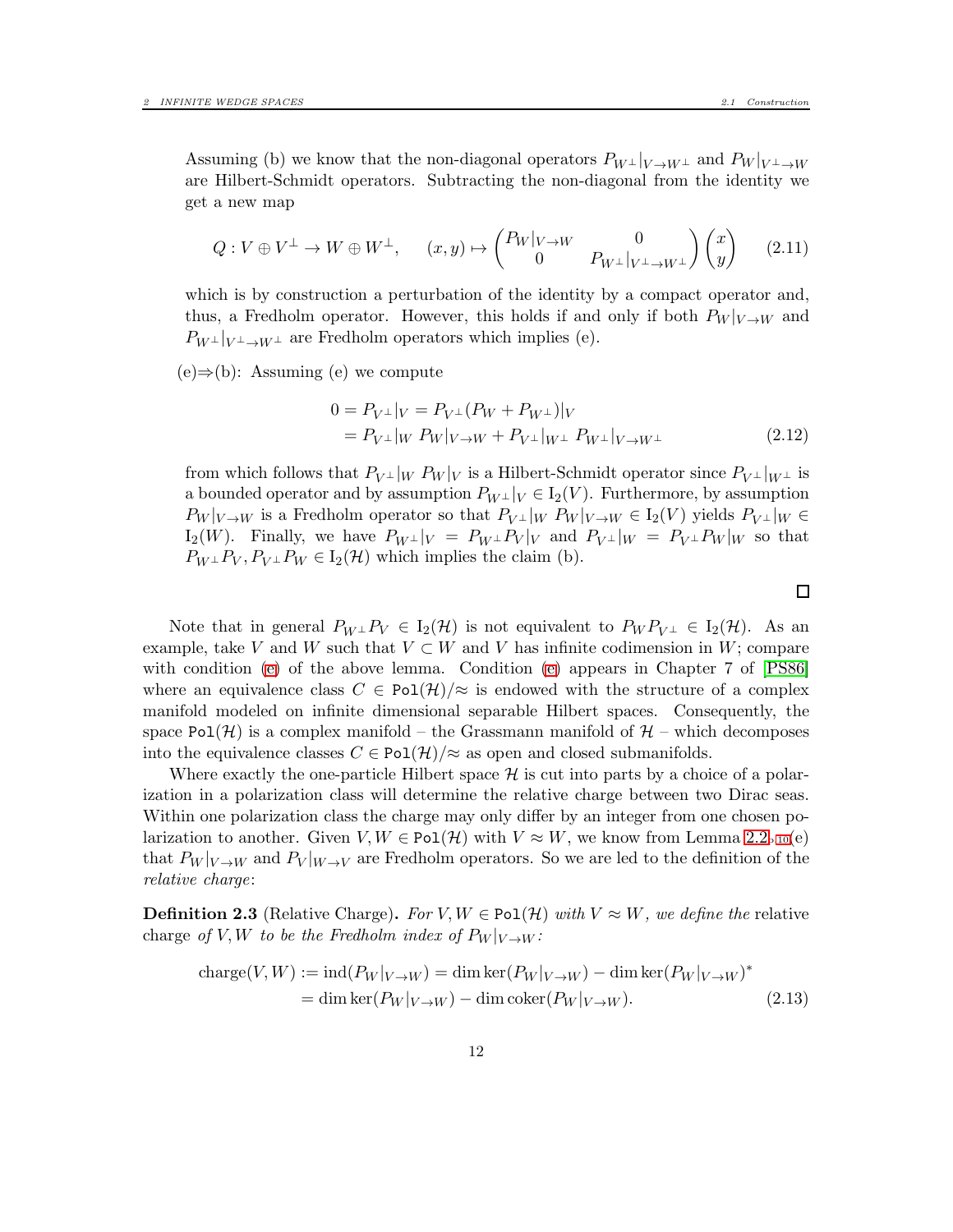<span id="page-12-0"></span>**Lemma 2.4** (Relative Charge Properties). Let  $C \in \text{Pol}(\mathcal{H})/\approx$  be a polarization class and  $V, W, X \in C$ . Then the following hold:

- (a) charge(V,  $W$ ) = charge(W, V)
- (b) charge $(V, W)$  + charge $(W, X)$  = charge $(V, X)$
- (c) Let  $\mathcal{H}'$  be another Hilbert space and  $U \in U(\mathcal{H}, \mathcal{H}')$ . Then charge $(V, W) = \text{charge}(UV, UW)$ .
- (d) Let  $U \in U(\mathcal{H}, \mathcal{H})$  such that  $UC = C$ . Then charge $(V, UV) = \text{charge}(W, UW)$ .

*Proof.* (a)  $P_W|_{V\to W}$  and  $P_V|_{W\to V}$  are Fredholm operators with

$$
\begin{aligned} \text{charge}(W, V) + \text{charge}(V, W) &= \text{ind}(P_V|_{W \to V}) + \text{ind}(P_W|_{V \to W}) \\ &= \text{ind}(P_V P_W|_{V \to V}) = \text{ind}(P_V P_W P_V|_{V \to V}) = 0, \end{aligned} \tag{2.14}
$$

as  $P_V P_W P_V |_{V \to V}$  is a perturbation of the identity map on V by a compact operator.

(b) As  $P_W$  and  $P_X$  differ only by a compact operator, we get

$$
\begin{aligned} \text{charge}(V, W) + \text{charge}(W, X) &= \text{ind}(P_W|_{V \to W}) + \text{ind}(P_X|_{W \to X}) \\ &= \text{ind}(P_X P_W|_{V \to X}) = \text{ind}(P_X P_X|_{V \to X}) = \text{charge}(V, X). \end{aligned} \tag{2.15}
$$

- (c) This follows immediately, since unitary transformations do not change the Fredholm index.
- (d) We know  $UV \approx V \approx W \approx UW$  by assumption. Using parts (a), (b) and (c) of the lemma, this implies

charge
$$
(V, UV)
$$
 = charge $(V, W)$  + charge $(W, UW)$  + charge $(UW, UV)$   
= charge $(V, W)$  + charge $(W, UW)$  + charge $(W, V)$  = charge $(W, UW)$ . (2.16)

With the notion of relative charge we refine the polarization classes further into classes of polarizations of equal relative charge:

**Definition 2.5** (Equal Charge Classes). For  $V, W \in \text{Pol}(\mathcal{H}), V \approx_0 W$  means  $V \approx W$  and charge $(V, W) = 0$ .

By Lemma [2.4](#page-12-0) (Relative Charge Properties) the relation  $\approx_0$  is an equivalence relation on  $Pol(\mathcal{H})$ . This finer relation is better adapted for the lift of unitary one-particle operators like the Dirac time-evolution which conserve the charge.

Next, we introduce the mathematical representation of the Dirac seas:

 $\Box$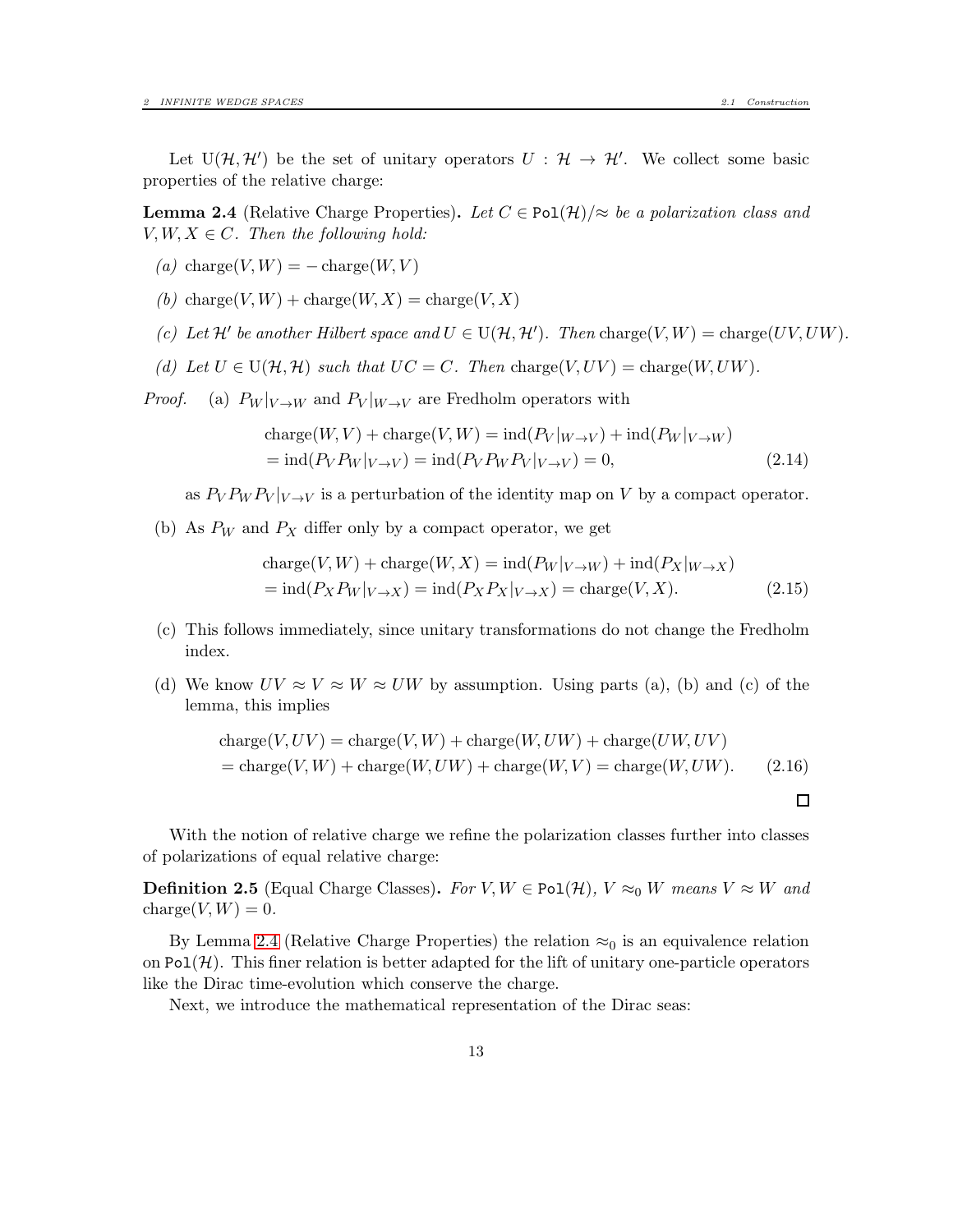$\Box$ 

- **Definition 2.6** (Dirac Seas). (a) Let  $\text{Seas}(\mathcal{H}) = \text{Seas}_{\ell}(\mathcal{H})$  be the set of all linear, bounded operators  $\Phi: \ell \to \mathcal{H}$  such that range  $\Phi \in \text{Pol}(\mathcal{H})$  and  $\Phi^* \Phi: \ell \to \ell$  has a determinant, *i.e.*  $\Phi^* \Phi \in \mathrm{id}_{\ell} + \mathrm{I}_1(\ell)$ .
- (b) Let  $\texttt{Seas}^{\perp}(\mathcal{H}) = \texttt{Seas}^{\perp}_{\ell}(\mathcal{H})$  denote the set of all linear isometries  $\Phi : \ell \to \mathcal{H}$  in  $\texttt{Seas}_{\ell}(\mathcal{H}).$
- (c) For any  $C \in \text{Pol}(\mathcal{H})/\approx_0$  let  $\text{ Ocean}(C) = \text{ Ocean}_{\ell}(C)$  be the set of all  $\Phi \in \text{Seas}_{\ell}^{\perp}(\mathcal{H})$ such that range  $\Phi \in C$ .

Figuratively speaking, an ocean consists of a collection of related seas. To connect to the introduction in Subsection [1.2](#page-4-0)p[.5](#page-4-0) consider the following example: In the case of  $\ell = \ell_2(\mathbb{N})$ we encode this map in an orthonormal basis  $(\varphi_n)_{n\in\mathbb{N}}$  of V such that for the canonical basis  $(e_n)_{n \in \mathbb{N}}$  in  $\ell^2$  one has  $\Phi e_n = \varphi_n$  for all  $n \in \mathbb{N}$ .

The set  $\text{Seas}(\mathcal{H})$  can naturally be structured by the relation introduced now:

**Definition 2.7** (Relation between Dirac Seas). For  $\Phi, \Psi \in$  Seas $(\mathcal{H}), \Phi \sim \Psi$  means  $\Phi^* \Psi \in$  $id_{\ell} + I_1(\ell), i.e. \Phi^* \Psi$  has a determinant.

In the forthcoming Corollary [2.9](#page-13-0) we show that ∼ is an equivalence relation. For its proof we need the following lemma, which will also be frequently used later because it allows us to work for most purposes with Dirac seas in Seas<sup> $\perp$ </sup>(H) instead of Seas(H):

<span id="page-13-1"></span>**Lemma 2.8** (Isometries are good enough). For every  $\Psi \in$  Seas(H) there exist  $\Upsilon \in$  $\text{Seas}^{\perp}(\mathcal{H})$  and  $R \in \text{id}_{\ell} + I_1(\ell)$  which fulfill  $\Psi = \Upsilon R$ ,  $\Upsilon^* \Psi = R \geq 0$ ,  $\Upsilon \sim \Psi$ , and  $R^2 = \Psi^* \Psi$ .

*Proof.* Let  $\Psi \in \text{Seas}(\mathcal{H})$ . The operator  $\Psi^* \Psi : \ell \to \ell$  has a determinant and is hence a Fredholm operator. In particular,  $\ker(\Psi^*\Psi) = \ker \Psi$  is finite dimensional. Let  $\Psi = VR$  be the polar decomposition of  $\Psi$ , with  $R = \sqrt{\Psi^* \Psi}$  and  $V : \ell \to \mathcal{H}$  being a partial isometry with ker  $V = (\text{range } R)^{\perp} = \text{ker } \Psi$ . Then V and  $\Psi$  have the same range, and this range has infinite codimension in  $H$ . Since ker V has finite dimension, we can extend the restriction of V to  $(\ker V)^{\perp}$  to an isometry  $\Upsilon : \ell \to \mathcal{H}$ . We get:  $\Upsilon^* \Psi = V^* \Psi = V^* V R = R \geq 0$ and  $\Upsilon R = V R = \Psi$ . Now, as  $R^2 = \Psi^* \Psi$  has a determinant, its square root R has also a determinant. This implies  $\Upsilon \sim \Psi$ .

<span id="page-13-0"></span>Corollary 2.9. The relation  $\sim$  is an equivalence relation on Seas(H).

*Proof.* By definition of Seas(H), the relation  $\sim$  is reflexive. To show symmetry, take  $\Phi, \Psi \in \text{Seas}(\mathcal{H})$  with  $\Phi \sim \Psi$ . We conclude  $\Psi^* \Phi - id_\ell = (\Phi^* \Psi - id_\ell)^* \in I_1(\ell)$  and thus  $\Psi \sim \Phi$ . To show transitivity, let  $\Phi, \Psi, \Gamma \in \text{Seas}(\mathcal{H})$  with  $\Phi \sim \Psi$  and  $\Psi \sim \Gamma$ . By Lemma [2.8](#page-13-1) (Isometries are good enough), take  $\Upsilon \in \text{Seas}^{\perp}(\mathcal{H})$  and  $R \geq 0$  corresponding to  $\Psi$ . Let  $P : \mathcal{H} \to \mathcal{H}$  denote the orthogonal projection having the same range as  $\Upsilon$ , and let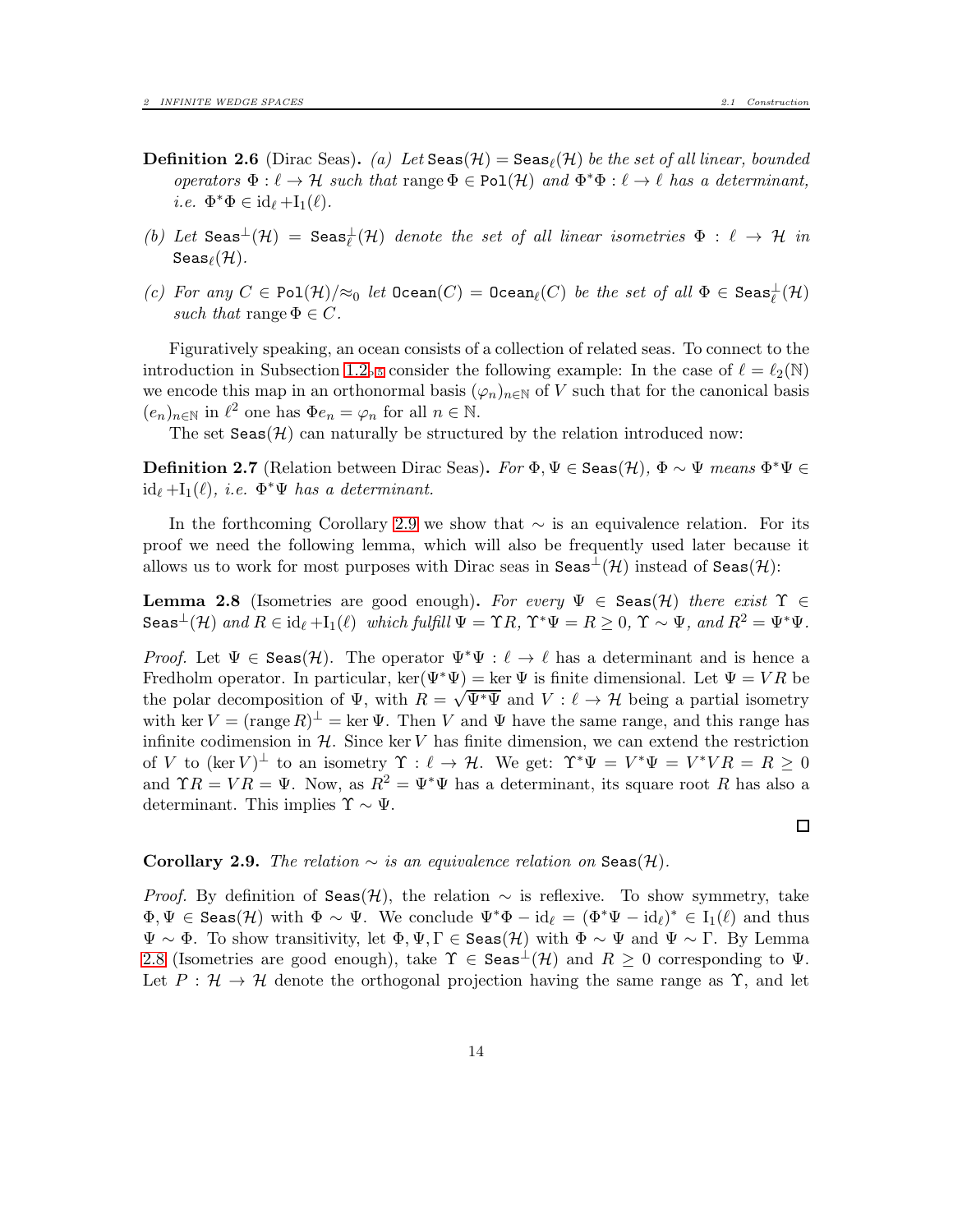$P^c = id_{\mathcal{H}} - P$  denote the complementary projection. In particular, one has  $P = \Upsilon \Upsilon^*$ . Then

<span id="page-14-0"></span>
$$
\Phi^* \Gamma = \Phi^* P \Gamma + \Phi P^c \Gamma = (\Phi^* \Upsilon)(\Gamma^* \Upsilon)^* + \Phi^* P^c \Gamma.
$$
 (2.17)

Now, since  $\Phi \sim \Psi$  we know that  $\Phi^* \Psi = \Phi^* \Upsilon R$  has a determinant. Since R has also a determinant, we conclude that  $\Phi^* \Upsilon$  has a determinant, too. Using  $\Psi \sim \Gamma$ , the same argument shows that  $\Gamma^* \Upsilon$  has a determinant, and thus  $(\Phi^* \Upsilon)(\Gamma^* \Upsilon)^*$  has a determinant. Next we show that  $P^c\Gamma$  is a Hilbert-Schmidt operator. Indeed,  $(P^c\Gamma)^*(P^c\Gamma) = \Gamma^*P^c\Gamma =$  $\Gamma^*\Gamma - \Gamma^*P\Gamma = \Gamma^*\Gamma - (\Gamma^*\Upsilon)(\Gamma^*\Upsilon)^*$  is a difference of two operators having a determinant, since  $\Gamma^* \Gamma$  and  $\Gamma^* \Upsilon$  both have determinants. Hence,  $(P^c \Gamma)^* (P^c \Gamma) \in I_1(\ell)$ , which implies  $P^c\Gamma \in I_2(\ell)$ . The same argument, applied to  $\Phi$  instead of  $\Gamma$ , shows that  $P^c\Phi \in I_2(\ell)$ . We conclude  $\Phi^*P^c\Gamma = (P^c\Phi)^*(P^c\Gamma) \in I_1(\ell)$ . Using  $(2.17_{p.15})$  $(2.17_{p.15})$  $(2.17_{p.15})$  this yields that  $\Phi^*\Gamma$  has a determinant, as the sum of an operator having a determinant and a trace class operator. This proves that  $\Phi \sim \Gamma$ .  $\Box$ 

For  $\Phi \in$  Seas(H), the equivalence class of  $\Phi$  with respect to  $\sim$  turns out to form an affine space. The following definition and lemma characterize these equivalence classes. These properties will later be used to show that the wedge spaces to be constructed (in forthcoming Definition  $2.17_{p.19}$  $2.17_{p.19}$  $2.17_{p.19}$  (Infinite Wedge Spaces)) are separable spaces.

<span id="page-14-1"></span>**Definition 2.10** (Dirac Sea Classes). Let  $\Phi \in$  Seas( $\mathcal{H}$ ).

- (a) Let  $S(\Phi) \subset$  Seas(H) denote the equivalence class of  $\Phi$  with respect to  $\sim$ .
- (b) For bounded linear, operators  $L: \ell \to \mathcal{H}$ , we define  $||L||_{\Phi} := ||\Phi^* L||_{I_1} + ||L||_{I_2}$  and the vector space

 $\mathcal{V}(\Phi) := \{ L : \ell \to \mathcal{H} \mid L \text{ is linear and bounded with } ||L||_{\Phi} < \infty \}.$ 

<span id="page-14-2"></span>**Lemma 2.11** (Dirac Sea Class Properties). Let  $\Phi \in$  Seas(H).

- (a) It holds that  $S(\Phi) = \Phi + V(\Phi)$ .
- (b) For  $\Psi \in \text{Seas}(\mathcal{H})$  with  $\Phi \sim \Psi$ , one has  $V(\Phi) = V(\Psi)$ , and the norms  $\|\cdot\|_{\Phi}$  and  $\|\cdot\|_{\Psi}$ are equivalent.
- Proof. (a) Take  $\Psi \sim \Phi$ . By definition,  $\Phi^* \Psi \in \mathrm{id}_{\ell} + I_1(\ell)$  and  $\Phi^* \Phi \in \mathrm{id}_{\ell} + I_1(\ell)$ . The difference yields  $\Phi^*(\Psi - \Phi) \in I_1(\ell)$ . Similarly,  $\Psi^*\Psi \in id_{\ell} + I_1(\ell)$  and  $\Psi^*\Phi \in id_{\ell} + I_1(\ell)$ . Combining all this, we get  $(\Psi - \Phi)^*(\Psi - \Phi) \in I_1(\ell)$ , and hence  $\Psi - \Phi \in I_2(\ell, \mathcal{H})$ . This shows  $\Psi - \Phi \in \mathcal{V}(\Phi)$ .

Conversely, take  $B \in \mathcal{V}(\Phi)$ . We set  $\Psi = \Phi + B$ . First we show that range  $\Psi \in \text{Pol}(\mathcal{H})$ , i.e. that it is closed and has infinite dimension and codimension. To do this we use the following general fact: A Fredholm operator between two Hilbert spaces maps closed,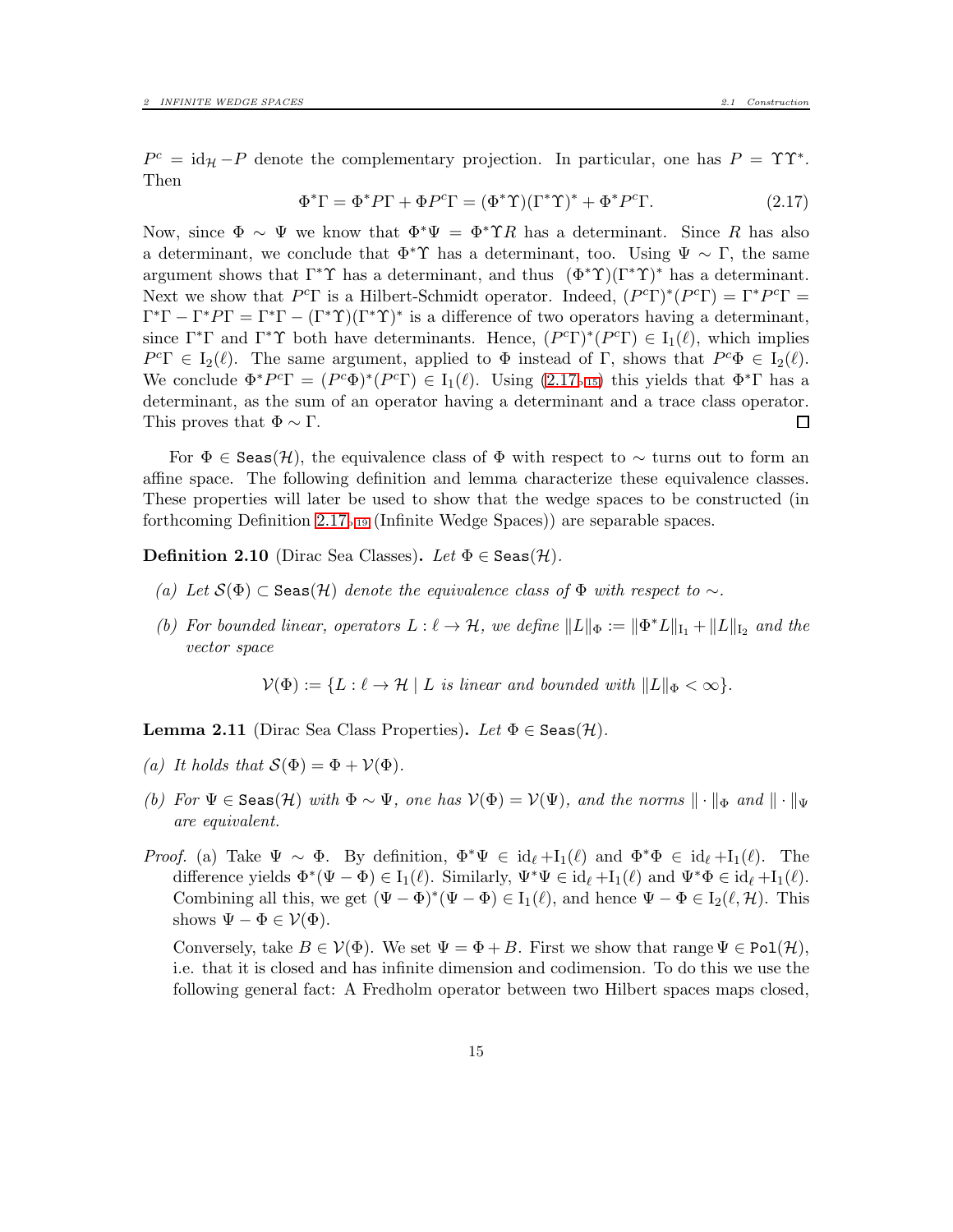infinite dimensional, and infinite codimensional subspaces, respectively, to closed, infinite dimensional, and infinite codimensional subspaces, respectively. Consider

$$
\widetilde{\Phi}: \ell \oplus \text{range } \Phi^{\perp} \to \mathcal{H}, \qquad (x, y) \mapsto \Phi x + y \qquad (2.18)
$$

$$
\widetilde{\Psi}: \ell \oplus \text{range } \Phi^{\perp} \to \mathcal{H}, \qquad (x, y) \mapsto \Phi x + Bx + y \qquad (2.19)
$$

with the direct sum is understood as orthogonal direct sum. Since range  $\Phi$  is in Pol(H) and therefore closed, the map  $\Phi$  is onto. Furthermore,  $\Phi^*\Phi \in \mathrm{id}_{\mathcal{H}} + \mathrm{I}_1(\mathcal{H})$  is a perturbation of the identity by a compact operator and therefore a Fredholm operator. In particular, this implies dim ker  $\Phi = \dim \ker \Phi^* \Phi < \infty$ . Thus,  $\Phi$  is also a Fredholm operator. Now,  $\Psi$  is a perturbation of  $\Phi$  by the compact operator  $(x, y) \mapsto Bx$  and therefore is Fredholm operator, too. Since  $\ell \oplus 0$  is closed, infinite dimensional, infinite and codimensional, so is range  $\Psi = \Psi(\ell \oplus 0)$ .

Using  $\Phi \in \text{Seas}(\mathcal{H})$  and the definition of  $\mathcal{V}(\Phi)$ , we get  $\Psi^*\Psi = \Phi^*\Phi + \Phi^*B + (\Phi^*B)^* + \Phi^*B$  $B^*B \in (\mathrm{id}_{\ell} + I_1) + I_1 + I_1 + I_2I_2 = \mathrm{id}_{\ell} + I_1(\ell)$ . This shows  $\Psi \in \text{Seas}(\mathcal{H})$ . Furthermore,  $\Phi^*\Psi = \Phi^*\Phi + \Phi^*B \in (\mathrm{id}_{\ell} + I_1) + I_1 = \mathrm{id}_{\ell} + I_1(\ell)$  holds. This yields  $\Psi \sim \Phi$ .

(b) Since  $\Phi \sim \Psi$  there is a  $L \in \mathcal{V}(\Phi)$  such that  $\Phi = \Psi + L$ . Let  $M \in \mathcal{V}(\Psi)$ . Using the triangle inequality in  $I_1(\ell)$  and  $||L^*M||_{I_1} \leq ||L||_{I_2}||M||_{I_2}$ , we get

$$
||M||_{\Phi} = ||\Phi^* M||_{I_1} + ||M||_{I_2} \le ||\Psi^* M||_{I_1} + ||L^* M||_{I_1} + ||M||_{I_2}
$$
  
\n
$$
\le (1 + ||L||_{I_2})(||\Psi^* M||_{I_1} + ||M||_{I_2}) = (1 + ||L||_{I_2})||M||_{\Psi}.
$$
 (2.20)

In the same way, we get  $||M||_{\Psi} \le (1 + ||L||_{I_2}) ||M||_{\Phi}$ .

The equivalence classes of Seas $(\mathcal{H})/\sim$  and Pol $(\mathcal{H})/\approx_0$  go hand in hand quite naturally as the following lemma shows.

<span id="page-15-0"></span>**Lemma 2.12** (Connection between  $\sim$  and  $\approx_0$ ). Given  $C \in \text{Pol}(\mathcal{H})/\approx_0$  and  $\Phi \in \text{Decan}(C)$ we have

 $C = \{ \text{range } \Psi \mid \Psi \in \text{Seas}^{\perp}(\mathcal{H}) \text{ such that } \Psi \sim \Phi \}.$ 

*Proof.* Let  $C' := \{ \text{range } \Psi \mid \Psi \in \text{Seas}^{\perp}(\mathcal{H}) \text{ such that } \Psi \sim \Phi \}$  and  $V := \text{range } \Phi$ .

 $C' \subseteq C$ : Let  $W \in C'$ , then there is a  $\Psi \sim \Phi$  such that range  $\Psi = W$ . One has

$$
P_V P_W P_V|_{V \to V} = \Phi(\Phi^* \Psi \Psi^* \Phi) \Phi^*|_{V \to V}.
$$
\n(2.21)

But  $\Phi^*\Psi, \Psi^*\Phi \in \mathrm{id}_{\ell} + I_1(\ell)$ , hence,  $\Phi^*\Psi\Psi^*\Phi \in \mathrm{id}_{\ell} + I_1(\ell)$  and  $\Phi^*|_V$  is unitary, so we conclude that  $P_V P_W P_V$   $|_{V\to V}$  has a determinant. Analogously, we get that  $P_W P_V P_W$   $|_{W\to W}$  $\Psi(\Psi^*\Phi\Phi^*\Psi)\Psi^*$  has a determinant because, again,  $\Psi^*|_W$  is unitary. Lemma [2.2](#page-9-3)<sub>p[.10](#page-9-3)</sub>

$$
\Box
$$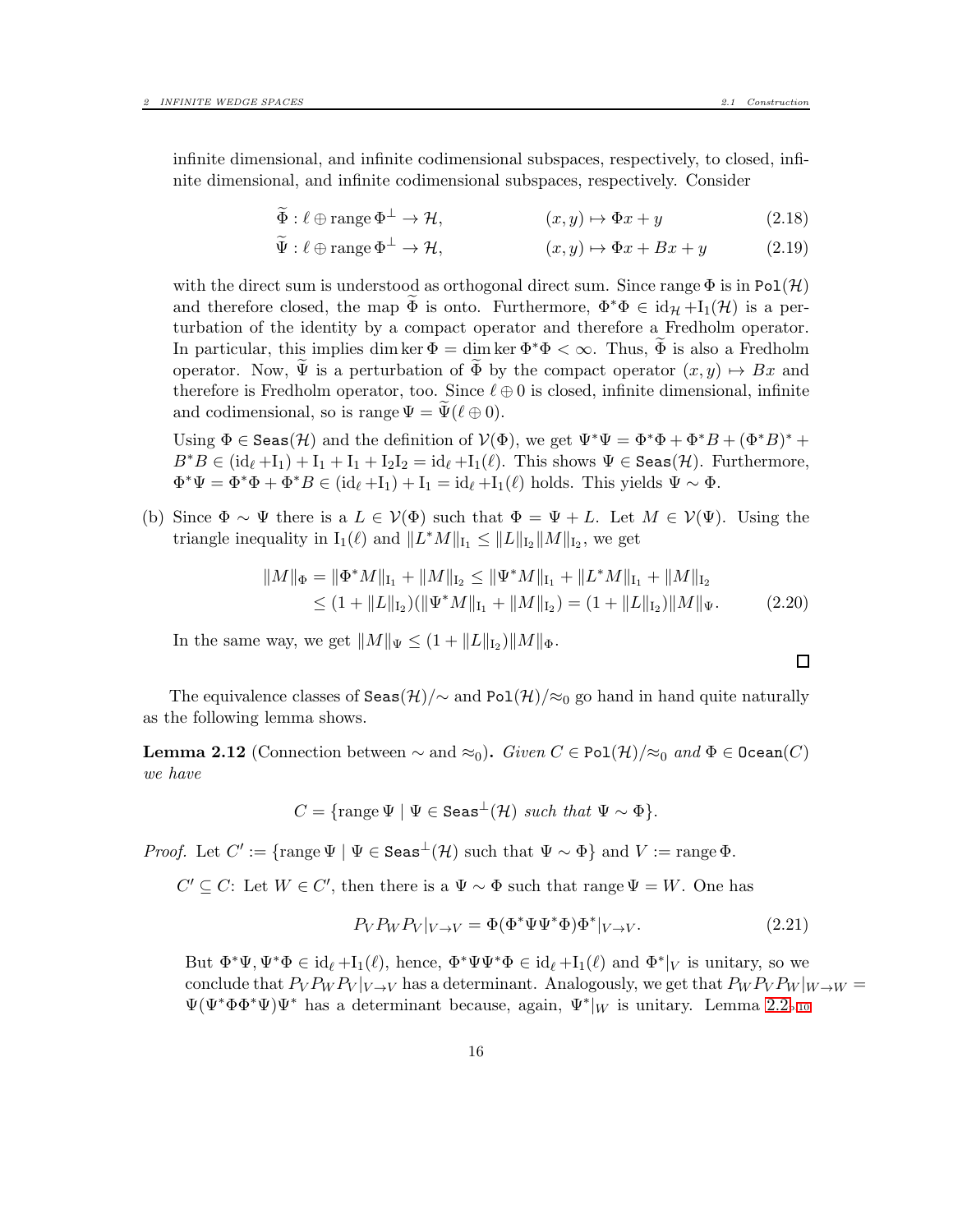(Properties of  $\approx$ ) then states  $V \approx W$ . We still need to show  $V \approx_0 W$ . Therefore, consider charge $(W, V) = \text{ind}(P_V|_{W \to V})$  and  $P_V|_{W \to V} = \Phi \Phi^* \Psi \Psi^*|_{W \to V}$ . Since  $\Phi^*\Psi \in \mathrm{id}_{\ell} + \mathrm{I}_1(\ell)$  and  $\Psi^*|_W$  is unitary,  $\Psi^*P_V|_{W \to V}\Psi = \Psi^*\Phi\Phi^*\Psi \in \mathrm{id}_{\ell} + \mathrm{I}_1(\ell)$ , which is a perturbation of the identity by a compact operator. Therefore  $\text{ind}(P_V|_{W\to V}) = 0$ . Hence, we have shown that  $V \approx_0 W$  and therefore  $W \in C$ .

 $C' \supseteq C$ : Let  $W \in C$ , then  $W \approx V$  and charge $(V, W) = 0$ . We need to find an isometry  $\Psi \sim \Phi$  such that range  $\Psi = W$ . We make a polar decomposition of  $P_W\Phi$ . By Lemma [2.2](#page-9-3)<sub>p[.10](#page-9-3)</sub>[\(e\)](#page-9-2) we know that range  $P_W|_V$  is closed. There is a partial isometry  $U: \ell \to \text{range } P_W \Phi = \text{range } P_W |_V = \overline{\text{range } P_W \Phi} \subset \mathcal{H}$  with ker  $U = \text{ker } P_W \Phi$  such that  $P_W \Phi = U | P_W \Phi |$  where  $| P_W \Phi |$  is given by the square root of the positive semidefinite operator  $(P_W \Phi)^*(P_W \Phi)$ . Furthermore,  $(P_W \Phi)^*(P_W \Phi) = \Phi^* P_V P_W P_V \Phi \in$  $id_{\ell}$  +I<sub>1</sub>( $\ell$ ) holds by Lemma [2.2](#page-9-3)<sub>p[.10](#page-9-3)</sub>. Hence, this operator is a Fredholm operator. That means also that ker  $((P_W \Phi)^*(P_W \Phi)) = \ker P_W \Phi$  is finite dimensional. Moreover, 0 = charge(V, W) = ind( $P_W$ |<sub>V →W</sub>) implies that dim ker  $P_W$  $\Phi =$  dim W/(range  $P_W$ |<sub>V</sub>) =  $\dim W \cap (\text{range } P_W|_V)^\perp$ . Thus, there is another partial isometry  $\tilde{U} : \ell \to \mathcal{H}$  of finite rank such that  $\widetilde{U}|_{\ker P_W \Phi}$  maps ker  $P_W \Phi$  unitarily onto  $W \cap (\text{range } P_W \Phi)^{\perp}$  and  $\widetilde{U}|_{(\ker P_W \Phi)^{\perp}} = 0$ . We set  $\Psi := U + \widetilde{U} : \ell \to \mathcal{H}$ , and get  $\Psi^* \Psi = U^* U + \widetilde{U}^* \widetilde{U} = 1$ and therefore  $\Psi \in \text{Seas}^{\perp}(\mathcal{H})$ . By construction, range  $\Psi = W$  holds. Furthermore, we have the identities

$$
U^*\Phi = U^*P_W\Phi = U^*U|P_W\Phi| = |P_W\Phi|.
$$
\n(2.22)

This operator has a determinant since  $|P_W \Phi| > 0$  and

$$
|P_W\Phi|^2 = \Phi^* P_V P_W P_V \Phi \in \mathrm{id}_{\ell} + \mathrm{I}_1(\ell) \tag{2.23}
$$

hold. The last identity follows since  $P_V P_W P_V |_{V \to V}$  has a determinant by Lemma [2.2](#page-9-3)<sub>p[.10](#page-9-3)</sub>. On the other hand,  $\tilde{U}^*\Phi$  has finite rank since  $\tilde{U}$  does. Hence,  $\Psi^*\Phi = U^*\Phi +$  $\widetilde{U}^*\Phi \in \mathrm{id}_{\ell} + \mathrm{I}_1(\ell)$ , i.e.  $\Psi \sim \Phi$ , which means that  $W \in C'$ .

Now we begin with the construction of the infinite wedge spaces for each equivalence class of Dirac seas  $S \in \text{Seas}(\mathcal{H})/\sim$ . We follow the standard linear algebra method: First, we construct with the elements of S a space of formal linear combinations  $\mathbb{C}^{(S)}$  which we equip with a semi-definite sesquilinear form that in turn induces a semi-norm. Completion with respect to this semi-norm yields the infinite wedge space of  $S$ .

**Construction 2.13** (Formal Linear Combinations). (a) For any set S, let  $\mathbb{C}^{(S)}$  denote the set of all maps  $\alpha : \mathcal{S} \to \mathbb{C}$  for which  $\{\Phi \in \mathcal{S} \mid \alpha(\Phi) \neq 0\}$  is finite. For  $\Phi \in \mathcal{S}$ , we define  $[\Phi] \in \mathbb{C}^{(\mathcal{S})}$  to be the map fulfilling  $[\Phi](\Phi) = 1$  and  $[\Phi](\Psi) = 0$  for  $\Phi \neq \Psi \in \mathcal{S}$ . Thus,  $\mathbb{C}^{(S)}$  consists of all finite formal linear combinations  $\alpha = \sum_{\Psi \in S} \alpha(\Psi) [\Psi]$  of elements of  $S$  with coefficients in  $\mathbb{C}$ .

 $\Box$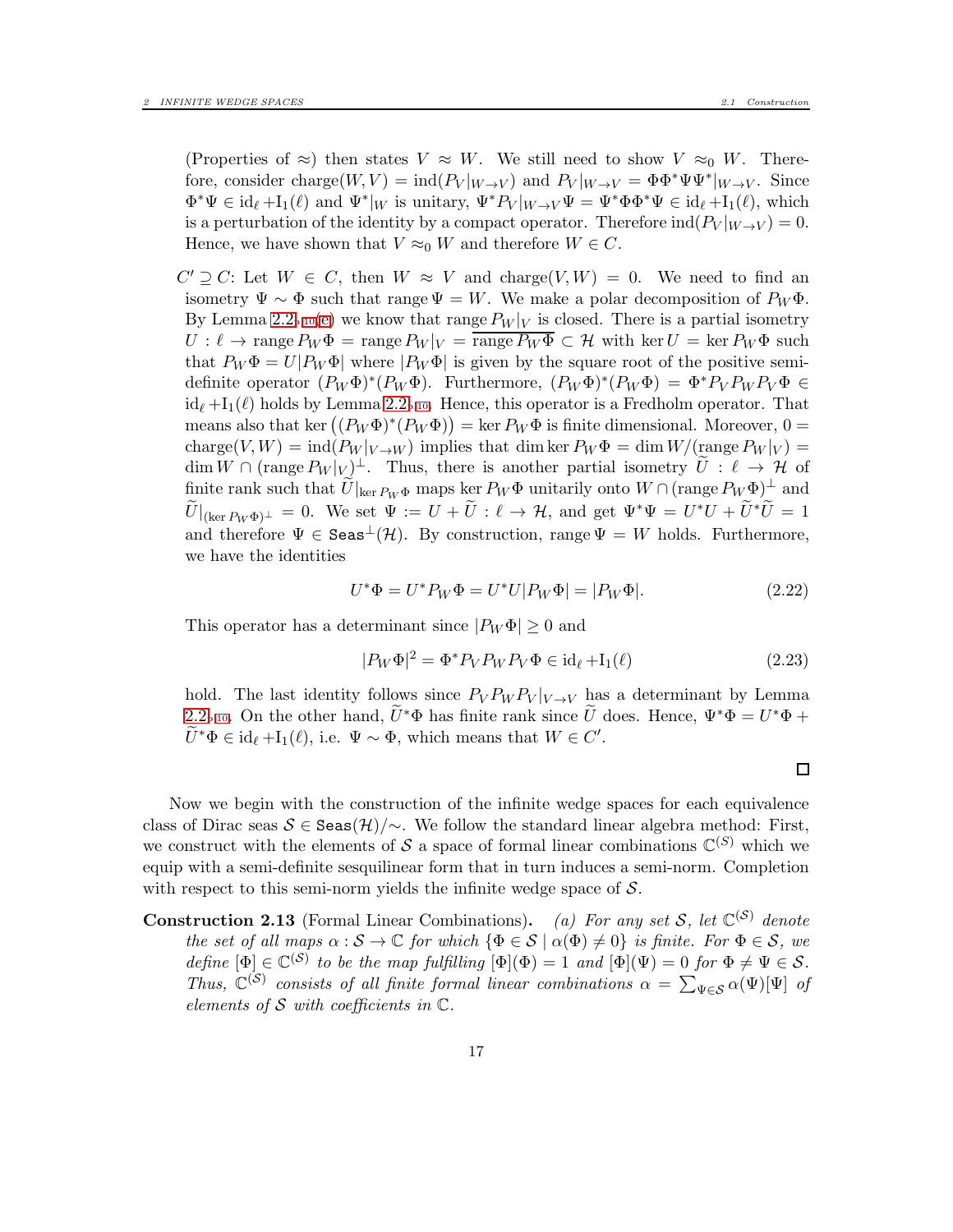- (b) Now, let S ∈ Seas(H)/<sup>∼</sup> as in Definition [2.10](#page-14-1)*p[.15](#page-14-1)* (Dirac Sea Classes). We define the  $map \langle \cdot, \cdot \rangle : \mathcal{S} \times \mathcal{S} \to \mathbb{C}, (\Phi, \Psi) \to \langle \Phi, \Psi \rangle := \det(\Phi^* \Psi)$ . Note that this is well defined since for  $\Phi, \Psi \in \mathcal{S}$  the fact  $\Phi \sim \Psi$  implies that  $\Phi^* \Psi$  has a determinant.
- (c) Taking S as before, let  $\langle \cdot, \cdot \rangle : \mathbb{C}^{(\mathcal{S})} \times \mathbb{C}^{(\mathcal{S})} \to \mathbb{C}$  denote the sesquilinear extension of  $\langle \cdot, \cdot \rangle : \mathcal{S} \times \mathcal{S} \to \mathbb{C}, \text{ defined as follows: For } \alpha, \beta \in \mathbb{C}^{(\mathcal{S})},$

$$
\langle \alpha, \beta \rangle = \sum_{\Phi \in \mathcal{S}} \sum_{\Psi \in \mathcal{S}} \overline{\alpha(\Phi)} \beta(\Psi) \det(\Phi^* \Psi). \tag{2.24}
$$

Here, the bar denotes the complex conjugate. Note that the sums consist of at most finitely many nonzero summands. In particular we have  $\langle [\Phi], [\Psi] \rangle = \langle \Phi, \Psi \rangle$  for  $\Phi, \Psi \in$ S.

**Lemma 2.14.** The sesquilinear form  $\langle \cdot, \cdot \rangle : \mathbb{C}^{(\mathcal{S})} \times \mathbb{C}^{(\mathcal{S})} \to \mathbb{C}$  is hermitean and positive semi-definite, i.e.  $\langle \alpha, \beta \rangle = \overline{\langle \beta, \alpha \rangle}$  and  $\langle \alpha, \alpha \rangle \ge 0$  hold for all  $\alpha, \beta \in \mathbb{C}^{(\mathcal{S})}$ .

*Proof.* For  $\Phi, \Psi \in \mathcal{S}$ , we have

$$
\langle \Phi, \Psi \rangle = \det(\Phi^* \Psi) = \overline{\det(\Psi^* \Phi)} = \overline{\langle \Psi, \Phi \rangle}
$$
 (2.25)

This implies that  $\langle \cdot, \cdot \rangle : \mathbb{C}^{(\mathcal{S})} \times \mathbb{C}^{(\mathcal{S})} \to \mathbb{C}$  is hermitean. Let  $\alpha \in \mathcal{S}$ . We get

<span id="page-17-0"></span>
$$
\langle \alpha, \alpha \rangle = \sum_{\Phi \in \mathcal{S}} \sum_{\Psi \in \mathcal{S}} \overline{\alpha(\Phi)} \alpha(\Psi) \det(\Phi^* \Psi). \tag{2.26}
$$

Let  $(e_i)_{i\in\mathbb{N}}$  be an orthonormal basis in  $\ell$ . In the following, we abbreviate  $\mathbb{N}_m = \{1, \ldots, m\}$ . Fredholm determinants are approximated by finite-dimensional determinants (see Section VII.3, Theorem 3.2 in [\[GGK90\]](#page-59-10)), therefore

<span id="page-17-1"></span>
$$
\det(\Phi^*\Psi) = \lim_{m \to \infty} \det(\langle e_i, \Phi^*\Psi e_j \rangle)_{i,j \in \mathbb{N}_m}.
$$
\n(2.27)

Let  $(f_k)_{k\in\mathbb{N}}$  be an orthonormal basis of H. For every  $i, j \in \mathbb{N}$ , we get

$$
\langle e_i, \Phi^* \Psi e_j \rangle = \lim_{n \to \infty} \sum_{k=1}^n \langle \Phi e_i, f_k \rangle \langle f_k, \Psi e_j \rangle, \qquad (2.28)
$$

and, hence, for every  $m \in \mathbb{N}$ 

$$
\det(\langle e_i, \Phi^* \Psi e_j \rangle)_{i,j \in \mathbb{N}_m} = \lim_{n \to \infty} \det \left( \sum_{k=1}^n \langle \Phi e_i, f_k \rangle \langle f_k, \Psi e_j \rangle \right)_{\substack{i,j \in \mathbb{N}_m \\ i,j \in \mathbb{N}_m}} \det(\langle \Phi e_i, f_k \rangle)_{\substack{k \in I \\ j \in \mathbb{N}_m}} \det(\langle f_k, \Psi e_j \rangle)_{\substack{k \in I, \\ j \in \mathbb{N}_m}} \qquad (2.29)
$$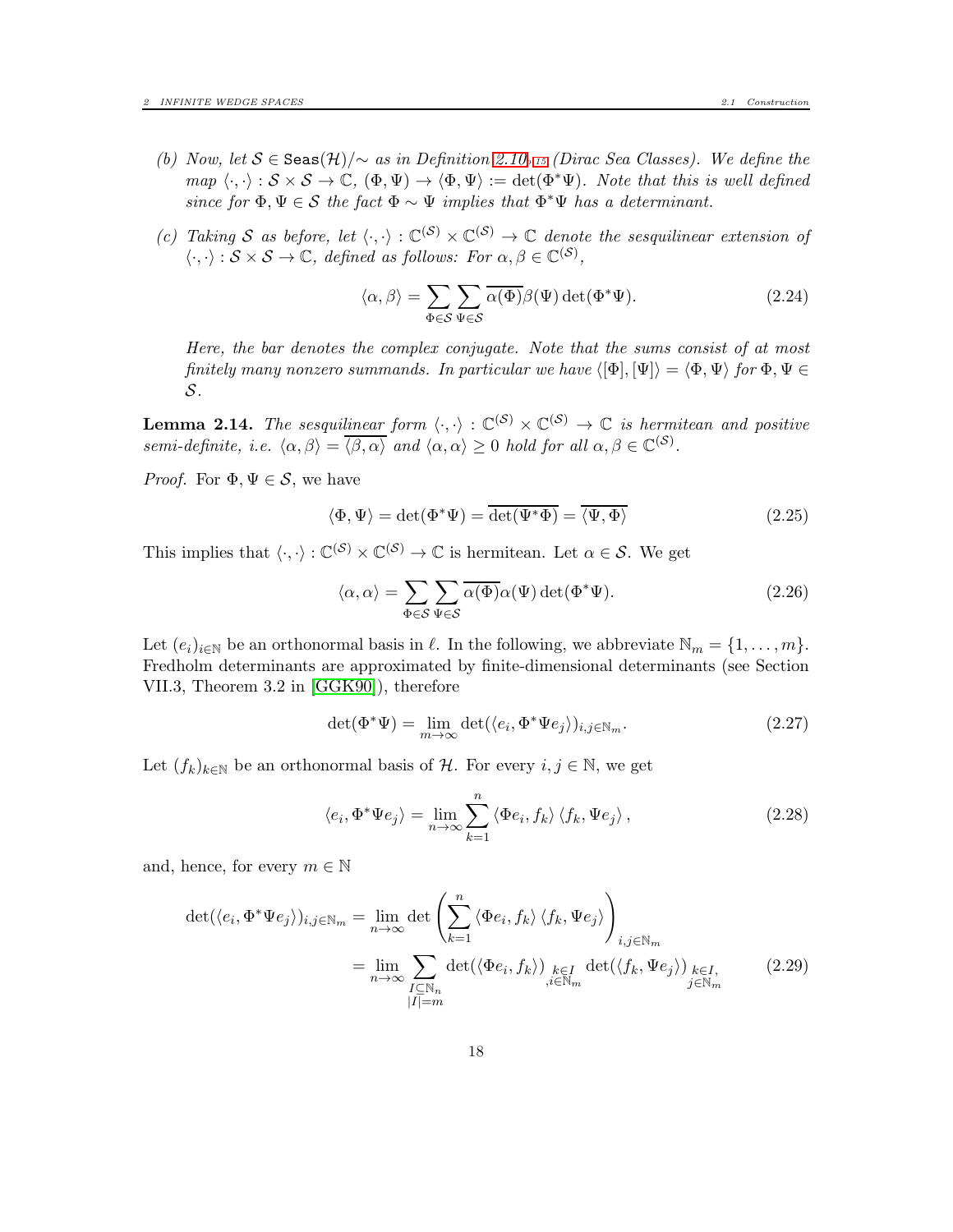$$
\langle \alpha, \alpha \rangle = \lim_{m \to \infty} \lim_{n \to \infty} \sum_{n \to \infty} \sum_{\Phi \in \mathcal{S}} \sum_{\Psi \in \mathcal{S}} \sum_{\substack{I \subseteq \mathbb{N}_n \\ |I| = m}} \overline{\alpha(\Phi)} \alpha(\Psi) \overline{\det(\langle f_k, \Phi e_i \rangle) \sum_{k \in I, \ i \in \mathbb{N}_m}} \det(\langle f_k, \Psi e_j \rangle) \sum_{j \in \mathbb{N}_m} \epsilon_{I, \Psi \in \mathcal{S}} \overline{\det(\langle f_k, \Phi e_j \rangle) \sum_{i \in \mathbb{N}_m} \sum_{j \in \mathbb{N}_m}} \sum_{|I| = m} \alpha(\Phi) \det(\langle f_k, \Phi e_i \rangle) \sum_{i \in \mathbb{N}_m} \left| \sum_{i \in \mathbb{N}_m} \alpha(\Phi) \det(\langle f_k, \Phi e_i \rangle) \sum_{i \in \mathbb{N}_m} \right|^{2} \ge 0.
$$
 (2.30)

**Definition 2.15.** Let  $\|\cdot\|$  :  $\mathbb{C}^{(S)} \to \mathbb{R}$ ,  $\alpha \mapsto \|\alpha\| = \sqrt{\langle \alpha, \alpha \rangle}$  denote the semi-norm associated to  $\langle \cdot, \cdot \rangle$ , and  $N_S = {\alpha \in \mathbb{C}^{(S)} \mid \langle \alpha, \alpha \rangle = 0}$  denote the null space of  $\mathbb{C}^{(S)}$  with respect to  $\|\cdot\|$ .

This null space  $N<sub>S</sub>$  is quite large. The following lemma identifies a few elements of this null space and is also the key ingredient to Corollary [2.18](#page-19-0)p[.20](#page-19-0) (Null space) and therewith to Lemma  $2.23<sub>p.23</sub>$  (Uniqueness up to a Phase).

<span id="page-18-1"></span>**Lemma 2.16.** For  $\Phi \in \mathcal{S}$  and  $R \in id_{\ell} + I_1(\ell)$ , one has  $\Phi R \in \mathcal{S}$  and  $[\Phi R] - (\det R)[\Phi] \in N_{\mathcal{S}}$ . *Proof.* First, we observe that  $(\text{range}(\Phi R))^{\perp} \supseteq (\text{range} \Phi)^{\perp}$  is infinite-dimensional. Since  $\Phi^*\Phi \in \mathrm{id}_{\ell} + \mathrm{I}_1(\ell)$  and  $R \in \mathrm{id}_{\ell} + \mathrm{I}_1(\ell)$ , we have  $\Phi^*(\Phi R) \in \mathrm{id}_{\ell} + \mathrm{I}_1(\ell)$  and  $(\Phi R)^*(\Phi R) =$  $R^*(\Phi^*\Phi)R \in \mathrm{id}_{\ell} + \mathrm{I}_1(\ell)$ . This shows  $\Phi R \in \mathrm{Seas}(\mathcal{H})$  and  $\Phi \sim \Phi R$ , and thus  $\Phi R \in \mathcal{S}$ . We calculate:

$$
\|[\Phi R] - (\det R)[\Phi]\|^2 = \det((\Phi R)^*(\Phi R)) - (\det R)\det((\Phi R)^*\Phi)
$$

$$
- \overline{\det R}\det(\Phi^*\Phi R) + |\det R|^2\det(\Phi^*\Phi)
$$

$$
= 2|\det R|^2\det(\Phi^*\Phi) - 2|\det R|^2\det(\Phi^*\Phi) = 0. \tag{2.31}
$$

Now we have everything needed to define some key objects in this work: The infinite wedge spaces. These spaces shall make up the playground for the second quantized Dirac time-evolution:

<span id="page-18-0"></span>**Definition 2.17** (Infinite Wedge Spaces). Let  $\mathcal{F}_{\mathcal{S}}$  be the completion of  $\mathbb{C}^{(\mathcal{S})}$  with respect to the semi-norm  $\|\cdot\|$ . We refer to  $\mathcal{F}_{\mathcal{S}}$  as infinite wedge space over  $\mathcal{S}$ . Let  $\iota: \mathbb{C}^{(\mathcal{S})} \to \mathcal{F}_{\mathcal{S}}$ denote the canonical map. The sesquilinear form  $\langle \cdot, \cdot \rangle : \mathbb{C}^{(\mathcal{S})} \times \mathbb{C}^{(\mathcal{S})} \to \mathbb{C}$  induces a scalar product  $\langle \cdot, \cdot \rangle : \mathcal{F}_{\mathcal{S}} \times \mathcal{F}_{\mathcal{S}} \to \mathbb{C}$ . Let  $\Lambda : \mathcal{S} \to \mathcal{F}_{\mathcal{S}}$  denote the canonical map  $\Lambda \Phi = \iota([\Phi]),$  $\Phi \in \mathcal{S}.$ 

Note that  $\iota[N_{\mathcal{S}}] = \{0\}$ . Hence, the null space is automatically factored out during the completion procedure. In fact, the null space of the canonical map  $\iota : \mathbb{C}^{(S)} \to \mathcal{F}_{S}$  equals ker  $\iota = N_{\mathcal{S}}$ . Thus we can rewrite Lemma [2.16](#page-18-1) in the following way:

 $\Box$ 

 $\Box$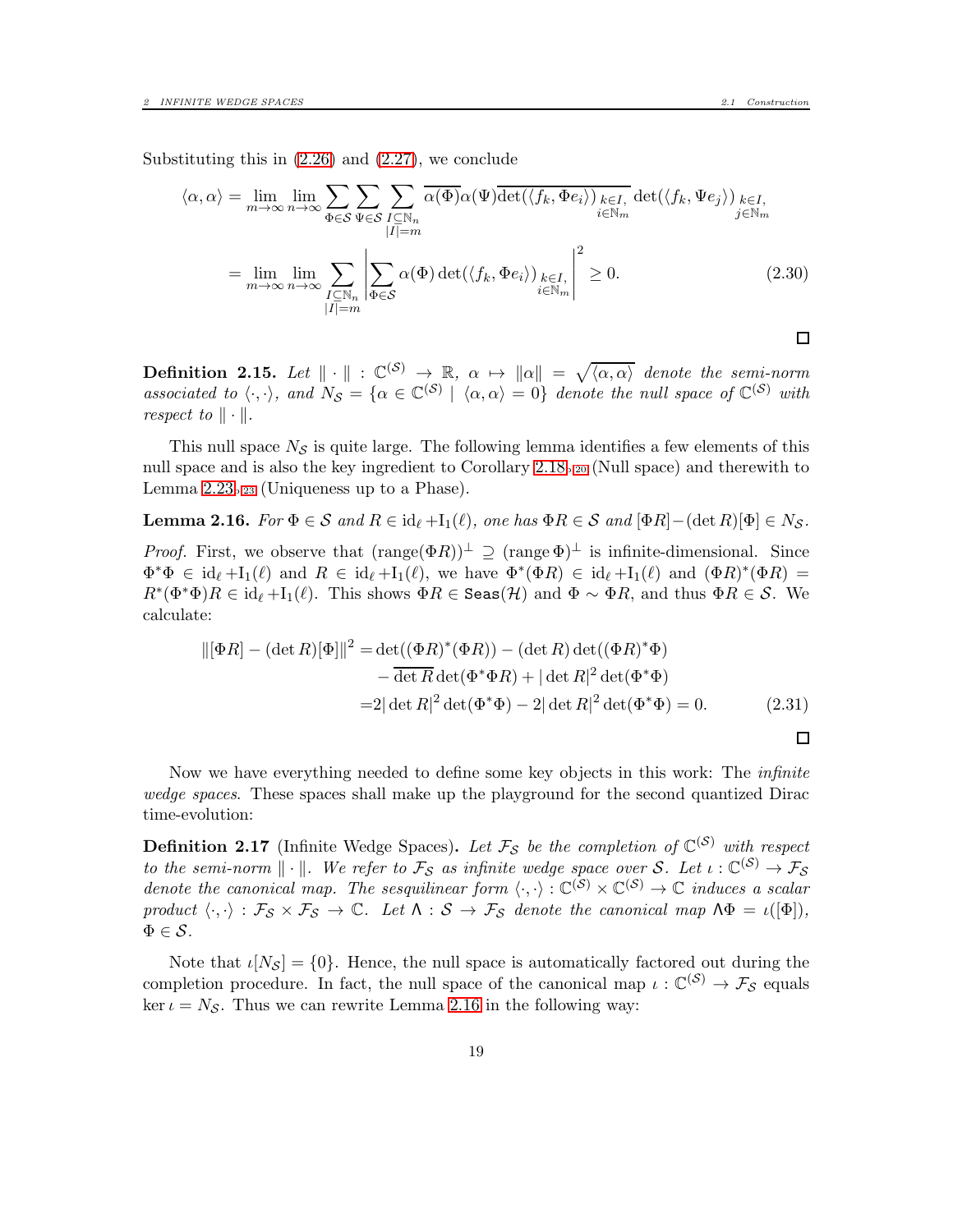<span id="page-19-0"></span>**Corollary 2.18** (Null space). For  $\Phi \in \mathcal{S}$  and  $R \in id_{\ell} + I_1(\ell)$ , one has  $\Lambda(\Phi R) = (\det R) \Lambda \Phi$ .

Combining Corollary  $2.18_{p.20}$  $2.18_{p.20}$  $2.18_{p.20}$  above with Lemma  $2.8_{p.14}$  $2.8_{p.14}$  $2.8_{p.14}$  (Isometries are good enough), we get the following: For every  $\Phi \in \mathcal{S}$  there are  $\Upsilon \in \mathcal{S} \cap \mathsf{Seas}^{\perp}(\mathcal{H})$  and  $R \in id_{\ell} + I_1(\ell)$  with  $r=\det R\in\mathbb{R}_{0}^{+}$  such that  $\Lambda\Phi=r\Lambda\Upsilon$ . As a consequence,  $\{\Lambda\Psi\mid\Psi\in\mathcal{S}\cap\mathtt{Seas}^{\bot}(\mathcal{H})\}$  spans a dense subspace of  $\mathcal{F}_{\mathcal{S}}$ . The scalar product  $\langle \cdot, \cdot \rangle$  gives  $\mathcal{F}_{\mathcal{S}}$  the structure of a separable Hilbert space:

<span id="page-19-1"></span>**Lemma 2.19** (Separability). The inner product space  $(\mathcal{F}_{\mathcal{S}}, \langle \cdot, \cdot \rangle)$  is separable.

*Proof.* It suffices to show that there exists a countable dense subset of  $\Lambda S$  with respect to the norm  $\lVert \cdot \rVert_{\mathcal{F}_{\mathcal{S}}}$  in  $\mathcal{F}_{\mathcal{S}}$ . Choose  $\Phi \in \mathcal{S}$ . then by Lemma [2.11](#page-14-2)<sub>p[.15](#page-14-2)</sub> (Dirac Sea Class Properties) we know that  $S = \Phi + \mathcal{V}(\Phi)$ . Now, the set of operators of finite rank is dense and separable in  $(\mathcal{V}(\Phi), \|\cdot\|_{\Phi})$ . Hence, we can choose a countable, dense subset D in  $(\mathcal{V}(\Phi), \|\cdot\|_{\Phi})$ . We show now that  $\Lambda(\Phi+D)$  is dense in  $\Lambda S$  with respect to the norm  $\|\cdot\|_{\mathcal{F}_{\mathcal{S}}}$ . Let  $\Psi = \Phi + L \in \mathcal{S}$ with  $L \in \mathcal{V}(\Phi)$ . We find a sequence  $(L_n)_{n \in \mathbb{N}}$  in D with  $||L_n - L||_{\Phi} \to 0$  for  $n \to \infty$  and define  $\Psi_n := \Phi + L_n$ . One then obtains the following estimate for all large n:

$$
\|\Lambda\Psi - \Lambda\Psi_n\|_{\mathcal{F}_{\mathcal{S}}}^2 = \langle \Lambda\Psi - \Lambda\Psi_n, \Lambda\Psi - \Lambda\Psi_n \rangle_{\mathcal{F}_{\mathcal{S}}} \n= \det(\Psi^*\Psi) - \det(\Psi^*\Psi_n) - \det(\Psi^*_n\Psi) + \det(\Psi^*_n\Psi_n) \n\le C_1(\Psi) \left( \|\Psi^*(\Psi - \Psi_n)\|_{\mathcal{I}_1} + \|\Psi^*_n(\Psi - \Psi_n)\|_{\mathcal{I}_1} \right)
$$
\n(2.32)

by local Lipschitz continuity of the Fredholm determinant with respect to the norm in  $I_1(\ell)$ ; see [\[Sim05,](#page-59-11) Theorem 3.4 p. 34]. The constant  $C_1(\Psi) < \infty$  depends only on  $\Psi$ . Next, the triangle inequality applied to the second term gives

$$
\dots \leq C_1(\Psi) (2 \|\Psi^*(\Psi - \Psi_n)\|_{\mathcal{I}_1} + \|(\Psi - \Psi_n)^*(\Psi - \Psi_n)\|_{\mathcal{I}_1})
$$
  
\n
$$
\leq 2C_1(\Psi) \|\Psi - \Psi_n\|_{\Psi} = 2C_1(\Psi) \|L - L_n\|_{\Psi}
$$
  
\n
$$
\leq C_2(\Psi, \Phi) \|L - L_n\|_{\Phi} \xrightarrow{n \to \infty} 0
$$
\n(2.33)

for some constant  $C_2(\Psi, \Phi) < \infty$  depending only on  $\Psi$  and  $\Phi$  since the norms  $\|\cdot\|_{\Psi}$  and  $\|\cdot\|_{\Phi}$  are equivalent by Lemma [2.11](#page-14-2)<sub>p[.15](#page-14-2)</sub> (Dirac Sea Class Properties). This shows that  $\Lambda(\Phi+D)$  is a countable, dense subset of  $\Lambda(S)$ .  $\Lambda(\Phi+D)$  is a countable, dense subset of  $\Lambda(\mathcal{S})$ .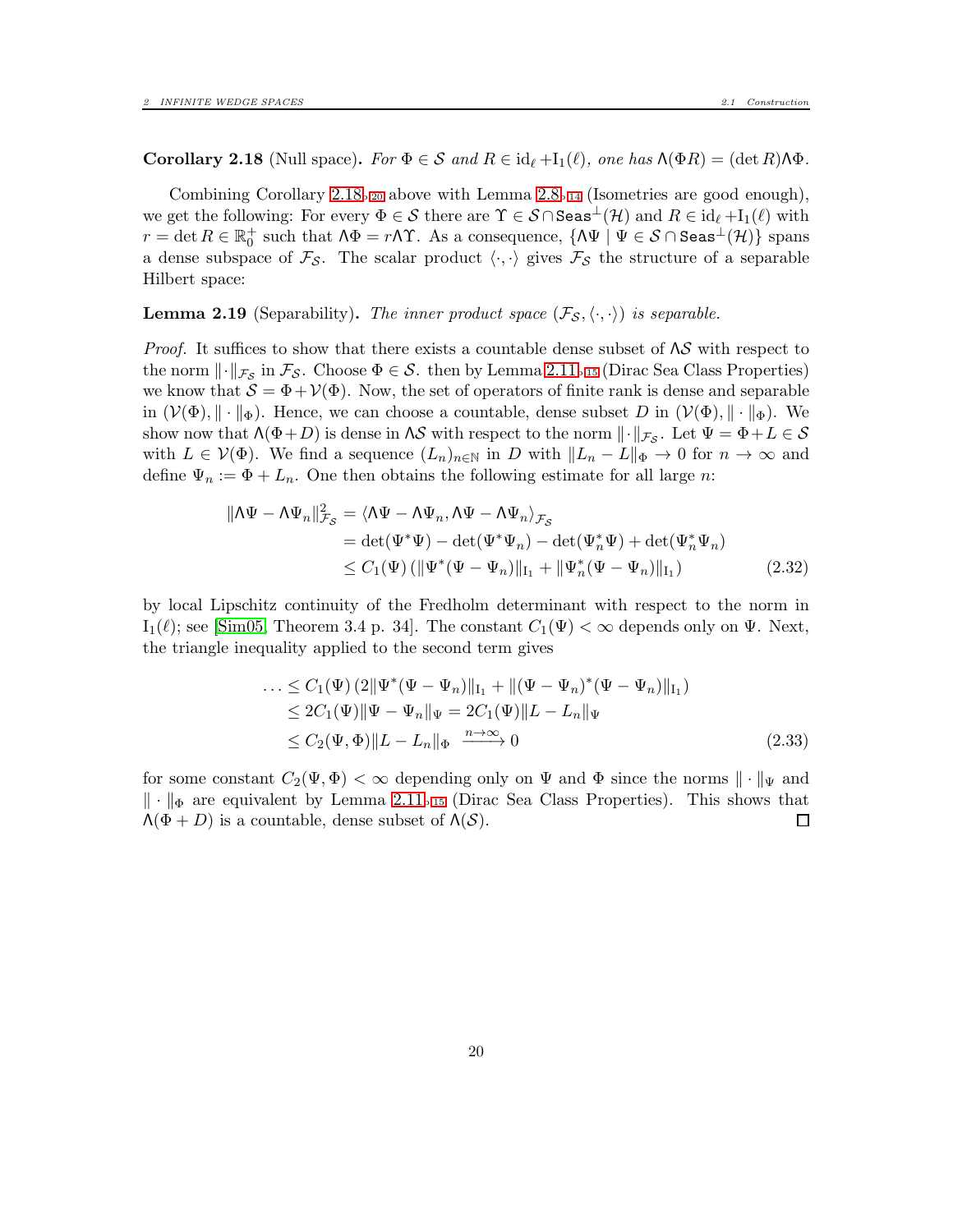The following diagram summarizes the setup:



Note that, by Lemma [2.12](#page-15-0)<sub>p[.16](#page-15-0)</sub> (Connection between  $\sim$  and  $\approx_0$ ),  $\mathcal{F}_{\mathcal{S}}$  carries the whole information of the polarization class  $C \in \text{Pol}(\mathcal{H})/\approx_0$ ; however, it depends on a choice of basis. In this sense we say that the wedge space  $\mathcal{F}_{\mathcal{S}}$  belongs to the polarization class C.

#### <span id="page-20-0"></span>2.2 Operations from the Left and from the Right

Having constructed the infinite wedge spaces  $\mathcal{F}_{\mathcal{S}}$  for each  $\mathcal{S} \in$  Seas $(\mathcal{H})/\sim$  we now introduce two types of operations on them which are the tools needed in the next subsection. In the following let  $\mathcal{H}', \ell'$  be also two Hilbert spaces.

<span id="page-20-1"></span>Construction 2.20 (The Left Operation).

(a) The following operation from the left is well-defined:

$$
\mathrm{U}(\mathcal{H},\mathcal{H}')\times \mathrm{Seas}_\ell(\mathcal{H})\to \mathrm{Seas}_\ell(\mathcal{H}'),\quad (U,\Phi)\mapsto U\Phi.
$$

(b) This operation from the left is compatible with the equivalence relation  $\sim$  in the following sense: For  $U \in U(\mathcal{H}, \mathcal{H}')$  and  $\Phi, \Psi \in \texttt{Seas}_{\ell}(\mathcal{H})$ , one has  $\Phi \sim \Psi$  if and only if  $U\Phi \sim U\Psi$  in  $\texttt{Seas}_{\ell}(\mathcal{H}')$ . Thus, the action of U on  $\texttt{Seas}_{\ell}(\mathcal{H})$  from the left induces also an operation from the left on equivalence classes modulo  $\sim$  as follows. For  $\mathcal{S} \in \texttt{Seas}_{\ell}(\mathcal{H})/{\sim} \textit{ and } U \in \text{U}(\mathcal{H},\mathcal{H}'),$ 

$$
U{\cal S}=\{U\Phi\mid \Phi\in {\cal S}\}\in {\tt Seas}_\ell({\cal H}')/\!\!\sim.
$$

(c) For  $U \in U(H, H')$  and  $S \in \text{Seas}_{\ell}(\mathcal{H})/\sim$ , the induced operation  $\mathcal{L}_U : \mathbb{C}^{(S)} \to \mathbb{C}^{(US)}$ , given by

$$
\mathcal{L}_U\left(\sum_{\Phi \in \mathcal{S}} \alpha(\Phi)[\Phi]\right) = \sum_{\Phi \in \mathcal{S}} \alpha(\Phi)[U\Phi],
$$

is an isometry with respect to the hermitean forms  $\langle \cdot, \cdot \rangle$  on  $\mathbb{C}^{(S)}$  and on  $\mathbb{C}^{(US)}$ . In particular one has  $\mathcal{L}_U[N_{\mathcal{S}}] \subseteq N_{US}$ .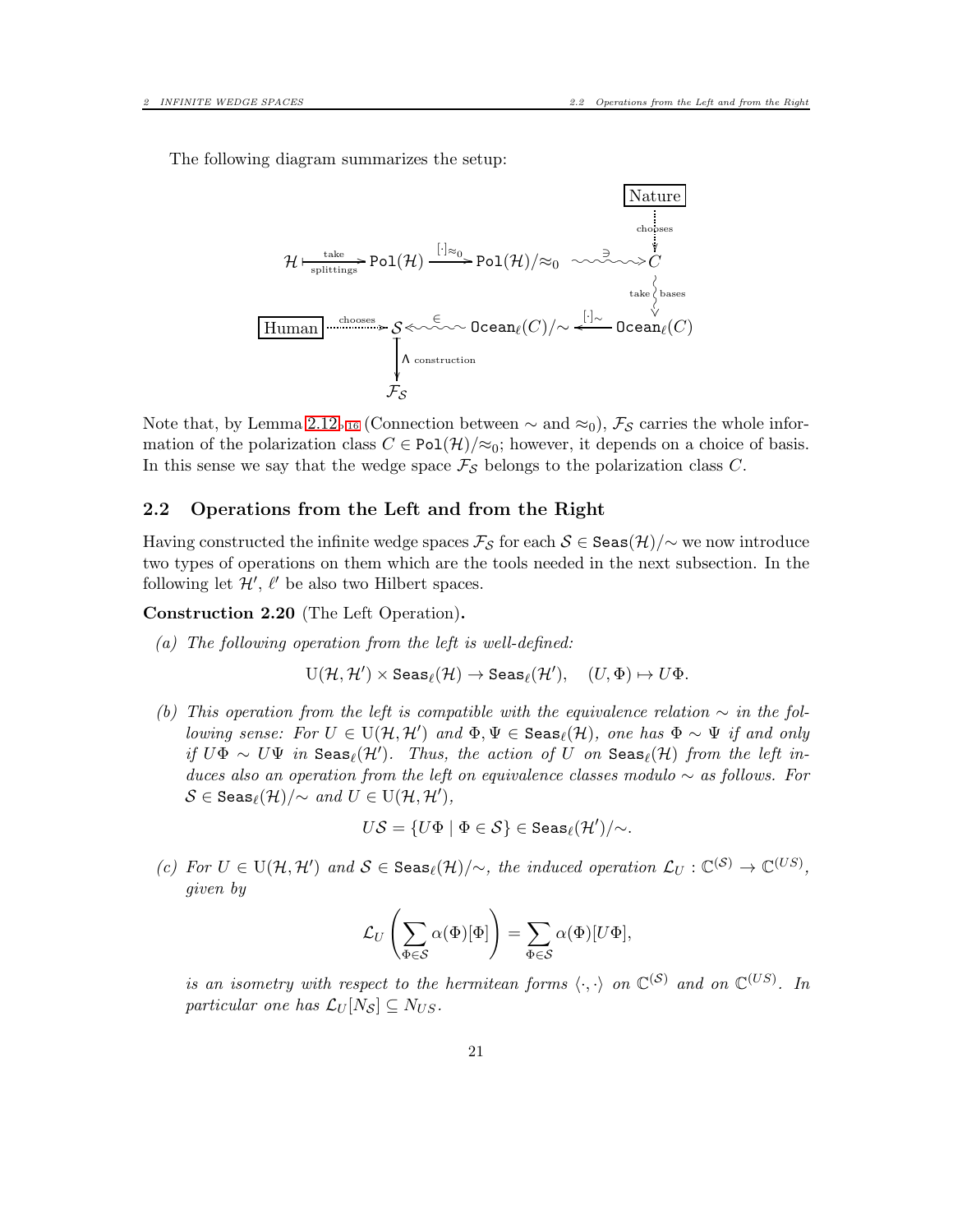(d) For every  $U \in U(H, H')$ , the operation from the left  $\mathcal{L}_U : \mathbb{C}^{(\mathcal{S})} \to \mathbb{C}^{(US)}$  induces a unitary map  $\mathcal{L}_U : \mathcal{F}_S \to \mathcal{F}_{US}$ , characterized by  $\mathcal{L}_U(\Lambda \Phi) = \Lambda(U\Phi)$  for  $\Phi \in S$ . This operation is functorial in the following sense. Let  $\mathcal{H}''$  be another Hilbert space. For  $U \in U(H, H'), V \in U(H', H'')$  and  $S \in \texttt{Seas}_{\ell}(H)/\sim$ , one has  $\mathcal{L}_U \mathcal{L}_V = \mathcal{L}_{UV} : \mathcal{F}_S \rightarrow$  $\mathcal{F}_{UVS}$  and  $\mathcal{L}_{\mathrm{id}_{\mathcal{H}}} = \mathrm{id}_{\mathcal{F}_{\mathcal{S}}}$ .

In complete analogy to the operation from the left, we introduce next an operation from the right. Let  $\ell'$  be another Hilbert space, and let  $GL_{-}(\ell',\ell)$  denote the set of all bounded invertible linear operators  $R: \ell' \to \ell$  with the property  $R^*R \in id_{\ell'} + I_1(\ell')$ . Note that  $GL_-(\ell) := GL_-(\ell, \ell)$  is a group with respect to composition.

#### <span id="page-21-0"></span>Construction 2.21 (Operation from the Right).

(a) The following operation from the right is well-defined:

$$
\mathrm{Seas}_\ell(\mathcal{H}) \times \mathrm{GL}_-(\ell',\ell) \to \mathrm{Seas}_{\ell'}(\mathcal{H}), \quad (\Phi,R) \mapsto \Phi R.
$$

(b) This operation from the right is compatible with the equivalence relations ∼: For  $\Phi, \Psi \in \text{Seas}_{\ell}(\mathcal{H})$  and  $R \in GL_{\ell}(\ell', \ell)$ , one has  $\Phi \sim \Psi$  if and only if  $\Phi R \sim \Psi R$ in  $\texttt{Seas}_{\ell'}(\mathcal{H})$ . Thus, the operation of R from the right induces also an operation from the right on equivalence classes modulo  $\sim$  as follows: For  $S \in \text{Seas}_{\ell}(\mathcal{H})/\sim$  and  $R \in GL_-(\ell',\ell),$ 

$$
\mathcal{S}R = \{ \Phi R \mid \Phi \in \mathcal{S} \} \in \texttt{Seas}_{\ell'}(\mathcal{H})/{\sim}.
$$

(c) For  $S \in \text{Seas}_{\ell}(\mathcal{H})/\sim$  and  $R \in GL_{\ell}(\ell', \ell)$  the induced operation from the right  $\mathcal{R}_R$ :  $\mathbb{C}^{(\mathcal{S})} \to \mathbb{C}^{(\mathcal{S}R)}$ , given by

$$
\mathcal{R}_R\left(\sum_{\Phi \in \mathcal{S}} \alpha(\Phi)[\Phi]\right) = \sum_{\Phi \in \mathcal{S}} \alpha(\Phi)[\Phi R],
$$

is an isometry up to scaling with respect to the hermitean forms  $\langle \cdot, \cdot \rangle$  on  $\mathbb{C}^{(S)}$  and on  $\mathbb{C}^{(\mathcal{S}R)}$ . More precisely, one has for all  $\alpha, \beta \in \mathbb{C}^{(\mathcal{S})}$ :

$$
\langle \mathcal{R}_R \alpha, \mathcal{R}_R \beta \rangle = \det(R^*R) \langle \alpha, \beta \rangle.
$$

In particular one has  $\mathcal{R}_R[N_{\mathcal{S}}] \subseteq N_{\mathcal{S}R}$ .

(d) For every  $R \in GL_{-}(\ell', \ell)$ , the operation  $\mathcal{R}_R : \mathbb{C}^{(S)} \to \mathbb{C}^{(SR)}$  induces a bounded linear map, again called  $\mathcal{R}_R : \mathcal{F}_S \to \mathcal{F}_{SR}$ , characterized by  $\mathcal{R}_R(\Lambda \Phi) = \Lambda(\Phi R)$  for  $\Phi \in \mathcal{S}$ . Up to scaling, this map is unitary. More precisely, for  $\Phi, \Psi \in \mathcal{F}_{\mathcal{S}}$ , one has

$$
\langle \mathcal{R}_R \Phi, \mathcal{R}_R \Psi \rangle = \det(R^* R) \langle \Phi, \Psi \rangle.
$$

The operation  $\mathcal{R}_R$  is contra-variantly functorial in the following sense. Let  $\ell''$  be another Hilbert space. For  $Q \in GL_{-}(\ell'', \ell'), R \in GL_{-}(\ell', \ell)$  and  $S \in \text{Seas}(\mathcal{H}, \ell)/\sim$ , one has  $\mathcal{R}_Q \mathcal{R}_R = \mathcal{R}_{RQ} : \mathcal{F}_{S} \to \mathcal{F}_{SRQ}$  and  $\mathcal{R}_{\mathrm{id}_{\ell}} = \mathrm{id}_{\mathcal{F}_{S}}$ .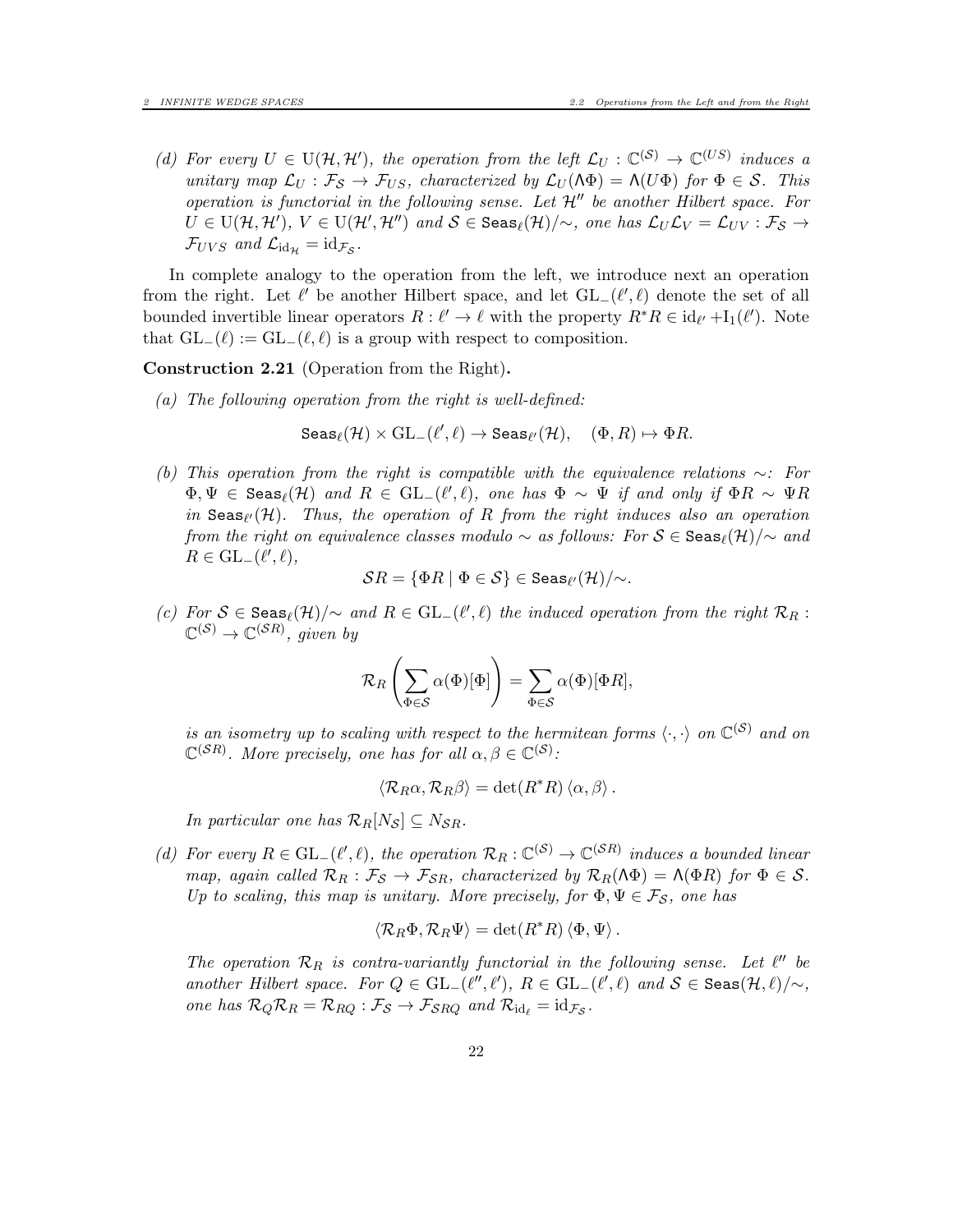The associativity of composition  $(U\Phi)R = U(\Phi R)$  immediately yields:

Lemma 2.22 (Left and Right Operations Commute). The operations from the left and from the right commute: For  $U \in U(H, H')$ ,  $R \in GL_{-}(\ell', \ell)$ , and  $S \in \text{Seas}_{\ell}(\mathcal{H})/\sim$ , one has  $\mathcal{L}_U \mathcal{R}_R = \mathcal{R}_R \mathcal{L}_U : \mathcal{F}_S \to \mathcal{F}_{USR}$ .

We conclude this subsection with a last lemma that states an important property of the infinite wedge spaces. Essentially, it says that for any  $R \in GL_1(l)$  such that R has a determinant we have  $\mathcal{F}_{\mathcal{S}} = \mathcal{F}_{\mathcal{S}R}$ . We introduce  $SL(\ell)$  to denote the set of all operators  $R \in id_{\ell} + I_1(\ell)$  with the property det  $R = 1$ .

- **Lemma 2.23** (Uniqueness up to a Phase). (a) For all  $R \in GL_(\ell)$  and  $S \in \text{Seas}_{\ell}(\mathcal{H})/\sim$ , one has  $S = SR$  if and only if R has a determinant. In this case,  $\mathcal{R}_R(\Psi) = (\det R)\Psi$ holds for all  $\Psi \in \mathcal{F}_{\mathcal{S}}$ . As a special case, if  $R \in SL(\ell)$ , then  $\mathcal{R}_R : \mathcal{F}_{\mathcal{S}} \to \mathcal{F}_{\mathcal{S}}$  is the identity map.
	- (b) For all  $Q, R \in GL_+(\ell', \ell)$  and  $S \in \text{Seas}_{\ell}(\mathcal{H})/\sim$ , we have  $SR = SQ$  if and only if  $Q^{-1}R \in GL_-(\ell')$  has a determinant. In this case, one has for all  $\Psi \in \mathcal{F}_{\mathcal{S}}$ :

$$
\mathcal{R}_R \Psi = \det(Q^{-1}R)\mathcal{R}_Q \Psi
$$

- *Proof.* (a) Given  $R \in GL_-(\ell)$  and  $S \in \text{Seas}_{\ell}(\mathcal{H})/\sim$ , take any  $\Phi \in S$ . Then, as  $\Phi^*\Phi$  has a determinant,  $\Phi^*\Phi R$  has a determinant if and only if R has a determinant. This is equivalent to  $\Phi \sim \Phi R$  and to  $S = SR$ . In this case, Lemma [2.18](#page-19-0)<sub>p[.20](#page-19-0)</sub> (Null space) implies  $\mathcal{R}_R \Psi = (\det R) \Psi$  for all  $\Psi \in \mathcal{F}_{\mathcal{S}}$ .
	- (b) Let  $\Phi \in \mathcal{S} \cap \text{Seas}_{\ell}^{\perp}(\mathcal{H})$ . Then  $\mathcal{S}R = SQ$  holds if and only if  $\Phi R \sim \Phi Q$ , i.e. if and only if  $Q^*R = (\Phi Q)^*\Phi R$  has a determinant. Since  $Q^*Q$  has a determinant and is invertible, this is equivalent to  $Q^{-1}R \in id_{\ell'} + I_1(\ell')$ . Using part (a), for any  $\Psi \in \mathcal{F}_{\mathcal{S}}$ , we have in this case:  $\mathcal{R}_R \Psi = \mathcal{R}_{Q^{-1}R} \mathcal{R}_Q \Psi = \det(Q^{-1}R) \mathcal{R}_Q \Psi$ .

#### $\Box$

#### <span id="page-22-0"></span>2.3 Lift Condition

Given two Hilbert spaces H and H' and two polarization classes  $C \in \text{Pol}(\mathcal{H})/\approx_0$  and  $C' \in \text{Pol}(\mathcal{H})/\approx_0$  we now identify conditions under which a unitary operator  $U: \mathcal{H} \to \mathcal{H}'$ can be lifted to a unitary map between two wedge spaces.

By Lemma [2.2](#page-9-3)<sub>p[.10](#page-9-3)</sub> (Properties of  $\approx$ ) it is clear how any unitary  $U : \mathcal{H} \to \mathcal{H}'$  acts on polarization classes, and we do not prove the following simple lemma:

Lemma 2.24 (Action of U on Polarization Classes). The natural operation

$$
U(\mathcal{H}, \mathcal{H}') \times \text{Pol}(\mathcal{H}) \to \text{Pol}(\mathcal{H}'), \quad (U, V) \mapsto UV = \{Uv \mid v \in V\}
$$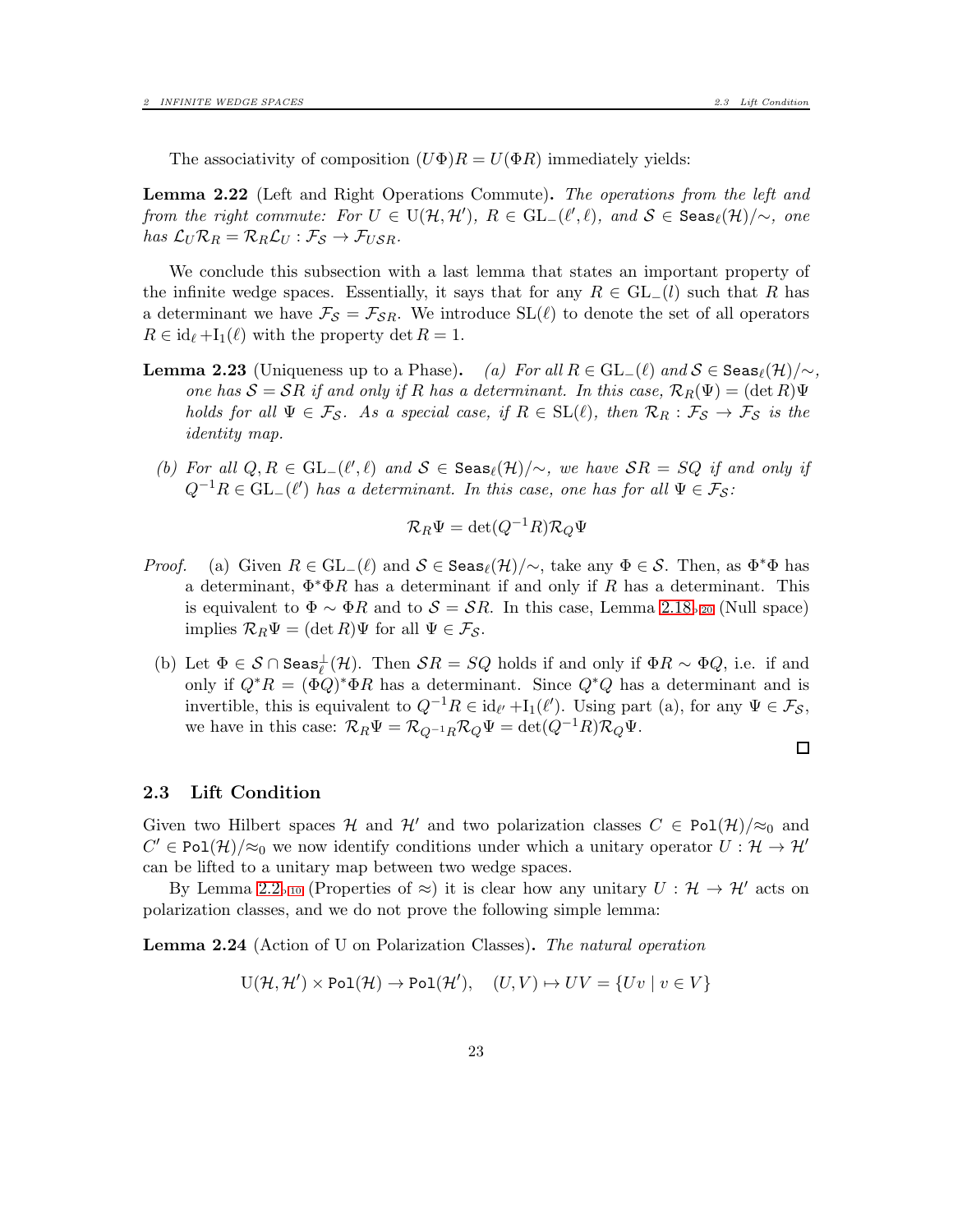is compatible with the equivalence relations  $\approx$  in the following sense: For  $U \in U(H, H')$  and  $V, W \in \text{Pol}(\mathcal{H})$ , one has  $V \approx W$  if and only if  $UV \approx UW$ . As a consequence, this operation from the left induces a natural operation on polarization classes  $U(\mathcal{H}, \mathcal{H}') \times (Pol(\mathcal{H})/\approx) \rightarrow$  $Pol(\mathcal{H}')/\approx, \quad (U, [V]_{\approx}) \mapsto [UV]_{\approx}.$ 

In order to describe charge-preserving time-evolutions  $U \in U(H, H')$ , the following subclass of  $U(\mathcal{H}, \mathcal{H}')$ , the restricted set of unitary operators, will be convenient:

<span id="page-23-1"></span>**Definition 2.25** (Restricted Set of Unitary Operators). Given the polarization classes  $C \in \text{Pol}(\mathcal{H})/\approx_0 \text{ and } C' \in \text{Pol}(\mathcal{H}')/\approx_0 \text{ we define}$ 

$$
U_{res}^{0}(\mathcal{H}, C; \mathcal{H}', C') := \{ U \in U(\mathcal{H}, \mathcal{H}') \mid \text{ for all } V \in C \text{ holds } UV \in C' \}
$$
  
=  $\{ U \in U(\mathcal{H}, \mathcal{H}') \mid \text{there exists } V \in C \text{ such that } UV \in C' \}.$ 

As a special case, we yield a group  $U^0_{res}(\mathcal{H}, C) := U^0_{res}(\mathcal{H}, C; \mathcal{H}, C)$ .

Note that for a third Hilbert space  $\mathcal{H}''$  with a polarization class  $C'' \in \text{Pol}(\mathcal{H}'')/\approx_0$ , one has  $U_{res}^0(\mathcal{H}', C'; \mathcal{H}'', C'')U_{res}^0(\mathcal{H}, C; \mathcal{H}', C') = U_{res}^0(\mathcal{H}, C; \mathcal{H}'', C'').$ 

For unitary operations that change the relative charge of two polarizations by  $c \in \mathbb{Z}$ , there is a natural generalization of  $U_{res}^0$  to  $U_{res}^c$ ; this is discussed in a different context in Section [2.4](#page-25-0)<sub>p[.26](#page-25-0)</sub>.

Now we have all what is needed to prove the main result of this section: The following theorem is our version of the classical Shale-Stinespring theorem [\[SS65\]](#page-59-0), and hence not completely new. The connection is explained in Section [2.4](#page-25-0)p[.26](#page-25-0).

<span id="page-23-0"></span>**Theorem 2.26** (Lift Condition). For given polarization classes  $C \in \text{Pol}(\mathcal{H})/\approx_0$  and  $C' \in$  ${\tt Pol}({\cal H}')/\!\!\approx_0, \, let \; {\cal S} \in {\tt Ocean}_{\ell}(C)/\!\!\sim \; and \; {\cal S}' \in {\tt Ocean}_{\ell}(C')/\!\!\sim \dots$  Then, for any unitary map  $U: \mathcal{H} \to \mathcal{H}'$ , the following are equivalent:

- (a) There is  $R \in U(\ell)$  such that  $USR = S'$ , and hence  $\mathcal{R}_R \mathcal{L}_U$  maps  $\mathcal{F}_S$  to  $\mathcal{F}_{S'}$ .
- (a') There is  $R \in GL_+(\ell)$  such that  $USR \sim S'$ .
- (b)  $U \in U_{\text{res}}^0(\mathcal{H}, C; \mathcal{H}', C').$

*Proof.* We take  $\Phi \in \mathcal{S}, \, \Phi' \in \mathcal{S}'$  and set  $V = \text{range } \Phi, V' = \text{range } \Phi'.$ 

 $(a) \Rightarrow (b)$ : Take  $R \in U(\ell)$  such that  $US(\Phi)R = S(\Phi')$ . In particular,  $U\Phi R \sim \Phi'$ , and hence  $\Phi'^* U \Phi R \in \mathrm{id}_{\ell} + \mathrm{I}_1(\ell)$ . This implies

$$
(\Phi'^* U \Phi R)^* \Phi'^* U \Phi R \in \mathrm{id}_{\ell} + \mathrm{I}_1(\ell). \tag{2.34}
$$

Because  $U\Phi R: \ell \to UV$  is unitary and  $\Phi'\Phi'^* = P_{V'}$ , we conclude that  $P_{UV}P_{V'}P_{UV} =$  $P_{UV}\Phi'\Phi'^*P_{UV}|_{UV\to UV}$  has a determinant. Similarly,

$$
\Phi'^* P_{UV} \Phi^* = \Phi'^* U \Phi R (\Phi'^* U \Phi R)^* \in \mathrm{id}_{\ell} + I_1(\ell) \tag{2.35}
$$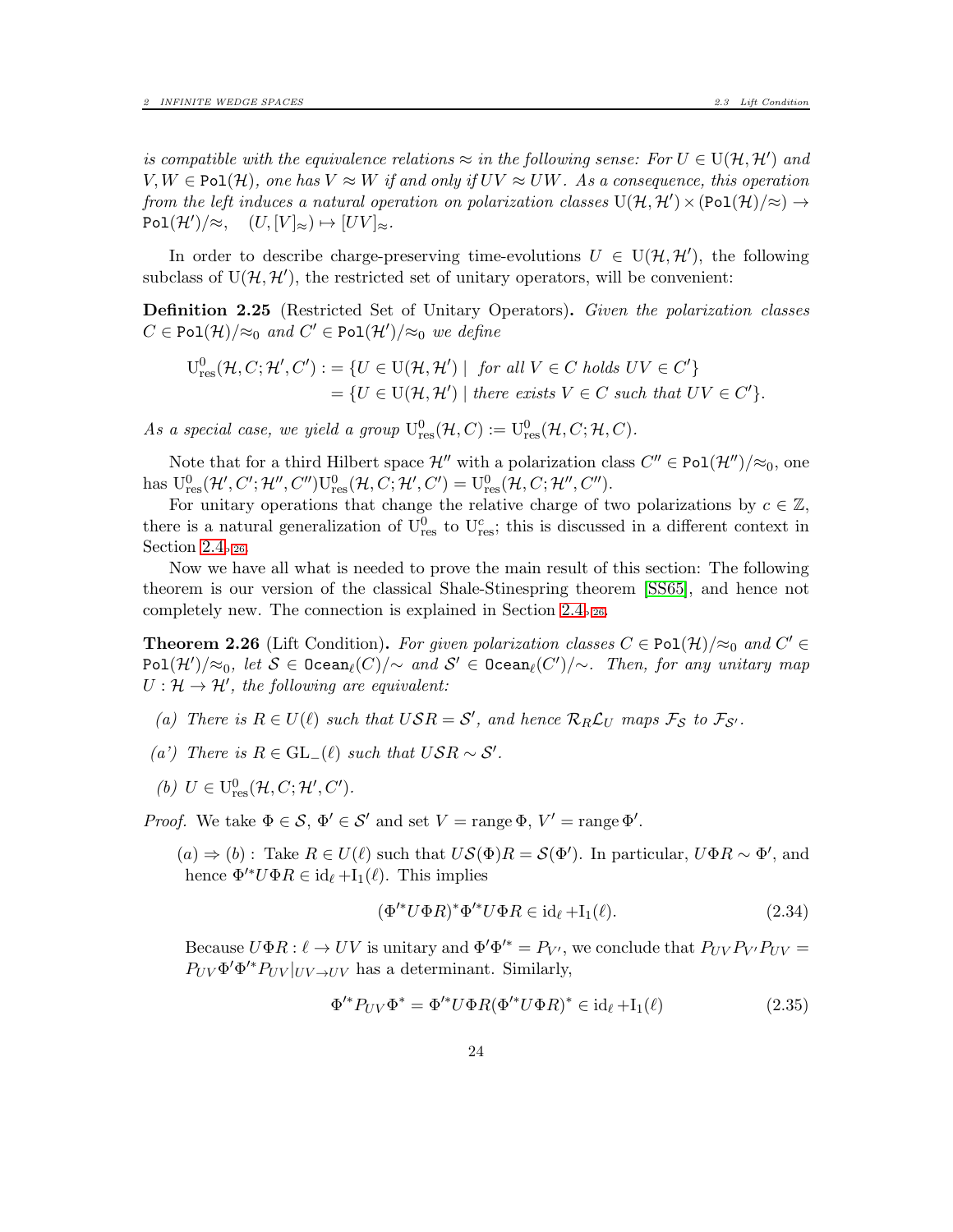implies that  $P_{V'}P_{UV}P_{V'}|_{V' \to V'}$  has also a determinant. Together this yields  $UV \approx V'$ by Lemma [2.2](#page-9-3)<sub>p[.10](#page-9-3)</sub> (Properties of  $\approx$ ).

Furthermore, because of  $U\Phi R \sim \Phi'$ , we know that  $\Phi'^* U\Phi R$  is a Fredholm operator with index 0. Since  $\Phi R: \ell \to V$  and  $\Phi': \ell \to V'$  are unitary,  $P_{V'}|_{UV \to V'}$  is also a Fredholm operator with index 0, i.e. charge $(UV, V') = 0$ . This shows  $UV \approx_0 V'$ , and the claim  $U \in U^0_{res}(\mathcal{H}, C; \mathcal{H}', C')$  follows.

 $(b) \Rightarrow (a')$ : We abbreviate  $A = P_{V'}|_{UV \to V'}$ . The assumption  $U \in U_{res}^{0}(\mathcal{H}, C; \mathcal{H}', C')$ implies  $A^*A \in id_{UV} + I_1(UV)$ , and A is a Fredholm operator with index ind  $A = 0$ . Using that  $\Phi: \ell \to V$  and  $\Phi': \ell \to V'$  are unitary maps, we rewrite this in the form  $(\Phi^* U \Phi)^* \Phi^* U \Phi \in \mathrm{id}_{\ell} + \mathrm{I}_1(\ell)$ , and  $\Phi^* U \Phi$  is a Fredholm operator with  $\mathrm{ind}(\Phi^* U \Phi) =$ 0. We now use a polar decomposition of  $\Phi'^* U \Phi$  in the form  $\Phi'^* U \Phi = BQ$ , where  $B: \ell \to \ell$  is positive semi-definite and  $Q: \ell \to \ell$  is unitary. Note that we can take Q to be *unitary*, not only a partial isometry, as  $\Phi^*U\Phi$  has the Fredholm index 0. Taking  $R = Q^{-1}$ , we get  $\Phi'^* U \Phi R = B$ . Now  $B^2 = B^* B$  has a determinant because  $Q^*B^*BQ = (\Phi'^*U\Phi)^*\Phi'^*U\Phi$  has a determinant. Since  $B \geq 0$ , this implies that B has also a determinant. We conclude  $U\Phi R \sim \Phi'$ .

 $(a')$  ⇒  $(a)$ : We take  $R \in GL_-(\ell)$  with  $U\Phi R \sim \Phi'$ . By polar decomposition, we write R in the form  $R = R'Q$ , where  $R' : \ell \to \ell$  is unitary and  $Q : \ell \to \ell$  is invertible, positive definite, and has a determinant. As  $\Phi'^* U \Phi R = \Phi'^* U \Phi R' Q$  and Q both have determinants,  $\Phi'^* U \Phi R'$  has also a determinant. This shows  $U \Phi R' \sim \Phi'$  and hence  $\mathcal{S}(U\Phi R') = US(\Phi)R' = \mathcal{S}(\Phi')$ . In particular,  $\mathcal{R}_R\mathcal{L}_U$  maps  $\mathcal{F}_{\mathcal{S}(\Phi)}$  to  $\mathcal{F}_{US(\Phi)R'} =$  $\mathcal{F}_{\mathcal{S}(\Phi')} .$ 

For  $U = id_{\mathcal{H}}$  we immediately get:

Corollary 2.27 (Orbits in Ocean). Given  $C \in \text{Pol}(\mathcal{H})/\approx_0$  and  $S \in \text{ Ocean}(C)/\sim$  we have

$$
\mathtt{ Ocean}(C)/{\sim} = \{\mathcal{S}R \mid R \in \mathrm{U}(\ell)\}.
$$

This is the counterpart to Lemma [2.12](#page-15-0)<sub>p[.16](#page-15-0)</sub> (Connection between  $\sim$  and  $\approx_0$ ) which stated that for every polarization class C, the equivalence class with respect to  $\sim$  of any single element  $\Phi \in \text{Ocean}(C)$  suffices to recover C. For every  $S \in \text{Ocean}(C)/\sim$  we constructed a wedge space  $\mathcal{F}_{\mathcal{S}}$ . Now, the above corollary states that all these wedge spaces  $\{\mathcal{F}_{\mathcal{S}} \mid \mathcal{S} \in$  $Ocean(C)/\sim$ } are related to each other by unitary operations from the right.

Also together with Lemma  $2.23_{p.23}$  (Uniqueness up to a Phase) one gets:

<span id="page-24-0"></span>**Corollary 2.28** (Uniqueness of the Lift up to a Phase). Given  $C, C', S, S'$  as in Theorem [2.26](#page-23-0)<sub>p</sub>.<sub>24</sub> (Lift Condition), let  $U \in U_{res}^0(\mathcal{H}, C; \mathcal{H}', C')$ . Take an  $R \in U(\ell)$  as in Theorem [2.26](#page-23-0)*p[.24](#page-23-0)* (Lift Condition). Then the elements of the set

$$
\{ \mathcal{R}_Q \mathcal{R}_R \mathcal{L}_U \mid Q \in \mathrm{U}(\ell) \cap (\mathrm{id}_{\ell} + \mathrm{I}_1(\ell)) \} = \{ e^{i\varphi} \mathcal{R}_R \mathcal{L}_U \mid \varphi \in \mathbb{R} \}
$$

 $\Box$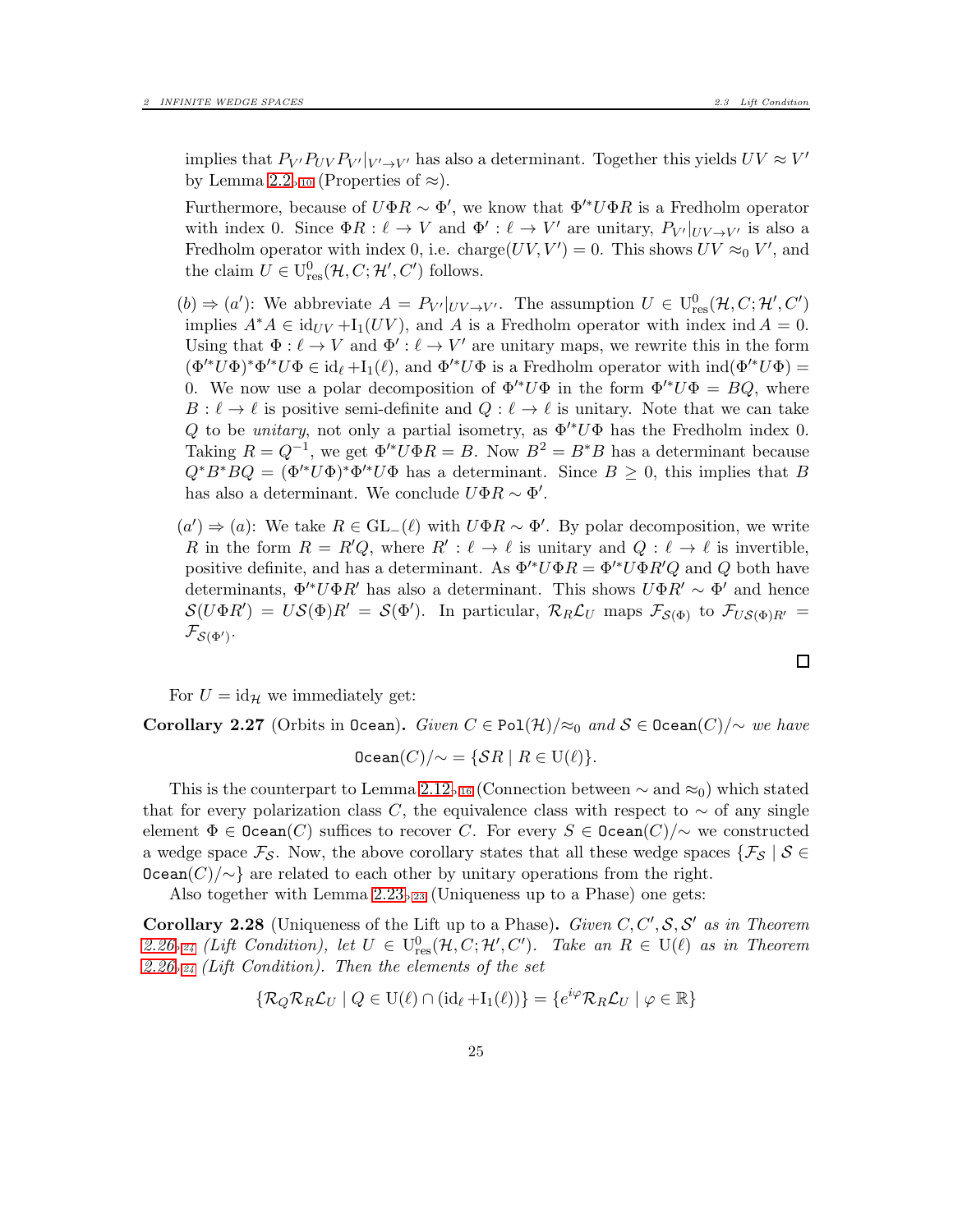are the only unitary maps from  $\mathcal{F}_{\mathcal{S}}$  to  $\mathcal{F}_{\mathcal{S}'}$  in the set  $\{\mathcal{R}_T\mathcal{L}_U \mid T \in U(\ell)\}.$ 

In this sense we refer to the lift  $\mathcal{L}_U \mathcal{R}_R$  as being unique up to a phase. A typical situation is this: Consider for example the one-particle Dirac time-evolution  $U : \mathcal{H} \to \mathcal{H}$  and assume that  $U \in U_{res}^{0}(\mathcal{H}, C; \mathcal{H}, C')$  for two given polarization classes  $C, C' \in Pol(\mathcal{H})/\approx_{0}$ ; we justify this assumption in Section [3](#page-30-0)<sub>p[.31](#page-30-0)</sub> below. We choose  $\Phi, \Phi' \in \text{Seas}^{\perp}(\mathcal{H})$  such that range  $\Phi \in C$  and range  $\Phi' \in C'$ . By Lemma [2.12](#page-15-0)<sub>p[.16](#page-15-0)</sub> (Connection between  $\sim$  and  $\approx_0$ ) it follows that  $S = \mathcal{S}(\Phi) \in \texttt{Ocean}(C)/\sim$  and  $\mathcal{S}' = \mathcal{S}(\Phi) \in \texttt{Ocean}(C')/\sim$  hold. The elements of the associated wedge spaces  $\mathcal{F}_{\mathcal{S}}$  and  $\mathcal{F}_{\mathcal{S}'}$  represent the "in" and "out" states, respectively. Theorem [2.26](#page-23-0)<sub>p[.24](#page-23-0)</sub> (Lift Condition) and Corollary [2.28](#page-24-0)<sub>p[.25](#page-24-0)</sub> (Uniqueness of the Lift up to a Phase) assure for the  $S, S'$  there is an  $R \in U(\ell)$  such that

$$
\mathcal{F}_{\mathcal{S}} \xrightarrow{\mathcal{L}_{U}} \mathcal{F}_{US} \xrightarrow{\mathcal{R}_{R}} \mathcal{F}_{USR} = \mathcal{F}_{\mathcal{S}} \bigotimes_{e^{i\varphi}} e^{i\varphi} \quad \varphi \in \mathbb{R}.
$$

We have illustrated this situation in Figure [1.](#page-25-2)



<span id="page-25-2"></span>Figure 1: A sketch of how the equivalence classes are related.

#### <span id="page-25-0"></span>2.4 Comparison with Standard Fock Spaces

In this subsection we sketch the relation of infinite wedge spaces to standard Fock spaces omitting complete proofs.

#### <span id="page-25-1"></span>2.4.1 Connection with Constant Charge Sectors of Fock Spaces

As before, let  $H$  be a complex separable Hilbert space. We pick an orthonormal basis  $\varphi = (\varphi_i)_{i \in \mathbb{Z}}$  of H which will be fixed throughout this Subsection [2.4.](#page-25-0) An *infinite form* is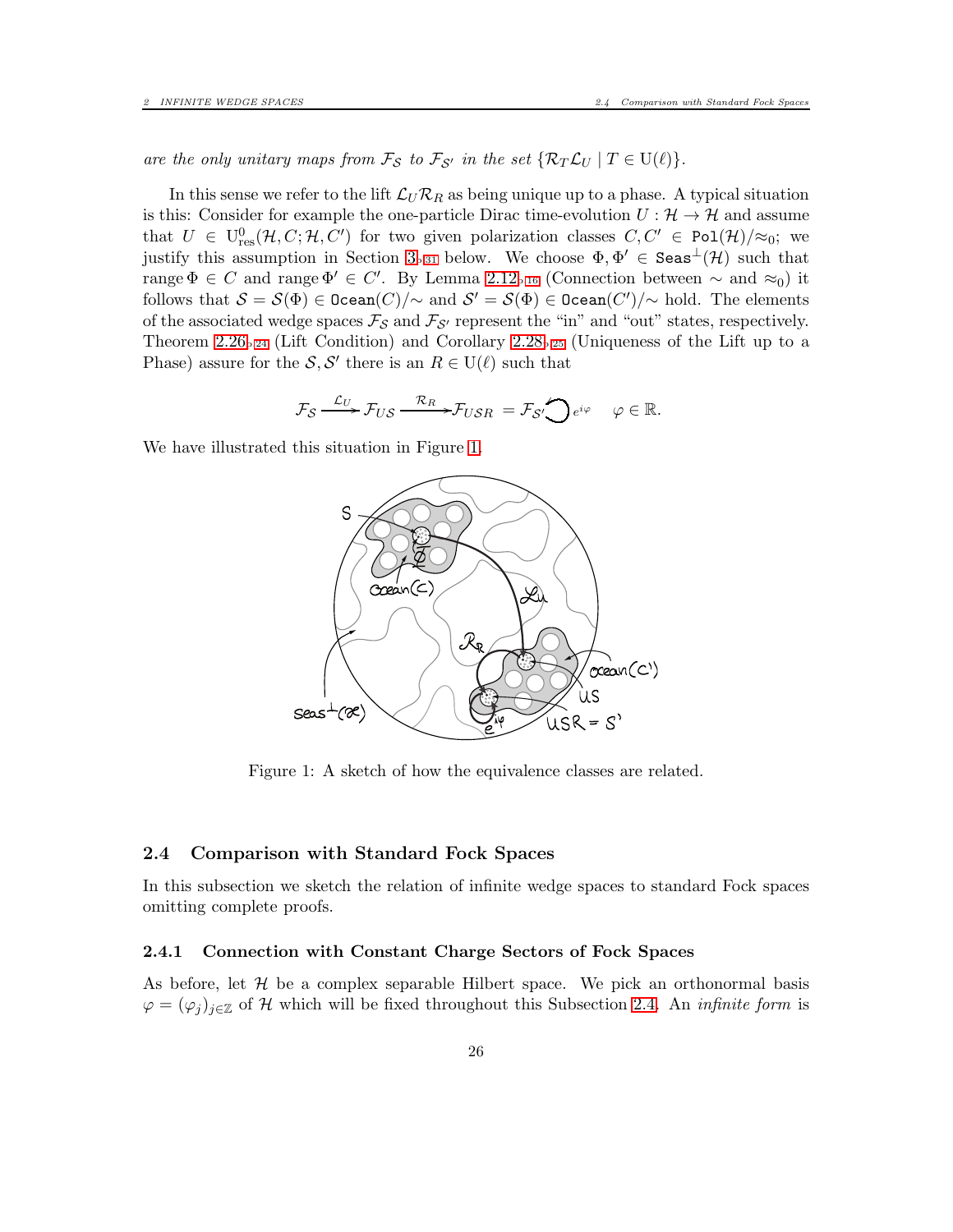a formal expression of the form

<span id="page-26-1"></span>
$$
\psi = \varphi_{j_1} \wedge \varphi_{j_2} \wedge \ldots = \bigwedge_{n \in \mathbb{N}} \varphi_{j_n},\tag{2.36}
$$

where  $(j_n)_{n\in\mathbb{N}}$  is a strictly increasing sequence with the property that  $j_{n+1} = j_n + 1$  for all n larger than a suitable  $n_1 \in \mathbb{N}$ . Let  $B = B(\varphi)$  be the set of all such forms. These forms  $\psi \in B(\varphi), \psi = \varphi_{j_1} \wedge \varphi_{j_2} \wedge \ldots$ , are infinite formal exterior products of basis elements  $\varphi_j$ , where only finitely many  $\varphi_j$  with  $j < 0$  occur and all except for finitely many of the  $\varphi_k$ with  $k > 0$  occur. This description is Dirac's original picture of his sea [\[Dir34b\]](#page-58-3).

<span id="page-26-0"></span>**Definition 2.29.** The charge  $C(\psi)$  of a form  $\psi \in B$  is the value  $c \in \mathbb{Z}$  with  $j_n = n - c$  for suitably large n. Denote  $B_c = B_c(\varphi) := \{ \psi \mid C(\psi) = c \}$  for  $c \in \mathbb{Z}$ .

Now one can define a natural Fock space (attached to  $\varphi$ ) as the uniquely determined Hilbert space generated by  $B$  and having  $B$  as an orthonormal basis. However, we want to get directly into contact with the infinite wedge spaces of Subsections  $2.1_{p.10}$  $2.1_{p.10}$  $2.1_{p.10}$  and  $1.2_{p.5}$  $1.2_{p.5}$  $1.2_{p.5}$ . To do this we observe that a form  $\psi \in B(\varphi)$  can also be regarded as to be the sequence  $\psi = (\psi_n)_{n \in \mathbb{N}}$  with  $\psi_n = \varphi_{j_n}$ . The condition  $C(\psi) = 0$  means  $\psi_n = \varphi_n$  for  $n \geq n_1$  and therefore implies that the  $\mathbb{N} \times \mathbb{N}$  matrices  $(\langle \psi_n, \varphi_m \rangle)_{m,n \in \mathbb{N}}$  and  $(\langle \psi_n, \psi_m \rangle)_{m,n \in \mathbb{N}}$  differ from the identity only by a trace class operator and thus have a determinant. Hence,  $B_0(\varphi)$ regarded as a set of sequences in H is a subset of the equivalence class  $\mathcal{S}(\varphi)$ , which we defined in Subsection [1.2](#page-4-0)<sub>p[.5](#page-4-0)</sub> of the introduction. We abbreviate  $\mathcal{F}_{\mathcal{S}(\varphi)}$  by  $\mathcal{F}_{\varphi}$  here, and in the following. By a slight abuse of notation the form  $\psi$  can be regarded as to be the element  $\Lambda \psi$ of  $\mathcal{F}_{\varphi}$ . With this identification  $B_0 \subset \mathcal{F}_{\varphi}$  is orthonormal since  $\langle \psi, \psi' \rangle = \det(\langle \varphi_{j_n}, \varphi_{j'_n} \rangle)_{n \leq n_2}$ whenever  $\psi' = \varphi_{j_1'} \wedge \varphi_{j_2'} \wedge \ldots \in B_0$  with  $j_n' = n$  for  $n \geq n_1' \geq n_1$ . Using similar techniques as in Lemma [2.19](#page-19-1)p[.20](#page-19-1) (Separability) one can show the following statement which we do not prove here:

**Lemma 2.30.**  $B_0(\varphi) \subset \mathcal{F}_{\varphi}$  spans a dense subspace of  $\mathcal{F}_{\varphi}$  and therefore is an orthonormal basis.

This result extends to arbitrary charges  $c \in \mathbb{Z}$ . For each  $c \in \mathbb{Z}$  the sector  $\mathcal{F}_{\varphi,c}$  is defined in analogy to  $\mathcal{F}_{\varphi}$ : In the notation of Sect. [2.1](#page-9-1)<sub>p[.10](#page-9-1)</sub> let  $\Phi_c \in \text{Seas}_{\ell}(\mathcal{H})$ , where  $\ell = \ell_2(\mathbb{N})$ , be defined by  $\Phi_c(e_i) := \varphi_{i-c}$  for  $i \in \mathbb{N}$ . We obtain the Hilbert space  $\mathcal{F}_{\varphi,c} := \mathcal{F}_{\mathcal{S}(\Phi_c)}$  (see Definition [2.17](#page-18-0)p[.19](#page-18-0) (Infinite Wedge Spaces)) as the Fock space sector of charge c. Note that  $\mathcal{F}_{\varphi,0} = \mathcal{F}_{\varphi}$ . In the same way as before  $B_c(\varphi)$  is an orthonormal basis of  $\mathcal{F}_{\varphi,c}$ . We call the Hilbert space sum

$$
\mathcal{F}_{\varphi}^{\infty} := \bigoplus_{c \in \mathbb{Z}} \mathcal{F}_{\varphi,c}
$$
\n(2.37)

to be the (full) Fock space associated to  $\varphi$  with the sectors  $\mathcal{F}_{\varphi,c}$  of charge c. Observe, that  $B = B(\varphi)$  is an orthonormal basis of  $\mathcal{F}_{\varphi}^{\infty}$ . The given basis  $(\varphi_j)_{j \in \mathbb{Z}}$  induces a polarization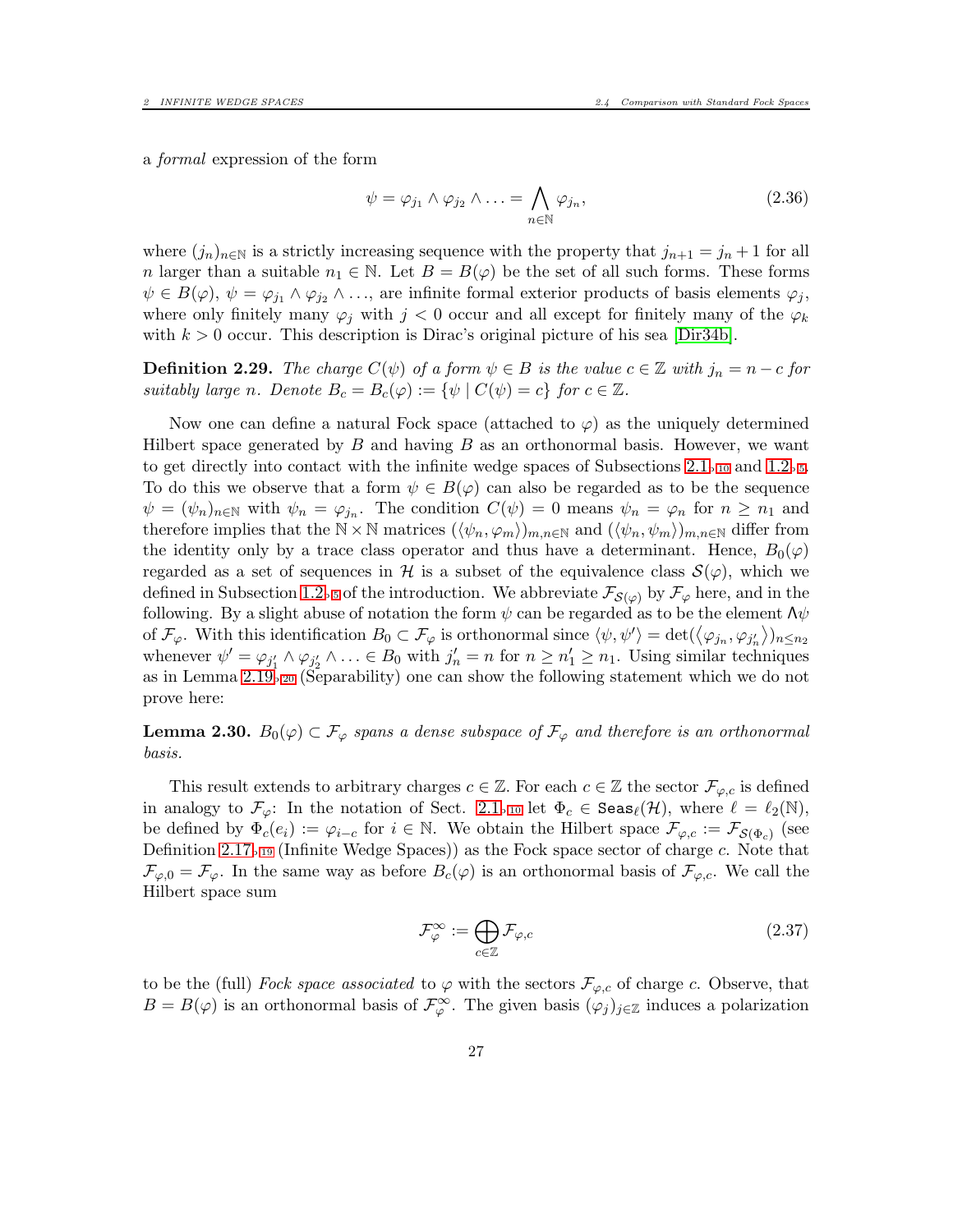$\mathcal{H} = \mathcal{H}_+ \oplus \mathcal{H}_-$  of  $\mathcal{H}_+$ , where  $\mathcal{H}_+$  respectively  $\mathcal{H}_-$  is the closed subspace generated by  $\{\varphi_j \mid j \in \mathbb{Z}, j \leq 0\}$  respectively  $\{\varphi_j \mid j \in \mathbb{Z}, j > 0\}.$ 

Let  $\bigwedge^{\bullet} \mathcal{H}_+$  and  $\bigwedge^{\bullet} \mathcal{H}_-$  be their exterior algebras and let  $\mathcal{F}(\mathcal{H}_+,\mathcal{H}_-) := \bigwedge^{\bullet} \mathcal{H}_+ \otimes \bigwedge^{\bullet} \overline{\mathcal{H}_-}$ be the *standard Fock space*, in both cases in the Hilbert space sense. Then  $B(\varphi)$  can be interpreted as a special listing of an orthonormal basis of the standard Fock space  $\mathcal{F}(\mathcal{H}_+, \mathcal{H}_-)$ . Namely, to an element  $\psi = \bigwedge_{n=1}^{\infty} \varphi_{j_n}$  (in the sense of equation [\(2.36\)](#page-26-1)) corresponds the vector

$$
i_{\varphi}(\psi) := \varphi_{j_1} \wedge \ldots \wedge \varphi_{j_M} \otimes \varphi_{i_1} \wedge \ldots \wedge \varphi_{i_N} \in \mathcal{H}_{+}^{\wedge M} \otimes \overline{\mathcal{H}_{-}}^{\wedge N}, \tag{2.38}
$$

where  $j_1 < j_2 < \ldots < j_M \leq 0 \leq j_{M+1}$  and  $\{i_1, \ldots, i_N\} = \mathbb{N} \setminus \{j_n | n > M\}$ ,  $i_1 < \ldots < i_N$ . Note that  $C(\psi) = M - N$  in this case. We obtain:

**Proposition 2.31.** The subset  $i_{\varphi}(B) \in \mathcal{F}(\mathcal{H}_+, \mathcal{H}_-)$  is an orthonormal basis of  $\mathcal{F}(\mathcal{H}_+, \mathcal{H}_-)$ . Consequently,  $\psi \mapsto i_{\varphi}(\psi)$ , induces an isometric isomorphism

$$
i_{\varphi} : \mathcal{F}_{\varphi}^{\infty} \to \mathcal{F}(\mathcal{H}_{+}, \mathcal{H}_{-})
$$
\n
$$
(2.39)
$$

of Hilbert spaces. The c-sector  $\mathcal{F}^{\infty}_{\varphi,c}$  is mapped by  $i_{\varphi}$  onto the c-sector

$$
\mathcal{F}_c(\mathcal{H}_+,\mathcal{H}_-) := \bigoplus_{M,N \in \mathbb{N}, M=c+N} \mathcal{H}_+^{\wedge M} \otimes \overline{\mathcal{H}_-}^{\wedge N}
$$
(2.40)

of  $\mathcal{F}(\mathcal{H}_+,\mathcal{H}_-)$ , and the vacuum  $\Omega_\varphi = \varphi_1 \wedge \varphi_2 \wedge \ldots \in \mathcal{F}_\varphi$  is mapped to the vacuum  $\Omega =$  $1 \otimes 1 \in \mathcal{F}_{\varphi,0}(\mathcal{H}_+,\mathcal{H}_-).$ 

### <span id="page-27-0"></span>2.4.2 Creation Operators

For every  $\chi \in \mathcal{H}$  the *creation operator*  $a^*_{\chi}$  on the *c*-sector  $\mathcal{F}_{\varphi,c}$  is the map  $a^*_{\chi} : \mathcal{F}_{\varphi,c} \to \mathcal{F}_{\varphi,c+1}$ induced by

$$
a_{\chi}^* : \varphi_{j_1} \wedge \varphi_{j_2} \wedge \ldots \mapsto \chi \wedge \varphi_{j_1} \wedge \varphi_{j_2} \wedge \ldots \tag{2.41}
$$

and extended appropriately. Then  $a^*_\chi$  is a well-defined linear operator  $a^*_\chi : \mathcal{F}_{\varphi,c} \to \mathcal{F}_{\varphi,c+1}$ of norm  $||\chi||$  depending complex linearly on  $\chi$  which induces the norm  $||\chi||$  operator  $a^*_{\chi}$ :  $\mathcal{F}_{\varphi}^{\infty} \to \mathcal{F}_{\varphi}^{\infty}$  on the full Fock space. If we use for the standard creation operator on the standard Fock space  $\mathcal{F}(\mathcal{H}_+,\mathcal{H}_-)$  the same symbol  $a^*_{\chi} : \mathcal{F}(\mathcal{H}_+,\mathcal{H}_-) \to \mathcal{F}(\mathcal{H}_+,\mathcal{H}_-)$  we obtain the commutativity  $i_{\varphi} \circ a_{\chi}^* = a_{\chi}^* \circ i_{\varphi}$ :

<span id="page-27-1"></span>
$$
\mathcal{F}_{\varphi}^{\infty} \longrightarrow \mathcal{F}_{\varphi}^{\infty} \n\downarrow_{i_{\varphi}} \qquad \qquad i_{\varphi} \qquad \qquad i_{\varphi} \n\mathcal{F}(\mathcal{H}_{+}, \mathcal{H}_{-}) \longrightarrow \mathcal{F}(\mathcal{H}_{+}, \mathcal{H}_{-})
$$
\n(2.42)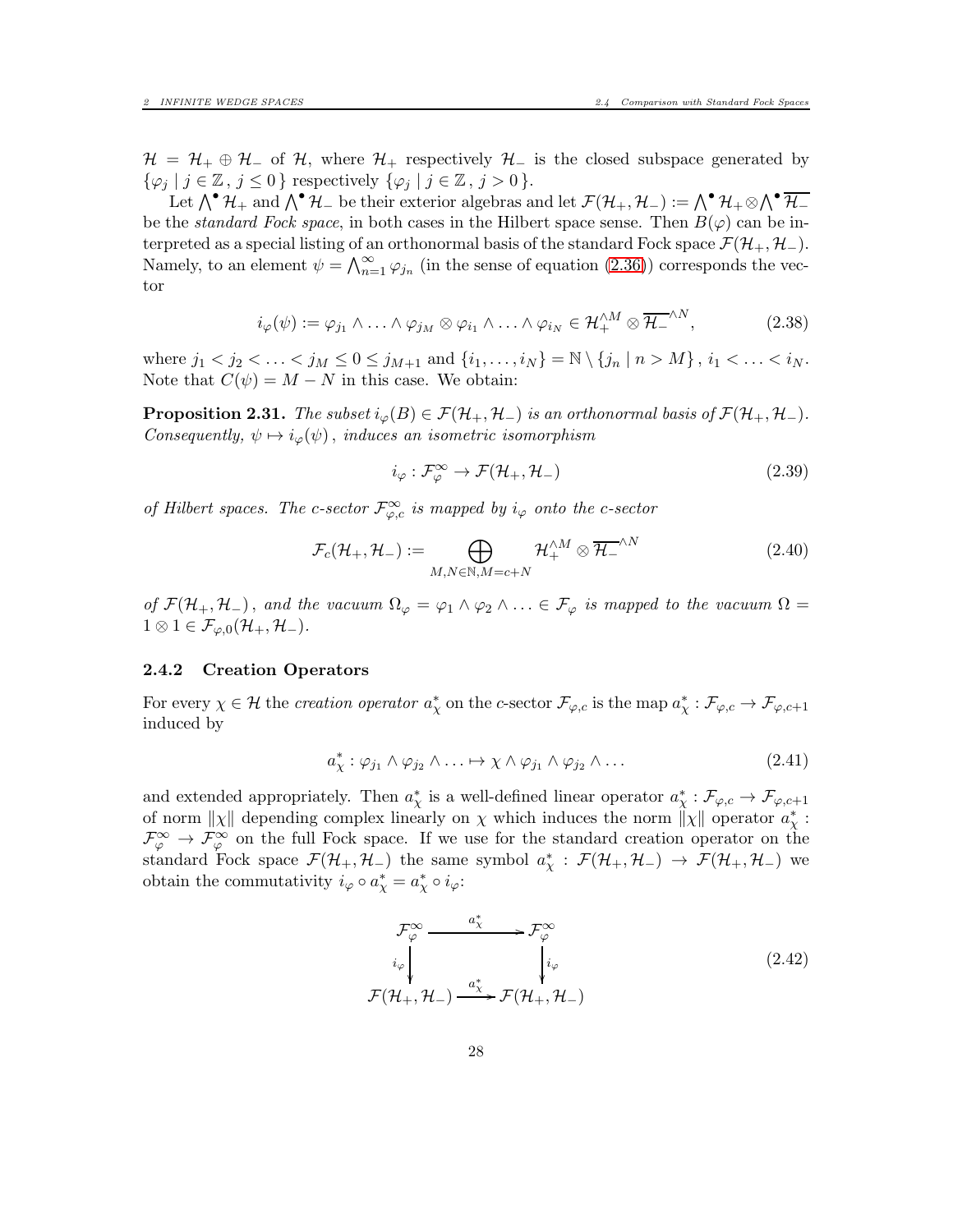The commutativity in Diagram [\(2.42\)](#page-27-1) holds similarly for the *annihilation operator*  $a_{\chi}$ :  $\mathcal{F}_{\varphi}^{\infty} \to \mathcal{F}_{\varphi}^{\infty}$  which is the adjoint of  $a_{\chi}^*$ . Note that for all  $\chi, \chi' \in \mathcal{H}$ ,  $a_{\chi}$ ,  $a_{\chi'}^*$  satisfy the canonical anti-commutation relations (CAR)

<span id="page-28-1"></span>
$$
\{a_{\chi}, a_{\chi'}^*\} = a_{\chi} a_{\chi'}^* + a_{\chi'}^* a_{\chi} = \langle \chi, \chi' \rangle.
$$
 (2.43)

The actions of the creation and annihilation operators on  $\mathcal{F}_{\varphi}^{\infty}$  yield another description of the space  $\mathcal{F}_{\varphi}$ . Each  $\psi = \psi_1 \wedge \psi_2 \wedge \ldots \in \Lambda S(\varphi) \subset \mathcal{F}_{\varphi}$  can be expressed as the following limit:

$$
\psi = \lim_{n \to \infty} a_{\psi_1}^* \dots a_{\psi_n}^* a_{\varphi_n} \dots a_{\varphi_1} \Omega_\varphi \tag{2.44}
$$

with the vacuum  $\Omega_{\varphi} = \varphi_1 \wedge \varphi_1 \ldots \wedge \varphi_n \wedge \ldots$  of  $\mathcal{F}_{\varphi}$ . Using the commutativity of Diagram  $(2.42<sub>p.28</sub>)$  $(2.42<sub>p.28</sub>)$  $(2.42<sub>p.28</sub>)$  $(2.42<sub>p.28</sub>)$  and the corresponding one for  $a<sub>\chi</sub>$  this property establishes:

$$
i_{\varphi}(\psi) = \lim_{n \to \infty} a_{\psi_1}^* \dots a_{\psi_n}^* a_{\varphi_n} \dots a_{\varphi_1} \Omega.
$$
 (2.45)

#### <span id="page-28-0"></span>2.4.3 Connection to the Shale-Stinespring Criterion

In general, Fock spaces arise as representation spaces of the CAR algebra  $\mathfrak{A} = \mathfrak{A}(\mathcal{H})$  of a given Hilbert space  $\mathcal{H}$ .  $\mathfrak A$  is the natural  $C^*$ -algebra with 1 generated by the elements of  $\mathcal H$ and respecting the relations [\(2.43\)](#page-28-1).

Let  $\mathcal{H} = \mathcal{H}_+ \oplus \mathcal{H}_-$  a polarization and  $\varphi = (\varphi_n)_{n \in \mathbb{Z}}$  an adapted orthonormal basis, i.e.  $(\varphi_n)_{n\in\mathbb{N}}$  is an orthonormal basis of  $\mathcal{H}_-$  and  $(\varphi_n)_{n\leq 0}$  is an orthonormal basis of  $\mathcal{H}_+$ . Then the annihilation and creation operators induce a representation

$$
\pi_{\varphi} : \mathfrak{A}(\mathcal{H}) \to B(\mathcal{F}_{\varphi}^{\infty})
$$
\n
$$
(2.46)
$$

by  $\pi_{\varphi}(\chi) := a_{\chi} + a_{\chi}^* : \mathcal{F}_{\varphi}^{\infty} \to \mathcal{F}_{\varphi}^{\infty}$ ,  $\chi \in \mathcal{H}$ . These representations are irreducible.

The question answered by the theorem of Shale-Stinespring [\[SS65\]](#page-59-0) is the following: Given two orthonormal basis  $\varphi, \varphi'$  (or two polarizations) of  $\mathcal{H}$ , when are the representations  $\pi_{\varphi}$ ,  $\pi_{\varphi'}$  are equivalent? That is, when does there exist a unitary (intertwining) operator  $T: \mathcal{F}_{\varphi}^{\infty} \to \mathcal{F}_{\varphi'}^{\infty}$  such that  $T \circ \pi_{\varphi}(\chi) = \pi_{\varphi'}(\chi) \circ T$  for all  $\chi \in \mathcal{H}$ ?

$$
\mathcal{F}_{\varphi}^{\infty} \xrightarrow{T} \mathcal{F}_{\varphi'}^{\infty}
$$
\n
$$
\pi_{\varphi}(\chi) \downarrow \qquad \qquad \downarrow \pi_{\varphi'}(\chi)
$$
\n
$$
\mathcal{F}_{\varphi}^{\infty} \xrightarrow{T} \mathcal{F}_{\varphi'}^{\infty}
$$
\n
$$
(2.47)
$$

This question is closely related to the implementation problem: Given a unitary operator  $U \in U(\mathcal{H})$ , when does there exist a unitary operator  $U \sim U(\mathcal{F}_{\varphi}^{\infty})$  such that  $U \sim \sigma_{\varphi}(\chi) =$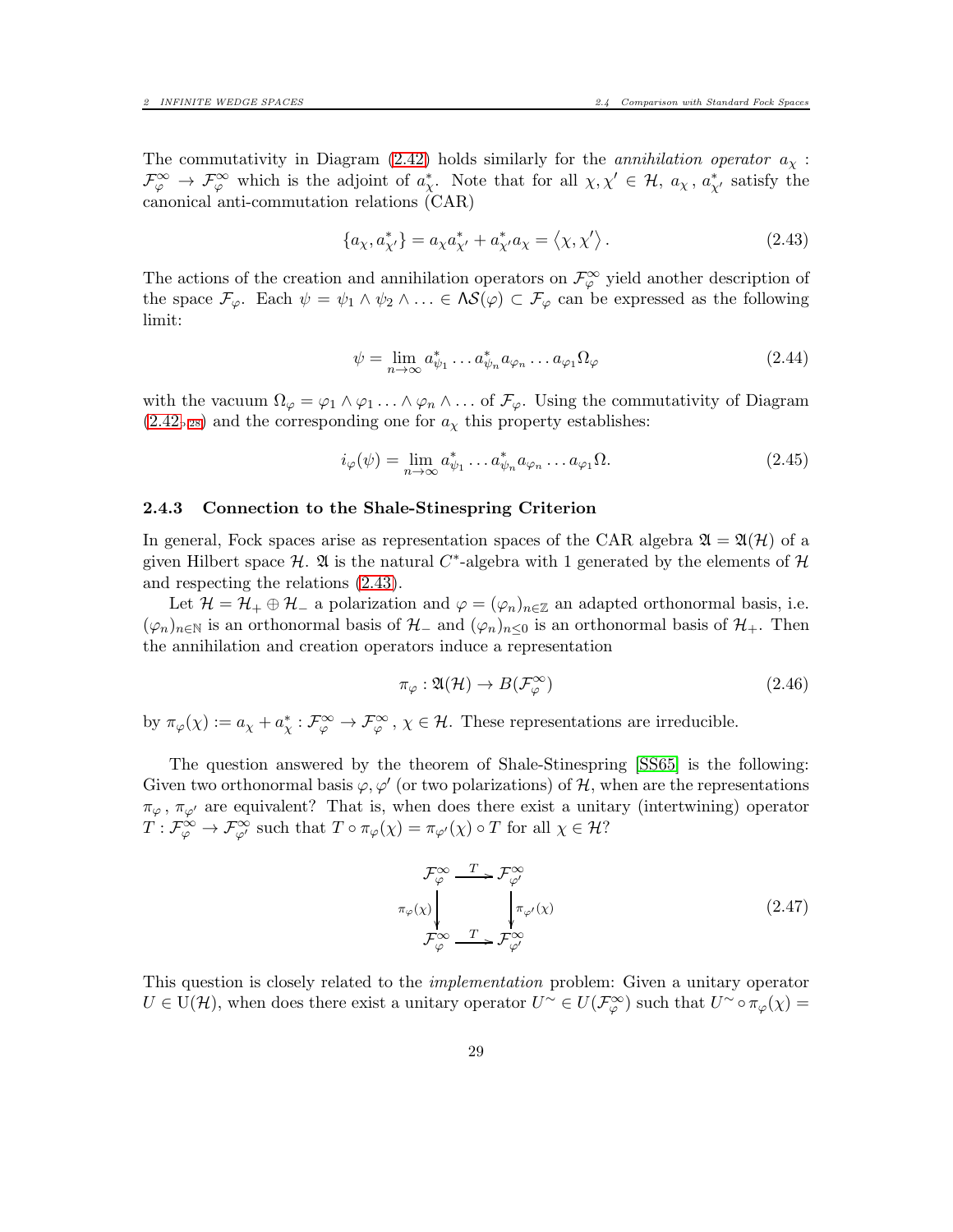$\pi_{\varphi}(U\chi) \circ U^{\sim}$  for all  $\chi \in \mathcal{H}$ ?

$$
\mathcal{F}_{\varphi}^{\infty} \xrightarrow{U^{\sim}} \mathcal{F}_{\varphi}^{\infty}
$$
\n
$$
\pi_{\varphi}(\chi) \downarrow \qquad \qquad \downarrow \pi_{\varphi}(U\chi)
$$
\n
$$
\mathcal{F}_{\varphi}^{\infty} \xrightarrow{U^{\sim}} \mathcal{F}_{\varphi}^{\infty}
$$
\n(2.48)

If the first question can be solved for  $\varphi' = U\varphi$ , i.e. for  $\varphi'_n = U(\varphi_n)$ , then  $U^{\sim} := \mathcal{L}_{U^{-1}} \circ T$ , see Construction [2.20](#page-20-1)<sub>p[.21](#page-20-1)</sub>, is an answer to the second problem, where  $\mathcal{L}_U : \mathcal{F}_{\varphi}^{\infty} \to \mathcal{F}_{U\varphi}^{\infty}$  is the natural left action induced by U. This holds since  $\mathcal{L}_U \circ \pi_{\varphi}(U\chi) = \pi_{U\varphi}(\chi) \circ \mathcal{L}_U = \pi_{\varphi'}(\chi) \circ \mathcal{L}_U$ , hence

$$
U^{\sim}\circ\pi_{\varphi}(\chi)=\mathcal{L}_{U^{-1}}\circ T\circ\pi_{\varphi}(\chi)=\mathcal{L}_{U^{-1}}\circ\pi_{U\varphi(\chi)}\circ T=\pi_{\varphi}(U\chi)\circ\mathcal{L}_{U^{-1}}\circ T=\pi_{\varphi}(U\chi)\circ U^{\sim}.
$$

$$
\mathcal{F}_{\varphi}^{\infty} \xrightarrow{T} \mathcal{F}_{\varphi}^{\infty} \xrightarrow{L_{U-1}} \mathcal{F}_{\varphi}^{\infty}
$$
\n
$$
\pi_{\varphi}(\chi) \qquad \qquad \downarrow \pi_{\varphi'}(\chi) \qquad \qquad \downarrow \pi_{\varphi}(U\chi)
$$
\n
$$
\mathcal{F}_{\varphi}^{\infty} \xrightarrow{T} \mathcal{F}_{\varphi}^{\infty} \xrightarrow{L_{U-1}} \mathcal{F}_{\varphi}^{\infty}
$$
\n(2.49)

Conversely, considering the second question for the unitary map U defined by  $U\varphi_i =$  $\varphi'_i$ ,  $i \in \mathbb{Z}$ , the implementation  $U^{\sim}$  composed with the left action  $\mathcal{L}_U : \mathcal{F}_{\varphi} \to \mathcal{F}_{\varphi'}$  yields an intertwining operator thus answering the first question.

The answer to each of the two questions is that  $U$  has to be in the restricted unitary group; see [\[SS65\]](#page-59-0).

We obtain this result in a slightly different situation with our methods in the following simple way. We ask for an implementation of the unitary map  $U \in U(\mathcal{H})$  with the additional requirement that the implementation  $U^{\sim}$  should not change the charge, i.e.  $U^{\sim}(\mathcal{F}_{\varphi,c}) \subset$  $\mathcal{F}_{\varphi,c}$ , in particular  $U^{\sim} \in U(\mathcal{F}_{\varphi}).$ 

Let us, first of all, consider the left operation  $\mathcal{L}_U : \mathcal{F}_{\varphi}^{\infty} \to \mathcal{F}_{U\varphi}^{\infty}$  for a given unitary  $U: \mathcal{H} \to \mathcal{H}$ . Altering  $U\varphi$  to  $\varphi' := U\varphi R$  by the operation from the right induced by an appropriate R, see Construction [2.21](#page-21-0)<sub>p[.22](#page-21-0)</sub>, we obtain a unitary map  $\mathcal{R}_R \circ \mathcal{L}_U : \mathcal{F}_{\varphi}^{\infty} \to \mathcal{F}_{\varphi'}^{\infty}$ . This approach gives an implementation  $U^{\sim} = \mathcal{R}_R \circ \mathcal{L}_U$  if and only if  $R \in U(\ell)$  can be chosen such that  $\mathcal{F}_{\varphi}^{\infty} = \mathcal{F}_{\varphi'}^{\infty}$  or, equivalently such that  $US(\varphi)R = S(\varphi)$ . According to Theorem  $2.26<sub>p.24</sub>$  $2.26<sub>p.24</sub>$  $2.26<sub>p.24</sub>$  (Lift Condition) this holds together with the charge conservation exactly when U is in the group  $U_{\text{res}}^0(\mathcal{H}, [\mathcal{H}_-]_{\approx_0})$ , see Definition [2.25](#page-23-1)<sub>p[.24](#page-23-1)</sub>. As a result we have:

**Theorem 2.32.** The following conditions are equivalent for  $U \in U(\mathcal{H})$ :

- U has an implementation  $U^{\sim}$  :  $\mathcal{F}_{\varphi} \to \mathcal{F}_{\varphi}$  (and in the same way  $U^{\sim} \in U(\mathcal{F}_0(\mathcal{H}_+,\mathcal{H}_-)))$ ).
- U has an implementation  $U^{\sim} : \mathcal{F}_{\varphi}^{\infty} \to \mathcal{F}_{\varphi}^{\infty}$  with  $U^{\sim}(\mathcal{F}_{\varphi,c}) \subset \mathcal{F}_{\varphi,c}$  for all  $c \in \mathbb{Z}$  (and in the same way  $U^{\sim} \in U(\mathcal{F}(\mathcal{H}_{+}, \mathcal{H}_{-}))).$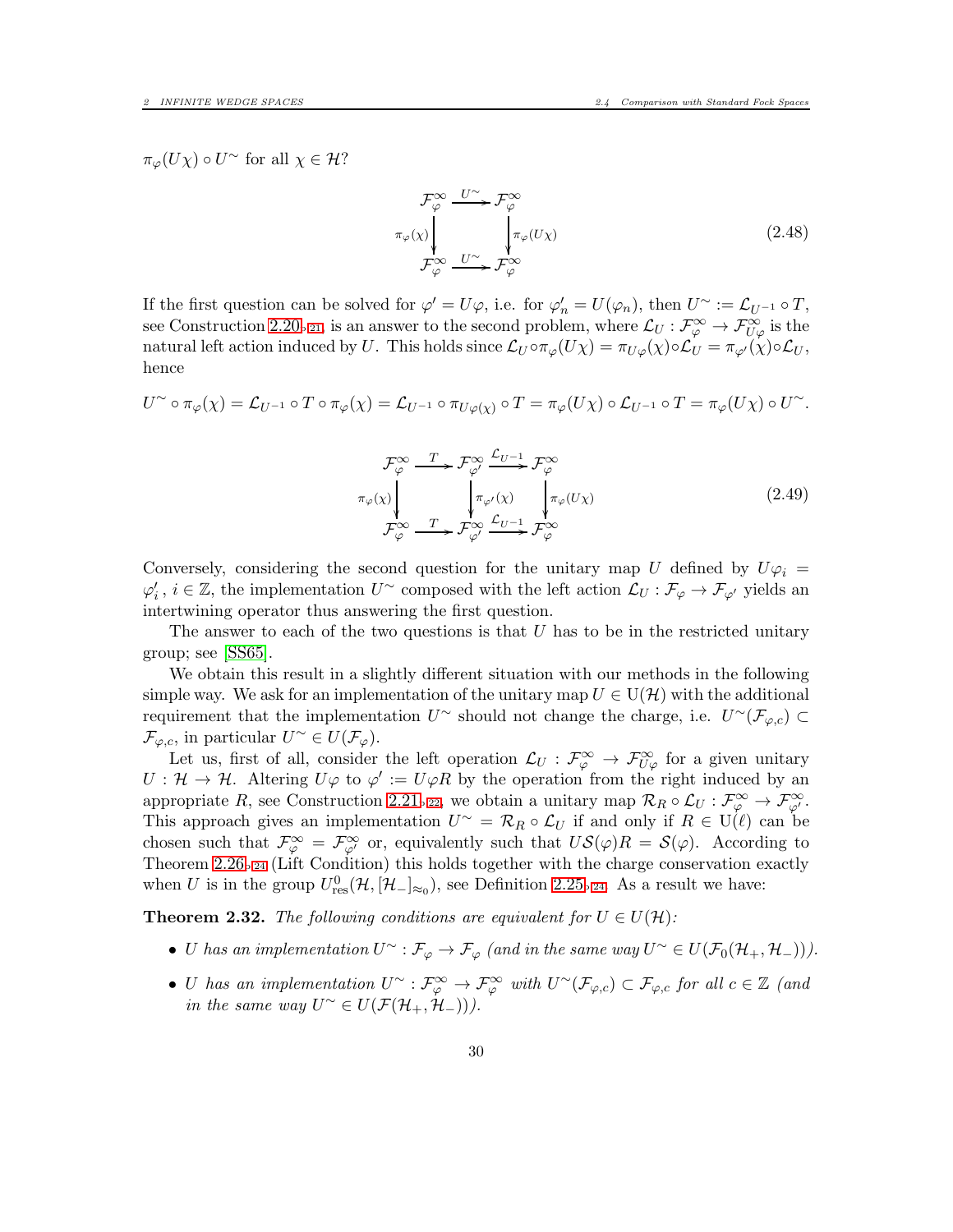•  $U \in U_{\text{res}}^0(\mathcal{H}_+,[\mathcal{H}_-]_{\approx_0}).$ 

Disregarding the charge condition one can show the original Shale-Stinespring theorem [\[SS65\]](#page-59-0) in a similar straight-forward way.

# <span id="page-30-0"></span>3 Application to the External Field Problem in QED

We now come to the one-particle Dirac time-evolution in an external four-vector field  $A \in \mathcal{C}_c^{\infty}(\mathbb{R}^4, \mathbb{R}^4)$ , i.e. the set of infinitely often differentiable  $\mathbb{R}^4$  valued functions on  $\mathbb{R}^4$ with compact support. Recall the discussion at the end of Subsection [2.3](#page-22-0)<sub>p[.23](#page-22-0)</sub>: In order to apply Theorem  $2.26_{p.24}$  $2.26_{p.24}$  $2.26_{p.24}$  (Lift Condition) to the one-particle Dirac time-evolution  $U^{\mathsf{A}}(t_1,t_0)$  for fixed  $t_0,t_1 \in \mathbb{R}$  and in this way to obtain a lift to unitary maps from one wedge space to another (the second quantized time-evolution) we need to show that  $U^{\mathsf{A}}(t_1,t_0) \in U^0_{\text{res}}(\mathcal{H}, C(t_0); \mathcal{H}, C(t_1))$  for appropriate  $C(t_0), C(t_1) \in \text{Pol}(\mathcal{H})/\approx_0$ . To ensure this condition holds is the main content of this last section.

This section is structured as follows: In the first Subsection, we show that for any  $t_0, t_1 \in$ R there exist  $C(t_0), C(t_1) \in \text{Pol}(\mathcal{H})/\approx_0$ , depending only on  $A(t_0)$  and  $A(t_1)$ , respectively, such that  $U^{\mathsf{A}}(t_1,t_0) \in U^0_{\text{res}}(\mathcal{H}, C(t_0); \mathcal{H}, C(t_1)).$  In the second Subsection we identify the polarization classes  $C(t)$  uniquely by the magnetic components of  $A(t)$  for all  $t \in \mathbb{R}$ . The third Subsection combines these results with Section  $2_{p,10}$  and shows the existence of the second quantized Dirac time-evolution for the external field problem in QED. Finally, the fourth Subsection concludes with the analysis of second quantized gauge transformations as unitary maps between varying Fock spaces.

#### <span id="page-30-1"></span>3.1 One-Particle Time-Evolution

Throughout this section we work with  $\mathcal{H} = L_2(\mathbb{R}^3, \mathbb{C}^4)$ , with  $\mathbb{R}^3$  being interpreted as momentum space. The free Dirac equation in momentum representation is given by

<span id="page-30-2"></span>
$$
i\frac{d}{dt}\psi^0(t) = H^0\psi^0(t)
$$
\n(3.1)

for  $\psi^0(t) \in \text{domain}(H^0) \subset \mathcal{H}$ , where  $H^0$  is the multiplication operator with

$$
H^{0}(p) = \alpha \cdot p + \beta m = \sum_{\mu=1}^{3} \alpha^{\mu} p_{\mu} + \beta m, \quad p \in \mathbb{R}^{3}
$$
 (3.2)

and the  $\mathbb{C}^{4\times4}$  Dirac matrices  $\beta$  and  $\alpha^{\mu}$ ,  $\mu = 1, 2, 3$ , fulfill

$$
\beta^2 = 1 \qquad \qquad {\alpha^{\mu}, \beta} := \alpha^{\mu} \beta + \beta \alpha^{\mu} = 0
$$
  

$$
(\alpha^{\mu})^2 = 1 \qquad {\alpha^{\mu}, \alpha^{\nu}} := \alpha^{\mu} \alpha^{\nu} + \alpha^{\nu} \alpha^{\mu} = 2 \delta^{\mu \nu}.
$$
  
(3.3)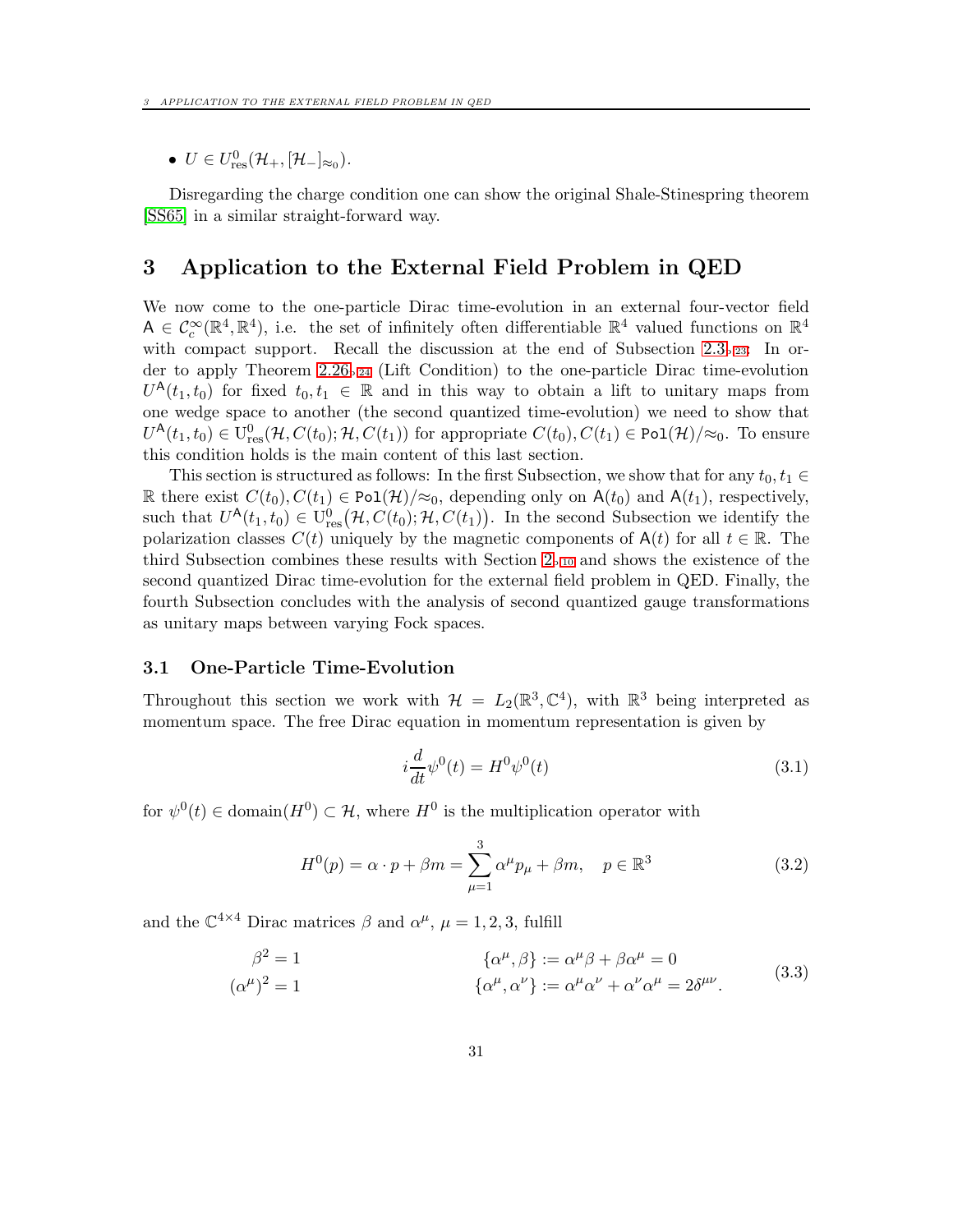Which specific representation of this matrix algebra with hermitean matrices is used does not affect any of the following arguments. For convenience we introduce also

<span id="page-31-1"></span>
$$
\alpha^0 = 1 \in \mathbb{C}^{4 \times 4}.
$$

 $H<sup>0</sup>$  is a self-adjoint multiplication operator which generates a one-parameter group of unitary operators

$$
U^{0}(t_{1}, t_{0}) = U^{0}(t_{1} - t_{0}) := \exp(-i(t_{1} - t_{0})H^{0})
$$
\n(3.4)

on H for all  $t_0, t_1 \in \mathbb{R}$ . The matrix  $H^0(p)$  has double eigenvalues  $\pm E(p)$ , where  $E(p)$  $\sqrt{|p|^2 + m^2} > 0$ ,  $p \in \mathbb{R}^3$ . Therefore, the spectrum of the free Dirac operator is  $\sigma(H^0)$  =  $(-\infty, -m] \cup [+m, +\infty)$  and the corresponding free spectral projectors  $P_{\pm}$  are multiplication operators with the matrices

<span id="page-31-3"></span>
$$
P_{\pm}(p) = \frac{1}{2} \left( 1 \pm \frac{H^0(p)}{E(p)} \right). \tag{3.5}
$$

We define  $\mathcal{H}_{\pm} := P_{\pm}\mathcal{H}$  for which  $\mathcal{H} = \mathcal{H}_{-} \oplus \mathcal{H}_{+}$ . For any linear operator L on  $\mathcal{H}$  and signs  $\sigma, \tau \in \{+, -\}$  we write  $L_{\sigma\tau} = P_{\sigma} L P_{\tau}$ . Furthermore,  $L_{ev} = L_{++} + L_{--}$  denotes the even (diagonal) part, and  $L_{odd} = L_{+-} + L_{-+}$  for the odd (non-diagonal) part of L. If L has an integral kernel  $(q, p) \mapsto L(p, q)$ , the kernel of  $L_{\sigma\tau}$  is given by  $(p, q) \mapsto L_{\sigma\tau}(p, q) =$  $P_{\sigma}(p)L(p,q)P_{\tau}(q).$ 

Now, let  $A = (A_{\mu})_{\mu=0,1,2,3} \in C_c^{\infty}(\mathbb{R}^4, \mathbb{R}^4)$  be a smooth, compactly supported, external four-vector field. We denote its time slice at time  $t \in \mathbb{R}$  by  $A(t) = (\mathbb{R}^3 \ni x \mapsto$  $(A<sub>\mu</sub>(t, x))<sub>\mu=0.1,2,3</sub>$ . The Dirac equation with the external field A in momentum representation is then given by

$$
i\frac{d}{dt}\psi(t) = H^{\mathsf{A}(t)}\psi(t) = \left(H^0 + iZ^{\mathsf{A}(t)}\right)\psi(t)
$$
\n(3.6)

where for  $A = (A_\mu)_{\mu=0,1,2,3} = (A_0, -\vec{A}) \in C_c^{\infty}(\mathbb{R}^3, \mathbb{R}^4)$ , the operator  $Z^A$  on  $\mathcal{H}$  is defined as follows:

<span id="page-31-0"></span>
$$
iZ^{A} = e \sum_{\mu=0}^{3} \alpha^{\mu} \widehat{A}_{\mu}, \qquad (3.7)
$$

denoting the elementary charge by e. Here we understand  $\hat{A}_{\mu}$ ,  $\mu = 0, 1, 2, 3$ , as convolution operators

$$
(\widehat{A}_{\mu}\psi)(p) = \int_{\mathbb{R}^3} \widehat{A}_{\mu}(p-q)\psi(q) \, dq, \quad p \in \mathbb{R}^3,
$$
\n(3.8)

for  $\psi \in \mathcal{H}$  and  $\widehat{A}_{\mu}$  being the Fourier transform of  $A_{\mu}$  given by

<span id="page-31-2"></span>
$$
\widehat{A}_{\mu}(p) = \frac{1}{(2\pi)^3} \int_{\mathbb{R}^3} e^{-ipx} A_{\mu}(x) dx.
$$
 (3.9)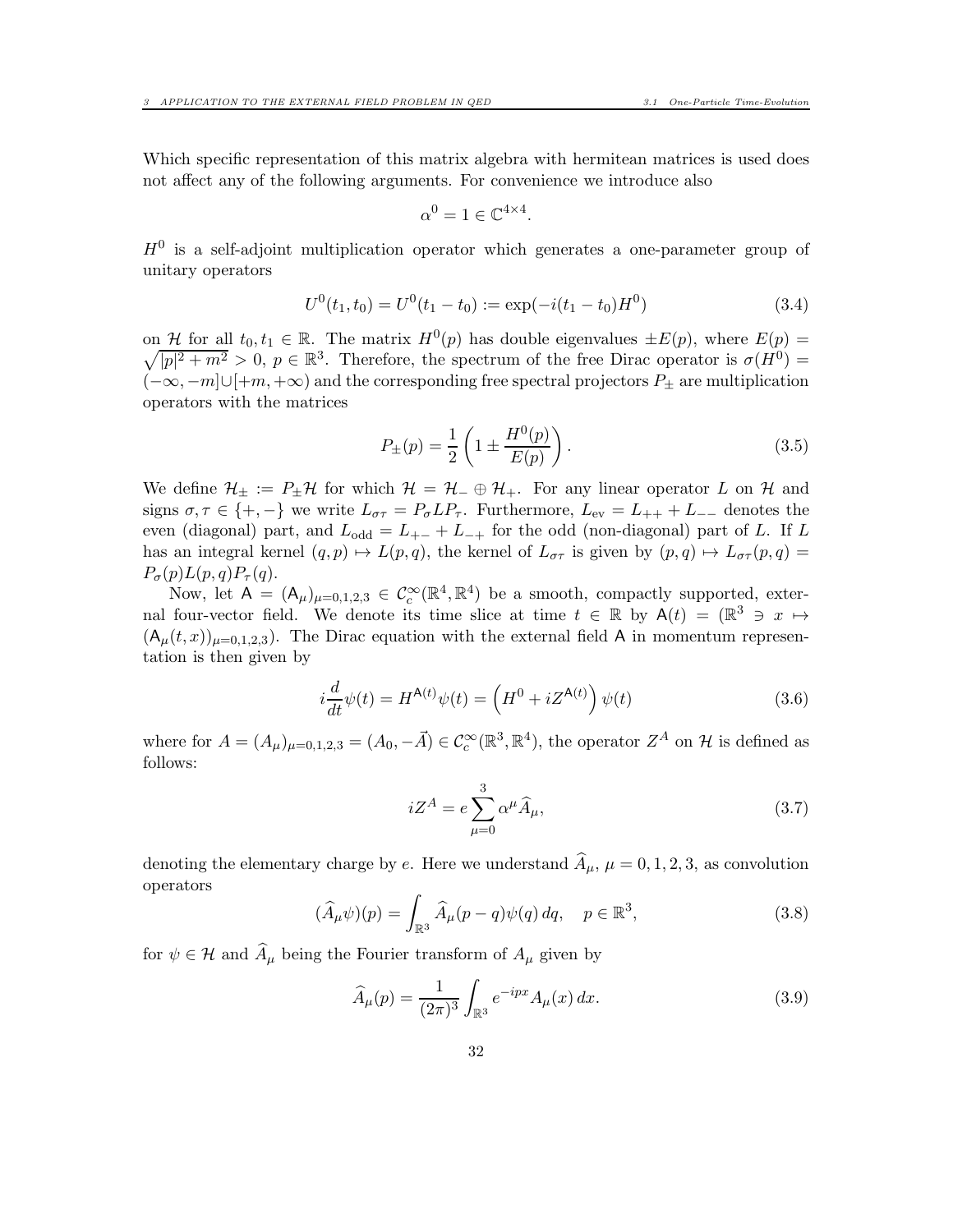Therefore, in momentum representation,  $Z^A$  is an integral operator with integral kernel

<span id="page-32-5"></span>
$$
(p,q) \mapsto Z^{A}(p-q) = -ie \sum_{\mu=0}^{3} \alpha^{\mu} \widehat{A}_{\mu}(p-q), \quad p, q \in \mathbb{R}^{3}.
$$
 (3.10)

The Dirac equation with external field A gives also rise to a family of unitary operators  $(U^{\mathsf{A}}(t_1,t_0))_{t_0,t_1\in\mathbb{R}}$  on  $\mathcal H$  which fulfill

<span id="page-32-2"></span>
$$
\frac{\partial}{\partial t_1} U^{\mathsf{A}}(t_1, t_0) = -i H^{\mathsf{A}(t_1)} U^{\mathsf{A}}(t_1, t_0),\tag{3.11}
$$

<span id="page-32-3"></span>
$$
\frac{\partial}{\partial t_0} U^{\mathsf{A}}(t_1, t_0) = i U^{\mathsf{A}}(t_1, t_0) H^{\mathsf{A}(t_0)}
$$
\n(3.12)

on the appropriate domains, such that for every solution  $\psi(t)$  of equation  $(3.6<sub>p.32</sub>)$  $(3.6<sub>p.32</sub>)$  $(3.6<sub>p.32</sub>)$  one has  $\psi(t_1) = U^{\mathsf{A}}(t_1, t_0)\psi(t_0)$ ; see [\[Tha92\]](#page-59-12).

We now introduce key objects of this work:

<span id="page-32-1"></span>**Definition 3.1** (Induced Polarization Classes). For  $A \in C_c^{\infty}(\mathbb{R}^3, \mathbb{R}^4)$ , we define the integral operator  $Q^A : \mathcal{H} \to \mathcal{H}$  by its integral kernel, also denoted by  $Q^A$ :

$$
\mathbb{R}^3 \times \mathbb{R}^3 \ni (p, q) \mapsto Q^A(p, q) := \frac{Z^A_{+-}(p, q) - Z^A_{-+}(p, q)}{i(E(p) + E(q))}
$$
(3.13)  
\nwith  $Z^A_{\pm \mp}(p, q) := P_{\pm}(p) Z^A(p - q) P_{\mp}(q)$ .

Furthermore, we define the polarization class  $C(0) := [\mathcal{H}_-]_{\approx_0}$  belonging to the negative spectral space  $H_-\,$  of the free Dirac operator  $H^0$ , and therewith the polarization classes

<span id="page-32-4"></span>
$$
C(A) := e^{Q^A} C(0) = \{ e^{Q^A} V \mid V \in C(0) \}.
$$
\n(3.14)

The operators  $Q^A$  are bounded and skew-adjoint, and thus, the operators  $e^{Q^A}$  are unitary. They will appear naturally in the iterative scheme that we use to control the time-evolution, and their origin will become clear as we go along (Lemma  $3.6<sub>p.40</sub>$  $3.6<sub>p.40</sub>$  $3.6<sub>p.40</sub>$ ).

We now state the main result of this section, using the notation of Section  $2_{p.10}$  $2_{p.10}$  $2_{p.10}$ .

<span id="page-32-0"></span>Theorem 3.2 (Dirac Time-Evolution with External Field). For all four-vector potentials  $A \in \mathcal{C}_c^{\infty}(\mathbb{R}^4, \mathbb{R}^4)$  and times  $t_1, t_0 \in \mathbb{R}$  it is true that

$$
U^{\mathsf{A}}(t_1,t_0)\in \mathrm{U}^0_{\mathrm{res}}\big(\mathcal{H},\mathit{C}(\mathsf{A}(t_0));\ \mathcal{H},\mathit{C}(\mathsf{A}(t_1))\big).
$$

We do not focus on finding the weakest regularity conditions on the external four-vector potential A under which this theorem holds, although much weaker conditions will suffice. Actually, the theorem and also its proof remain valid for four-vector potentials A in the following class  $\mathcal{A} \supset \mathcal{C}_c^{\infty}(\mathbb{R}^4, \mathbb{R}^4)$ :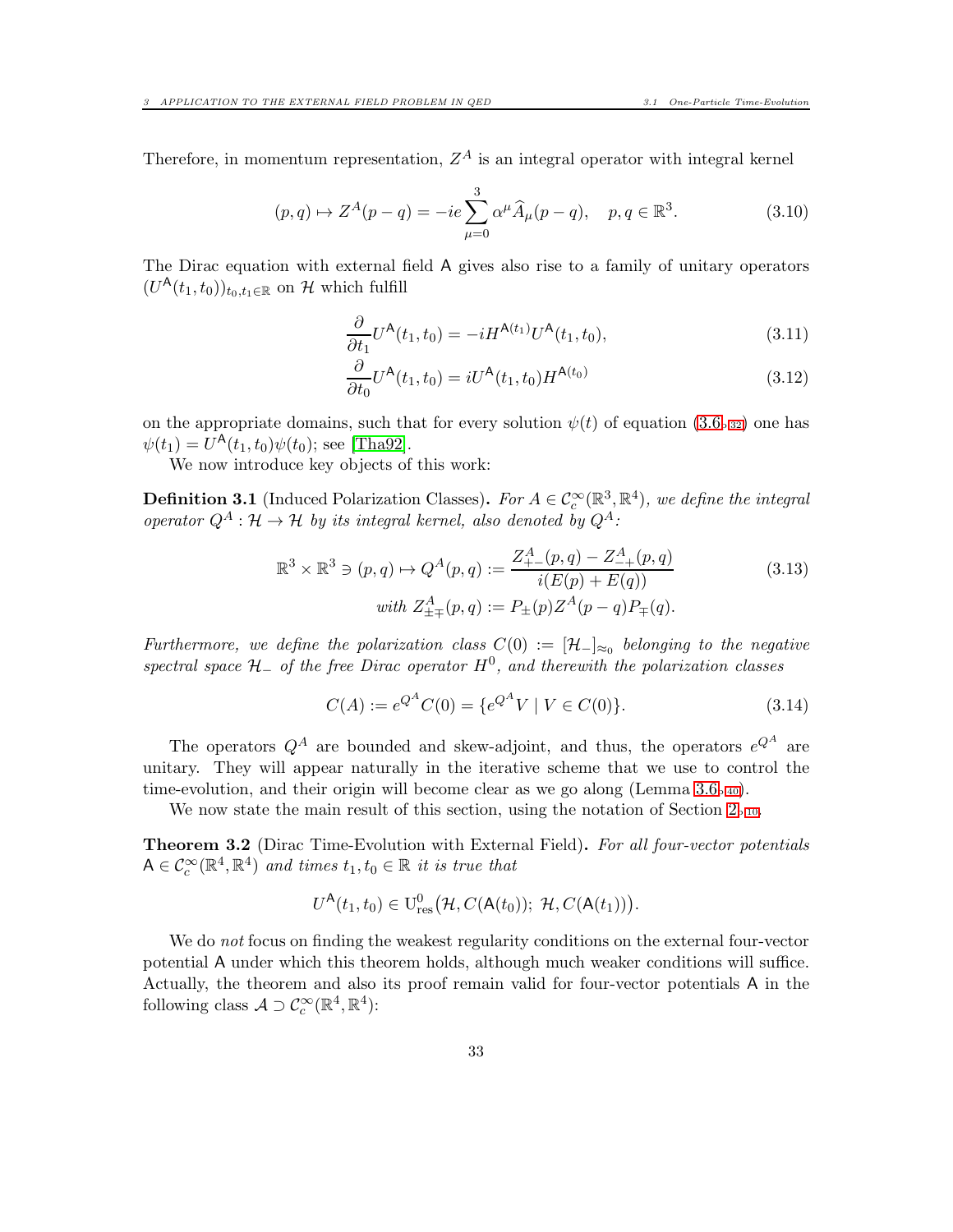<span id="page-33-1"></span>**Definition 3.3** (Class of External Four-Vector Potentials). Let A be the class of fourvector potentials  $A = (A_{\mu})_{\mu=0,1,2,3} : \mathbb{R}^4 \to \mathbb{R}^4$  such that for all  $\mu = 0, 1, 2, 3, m = 0, 1, 2$  and  $p = 1, 2$  the integral

$$
\int_{\mathbb{R}} \left\| \frac{d^m}{dt^m} \widehat{\mathsf{A}}_{\mu}(t) \right\|_{p} dt \tag{3.15}
$$

exists and is finite. Here  $\widehat{A}_{\mu}(t)$  denotes the Fourier transform of a time slice  $A_{\mu}(t)$  with respect to the spatial coordinates.

This class of four-vector potentials has also been considered by Scharf in his analysis of the second-quantized scattering operator in an external potential (Theorem 5.1 in [\[Sch95\]](#page-59-6)). We remark that the class  $A$  does not contain the Coulomb potential, not even when one truncates it at large times.

Since quite some computation is involved in the proof of the above theorem, we split it up into a series of small lemmas, to separate technicalities from ideas. Here is the skeleton of the proof:



The key ideas are worked out in Lemma  $3.5_{p.36}$  $3.5_{p.36}$  $3.5_{p.36}$  (Grönwall Argument). The other lemmas have a more technical character.

In the following, when dealing with a given external vector potential  $A \in \mathcal{A}$ , we abbreviate  $U(t_1, t_0) = U^{\mathsf{A}}(t_1, t_0), H(t) = H^{\mathsf{A}(t)}, Z(t) = Z^{\mathsf{A}(t)}, \text{ and } Q(t) = Q^{\mathsf{A}(t)}.$  We start with putting things together:

Proof of Theorem [3.2](#page-32-0)*p[.33](#page-32-0)* (Dirac Time-Evolution with External Field). By Lemma [2.2](#page-9-3)p[.10](#page-9-3)(b), we need only to show that for some  $V \in C(\mathsf{A}(t_1))$  and some  $W \in C(\mathsf{A}(t_0))$  it is true that

<span id="page-33-0"></span>
$$
P_{V^{\perp}}U(t_1, t_0)P_W, P_VU(t_1, t_0)P_{W^{\perp}} \in I_2(\mathcal{H}).
$$
\n(3.16)

Let us choose  $V = e^{Q(t_1)}\mathcal{H}_- \in C(\mathsf{A}(t_1))$  and  $W = e^{Q(t_0)}\mathcal{H}_- \in C(\mathsf{A}(t_0))$ . Then, claim [\(3.16\)](#page-33-0) is equivalent to

$$
e^{Q(t_1)}P_{\pm}e^{-Q(t_1)}U(t_1,t_0)e^{Q(t_0)}P_{\mp}e^{-Q(t_0)} \in I_2(\mathcal{H}).\tag{3.17}
$$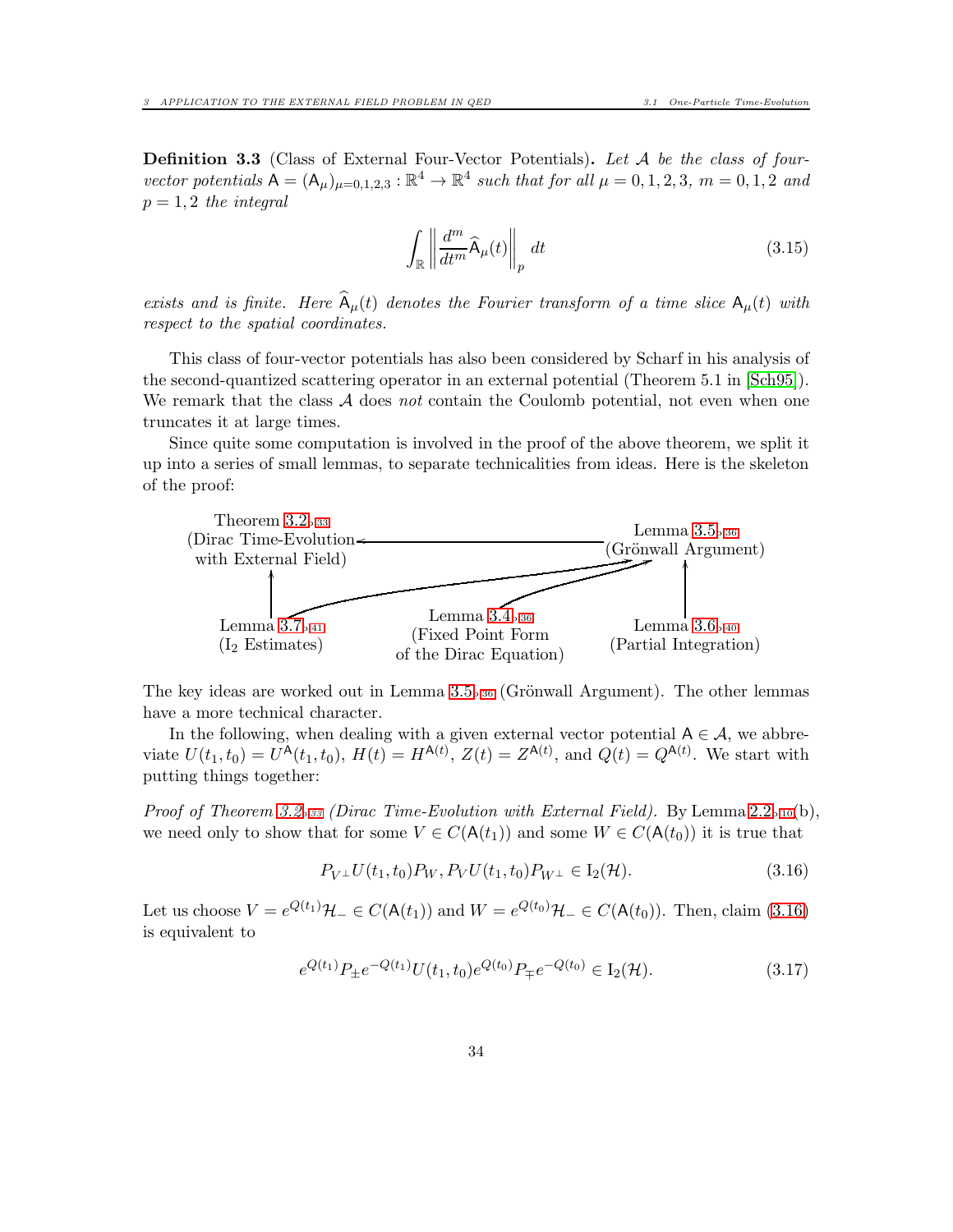Since  $e^{Q(t_1)}$  and  $e^{-Q(t_0)}$  are both unitary operators, this claim is equivalent to

$$
P_{\pm}e^{-Q(t_1)}U(t_1, t_0)e^{Q(t_0)}P_{\mp} \in I_2(\mathcal{H}).\tag{3.18}
$$

Now  $Q(t)$  is a bounded operator, and Lemma [3.7](#page-40-0)<sub>p[.41](#page-40-0)</sub> (I<sub>2</sub> Estimates) states that  $Q^2(t) \in$  $I_2(\mathcal{H})$  for any time  $t \in \mathbb{R}$ . Therefore, by expanding  $e^{\pm Q(t)}$  in its series, we find that

<span id="page-34-2"></span>
$$
e^{\pm Q(t)} - (\mathrm{id}_{\mathcal{H}} \pm Q(t)) \in I_2(\mathcal{H}).\tag{3.19}
$$

Hence it suffices to prove

$$
P_{\pm}(\mathrm{id}_{\mathcal{H}} - Q(t_1))U(t_1, t_0)(\mathrm{id}_{\mathcal{H}} + Q(t_0))P_{\mp} \in I_2(\mathcal{H}).\tag{3.20}
$$

This is just the claim  $(3.26_{p.36})$  $(3.26_{p.36})$  $(3.26_{p.36})$  of Lemma [3.5](#page-35-0)<sub>p.36</sub> (Grönwall Argument) and concludes the proof. □

The following stenographic notation will be very convenient: For families of operators  $A = (A(t_1, t_0))_{t_1 \ge t_0}$  and  $B = (B(t_1, t_0))_{t_1 \ge t_0}$ , indexed by time intervals  $[t_0, t_1] \subset \mathbb{R}$ , we set

<span id="page-34-1"></span>
$$
AB = \left( \int_{t_0}^{t_1} A(t_1, t) B(t, t_0) dt \right)_{t_1 \ge t_0},
$$

whenever this is well-defined. Furthermore, if  $C = (C(t))_{t \in \mathbb{R}}$  and  $D = (D(t))_{t \in R}$  denote families of operators indexed by time points, we abbreviate  $AC = (A(t_1, t_0)C(t_0))_{t_1 \geq t_0}$ ,  $CA = (C(t_1)A(t_1,t_0))_{t_1 \geq t_0}$ , and  $CD = (C(t)D(t))_{t \in \mathbb{R}}$ . The operator norm on bounded operators on H is denoted by  $\|\cdot\|$ . We set

$$
||A||_{\infty} := \sup_{s,t \in \mathbb{R}: s \ge t} ||A(s,t)||, \qquad ||A||_{I_2,\infty} := \sup_{s,t \in \mathbb{R}: s \ge t} ||A(s,t)||_{I_2},
$$
  

$$
||C||_1 := \int_{\mathbb{R}} ||C(t)|| dt, \qquad ||C||_{I_2,\infty} := \sup_{t \in \mathbb{R}} ||C(t)||_{I_2}, \qquad (3.21)
$$

whenever these quantities exist. Recall Definition  $3.1_{p.33}$  $3.1_{p.33}$  $3.1_{p.33}$  (Induced Polarization Classes) of the operators  $Q(t) = Q^{A(t)}$ , and let  $(Q'(t) : H \to H)_{t \in \mathbb{R}}$  denote their time derivative, defined by using the time derivative of the corresponding kernels

<span id="page-34-0"></span>
$$
(p,q) \mapsto Q'(t,p,q) := \frac{\partial}{\partial t} Q^{\mathsf{A}(t)}(p,q), \quad p,q \in \mathbb{R}^3, t \in \mathbb{R}.
$$
 (3.22)

We now provide the lemmas in the above diagram: For our purposes, the following fixed point form  $(3.23<sub>p.36</sub>)$  $(3.23<sub>p.36</sub>)$  $(3.23<sub>p.36</sub>)$  of the Dirac equation is technically more convenient to handle than the Dirac equation in its differential form  $(3.6<sub>p.32</sub>)$  $(3.6<sub>p.32</sub>)$  $(3.6<sub>p.32</sub>)$ , as the fixed point equation gives rise to iterative approximation methods and deals only with bounded operators. We could have used it as our starting point.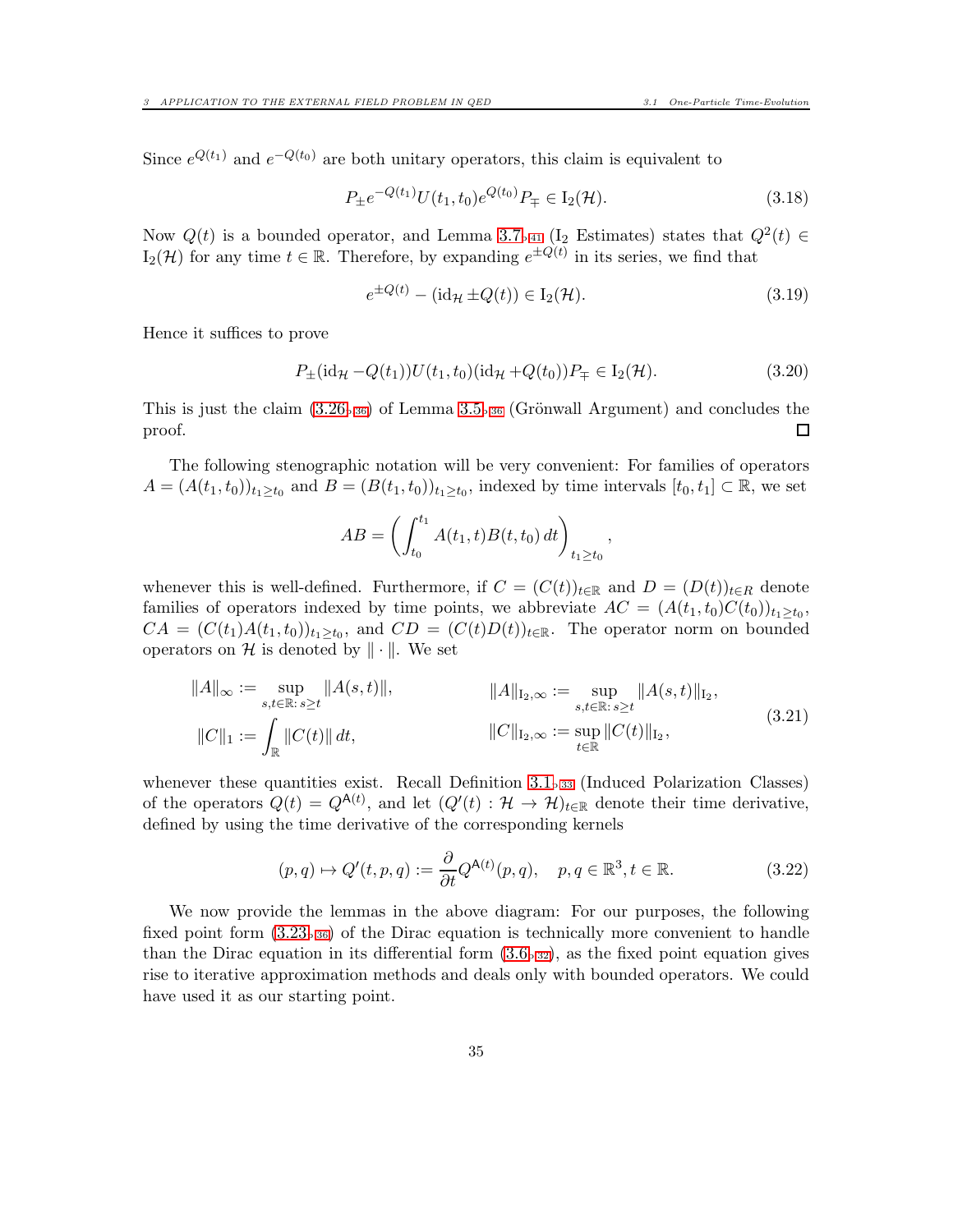<span id="page-35-1"></span>Lemma 3.4 (Fixed Point Form of the Dirac Equation). The one-particle Dirac timeevolution U fulfills the fixed point equation

<span id="page-35-4"></span><span id="page-35-3"></span>
$$
U = U^0 + U^0 Z U.
$$
\n(3.23)

we only sketch its proof:

*Proof.* Using the Dirac equation in the form  $(3.11_{p.33-}3.12_{p.33})$  $(3.11_{p.33-}3.12_{p.33})$  $(3.11_{p.33-}3.12_{p.33})$ , we get for  $t_0, t_1 \in \mathbb{R}$  on an appropriate domain:

$$
\frac{\partial}{\partial t}[U^0(t_1,t)U(t,t_0)] = -iU^0(t_1,t)[H^{A(t)} - H^0]U(t,t_0) = U^0(t_1,t)Z(t)U(t,t_0). \tag{3.24}
$$

Note that although  $H^{A(t)}$  and  $H^0$  are unbounded operators, their difference  $iZ(t)$  is a bounded operator. Integrating [\(3.24\)](#page-35-4), and using  $U(t,t) = id_{\mathcal{H}} = U^0(t,t)$ , we get

$$
U(t_1, t_0) = U^0(t_1, t_0) + \int_{t_0}^{t_1} U^0(t_1, t) Z(t) U(t, t_0) dt.
$$
 (3.25)

This equation recast in our stenographic notation is the fixed point equation [\(3.23\)](#page-35-3) for U. 口

Iterating this fixed point equation leads to the well-known Born series.

<span id="page-35-0"></span>**Lemma 3.5** (Grönwall Argument). For all  $t_0, t_1 \in \mathbb{R}$ , the following holds:

$$
P_{\pm}(\mathrm{id}_{\mathcal{H}} - Q(t_1))U(t_1, t_0)(\mathrm{id}_{\mathcal{H}} + Q(t_0))P_{\mp} \in I_2(\mathcal{H})
$$
\n(3.26)

Proof. Without loss of generality and to simplify the notation, we treat only the case  $t_1 \geq t_0$ . Let

<span id="page-35-5"></span><span id="page-35-2"></span>
$$
R := (\mathrm{id}_{\mathcal{H}} - Q)U(\mathrm{id}_{\mathcal{H}} + Q). \tag{3.27}
$$

The strategy is to expand  $R$  in a series and to check the Hilbert-Schmidt properties of the non-diagonal part term by term. Lemma [3.4](#page-35-1) (Fixed Point Form of the Dirac Equation) states that the Dirac time-evolution U fulfills the fixed-point equation  $U = U^0 + U^0 Z U$ (equation [\(3.23\)](#page-35-3) below); recall that  $U^0$  is the free Dirac time-evolution introduced in  $(3.4<sub>p.32</sub>)$  $(3.4<sub>p.32</sub>)$  $(3.4<sub>p.32</sub>)$  $(3.4<sub>p.32</sub>)$ . Iterating this fixed point equation once yields

$$
U = U^0 + U^0 Z U^0 + U^0 Z U^0 Z U.
$$

Before going into the details, let us explain informally some ideas behind the subsequent proof. The first-order term  $U^0 Z U^0$  appears over and over again. Therefore one may expect that its properties will be inherited by all other orders within the perturbation series. We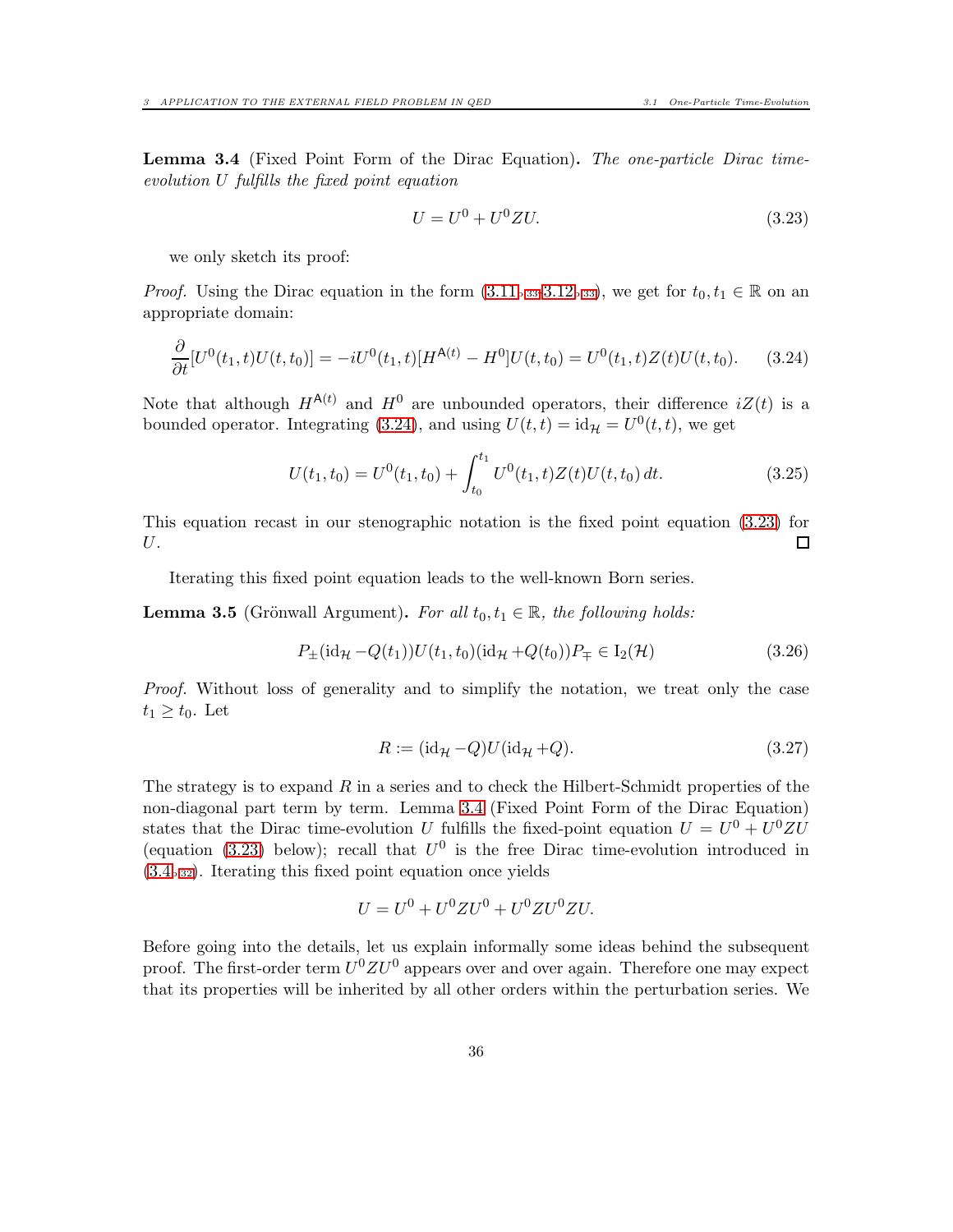therefore take a closer look at this term in Lemma  $3.6<sub>p.40</sub>$  $3.6<sub>p.40</sub>$  $3.6<sub>p.40</sub>$  (Partial Integration). Equation  $(3.51<sub>p.40</sub>)$  $(3.51<sub>p.40</sub>)$  $(3.51<sub>p.40</sub>)$  $(3.51<sub>p.40</sub>)$  in this lemma states

$$
U^{0}ZU^{0} = QU^{0} - U^{0}Q - U^{0}Q'U^{0} + U^{0}Z_{\text{ev}}U^{0}.
$$

One finds that the non-diagonal part  $(U^0 Z U^0)$ <sub>odd</sub> does in general not consist of Hilbert-Schmidt operators because of the first two terms  $QU^0 - U^0Q$  on the right hand side, which are the boundary terms of the partial integration. However, we show now that the transformation induced by Q remedies these terms such that the non-diagonal part of R consists of Hilbert-Schmidt operators.

Substituting the formula  $(3.51_{p.40})$  $(3.51_{p.40})$  $(3.51_{p.40})$ , cited above, into the fixed point equation  $U =$  $U^0 + U^0 Z U$ , we get

$$
U = U^{0} + QU^{0} - U^{0}Q - U^{0}Q'U^{0} + U^{0}Z_{\text{ev}}U^{0}
$$
  
+  $QU^{0}ZU - U^{0}QZU - U^{0}Q'U^{0}ZU + U^{0}Z_{\text{ev}}U^{0}ZU$   
=  $U^{0} + QU - U^{0}Q - U^{0}Q'U + U^{0}Z_{\text{ev}}U - U^{0}QZU.$  (3.28)

We rewrite this as

<span id="page-36-0"></span>
$$
(\mathrm{id}_{\mathcal{H}} - Q)U = U^{0}(\mathrm{id}_{\mathcal{H}} - Q) + U^{0}(-Q' + Z_{\mathrm{ev}} - QZ)U. \tag{3.29}
$$

Multiplying [\(3.29\)](#page-36-0) with  $id_{\mathcal{H}} + Q$  from the right and using the equation

<span id="page-36-1"></span>
$$
U(\mathrm{id}_{\mathcal{H}} + Q) = (\mathrm{id}_{\mathcal{H}} + Q)R + Q^2 U(\mathrm{id}_{\mathcal{H}} + Q),
$$

which follows from the Definition  $(3.27_{P.36})$  $(3.27_{P.36})$  $(3.27_{P.36})$  of R, we get

$$
R = U^{0}(\mathrm{id}_{\mathcal{H}} - Q^{2}) + U^{0}(-Q' + Z_{\mathrm{ev}} - QZ)U(\mathrm{id}_{\mathcal{H}} + Q)
$$
  
=  $U^{0}(-Q' + Z_{\mathrm{ev}} - QZ)(\mathrm{id}_{\mathcal{H}} + Q)R$   
+  $U^{0}(\mathrm{id}_{\mathcal{H}} - Q^{2}) + U^{0}(-Q' + Z_{\mathrm{ev}} - QZ)Q^{2}U(\mathrm{id}_{\mathcal{H}} + Q).$  (3.30)

We view  $(3.30)$  also as a fixed point equation for R. In order to control the Hilbert-Schmidt norm of the non-diagonals of  $R$ , we solve this fixed point equation for  $R$  by iteration. Using the abbreviation

<span id="page-36-2"></span>
$$
F := (-Q' + Z_{\text{ev}} - QZ)(\text{id}_{\mathcal{H}} + Q), \tag{3.31}
$$

<span id="page-36-3"></span>
$$
G := -U^{0}Q^{2} + U^{0}(-Q' + Z_{\text{ev}} - QZ)Q^{2}U(\text{id}_{\mathcal{H}} + Q), \qquad (3.32)
$$

we rewrite [\(3.30\)](#page-36-1) as  $R = U^0FR + U^0 + G$  and define recursively for  $n \in \mathbb{N}_0$ :

$$
R^{(0)} := 0, \qquad R^{(n+1)} := U^0 F R^{(n)} + U^0 + G. \tag{3.33}
$$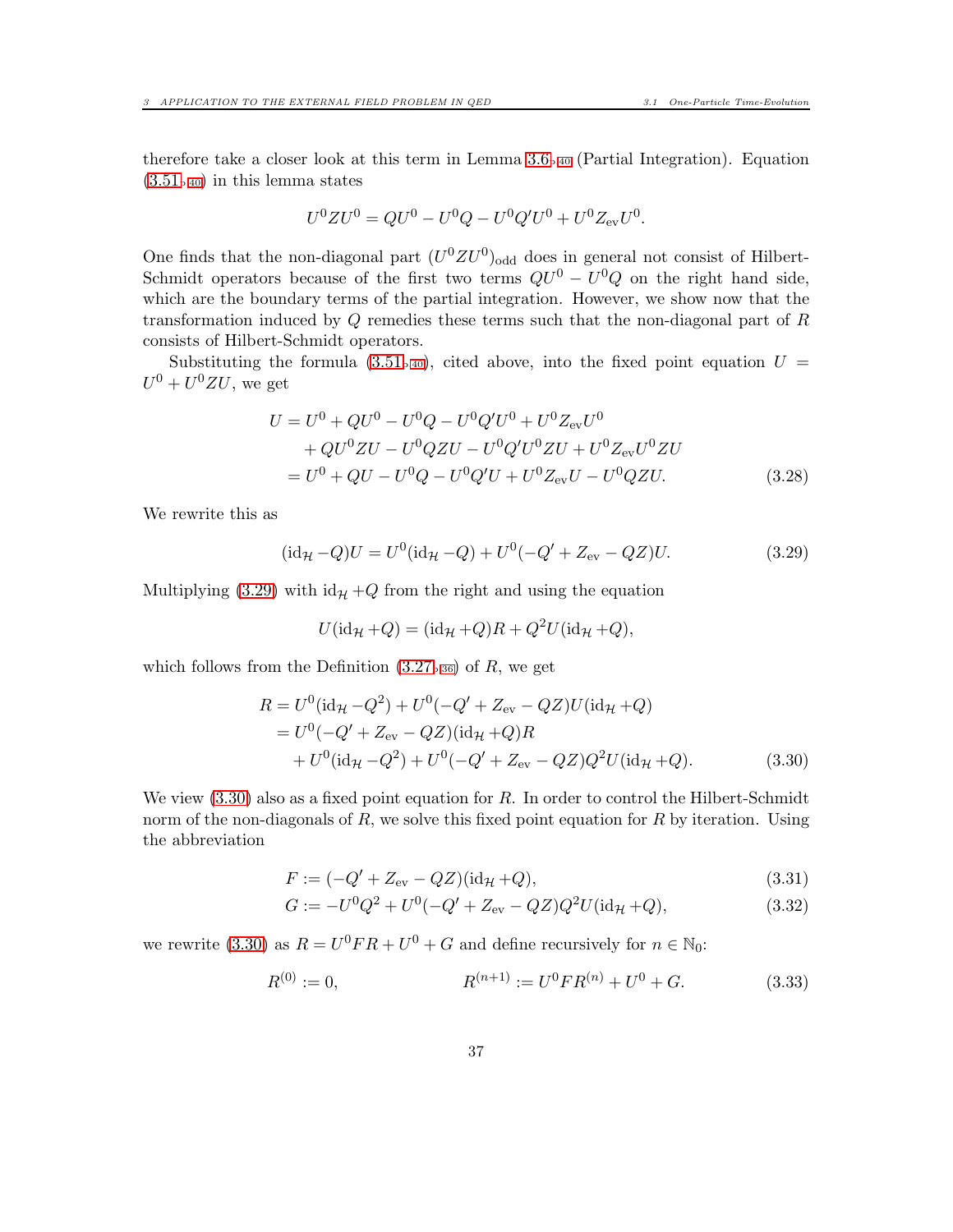Although our main interest is to control the Hilbert-Schmidt norm  $||R(t_1, t_0)_{\text{odd}}||_{I_2}$ , we need also some control of the  $R^{(n)}$  in the operator norm. We show first that  $||R^{(n)} - R||_{\infty} \to 0$ as  $n \to \infty$ . We have for all  $n \in \mathbb{N}_0$ 

$$
R^{(n+1)} - R = U^{0} F(R^{(n)} - R), \qquad (3.34)
$$

which implies

$$
R^{(n)} - R = (U^0 F)^n (R^{(0)} - R) = -(U^0 F)^n R.
$$
\n(3.35)

Now for  $s \geq t$ , we know  $||U^0(s,t)F(t)|| = ||F(t)||$ , because  $U^0(s,t)$  is unitary. Let  $t_1 \geq t_0$ . Using the abbreviation

$$
I(t_1, t_0) := \{ (s_1, \dots, s_n) \in \mathbb{R}^n \mid t_1 > s_n > \dots > s_1 > t_0 \},
$$
\n(3.36)

we get

$$
\begin{aligned} &\| [R^{(n)} - R](t_1, t_0) \| = \| [(U^0 F)^n R](t_1, t_0) \| \\ &\leq \int_{I(t_0, t_1)} \| F(s_n) \| \| F(s_{n-1}) \| \dots \| F(s_1) \| \| R(s_1, t_0) \| \, ds_1 \dots ds_n \\ &\leq \frac{\| F \|_{1}^{n}}{n!} \| R \|_{\infty} \xrightarrow{n \to \infty} 0; \end{aligned} \tag{3.37}
$$

we use here the bounds  $||F||_1 < \infty$  and  $||R||_{\infty} < \infty$  from  $(3.57_{p.41})$  $(3.57_{p.41})$  $(3.57_{p.41})$  in Lemma [3.7](#page-40-0)<sub>p.41</sub>, below. Note that the convergence in  $(3.37)$  is uniform in the time variables  $t_0$  and  $t_1$ . This proves the claim

<span id="page-37-4"></span><span id="page-37-3"></span><span id="page-37-0"></span>
$$
||R^{(n)} - R||_{\infty} \stackrel{n \to \infty}{\longrightarrow} 0. \tag{3.38}
$$

As a consequence, we find

<span id="page-37-2"></span>
$$
\sup_{n \in \mathbb{N}_0} \|R^{(n)}\|_{\infty} \le \sup_{n \in \mathbb{N}_0} \|R^{(n)} - R\|_{\infty} + \|R\|_{\infty} < \infty.
$$
\n(3.39)

Now we split F into its diagonal and non-diagonal parts:  $F = F_{ev} + F_{odd}$ , where

$$
F_{\rm ev} = Z_{\rm ev} - QZ_{\rm odd} - QQ' - QZ_{\rm ev}Q,\tag{3.40}
$$

<span id="page-37-1"></span>
$$
F_{\text{odd}} = Z_{\text{ev}}Q - QZ_{\text{ev}} - Q' - QZ_{\text{odd}}Q;
$$
\n(3.41)

recall that  $Q$  is odd:  $Q=Q_{\rm odd}.$  We calculate for  $n\geq 1:$ 

$$
R^{(n+1)} = U^{0}FR^{(n)} + U^{0} + G
$$
  
=  $U^{0}F_{\text{ev}}R^{(n)} + U^{0}F_{\text{odd}}R^{(n)} + U^{0} + G$   
=  $U^{0}F_{\text{ev}}R^{(n)} + U^{0}F_{\text{odd}}U^{0}FR^{(n-1)} + U^{0}F_{\text{odd}}G + U^{0}F_{\text{odd}}U^{0} + U^{0} + G.$  (3.42)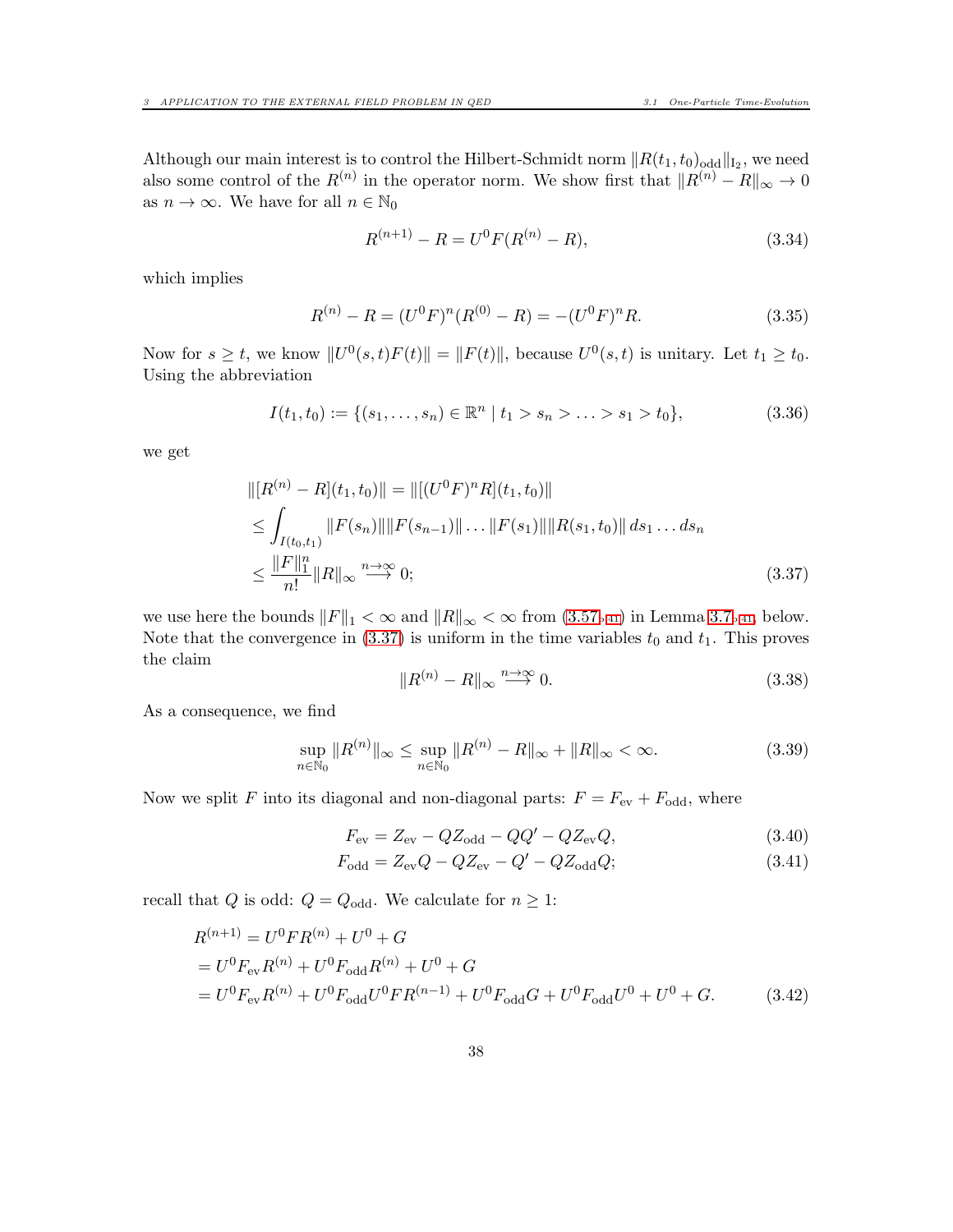Estimating the Hilbert-Schmidt norm for the non-diagonals in each summand on the right hand side in  $(3.42)$  now gives:

$$
||R^{(n+1)}(t_1, t_0)_{\text{odd}}||_{I_2} \leq \int_{t_0}^{t_1} ||[U^0 F_{\text{ev}}](t_1, t)|| ||R^{(n)}(t, t_0)_{\text{odd}}||_{I_2} dt + \int_{t_0}^{t_1} ||[U^0 F_{\text{odd}} U^0](t_1, t)||_{I_2} ||[FR^{(n-1)}](t, t_0)|| dt + \int_{t_0}^{t_1} ||[U^0 F_{\text{odd}}](t_1, t)|| ||G(t, t_0)||_{I_2} dt + ||[U^0 F_{\text{odd}} U^0](t_1, t_0)||_{I_2} + ||G(t_1, t_0)||_{I_2} \leq \int_{t_0}^{t_1} ||F_{\text{ev}}(t)|| ||R^{(n)}(t, t_0)_{\text{odd}}||_{I_2} dt + C_3,
$$
(3.43)

where we have abbreviated

$$
C_3 := ||U^0 F_{\text{odd}} U^0||_{\text{I}_2,\infty} ||F||_1 \sup_{n \in \mathbb{N}} ||R^{(n-1)}||_{\infty} + ||F_{\text{odd}}||_1 ||G||_{\text{I}_2,\infty} + ||U^0 F_{\text{odd}} U^0||_{\text{I}_2,\infty} + ||G||_{\text{I}_2,\infty}.
$$
\n(3.44)

Lemma [3.7](#page-40-0)<sub>p</sub>.<sub>41</sub> (I<sub>2</sub> Estimates) states that  $U^0F_{odd}U^0$  and G consist of Hilbert-Schmidt operators, with  $||U^0F_{odd}U^0||_{I_2,\infty} \leq \infty$  and  $||G||_{I_2,\infty} \leq \infty$ . Furthermore, it also states that  $||F||_1 < \infty$ , which implies also  $||F_{ev}||_1 < \infty$  and  $||F_{odd}||_1 < \infty$ . Combining these facts with the bound  $(3.39<sub>p.38</sub>)$  $(3.39<sub>p.38</sub>)$  $(3.39<sub>p.38</sub>)$ , it follows that

<span id="page-38-0"></span>
$$
C_3 < \infty. \tag{3.45}
$$

We claim that the following bound holds for all  $n \geq 1$ :

$$
||R^{(n)}(t_1, t_0)_{\text{odd}}||_{I_2} \le C_3 \exp\left(\int_{t_0}^{t_1} ||F_{\text{ev}}(t)|| dt\right). \tag{3.46}
$$

We prove it by induction. For  $n = 1$ , we have  $R^{(1)} = U^0 + G$ . Using  $U_{odd}^0 = 0$  and  $t_1 \ge t_0$ , we conclude

$$
||R^{(1)}(t_1, t_0)_{\text{odd}}||_{\mathcal{I}_2} \le ||G||_{\mathcal{I}_2, \infty} \le C_3 \le C_3 \exp\left(\int_{t_0}^{t_1} ||F_{\text{ev}}(t)|| dt\right). \tag{3.47}
$$

For the induction step  $n \rightarrow n + 1$ , we calculate, using the estimate [\(3.43\)](#page-38-0) in the first step and the induction hypothesis in the second step:

$$
||R^{(n+1)}(t_1, t_0)_{\text{odd}}||_{I_2} \le \int_{t_0}^{t_1} ||F_{\text{ev}}(t)|| ||R^{(n)}(t, t_0)_{\text{odd}}||_{I_2} dt + C_3
$$
  
\n
$$
\le C_3 \int_{t_0}^{t_1} ||F_{\text{ev}}(t)|| \exp\left(\int_{t_0}^t ||F_{\text{ev}}(s)|| ds\right) dt + C_3
$$
  
\n
$$
= C_3 \exp\left(\int_{t_0}^{t_1} ||F_{\text{ev}}(t)|| dt\right).
$$
\n(3.48)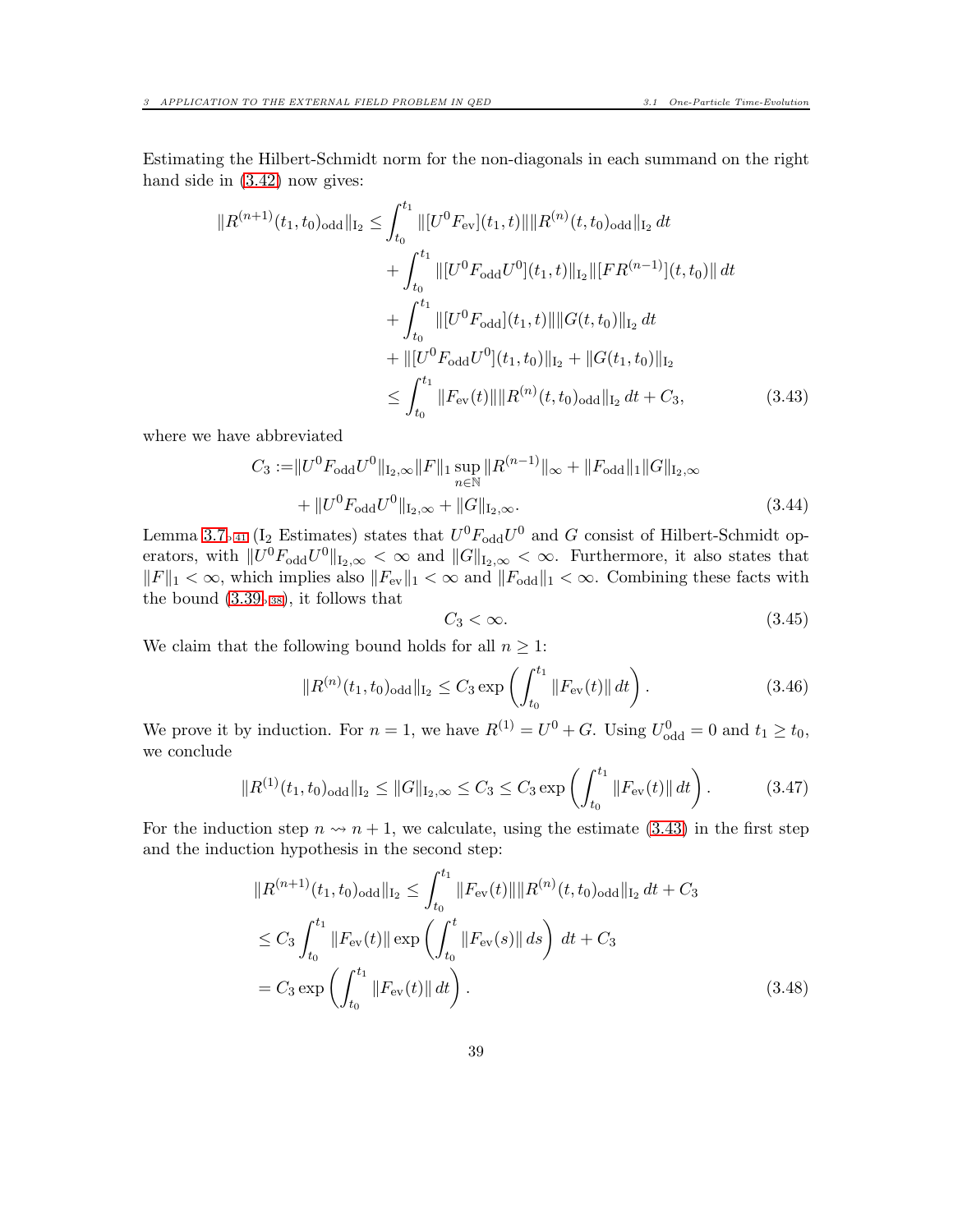Finally, we get  $||R_{odd}^{(n)}||_{I_2,\infty} \leq C_3 e^{\|F_{ev}\|_1} < \infty$ , which is a uniform bound in n. We now use following general fact, which follows from Fatou's lemma: If  $(L_n)_{n\in\mathbb{N}}$  is a sequence of Hilbert-Schmidt operators converging to a bounded operator  $L$  with respect to the operator norm, then the following bound holds:

$$
||L||_{I_2} \le \liminf_{n \to \infty} ||L_n||_{I_2}.
$$
\n(3.49)

An application of this fact to the sequence  $(R_{\text{odd}}^{(n)}(t_1, t_0))_{n \in \mathbb{N}}$ , using the uniform convergence stated in [\(3.38](#page-37-3)p[.38](#page-37-3)), yields the result:

$$
\sup_{t_1 \ge t_0} \|\left[(\mathrm{id}_{\mathcal{H}} - Q(t_1))U(t_1, t_0)(\mathrm{id}_{\mathcal{H}} + Q(t_0))\right]_{\text{odd}}\|_{I_2} = \|R_{\text{odd}}\|_{I_2, \infty} \le C_3 e^{\|F_{\text{ev}}\|_1} < \infty. \tag{3.50}
$$

This proves the claim  $(3.26_{p.36})$  $(3.26_{p.36})$  $(3.26_{p.36})$ .

<span id="page-39-0"></span>Lemma 3.6 (Partial Integration). The following integration-by-parts formula holds true:

<span id="page-39-1"></span>
$$
U^{0}ZU^{0} = QU^{0} - U^{0}Q - U^{0}Q'U^{0} + U^{0}Z_{\text{ev}}U^{0}. \qquad (3.51)
$$

*Proof.* We split  $Z = Z_{\text{ev}} + Z_{\text{odd}}$  into even and odd pieces:

<span id="page-39-4"></span>
$$
U^{0}ZU^{0} = U^{0}Z_{\text{odd}}U^{0} + U^{0}Z_{\text{ev}}U^{0}
$$
\n(3.52)

Now,  $U^0 Z_{odd} U^0 = U^0 Z_{+-} U^0 + U^0 Z_{-+} U^0$  consists of integral operators with the following integral kernels: The component  $U^0 Z_{+-} U^0$  has the integral kernel

$$
(p,q) \mapsto \int_{t_0}^{t_1} e^{-i(t_1-t)H^0(p)} P_+(p) Z^{\mathbf{A}(t)}(p-q) P_-(q) e^{-i(t-t_0)H^0(q)} dt
$$
  
= 
$$
\int_{t_0}^{t_1} e^{-i(t_1-t)E(p)} P_+(p) Z^{\mathbf{A}(t)}(p-q) P_-(q) e^{+i(t-t_0)E(q)} dt
$$
  
= 
$$
e^{-it_1 E(p)} P_+(p) \int_{t_0}^{t_1} e^{it(E(p)+E(q))} Z^{\mathbf{A}(t)}(p-q) dt P_-(q) e^{-it_0 E(q)}.
$$
(3.53)

Recall that the function  $E: \mathbb{R}^3 \to \mathbb{R}$  is defined by  $E(p) = +\sqrt{m^2 + p^2}$ . The crucial point is that the frequencies  $E(p)$  and  $E(q)$  have equal signs; they do not partially cancel each other, giving rise to a highly oscillatory integral at high momenta. Note that this works only for the odd part of  $Z$ . Integrating by parts, the right hand side in  $(3.53)$  equals

$$
\dots = \frac{P_{+}(p)Z^{\mathsf{A}(t)}(p-q)P_{-}(q)}{i(E(p) + E(q))}e^{i(t_{1}-t_{0})E(q)} - e^{-i(t_{1}-t_{0})E(p)}\frac{P_{+}(p)Z^{\mathsf{A}(t)}(p-q)P_{-}(q)}{i(E(p) + E(q))}
$$

$$
- e^{-it_{1}E(p)}P_{+}(p)\int_{t_{0}}^{t_{1}}\frac{e^{it(E(p) + E(q))}}{i(E(p) + E(q))}\frac{\partial}{\partial t}Z^{\mathsf{A}(t)}(p-q) dt P_{-}(q)e^{-it_{0}E(q)}.\tag{3.54}
$$

<span id="page-39-3"></span><span id="page-39-2"></span> $\Box$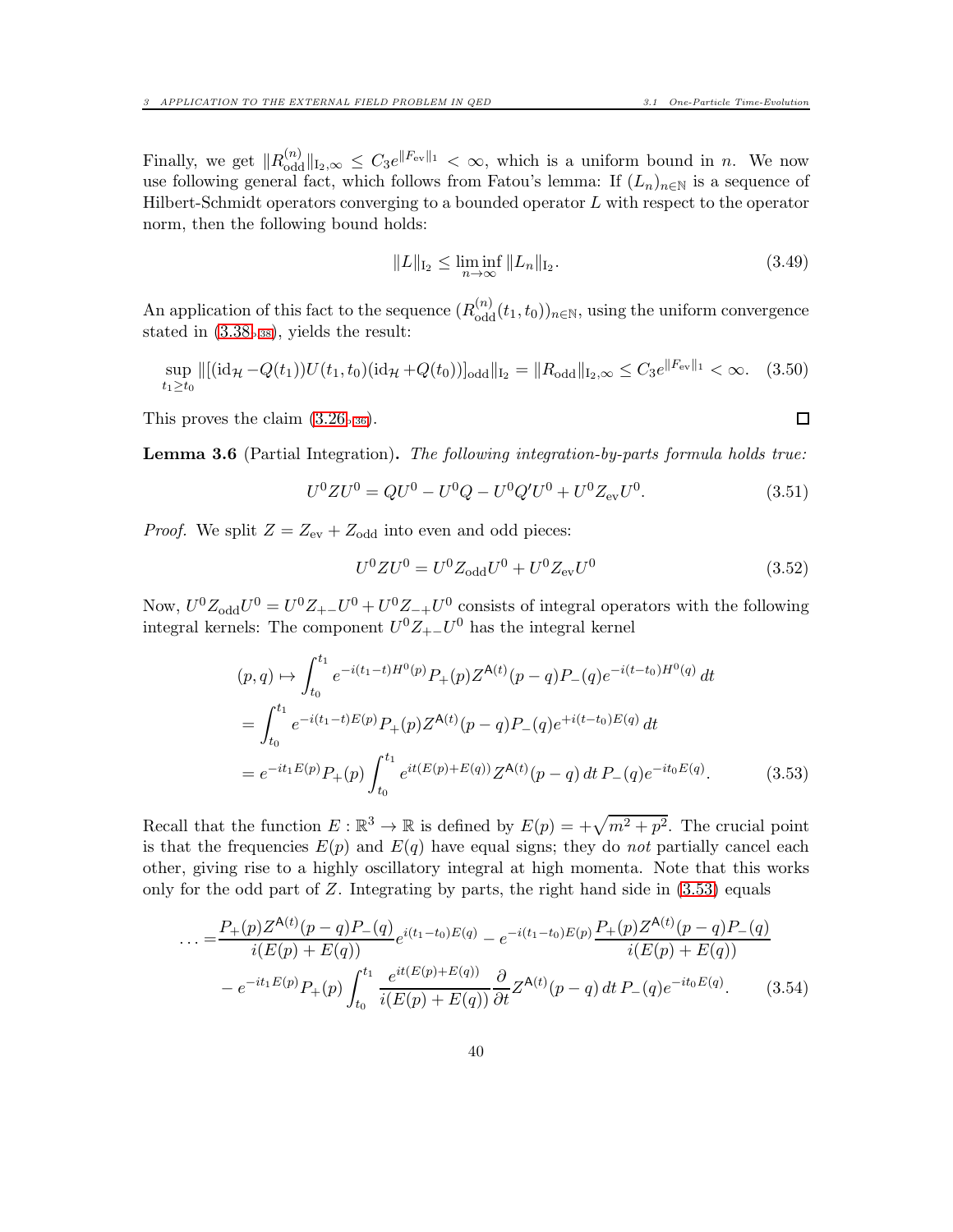Similarly, the integral kernel of the  $-+$  component  $U^0Z_{-+}U^0$  can be rewritten by an integration by parts as

$$
\frac{P_{-}(p)Z^{\mathsf{A}(t)}(p-q)P_{+}(q)}{-i(E(p)+E(q))}e^{-i(t_{1}-t_{0})E(q)} - e^{i(t_{1}-t_{0})E(p)}\frac{P_{-}(p)Z^{\mathsf{A}(t)}(p-q)P_{+}(q)}{-i(E(p)+E(q))}
$$
\n
$$
-e^{it_{1}E(p)}P_{-}(p)\int_{t_{0}}^{t_{1}}\frac{e^{-it(E(p)+E(q))}}{-i(E(p)+E(q))}\frac{\partial}{\partial t}Z^{\mathsf{A}(t)}(p-q)dt\,P_{+}(q)e^{it_{0}E(q)}.\tag{3.55}
$$

The sum of  $(3.54_{p.40})$  $(3.54_{p.40})$  $(3.54_{p.40})$  and  $(3.55)$  is just the integral kernel of  $QU^0 + U^0Q - U^0Q'U^0$ . Substituting this into  $(3.52_{p.40})$  $(3.52_{p.40})$  $(3.52_{p.40})$  proves the claim  $(3.51_{p.40})$ . П

Recall that the class  $A \supset C_c^{\infty}(\mathbb{R}^4, \mathbb{R}^4)$  of vector potentials was introduced in Definition [3.3](#page-33-1)p[.34](#page-33-1) (Class of External Four-Vector Potentials).

<span id="page-40-0"></span>**Lemma 3.7** ( $I_2$  Estimates). Assume that the external vector potential A belongs to the class A. Then the operators  $U^0Z_{\text{ev}}QU^0$ ,  $U^0QZ_{\text{ev}}U^0$ ,  $U^0Q'U^0$ ,  $Q^2$ ,  $Q'Q$  and  $QZQ$ , constructed with this potential A, are Hilbert-Schmidt operators. Furthermore, their Hilbert-Schmidt norm is uniformly bounded in the time variables. Finally, the family of operators  $F =$  $(-Q' + Z_{ev} - QZ)(id_{\mathcal{H}} + Q), G = -U^{0}Q^{2} + U^{0}(-Q' + Z_{ev} - QZ)Q^{2}U(id_{\mathcal{H}} + Q)$  and  $R =$  $(id_{\mathcal{H}}-Q)U(id_{\mathcal{H}}+Q)$ , introduced in  $(3.31<sub>p.37</sub>)$  $(3.31<sub>p.37</sub>)$  $(3.31<sub>p.37</sub>)$ ,  $(3.32<sub>p.37</sub>)$ , and  $(3.27<sub>p.36</sub>)$  $(3.27<sub>p.36</sub>)$  $(3.27<sub>p.36</sub>)$ , respectively, fulfill the following bounds in the Hilbert-Schmidt norm:

<span id="page-40-4"></span><span id="page-40-2"></span>
$$
||U^{0}F_{\text{odd}}U^{0}||_{1_{2},\infty} < \infty \quad \text{and} \quad ||G||_{1_{2},\infty} < \infty,
$$
\n(3.56)

and the following bounds in the operator norm:

<span id="page-40-3"></span><span id="page-40-1"></span>
$$
||F||_1 < \infty \quad and \quad ||R||_{\infty} < \infty. \tag{3.57}
$$

*Proof.* Preliminarily, we estimate for any  $A \in \mathcal{A}$ ,  $\mu = 0, 1, 2, 3$ ,  $m = 0, 1$ , and  $n = 1, 2$ , using the fundamental theorem of calculus and averaging the starting point s uniformly over the unit interval:

$$
\sup_{t \in \mathbb{R}} \left\| \frac{d^m}{dt^m} \widehat{A}_{\mu}(t) \right\|_{n} = \sup_{t \in \mathbb{R}} \left\| \int_0^1 \left[ \frac{d^m}{ds^m} \widehat{A}_{\mu}(s) + \int_s^t \frac{d^{m+1}}{du^{m+1}} \widehat{A}_{\mu}(u) du \right] ds \right\|_{n}
$$
\n
$$
\leq \int_{\mathbb{R}} \left\| \frac{d^m}{dt^m} \widehat{A}_{\mu}(t) \right\|_{n} dt + \int_{\mathbb{R}} \left\| \frac{d^{m+1}}{dt^{m+1}} \widehat{A}_{\mu}(t) \right\|_{n} dt < \infty.
$$
\n(3.58)

At first let us examine the operators  $U^0 Z_{ev} Q U^0$ ,  $U^0 Q Z_{ev} U^0$ ,  $U^0 Q' U^0$ . All of these operators have in common that the operator  $Q$  or its derivative are sandwiched between two free time-evolution operators  $U^0$ . The kernel of Q, equation [\(3.13](#page-32-4)<sub>p[.33](#page-32-4)</sub>), appeared the first time after a partial integration in the time variable, Lemma [3.51](#page-39-1)p[.40](#page-39-1) (Partial Integration), which gave rise to the factor  $[i(E(p) + E(q))]^{-1}$ . The idea is that with another partial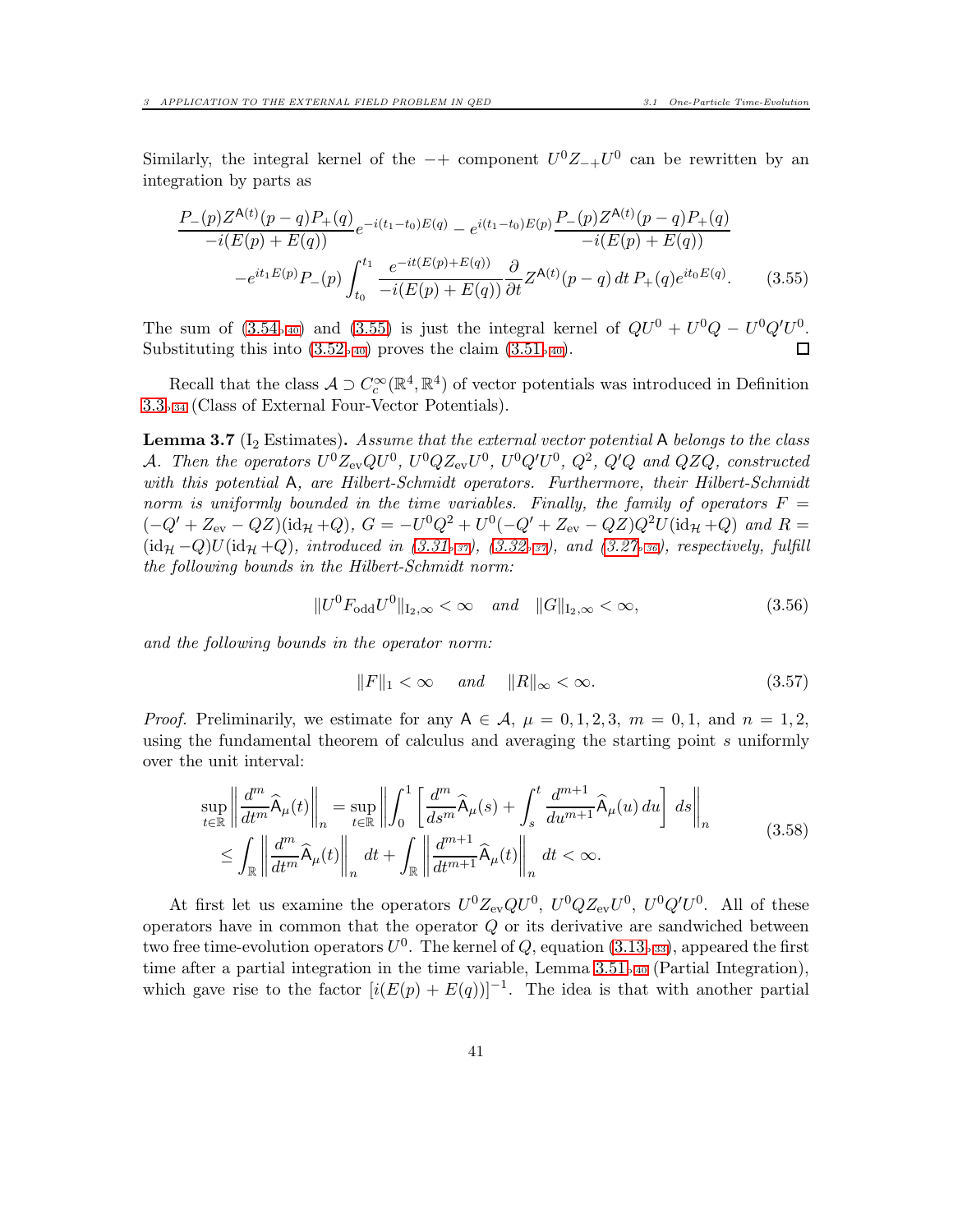integration in the time variable, we will gain another such factor, giving enough decay to see the Hilbert-Schmidt property of the kernel.

In order to treat a part of the cases simultaneously, let V denote  $Z_{ev}Q$ ,  $QZ_{ev}$ , or  $Q'$ . Note that in each of these cases, for  $t \in \mathbb{R}$ ,  $V(t): \mathcal{H} \to \mathcal{H}$  is an odd integral operator. We denote its integral kernel by  $(p, q) \mapsto V(t, p, q)$ . For any  $t_0, t_1 \in \mathbb{R}$ , we have

$$
\|(U^0 V U^0)(t_1, t_0)\|_2 \le \|(U^0 V_{+-} U^0)(t_1, t_0)\|_2 + \|(U^0 V_{-+} U^0)(t_1, t_0)\|_2,\tag{3.59}
$$

$$
\|(U^0 V_{\pm\mp} U^0)(t_1, t_0)\|_2 = \left\|\int_{t_0}^{t_1} dt \ e^{\mp iE(p)(t_1 - t)} V_{\pm\mp}(t, p, q) e^{\pm iE(q)(t - t_0)}\right\|_{2, (p, q)}.
$$
 (3.60)

Using a partial integration, the last expression [\(3.60\)](#page-41-0) is estimated as follows.

<span id="page-41-0"></span>
$$
\ldots = \left\| \int_{t_0}^{t_1} dt \left[ \frac{d}{dt} \frac{e^{\mp i[E(p) + E(q)]t}}{\mp i[E(p) + E(q)]} \right] V_{\pm \mp}(t, p, q) e^{\mp iE(p)t_1} e^{\pm iE(q)t_0} \right\|_{2, (p, q)}
$$
  
\n
$$
\leq 2 \sup_{t \in \mathbb{R}} \left\| \frac{V_{\pm \mp}(t, p, q)}{E(p) + E(q)} \right\|_{2, (p, q)} + \int_{\mathbb{R}} dt \left\| \frac{V'_{\pm \mp}(t, p, q)}{E(p) + E(q)} \right\|_{2, (p, q)}
$$
  
\n
$$
=: f[V_{\pm \mp}] + g[V'_{\pm \mp}]. \tag{3.61}
$$

The first summand comes from the two boundary terms for  $t = t_0$  and  $t = t_1$ . In the following, we show that  $f[V_{\pm\mp}]$  and  $g[V'_{\pm\mp}]$  are finite. Then,  $U^0Z_{ev}QU^0, U^0QZ_{ev}U^0, U^0Q'U^0$ are in  $I_2$  with a Hilbert-Schmidt norm uniformly bounded in the time variable.

**Case**  $V = Z_{ev}Q$ : The 2-norm of the kernel of  $V_{\pm\mp}(t)$  is estimated as follows:

<span id="page-41-2"></span>
$$
|V_{\pm\mp}(t,p,q)| = \left| \int_{\mathbb{R}^3} dk \frac{Z_{\pm\pm}(t,p,k)Z_{\pm\mp}(t,k,q)}{E(k) + E(q)} \right|
$$
  
\n
$$
= \left| \int_{\mathbb{R}^3} dk \sum_{\mu,\nu=0}^3 \frac{P_{\pm}(p)\alpha^{\mu}P_{\pm}(k)\alpha^{\nu}P_{\mp}(q)\hat{A}_{\mu}(t,p-k)\hat{A}_{\nu}(t,k-q)}{E(k) + E(q)} \right|
$$
  
\n
$$
\leq \sum_{\mu,\nu=0}^3 \int_{\mathbb{R}^3} dk \left| P_{\pm}(p)\alpha^{\mu}P_{\pm}(k)\alpha^{\nu}P_{\mp}(q) \right| \frac{|\hat{A}_{\mu}(t,p-k)\hat{A}_{\nu}(t,k-q)|}{E(k) + E(q)}
$$
  
\n
$$
\leq C_4 \sum_{\mu,\nu=0}^3 \int_{\mathbb{R}^3} dk \frac{|\hat{A}_{\mu}(t,p-k)\hat{A}_{\nu}(t,k-q)|}{E(k) + E(q)}
$$
(3.62)

with the constant

<span id="page-41-1"></span>
$$
C_4 := \sum_{\mu,\nu=0}^{3} \sup_{p,k,q \in \mathbb{R}^3} |P_{\pm}(p)\alpha^{\mu} P_{\pm}(k)\alpha^{\nu} P_{\mp}(q)| < \infty; \tag{3.63}
$$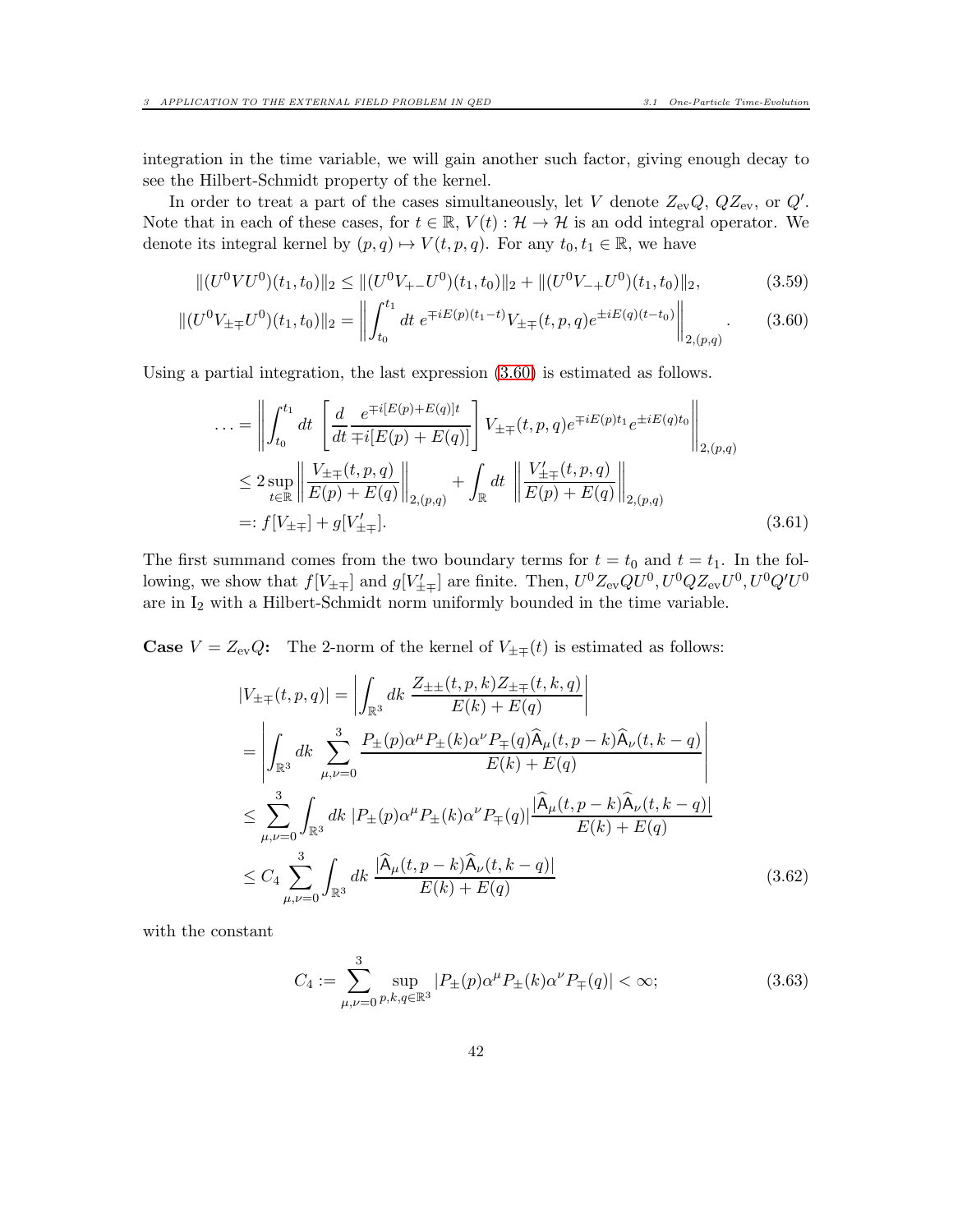note that  $\sup_{p\in\mathbb{R}^3} |P_{\pm}(p)| < \infty$  holds, because  $P_{\pm}$  are orthogonal projections. An analogous argument for  $V'$  yields

$$
|V'_{\pm\mp}(t,p,q)| = \left| \int_{\mathbb{R}^3} dk \frac{Z'_{\pm\pm}(t,p,k)Z_{\pm\mp}(t,k,q) + Z_{\pm\pm}(t,p,k)Z'_{\pm\mp}(t,k,q)}{E(k) + E(q)} \right|
$$
  

$$
\leq C_4 \sum_{\mu,\nu=0}^3 \int_{\mathbb{R}^3} dk \frac{|\hat{A}'_{\mu}(t,p-k)\hat{A}_{\nu}(t,k-q)| + |\hat{A}_{\mu}(t,p-k)\hat{A}'_{\nu}(t,k-q)|}{E(k) + E(q)}.
$$
(3.64)

With the bound  $(3.62<sub>p.42</sub>)$  $(3.62<sub>p.42</sub>)$  $(3.62<sub>p.42</sub>)$ , we compute

<span id="page-42-0"></span>
$$
f[V_{\pm\mp}] = 2 \sup_{t \in \mathbb{R}} \left\| \frac{V_{\pm\mp}(t, p, q)}{E(p) + E(q)} \right\|_{2, (p, q)} \n\leq 2C_4 \sum_{\mu, \nu=0}^3 \sup_{t \in \mathbb{R}} \left\| \int_{\mathbb{R}^3} dk \frac{|\hat{A}_{\mu}(t, p - k)\hat{A}_{\nu}(t, k - q)|}{[E(p) + E(q)][E(k) + E(q)]} \right\|_{2, (p, q)}.
$$
\n(3.65)

Lemma  $3.8_{p.47}$  $3.8_{p.47}$  $3.8_{p.47}$ [\(ii](#page-46-1)<sub>p.47</sub>) (Integral Estimates), applied to the present situation, states that the norm in the last expression is bounded by  $C_8\|\hat{A}_{\mu}(t,\cdot)\|_1\|\hat{A}_{\nu}(t,\cdot)\|_2$  with a finite constant  $C_8$ . Applying this yields

$$
f[V_{\pm\mp}] \le 2C_4 C_8 \sum_{\mu,\nu=0}^3 \sup_{t \in \mathbb{R}} ||\widehat{\mathsf{A}}_{\mu}(t,\cdot)||_1 ||\widehat{\mathsf{A}}_{\nu}(t,\cdot)||_2. \tag{3.66}
$$

The fact  $A \in \mathcal{A}$  and inequality  $(3.58_{p.41})$  $(3.58_{p.41})$  $(3.58_{p.41})$  ensure that this expression is finite.

The second summand on the right hand side of  $(3.61<sub>p.42</sub>)$  $(3.61<sub>p.42</sub>)$  $(3.61<sub>p.42</sub>)$  is estimated with the help of the bound [\(3.64\)](#page-42-0) as follows:

$$
g[V'_{\pm\mp}] = \int_{\mathbb{R}} dt \left\| \frac{V'_{\pm\mp}(t, p, q)}{E(p) + E(q)} \right\|_{2, (p, q)}
$$
  
\n
$$
\leq C_4 \sum_{\mu, \nu=0}^3 \int_{\mathbb{R}} dt \left\| \int_{\mathbb{R}^3} dk \frac{|\widehat{A}'_{\mu}(t, p - k)\widehat{A}_{\nu}(t, k - q)|}{[E(p) + E(q)][E(k) + E(q)]} \right\|_{2, (p, q)}
$$
  
\n
$$
+ C_4 \sum_{\mu, \nu=0}^3 \int_{\mathbb{R}} dt \left\| \int_{\mathbb{R}^3} dk \frac{|\widehat{A}_{\mu}(t, p - k)\widehat{A}'_{\nu}(t, k - q)|}{[E(p) + E(q)][E(k) + E(q)]} \right\|_{2, (p, q)}.
$$
(3.67)

Again by Lemma  $3.8<sub>p.47</sub>(ii)$  $3.8<sub>p.47</sub>(ii)$  $3.8<sub>p.47</sub>(ii)$  $3.8<sub>p.47</sub>(ii)$  (Integral Estimate) we then find

$$
g[V'_{\pm\mp}(t)] \le C_4 C_8 \sum_{\mu,\nu=0}^3 \int_{\mathbb{R}} dt \, \left( \|\widehat{A}'_{\mu}(t)\|_1 \|\widehat{A}_{\nu}(t)\|_2 + \|\widehat{A}_{\mu}(t)\|_1 \|\widehat{A}'_{\nu}(t)\|_2 \right),\tag{3.68}
$$

while the fact  $A \in \mathcal{A}$  together with its consequence  $(3.58_{p.41})$  $(3.58_{p.41})$  $(3.58_{p.41})$  ensure the finiteness of this expression. Summarizing, we have shown that  $||U^0 Z_{ev} Q U^0||_{L_2,\infty} < \infty$ .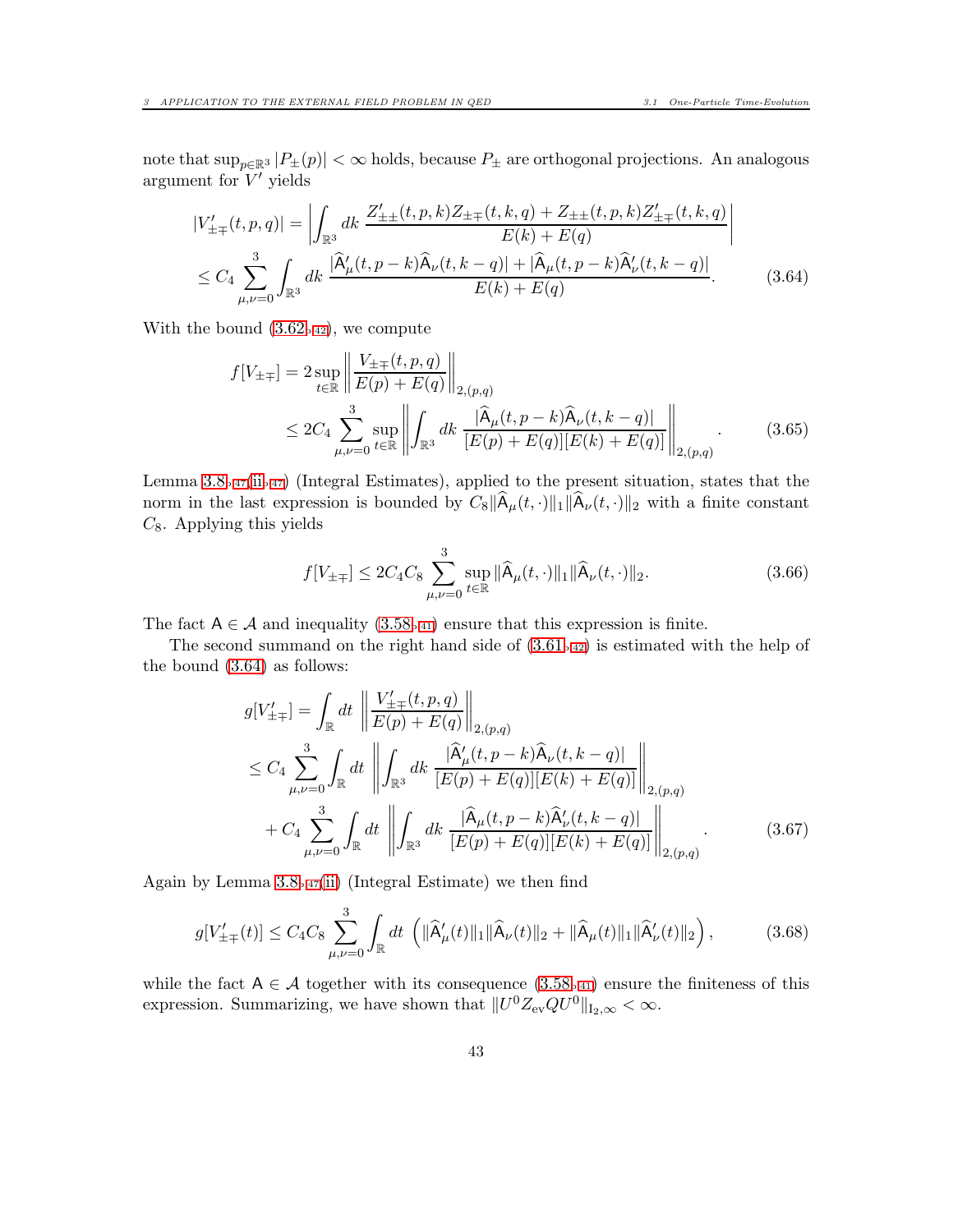**Case**  $V = QZ_{ev}$ : We reduce this case to the case  $V = Z_{ev}Q$ , which we treated already. For any linear operator A on  $\mathcal{H}, \|A\|_{I_2} = \|A^*\|_{I_2}$  holds. Using this and recalling that Z is self-adjoint and  $Q$  is skew-adjoint, we compute

$$
||U^{0}QZ_{\text{ev}}U^{0}||_{\text{I}_{2},\infty} = || - (U^{0}Z_{\text{ev}}QU^{0})^{*}||_{\text{I}_{2},\infty} = ||U^{0}Z_{\text{ev}}QU^{0}||_{\text{I}_{2},\infty},
$$
(3.69)

which we have already shown to be finite.

**Case**  $V = Q'$ : In this case we get

$$
|V_{\pm\mp}(t,p,q)| = \frac{|Z'_{\pm\mp}(t,p,q)|}{E(p)+E(q)} \le \sum_{\mu=0}^{3} |P_{\pm}(p)\alpha^{\mu}P_{\mp}(q)| \frac{|\hat{A}'_{\mu}(t,p-q)|}{E(p)+E(q)} \le C_5 \sum_{\mu=0}^{3} \frac{|\hat{A}'_{\mu}(t,p-q)|}{E(p)+E(q)}
$$
\n(3.70)

with the finite constant

$$
C_5 := \sum_{\mu=0}^{3} \sup_{p,q \in \mathbb{R}^3} |P_{\pm}(p)\alpha^{\mu} P_{\mp}(q)|,
$$
\n(3.71)

A similar bound holds for the derivative

$$
|V'_{\pm\mp}(t,p,q)| \le C_5 \sum_{\mu=0}^3 \frac{|\hat{A}''_{\mu}(t,p-q)|}{E(p)+E(q)}.
$$
\n(3.72)

Lemma [3.8](#page-46-0)p[.47](#page-46-0)[\(i\)](#page-46-2) (Integral Estimates), applied to the present situation, states the following bound:

$$
\left\| \frac{\widehat{A}'_{\mu}(t, p - q)}{[E(p) + E(q)]^2} \right\|_{2, (p, q)} \le C_8 \|\widehat{A}'_{\mu}(t)\|_2.
$$
 (3.73)

Using this yields the following estimate:

$$
f[V_{\pm\mp}(t)] = 2 \sup_{t \in \mathbb{R}} \left\| \frac{V_{\pm\mp}(t, p, q)}{E(p) + E(q)} \right\|_{2,(p,q)} \le 2C_5 \sum_{\mu=0}^3 \sup_{t \in \mathbb{R}} \left\| \frac{\hat{A}'_{\mu}(t, p - q)}{[E(p) + E(q)]^2} \right\|_{2,(p,q)} \le 2C_5 C_8 \sum_{\mu=0}^3 \sup_{t \in \mathbb{R}} \|\hat{A}'_{\mu}(t)\|_2.
$$
\n(3.74)

The fact that  $A \in \mathcal{A}$  and inequality  $(3.58_{p.41})$  $(3.58_{p.41})$  $(3.58_{p.41})$  ensures the finiteness of this expression. Furthermore, we estimate

$$
g[V'_{\pm\mp}(t)] = \int_{\mathbb{R}} dt \, \left\| \frac{V'_{\pm\mp}(t, p, q)}{E(p) + E(q)} \right\|_{2,(p,q)} \le C_5 \sum_{\mu=0}^3 \int_{\mathbb{R}} dt \, \left\| \frac{\hat{A}''_{\mu}(t, p-q)}{[E(p) + E(q)]^2} \right\|_{2,(p,q)} \tag{3.75}
$$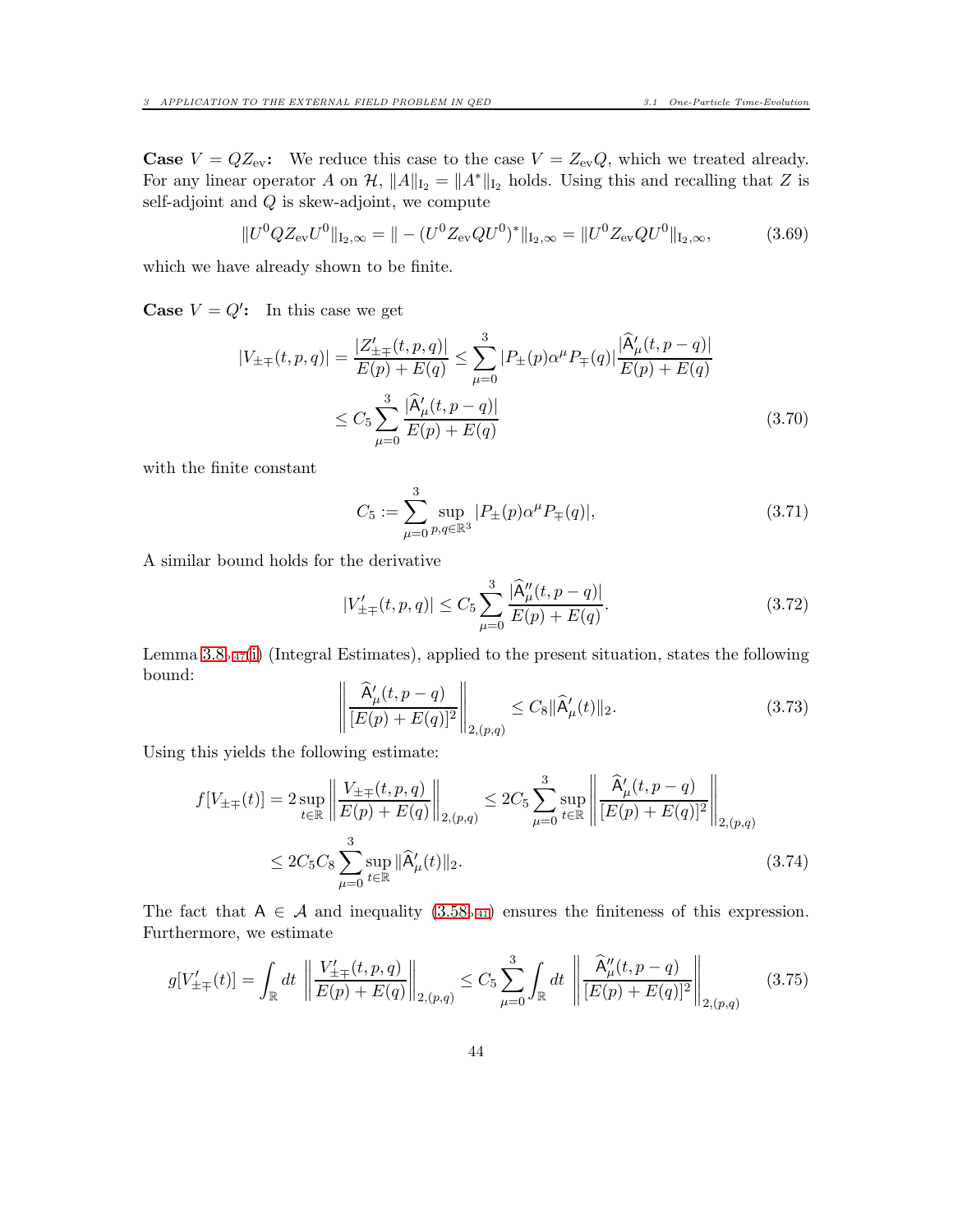Again Lemma  $3.8_{p.47}(i)$  $3.8_{p.47}(i)$  $3.8_{p.47}(i)$  $3.8_{p.47}(i)$  (Integral Estimates) gives that the last expression is bounded as follows:

$$
\ldots \leq C_5 C_8 \sum_{\mu=0}^3 \int_{\mathbb{R}} dt \, \|\widehat{\mathsf{A}}''_{\mu}(t)\|_2 \tag{3.76}
$$

which is also finite since  $A \in \mathcal{A}$ . Summarizing, we have shown  $||U^0 Q' U^0||_{L_2,\infty} < \infty$ .

Next we examine the operators  $Q^2$ ,  $Q'Q$  and  $QZQ$ . All of them have in common that Q or its derivatives appear twice, and therefore we have two of such factors  $[E(p)+E(q)]^{-1}$ in the kernel of these operators. We shall see that these factors give enough decay to ensure the finiteness of the Hilbert-Schmidt norms of these operators.

**Cases**  $Q^2$  and  $Q'Q$ : We denote the *n*th derivative with respect to time t by a superscript  $(n)$ . For  $n = 0, 1$  we estimate

$$
\sup_{t \in \mathbb{R}} \|Q^{(n)}(t)Q(t)\|_{2}
$$
\n
$$
\leq \sup_{t \in \mathbb{R}} \sum_{\mu,\nu=0}^{3} \sum_{\pm} \left\| \int_{\mathbb{R}^{3}} dk \left| P_{\pm}(p) \alpha^{\mu} P_{\mp}(k) \alpha^{\nu} P_{\pm}(q) \right| \frac{|\widehat{A}^{(n)}_{\mu}(t, p - k)\widehat{A}_{\nu}(t, k - q)|}{[E(p) + E(k)][E(k) + E(q)]} \right\|_{2, (p,q)} \leq C_{6} \sum_{\mu,\nu=0}^{3} \sup_{t \in \mathbb{R}} \left\| \int_{\mathbb{R}^{3}} dk \left| \frac{|\widehat{A}^{(n)}_{\mu}(t, p - k)\widehat{A}_{\nu}(t, k - q)|}{[E(p) + E(k)][E(k) + E(q)]} \right| \right\|_{2, (p,q)} \tag{3.77}
$$

with the finite constant

<span id="page-44-0"></span>
$$
C_6 := \sum_{\mu,\nu=0}^{3} \sum_{\pm} \sup_{p,k,q \in \mathbb{R}^3} |P_{\pm}(p)\alpha^{\mu} P_{\mp}(k)\alpha^{\nu} P_{\pm}(q)|. \tag{3.78}
$$

Lemma [3.8](#page-46-0)<sub>p</sub>.<sub>47</sub>[\(iii\)](#page-46-3) (Integral Estimates) provides the upper bound  $C_8\|\widehat{A}_{\mu}^{(n)}(t)\|_1 \|\widehat{A}_{\nu}(t)\|_2$ for the norm of the integral on the right hand side of [\(3.77\)](#page-44-0). Thus, the right hand side of [\(3.77\)](#page-44-0) is bounded by:

$$
\ldots \leq C_8 C_6 \sum_{\mu,\nu=0}^3 \sup_{t \in \mathbb{R}} \|\widehat{\mathsf{A}}_{\mu}^{(n)}(t)\|_1 \|\widehat{\mathsf{A}}_{\nu}(t)\|_2, \tag{3.79}
$$

which is finite because of A  $\in \mathcal{A}$  and inequality [\(3.58](#page-40-3)<sub>p[.41](#page-40-3)</sub>). Hence, we have shown  $||Q^2||_{I_2,\infty}$  <  $\infty$  and  $\|Q'Q\|_{\mathrm{I}_2,\infty}<\infty.$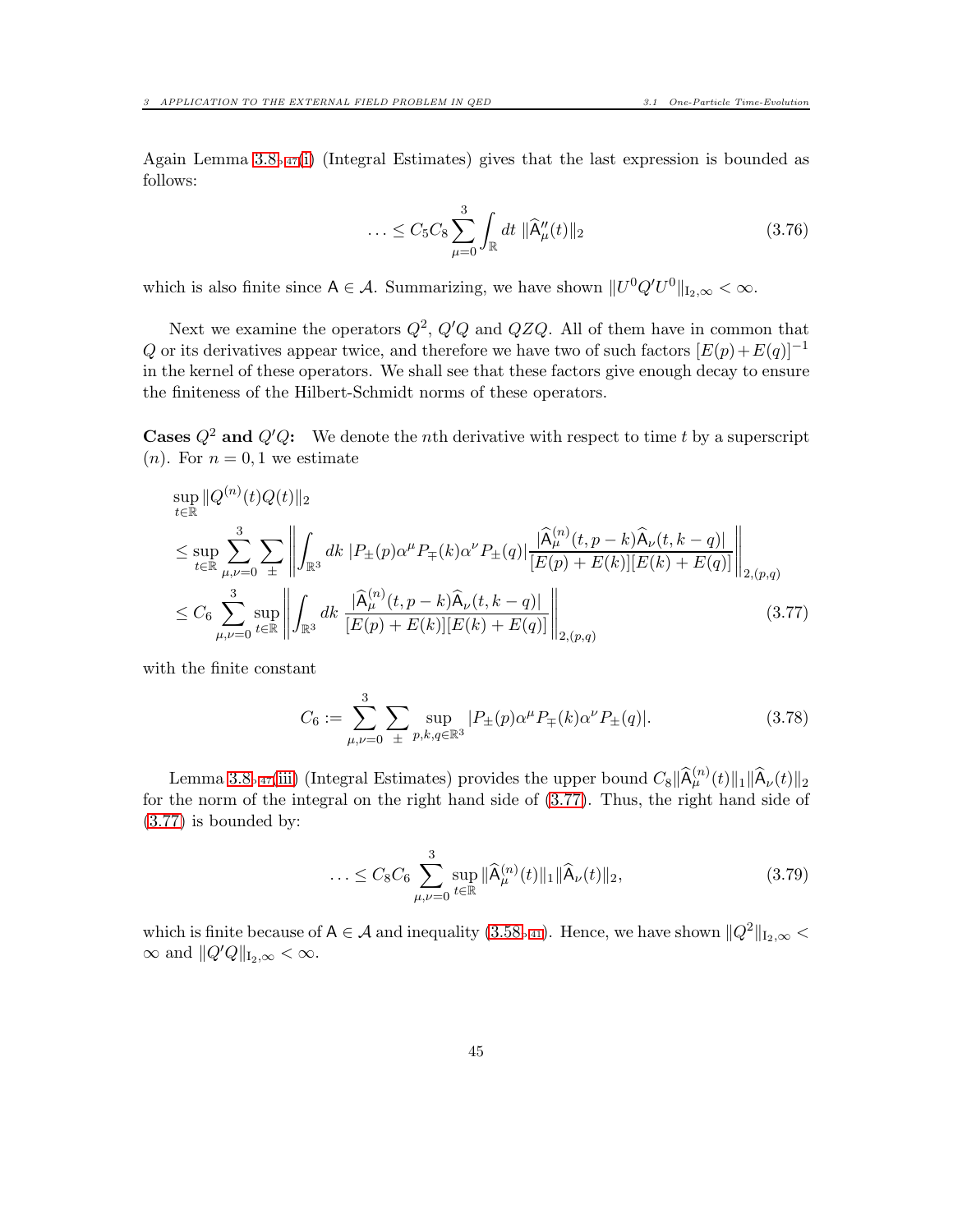**Case**  $QZQ$ : In this case we find

$$
\|Q(t)ZQ(t)\|_{2}
$$
\n
$$
= \left\|\sum_{\sigma,\tau\in\{-,+\}}\int_{\mathbb{R}^{3}}dk \int_{\mathbb{R}^{3}}dj \ Q_{-\sigma,\sigma}(t,p,k)Z_{\sigma,\tau}(t,k,j)Q_{\tau,-\tau}(t,j,q)\right\|_{2,(p,q)}
$$
\n
$$
\leq 4 \sup_{\sigma,\tau\in\{-,+\}}\sum_{\lambda,\mu,\nu=0}^{3} \left\|\int_{\mathbb{R}^{3}}dk \int_{\mathbb{R}^{3}}dj \ |P_{-\sigma}(p)\alpha^{\lambda}P_{\sigma}(k)\alpha^{\mu}P_{\tau}(j)\alpha^{\nu}P_{-\tau}(q)| \times \frac{|\widehat{A}_{\lambda}(t,p-k)\widehat{A}_{\mu}(t,k-j)\widehat{A}_{\nu}(t,j-q)|}{[E(p)+E(k)][E(j)+E(q)]}\right\|_{2,(p,q)}
$$
\n
$$
\leq C_{7} \left\|\int_{\mathbb{R}^{3}}dk \int_{\mathbb{R}^{3}}dj \ \frac{|\widehat{A}_{\lambda}(t,p-k)\widehat{A}_{\mu}(t,k-j)\widehat{A}_{\nu}(t,j-q)|}{[E(p)+E(k)][E(j)+E(q)]}\right\|_{2,(p,q)} \tag{3.80}
$$

with the finite constant

$$
C_7 := 4 \sup_{\sigma,\tau \in \{-,+\}} \sum_{\lambda,\mu,\nu=0}^3 \sup_{p,k,j,q \in \mathbb{R}^3} |P_{-\sigma}(p)\alpha^\lambda P_\sigma(k)\alpha^\mu P_\tau(j)\alpha^\nu P_{-\tau}(q)|. \tag{3.81}
$$

By Lemma  $3.8_{p.47}$  $3.8_{p.47}$  $3.8_{p.47}$ [\(iv\)](#page-46-4) (Integral Estimates) we find the following bound for the right hand side in [\(3.80\)](#page-45-0):

<span id="page-45-0"></span>
$$
\ldots \leq C_7 C_8 \sum_{\lambda,\mu,\nu=0}^3 \sup_{t \in \mathbb{R}} \|A_{\lambda}(t)\|_1 \|A_{\mu}(t)\|_2 \|A_{\nu}(t)\|_2 \tag{3.82}
$$

which is finite because  $A \in \mathcal{A}$  and inequality  $(3.58_{p.41})$  $(3.58_{p.41})$  $(3.58_{p.41})$ . This proves the claim  $||QZQ||_{I_{2,\infty}} <$ ∞.

Finally, we prove the claims [\(3.56](#page-40-4)<sub>p[.41](#page-40-1)</sub>) and [\(3.57](#page-40-1)<sub>p.41</sub>). As a consequence of  $A \in \mathcal{A}$  and the bound [\(3.58](#page-40-3)<sub>p[.41](#page-40-3)</sub>), using the definition of the operators  $Z(t)$ ,  $Q(t)$ , and  $Q'(t)$  by their integral kernels given in the equations  $(3.10<sub>p.33</sub>)$  $(3.10<sub>p.33</sub>)$  $(3.10<sub>p.33</sub>)$ ,  $(3.13<sub>p.33</sub>)$ , and  $(3.22<sub>p.35</sub>)$  $(3.22<sub>p.35</sub>)$  $(3.22<sub>p.35</sub>)$ , we observe the following operator norm bounds:

<span id="page-45-1"></span>
$$
||L||_1 < \infty \quad \text{and} \quad ||L||_{\infty} < \infty \quad \text{for} \quad L \in \{Z, Z_{\text{ev}}, Q, Q'\};\tag{3.83}
$$

recall the definition [\(3.21](#page-34-1)<sub>p[.35](#page-34-1)</sub>) of the norms used here. Furthermore, we know  $||U||_{\infty} = 1$ , since the one-particle Dirac time evolution  $U$  consists of unitary operators. Combining these facts proves the claim  $(3.57_{p.41})$  $(3.57_{p.41})$  $(3.57_{p.41})$ . To prove the first claim in  $(3.56_{p.41})$ , we calculate:

$$
U^{0}F_{\text{odd}}U^{0} = U^{0}Z_{\text{ev}}QU^{0} - U^{0}QZ_{\text{ev}}U^{0} - U^{0}Q'U^{0} - U^{0}QZ_{\text{odd}}QU^{0};
$$
(3.84)

see also equation  $(3.41_{p.38})$  $(3.41_{p.38})$  $(3.41_{p.38})$  Using the bounds in the Hilbert-Schmidt norm proven before, this implies the claim  $||U^0F_{odd}U^0||_{L_2,\infty} < \infty$ . Finally, using  $||U^0||_{\infty} = 1$ ,  $||Q^2||_{L_2,\infty} < \infty$ ,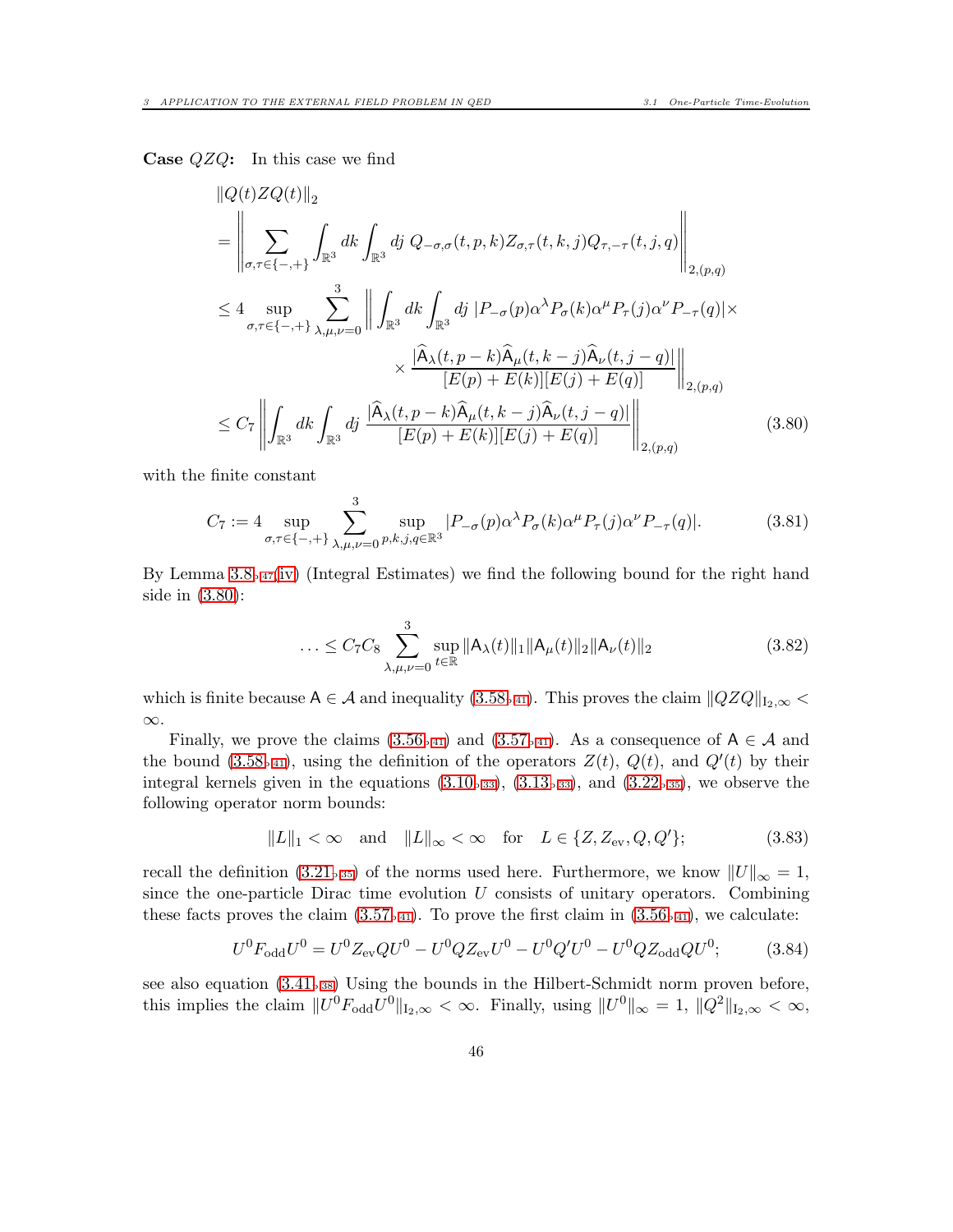$||U||_{\infty} = 1$ , and the bounds [\(3.83\)](#page-45-1), the second claim  $||G||_{I_2,\infty} < \infty$  in [\(3.56](#page-40-4)<sub>p[.41](#page-40-4)</sub>) follows also.<br>This finishes the proof of the lemma. This finishes the proof of the lemma.

We now state and prove the integral estimates that were used in the previous proof. Recall that the function  $E: \mathbb{R}^3 \to \mathbb{R}$  is defined by  $E(p) = \sqrt{|p|^2 + m^2}$ .

<span id="page-46-0"></span>**Lemma 3.8** (Integral Estimates). For  $C_8 := ||E^{-2}||_2 < \infty$ , the following bounds hold for all  $A_1, A_3 \in L_1(\mathbb{R}^3, \mathbb{C})$  and  $A_2 \in L_2(\mathbb{R}^3, \mathbb{C})$ :

<span id="page-46-4"></span><span id="page-46-3"></span><span id="page-46-2"></span><span id="page-46-1"></span>
$$
\left\| \frac{A_2(p-q)}{[E(p)+E(q)]^2} \right\|_{2,(p,q)} \le C_8 \|A_2\|_2 \tag{i}
$$

$$
\left\| \int_{\mathbb{R}^3} dk \, \frac{A_1(p-k)A_2(k-q)}{[E(p)+E(q)][E(k)+E(q)]} \right\|_{2,(p,q)} \le C_8 \|A_1\|_1 \|A_2\|_2
$$
 (ii)

$$
\left\| \int_{\mathbb{R}^3} dk \frac{A_1(p-k)A_2(k-q)}{[E(p)+E(k)][E(k)+E(q)]} \right\|_{2,(p,q)} \le C_8 \|A_1\|_1 \|A_2\|_2
$$
 (iii)

$$
\left\| \int_{\mathbb{R}^3} dk \int_{\mathbb{R}^3} dj \left. \frac{A_1(p-j)A_2(j-k)A_3(k-q)}{[E(p)+E(j)][E(k)+E(q)]} \right\|_{2,(p,q)} \le C_8 \|A_1\|_1 \|A_2\|_2 \|A_3\|_1 \right\} \tag{iv}
$$

*Proof. Inequality [\(i\)](#page-46-2):* Substituting  $r := p - q$  and and using  $E(p) + E(q) \ge E(p)$ , one finds

$$
\left\| \frac{A_2(p-q)}{[E(p)+E(q)]^2} \right\|_{2,(p,q)} \le \left\| \frac{A_2(r)}{E(p)^2} \right\|_{2,(p,r)} = \left\| E^{-2} \right\|_2 \| A_2 \|_2.
$$
 (3.85)

*Inequality [\(ii\)](#page-46-1)*: Let  $B = \{ \chi \in L_2(\mathbb{R}^3 \times \mathbb{R}^3, \mathbb{C}) \mid ||\chi||_2 \leq 1 \}$  denote the unit ball in  $L_2(\mathbb{R}^3 \times \mathbb{R}^3, \mathbb{C})$ . Using a dual representation of the norm  $\|\cdot\|_2$ , we get

$$
\left\| \int_{\mathbb{R}^3} dk \frac{A_1(p-k)A_2(k-q)}{[E(p)+E(q)][E(k)+E(q)]} \right\|_{2,(p,q)} \le \left\| \int_{\mathbb{R}^3} dk \frac{|A_1(p-k)A_2(k-q)|}{E(q)^2} \right\|_{2,(p,q)}
$$
  

$$
\le \sup_{\chi \in B} \int_{\mathbb{R}^3} dp \int_{\mathbb{R}^3} dq \int_{\mathbb{R}^3} dk \left\| \frac{A_1(p-k)A_2(k-q)}{E(q)^2} \chi(p,q) \right\|.
$$
 (3.86)

Substituting  $j := p - k$ , we bound the right hand side in [\(3.86\)](#page-46-5) as follows:

<span id="page-46-5"></span>
$$
\ldots = \sup_{\chi \in B} \int_{\mathbb{R}^3} dp \int_{\mathbb{R}^3} dq \int_{\mathbb{R}^3} dj \left| \frac{A_1(j) A_2(p-j-q)}{E(q)^2} \chi(p,q) \right|
$$
  
 
$$
\leq ||A_1||_1 \sup_{\chi \in B} \sup_{j \in \mathbb{R}^3} \int_{\mathbb{R}^3} dp \int_{\mathbb{R}^3} dq \left| \frac{A_2(p-j-q)}{E(q)^2} \chi(p,q) \right|.
$$
 (3.87)

Substituting  $r := p - j - q$  and changing the order of integration turns this into

$$
\ldots = \|A_1\|_1 \sup_{\chi \in B} \sup_{j \in \mathbb{R}^3} \int_{\mathbb{R}^3} dq \int_{\mathbb{R}^3} dr \left| \frac{A_2(r)}{E(q)^2} \chi(r+q+j, q) \right|.
$$
 (3.88)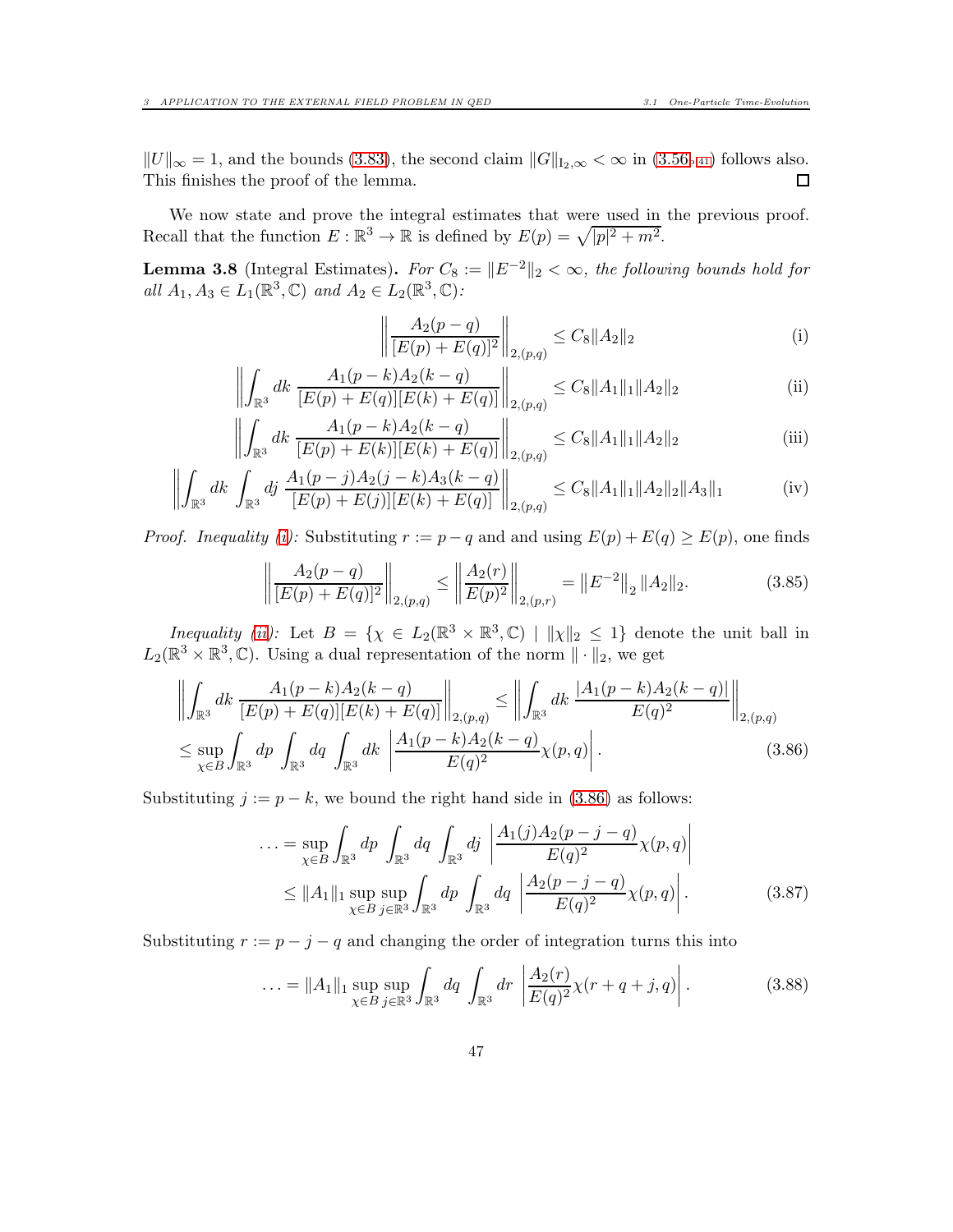By the Cauchy-Schwarz inequality, we bound the last expression as follows:

<span id="page-47-0"></span>
$$
\dots \le \|A_1\|_1 \sup_{\chi \in B} \sup_{j \in \mathbb{R}^3} \left\| \frac{A_2(r)}{E(q)^2} \right\|_{2,(q,r)} \left\| \chi(r+q+j,q) \right\|_{2,(q,r)} \n= \left\| E^{-2} \right\|_2 \|A_1\|_1 \|A_2\|_2.
$$
\n(3.89)

Inequality [\(iii\)](#page-46-3): Similarly, we estimate

$$
\left\| \int_{\mathbb{R}^3} dk \frac{A_1(p-k)A_2(k-q)}{[E(p)+E(k)][E(k)+E(q)]} \right\|_{2,(p,q)} \le \left\| \int_{\mathbb{R}^3} dk \frac{|A_1(p-k)A_2(k-q)|}{E(k)^2} \right\|_{2,(p,q)} \le \sup_{\chi \in B} \int_{\mathbb{R}^3} dp \int_{\mathbb{R}^3} dq \int_{\mathbb{R}^3} dk \left| \frac{A_1(p-k)A_2(k-q)}{E(k)^2} \chi(p,q) \right|.
$$
\n(3.90)

Although these terms looks similar to  $(3.86<sub>p.47</sub>)$  $(3.86<sub>p.47</sub>)$  $(3.86<sub>p.47</sub>)$ , there seems to be no substitution which enables us to use the result  $(3.86<sub>p.47</sub>)$  $(3.86<sub>p.47</sub>)$  $(3.86<sub>p.47</sub>)$  directly.

Interchanging the order of integration and substituting first  $j := p-k$  and then  $r = k-q$ , the right hand side in [\(3.90\)](#page-47-0) equals

$$
\begin{split}\n\ldots &= \sup_{\chi \in B} \int_{\mathbb{R}^3} dq \int_{\mathbb{R}^3} dk \int_{\mathbb{R}^3} dj \left| \frac{A_1(j)A_2(k-q)}{E(k)^2} \chi(j+k,q) \right| \\
&\leq \|A_1\|_1 \sup_{\chi \in B} \sup_{j \in \mathbb{R}} \int_{\mathbb{R}^3} dq \int_{\mathbb{R}^3} dk \left| \frac{A_2(k-q)}{E(k)^2} \chi(j+k,q) \right| \\
&= \|A_1\|_1 \sup_{\chi \in B} \sup_{j \in \mathbb{R}} \int_{\mathbb{R}^3} dk \int_{\mathbb{R}^3} dr \left| \frac{A_2(r)}{E(k)^2} \chi(j+k,k-r) \right| \\
&\leq \|A_1\|_1 \sup_{\chi \in B} \sup_{j \in \mathbb{R}^3} \left\| \frac{A_2(r)}{E(k)^2} \right\|_{2,(r,k)} \left\| \chi(j+k,k-r) \right\|_{2,(r,k)} \\
&= \left\| E^{-2} \right\|_2 \|A_1\|_1 \|A_2\|_2.\n\end{split} \tag{3.91}
$$

Inequality [\(iv\)](#page-46-4): Again, we get

$$
\left\| \int_{\mathbb{R}^3} dk \int_{\mathbb{R}^3} dj \frac{A_1(p-j)A_2(j-k)A_3(k-q)}{[E(p)+E(j)][E(k)+E(q)]} \right\|_{2,(p,q)} \n\leq \left\| \int_{\mathbb{R}^3} dk \int_{\mathbb{R}^3} dj \frac{|A_1(p-j)A_2(j-k)A_3(k-q)|}{E(j)E(k)} \right\|_{2,(p,q)} \n= \sup_{\chi \in B} \int_{\mathbb{R}^3} dp \int_{\mathbb{R}^3} dq \int_{\mathbb{R}^3} dk \int_{\mathbb{R}^3} dj \left| \frac{A_1(p-j)A_2(j-k)A_3(k-q)}{E(j)E(k)} \chi(p,q) \right|.
$$
\n(3.92)

Interchanging the integration and substituting  $r := p - j$  and  $s := k - q$ , this equals

<span id="page-47-1"></span>
$$
\ldots = \sup_{\chi \in B} \int_{\mathbb{R}^3} dk \int_{\mathbb{R}^3} dj \int_{\mathbb{R}^3} dr \int_{\mathbb{R}^3} ds \left| \frac{A_1(r) A_2(j-k) A_3(s)}{E(j)E(k)} \chi(r+j, k-s) \right|.
$$
 (3.93)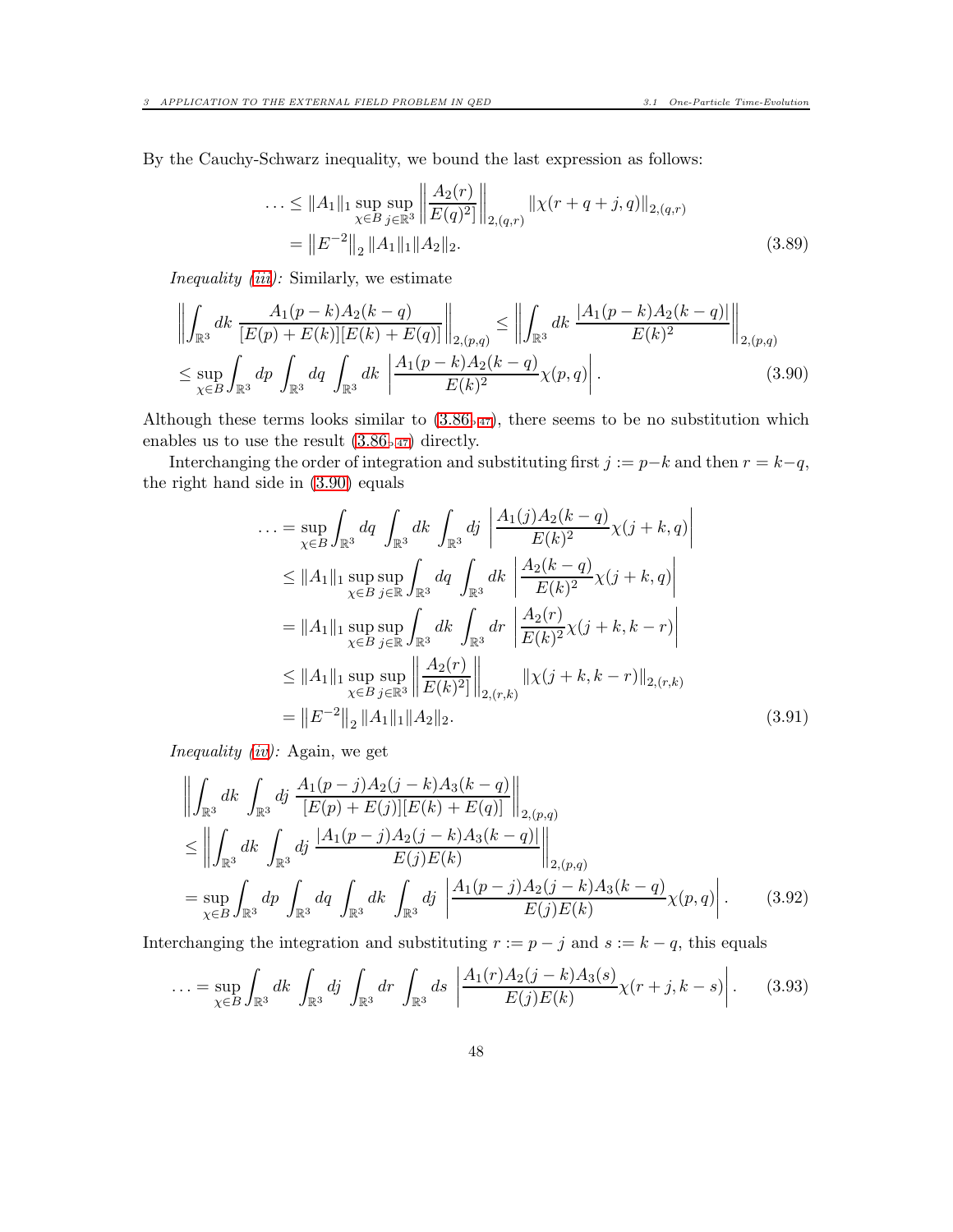$\Box$ 

We apply Hölder's inequality twice to bound  $(3.93)$  as follows:

$$
\ldots \le \|A_1\|_1 \|A_3\|_1 \sup_{\chi \in B} \sup_{r,s \in \mathbb{R}^3} \int_{\mathbb{R}^3} dk \int_{\mathbb{R}^3} dj \left| \frac{A_2(j-k)}{E(j)E(k)} \chi(r+j,k-s) \right| \tag{3.94}
$$

Using the Cauchy-Schwarz inequality and then the substitution  $u := j - k$ , this term is bounded from above by

$$
\begin{aligned}\n\ldots &\leq \|A_1\|_1 \|A_3\|_1 \left\| \frac{A_2(j-k)}{E(j)E(k)} \right\|_{2,(j,k)} \\
&\leq \|A_1\|_1 \|A_3\|_1 \left\| \frac{A_2(u)}{E(u+k)E(k)} \right\|_{2,(u,k)} \\
&\leq \|A_1\|_1 \|A_2\|_2 \|A_3\|_1 \sup_{u \in \mathbb{R}^3} \left\| \frac{1}{E(u+k)E(k)} \right\|_{2,k} \\
&\leq \|A_1\|_1 \|A_2\|_2 \|A_3\|_1 \left\| E^{-2} \right\|_2.\n\end{aligned} \tag{3.95}
$$

In the last step, we have once more used the Cauchy-Schwarz inequality.

#### <span id="page-48-0"></span>3.2 Identification of Polarization Classes

In this Subsection we show that there is a one-to-one correspondence of the magnetic components  $\vec{A}$  of the four-vector fields  $A = (A_{\mu})_{\mu=0,1,2,3} = (A^0, -\vec{A})$  to the physically relevant polarization classes  $C(A) = \{e^{Q^A}V \mid V \in C(0) = [\mathcal{H}_-\]_{\approx_0}\}$ , introduced in Definition [3.1](#page-32-1)<sub>p[.33](#page-32-1)</sub> (Induced Polarization Classes).

<span id="page-48-1"></span>**Theorem 3.9** (Identification of the Polarization Classes). For  $A, A' \in C_c^{\infty}(\mathbb{R}^3, \mathbb{R}^4)$ , the following are equivalent:

(a)  $C(A) = C(A')$ 

(b)  $\vec{A} = \vec{A'}$ 

On this ground the following notation makes sense:

<span id="page-48-2"></span>**Definition 3.10** (Physical Polarization Classes). For  $A = (A_{\mu})_{\mu=0,1,2,3} = (A_0, -\vec{A})$  in  $\mathcal{C}_c^{\infty}(\mathbb{R}^3, \mathbb{R}^4)$ , we define

$$
C(\vec{A}) := C(A).
$$

For this Subsection it is convenient to use the four-vector notation of special relativity. To avoid confusion, in this section, three-vectors are labeled with an arrow. Define the Lorentz metric  $(g_{\mu\nu})_{\mu,\nu=0,1,2,3} = \text{diag}(1,-1,-1,-1)$ . Raising and lowering of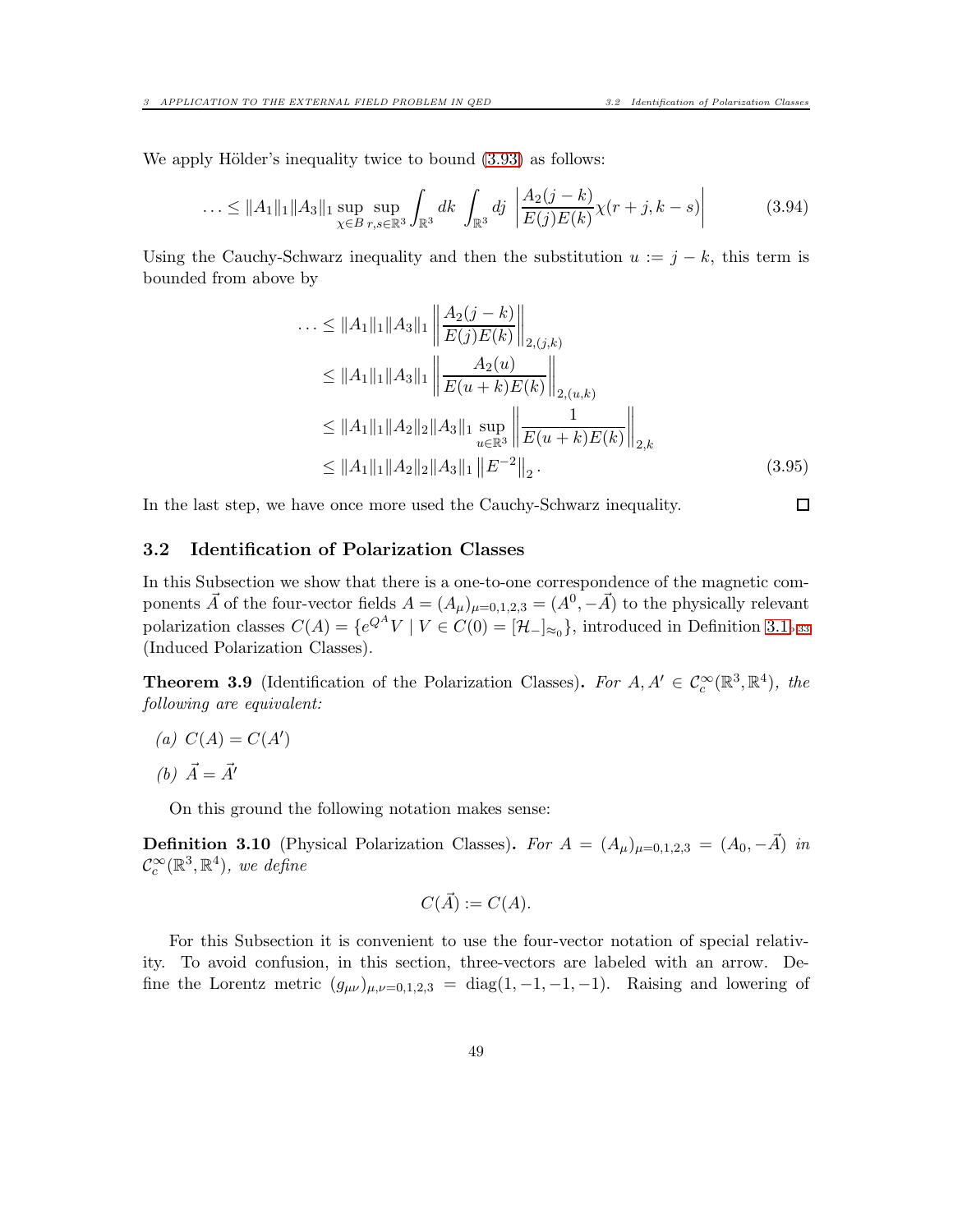Lorentz indices is performed with respect to  $g_{\mu\nu}$ . The inner product of two four-vectors  $a = (a^{\mu})_{\mu=0,1,2,3} = (a_0, \vec{a})$  and  $b = (b^{\nu})_{\nu=0,1,2,3} = (b_0, \vec{b})$  is given by

$$
a \cdot b := a_{\mu}b^{\mu} = \sum_{\mu,\nu=0}^{3} a^{\mu}g_{\mu\nu}b^{\nu} = a_0b_0 - \vec{a} \cdot \vec{b}
$$
 (3.96)

where the  $\cdot$  on the right hand side above is the euclidean scalar product on  $\mathbb{R}^3$ . Within this four-vector notation it is more convenient to write the Dirac  $\mathbb{C}^{4\times 4}$  matrices  $(3.3_{p.31})$  $(3.3_{p.31})$  $(3.3_{p.31})$  as

$$
(\gamma^{\mu})_{\mu=0,1,2,3} = \beta \alpha^{\mu}
$$
 (3.97)

which then fulfill

$$
\{\gamma^{\mu}, \gamma^{\nu}\} = 2g^{\mu\nu}.
$$
\n(3.98)

Recall that the Fourier transform  $\widehat{A}$  of a vector potential  $A = (A_{\mu})_{\mu=0,1,2,3} = (A_0, -\vec{A}) \in$  $\mathcal{C}_c^{\infty}(\mathbb{R}^3, \mathbb{R}^4)$  was introduced in equation [\(3.9](#page-31-2)<sub>p[.32](#page-31-2)</sub>). Using Feynman's dagger  $A = \gamma^{\mu} A_{\mu}$ , the integral kernel  $Z = Z<sup>A</sup>$ , introduced in equation [\(3.10](#page-32-5)<sub>p</sub>.ss), reads

$$
Z(\vec{p}, \vec{q}) = -ie\gamma^0 \hat{A}(\vec{p} - \vec{q}), \quad \vec{p}, \vec{q} \in \mathbb{R}^3.
$$
 (3.99)

Abbreviating again  $E(\vec{p}) = \sqrt{|\vec{p}|^2 + m^2}$ , we define two momentum four-vectors  $p_+, p_-$  for  $\vec{p} \in \mathbb{R}^3$  by

$$
p_{+} = (p_{+\mu})_{\mu=0,1,2,3} = (E(\vec{p}), -\vec{p}), \qquad (3.100)
$$

$$
p_{-} = (p_{-\mu})_{\mu=0,1,2,3} = (-E(\vec{p}), -\vec{p})
$$
\n(3.101)

such that the corresponding projection operators introduced in  $(3.5<sub>p.32</sub>)$  $(3.5<sub>p.32</sub>)$  $(3.5<sub>p.32</sub>)$  then read

<span id="page-49-0"></span>
$$
P_{\pm}(\vec{p}) = \frac{1}{2p_{\pm 0}}(\rlap{\,/}p_{\pm} + m)\gamma^0.
$$
\n(3.102)

Proof of Theorem [3.9](#page-48-1)<sub>p</sub>.<sub>49</sub> (Identification of the Polarization Classes). Recall that  $e^{Q^A}$  and  $e^{Q^{A'}}$  are unitary maps on  $H$ , because  $Q^A$  and  $Q^{A'}$  are skew-adjoint.

Let  $V = e^{Q^A} \mathcal{H}_-$  and  $W = e^{Q^{A'}} \mathcal{H}_-$ . By definition,  $V \in C(A)$  and  $W \in C(A')$  hold. We need to show that  $V \approx_0 W$  holds if and only if  $\vec{A} = \vec{A}'$ .

Now,  $P_V = e^{Q^A} P_- e^{-Q^A}$  holds. Just as in [\(3.19](#page-34-2)<sub>p[.35](#page-34-2)</sub>), we know that  $e^{\pm Q^A}$  – (id<sub>H</sub>  $\pm Q^A$ ) are Hilbert-Schmidt operators. As a consequence,  $P_V$  differs from  $(\mathrm{id}_{\mathcal{H}} + Q^A)P_-(\mathrm{id}_{\mathcal{H}} - Q^A)$ only by a Hilbert-Schmidt operator. Using that  $Q^A$  is odd, we know  $Q^A P_- Q^A = [(Q^A)^2]_{++}$ . Because  $(Q^A)^2$  is a Hilbert-Schmidt operator by Lemma [3.7](#page-40-0)<sub>p[.41](#page-40-0)</sub> (I<sub>2</sub> Estimates), it follows that  $Q^A P_- Q^A \in I_2(\mathcal{H})$ . We conclude that  $P_V - id_{\mathcal{H}} - Q^A P_- + P_- Q^A \in I_2(\mathcal{H})$ . The same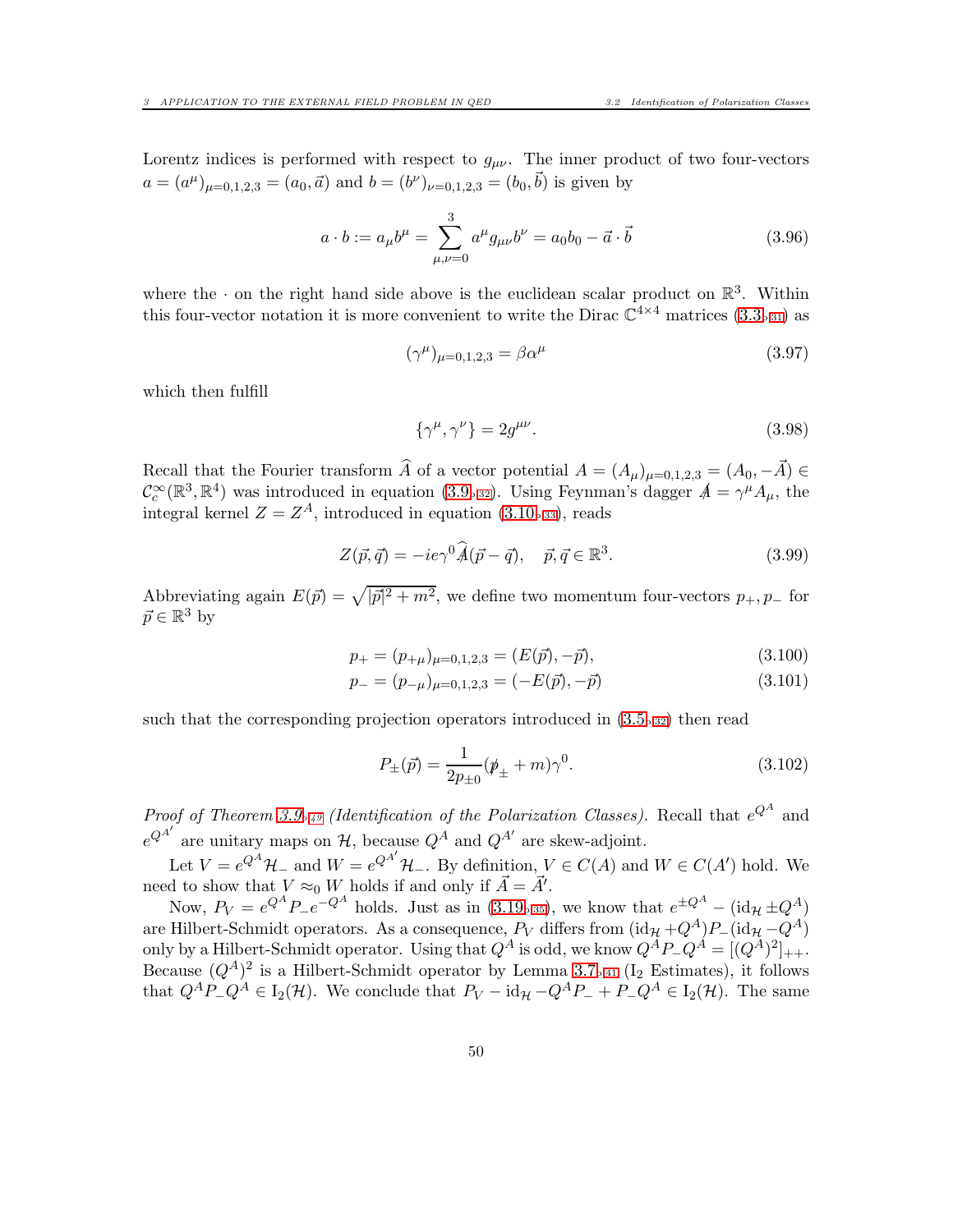argument, applied to A', shows that  $P_W - id_{\mathcal{H}} - Q^{A'}P_- + P_-Q^{A'} \in I_2(\mathcal{H})$ . Taking the difference, this implies

$$
P_V - P_W \in (Q^A - Q^{A'})P_- - P_-(Q^A - Q^{A'}) + I_2(\mathcal{H})
$$
  
=  $Q^{A-A'}P_- - P_-Q^{A-A'} + I_2(\mathcal{H}) = Q_{+-}^{A-A'} - Q_{-+}^{A-A'} + I_2(\mathcal{H});$  (3.103)

recall that  $Q^A$  is linear in the argument A. Using once more that  $Q^{A-A'}$  is odd, this yields the following equivalences:

$$
V \approx W \Leftrightarrow P_V - P_W \in I_2(\mathcal{H}) \Leftrightarrow Q_{+-}^{A-A'} - Q_{-+}^{A-A'} \in I_2(\mathcal{H}) \Leftrightarrow Q^{A-A'} \in I_2(\mathcal{H}) \tag{3.104}
$$

Now Lemma [3.11](#page-50-0) (Hilbert-Schmidt Condition for Q) below, applied to  $A - A'$ , states that  $Q^{A-A'} \in I_2(\mathcal{H})$  is equivalent to  $\vec{A} = \vec{A'}$ . Summarizing, we have shown that  $V \approx W$  holds if and only if  $\vec{A} = \vec{A}'$ .

In order to show that in this case  $V \approx_0 W$  holds also, it remains to show charge(V, W) = 0. Now, because  $e^{Q^A}|_{\mathcal{H}_-\to V}$  and  $e^{-Q^{A'}}|_{W\to\mathcal{H}_-}$  are unitary maps, we get

charge
$$
(V, W)
$$
 = ind $(P_W|_{V \to W})$  = ind $(e^{-Q^{A'}} P_W e^{Q^A}|_{\mathcal{H}_-\to\mathcal{H}_-})$   
= ind $(P_- e^{-Q^{A'}} e^{Q^A}|_{\mathcal{H}_-\to\mathcal{H}_-})$  = ind $((e^{-Q^{A'}} e^{Q^A})_{--}|_{\mathcal{H}_-\to\mathcal{H}_-})$ . (3.105)

Because  $Q^A$  is skew-adjoint and its square  $(Q^A)^2$  is a Hilbert-Schmidt operator,  $e^{Q^A}$  is a compact perturbation of the identity  $id_{\mathcal{H}}$ . The same argument shows that  $e^{-Q^{A'}}$  is also a compact perturbation of the identity. Hence,  $(e^{-Q^{A'}}e^{Q^{A}})_{--}|\mathcal{H}_{-}\to\mathcal{H}_{-}$  is a compact perturbation of  $id_{\mathcal{H}_-}$  and thus has Fredholm index 0. This shows that charge(V, W) = 0 and finishes the proof. □

The lemma used in the proof of Theorem [3.9](#page-48-1)p[.49](#page-48-1) (Identification of the Polarization Classes) is:

<span id="page-50-0"></span>**Lemma 3.11** (Hilbert-Schmidt Condition for Q). For  $A = (A_\mu)_{\mu=0,1,2,3} = (A_0, -\vec{A})$  in  $\mathcal{C}_c^{\infty}(\mathbb{R}^3, \mathbb{R}^4)$ , the following are equivalent:

(a) 
$$
Q^A \in I_2(\mathcal{H}),
$$
  
(b)  $\vec{A} = 0.$ 

*Proof.* We calculate the squared Hilbert-Schmidt norm  $||Q^A||_{\mathcal{I}_2}^2$  of  $Q^A$ . Using the abbreviations  $Q_{+-}^A(\vec{p}, \vec{q}) = P_{+}(\vec{p})Q^A(\vec{p}, \vec{q})P_{-}(\vec{q})$  and  $Q_{-+}^A(\vec{p}, \vec{q}) = P_{-}(\vec{p})Q^A(\vec{p}, \vec{q})P_{+}(\vec{q})$ , we get

<span id="page-50-1"></span>
$$
\begin{split} \|Q^A\|_{\mathcal{I}_2}^2 &= \int_{\mathbb{R}^3} \int_{\mathbb{R}^3} \text{tr}[Q^A(\vec{p}, \vec{q}) Q^A(\vec{p}, \vec{q})^*] \, dp \, dq \\ &= \int_{\mathbb{R}^3} \int_{\mathbb{R}^3} \left( \text{tr}[Q^A_{+-}(\vec{p}, \vec{q}) Q^A_{+-}(\vec{p}, \vec{q})^*] + \text{tr}[Q^A_{-+}(\vec{p}, \vec{q}) Q^A_{-+}(\vec{p}, \vec{q})^*] \right) \, dp \, dq. \end{split} \tag{3.106}
$$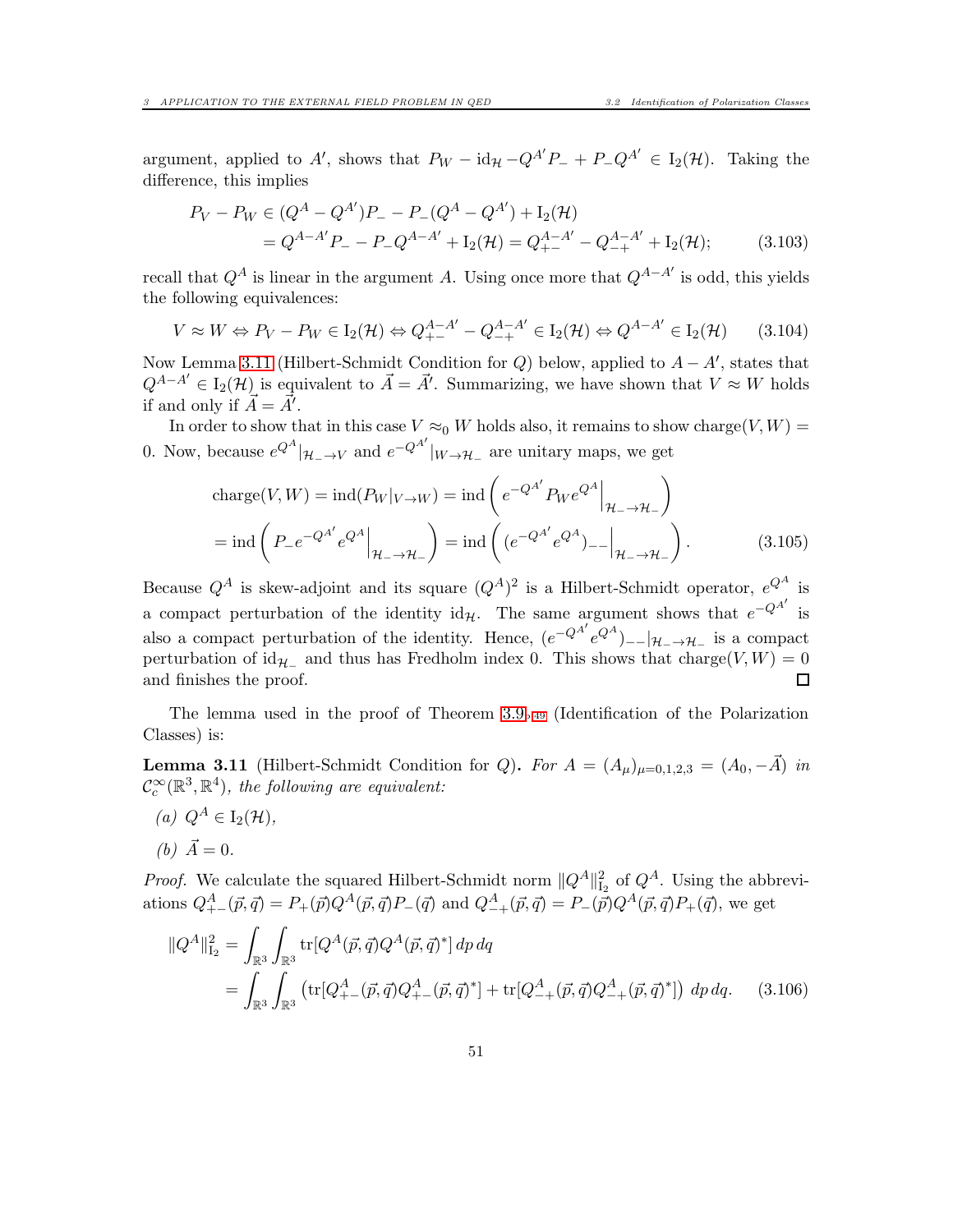Inserting the Definition [\(3.13](#page-32-4)<sub>p[.33](#page-32-4)</sub>) of  $Q^A$ , using that  $[\gamma^0 \hat{A}(\vec{p} - \vec{q})]^* = \gamma^0 \hat{A}(\vec{q} - \vec{p})$  and that  $P_{+}(p)$  and  $P_{-}(q)$  are orthogonal projections having the representation [\(3.102](#page-49-0)<sub>p[.50](#page-49-0)</sub>), we express the first summand as follows:

$$
\text{tr}[Q_{+-}^{A}(\vec{p},\vec{q})Q_{+-}^{A}(\vec{p},\vec{q})^{*}]
$$
\n
$$
= \frac{e^{2}}{4p_{+0}q_{-0}(p_{+0} - q_{-0})^{2}} \text{tr}\left( [(\psi_{+} + m)\gamma^{0}] [\gamma^{0}\hat{A}(\vec{p} - \vec{q})] [(\phi_{-} + m)\gamma^{0}] \right)
$$
\n
$$
\cdot [(\phi_{-} + m)\gamma^{0}]^{*} [\gamma^{0}\hat{A}(\vec{p} - \vec{q})]^{*} [(\psi_{+} + m)\gamma^{0}]^{*} \right)
$$
\n
$$
= \frac{e^{2}}{4p_{+0}q_{-0}(p_{+0} - q_{-0})^{2}} \text{tr}\left( (\psi_{+} + m)\hat{A}(\vec{p} - \vec{q}) (\phi_{-} + m)\hat{A}(\vec{q} - \vec{p}) \right) \tag{3.107}
$$

Now we use the following formulas for traces of products of  $\gamma$ -matrices:

$$
\operatorname{tr}(\gamma^{\mu}\gamma^{\nu}) = 4g^{\mu\nu},\tag{3.108}
$$

$$
tr(\gamma^{\mu}\gamma^{\nu}\gamma^{\kappa}) = 0, \tag{3.109}
$$

$$
\text{tr}(\gamma^{\mu}\gamma^{\nu}\gamma^{\kappa}\gamma^{\lambda}) = 4(g^{\mu\nu}g^{\kappa\lambda} + g^{\mu\lambda}g^{\kappa\nu} - g^{\mu\kappa}g^{\nu\lambda}). \tag{3.110}
$$

We obtain

$$
0 \leq \text{tr}[Q_{+-}^{A}(\vec{p},\vec{q})Q_{+-}^{A}(\vec{p},\vec{q})^{*}]
$$
  
\n
$$
= \frac{e^{2}}{4p_{+0}q_{-0}(p_{+0} - q_{-0})^{2}} \text{tr}\left((p_{+} + m)\hat{A}(\vec{p} - \vec{q})(q_{-} + m)\hat{A}(\vec{q} - \vec{p})\right)
$$
  
\n
$$
= \frac{e^{2}}{p_{+0}q_{-0}(p_{+0} - q_{-0})^{2}} \left((m^{2} - p_{+} \cdot q_{-})\hat{A}(\vec{p} - \vec{q}) \cdot \hat{A}(\vec{q} - \vec{p})\right)
$$
  
\n
$$
+ (p_{+} \cdot \hat{A}(\vec{p} - \vec{q}))(q_{-} \cdot \hat{A}(\vec{q} - \vec{p})) + (p_{+} \cdot \hat{A}(\vec{q} - \vec{p}))(q_{-} \cdot \hat{A}(\vec{p} - \vec{q}))
$$
(3.111)

The second summand on the right hand side in  $(3.106<sub>p.51</sub>)$  $(3.106<sub>p.51</sub>)$  $(3.106<sub>p.51</sub>)$  can be calculated in a similar way by exchanging the indices "+" and "−":

<span id="page-51-0"></span>
$$
0 \le \text{tr}[Q_{-+}^{A}(\vec{p},\vec{q})Q_{-+}^{A}(\vec{p},\vec{q})^{*}]
$$
  
\n
$$
= \frac{e^{2}}{p_{-0}q_{+0}(p_{-0} - q_{+0})^{2}} \Big( (m^{2} - p_{-} \cdot q_{+})\hat{A}(\vec{p} - \vec{q}) \cdot \hat{A}(\vec{q} - \vec{p}) + (p_{-} \cdot \hat{A}(\vec{p} - \vec{q})) (q_{+} \cdot \hat{A}(\vec{q} - \vec{p})) + (p_{-} \cdot \hat{A}(\vec{q} - \vec{p})) (q_{+} \cdot \hat{A}(\vec{p} - \vec{q})) \Big)
$$
  
\n
$$
= \text{tr}[Q_{+-}^{A}(\vec{q},\vec{p})Q_{+-}^{A}(\vec{q},\vec{p})^{*}]. \tag{3.112}
$$

Thus, the two summands in  $(3.106_{p.51})$  $(3.106_{p.51})$  $(3.106_{p.51})$  are the same up to exchanging  $\vec{p}$  and  $\vec{q}$ . In particular,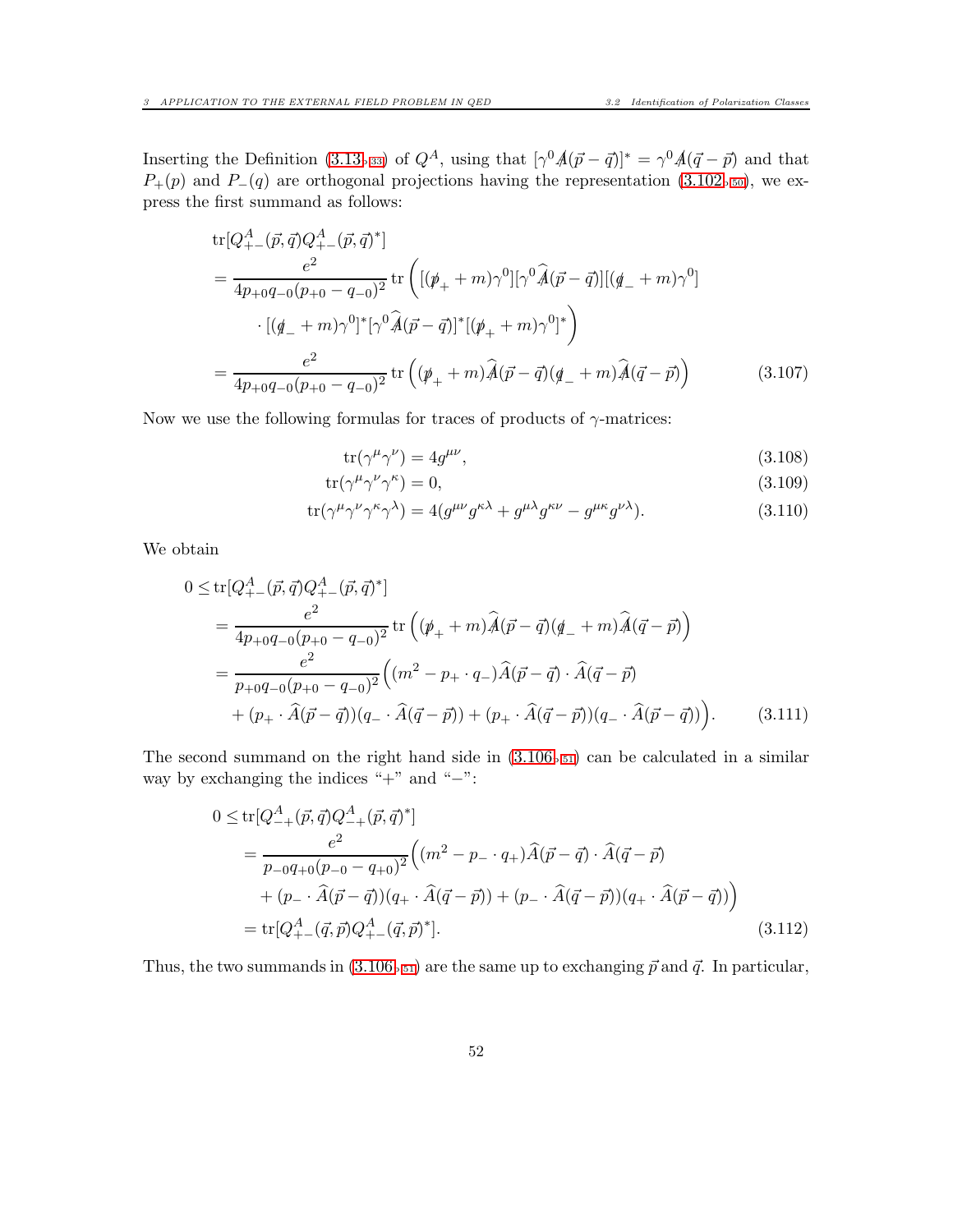this yields

$$
\begin{split} \|Q^A\|_{\mathcal{I}_2}^2 &= 2 \int_{\mathbb{R}^3} \int_{\mathbb{R}^3} \text{tr}[Q^A_{+-}(\vec{p}, \vec{q}) Q^A_{+-}(\vec{p}, \vec{q})^*] \, dp \, dq \\ &= \int_{\mathbb{R}^3} \int_{\mathbb{R}^3} \frac{2e^2}{p_{+0}q_{-0}(p_{+0} - q_{-0})^2} \Big( (m^2 - p_{+} \cdot q_{-}) \widehat{A}(\vec{p} - \vec{q}) \cdot \widehat{A}(\vec{q} - \vec{p}) \\ &+ (p_{+} \cdot \widehat{A}(\vec{p} - \vec{q})) (q_{-} \cdot \widehat{A}(\vec{q} - \vec{p})) + (p_{+} \cdot \widehat{A}(\vec{q} - \vec{p})) (q_{-} \cdot \widehat{A}(\vec{p} - \vec{q})) \Big) \, dp \, dq. \end{split} \tag{3.113}
$$

Let us now use this to prove that  $\vec{A} = 0$  implies  $Q^A \in I_2(H)$ . In the case  $\vec{A} = 0$ , formula [\(3.113\)](#page-52-0) boils down to

<span id="page-52-0"></span>
$$
\begin{split}\n\|Q^A\|_{\mathcal{I}_2}^2 &= 2e^2 \int_{\mathbb{R}^3} \int_{\mathbb{R}^3} \frac{E(\vec{p})E(\vec{q}) - \vec{p} \cdot \vec{q} - m^2}{E(\vec{p})E(\vec{q})(E(\vec{p}) + E(\vec{q}))^2} |\widehat{A}_0(\vec{p} - \vec{q})|^2 \, dp \, dq \\
&= 2e^2 \int_{\mathbb{R}^3} \int_{\mathbb{R}^3} \frac{E(\vec{p})E(\vec{p} - \vec{k}) - \vec{p} \cdot (\vec{p} - \vec{k}) - m^2}{E(\vec{p})E(\vec{p} - \vec{k})(E(\vec{p}) + E(\vec{p} - \vec{k}))^2} |\widehat{A}_0(\vec{k})|^2 \, dp \, dk \\
&= 2e^2 \int_{\mathbb{R}^3} \int_{\mathbb{R}^3} \frac{E(\vec{p})(E(\vec{p} - \vec{k}) - E(\vec{p})) + \vec{p} \cdot \vec{k}}{E(\vec{p})E(\vec{p} - \vec{k})(E(\vec{p}) + E(\vec{p} - \vec{k}))^2} |\widehat{A}_0(\vec{k})|^2 \, dp \, dk \\
&\le 2e^2 \int_{\mathbb{R}^3} \int_{\mathbb{R}^3} \frac{E(\vec{p} - \vec{k}) - E(\vec{p}) + \vec{p} \cdot \vec{k}/E(\vec{p})}{E(\vec{p} - \vec{k})E(\vec{p})^2} |\widehat{A}_0(\vec{k})|^2 \, dp \, dk,\n\end{split} \tag{3.114}
$$

where we have used  $E(\vec{p})^2 - |\vec{p}|^2 = m^2$ . We expand  $E(\vec{p} - \vec{k})$  around  $\vec{k} = 0$ : For  $t \in \mathbb{R}$ , one has

<span id="page-52-2"></span>
$$
\frac{\partial}{\partial t}E(\vec{p} - t\vec{k}) = -\frac{\vec{k} \cdot (\vec{p} - t\vec{k})}{E(\vec{p} - t\vec{k})},\tag{3.115}
$$

$$
\frac{\partial^2}{\partial t^2}E(\vec{p} - t\vec{k}) = \frac{|\vec{k}|^2}{E(\vec{p} - t\vec{k})} - \frac{[\vec{k} \cdot (\vec{p} - t\vec{k})]^2}{E(\vec{p} - t\vec{k})^3}.
$$
(3.116)

Using

$$
0 \leq [\vec{k} \cdot (\vec{p} - t\vec{k})]^2 \leq |\vec{k}|^2 |\vec{p} - t\vec{k}|^2 \leq |\vec{k}|^2 E(\vec{p} - t\vec{k})^2 \tag{3.117}
$$

we conclude

<span id="page-52-1"></span>
$$
0 \le \frac{\partial^2}{\partial t^2} E(\vec{p} - t\vec{k}) \le \frac{|\vec{k}|^2}{E(\vec{p} - t\vec{k})}.
$$
\n(3.118)

By Taylor's formula, we get for some  $t_{\vec{p}, \vec{k}} \in [0, 1]$ :

$$
0 \le E(\vec{p} - \vec{k}) - E(\vec{p}) + \frac{\vec{p} \cdot \vec{k}}{E(\vec{p})} \le \frac{|\vec{k}|^2}{2E(\vec{p} - t_{\vec{p}, \vec{k}} \vec{k})}.
$$
\n(3.119)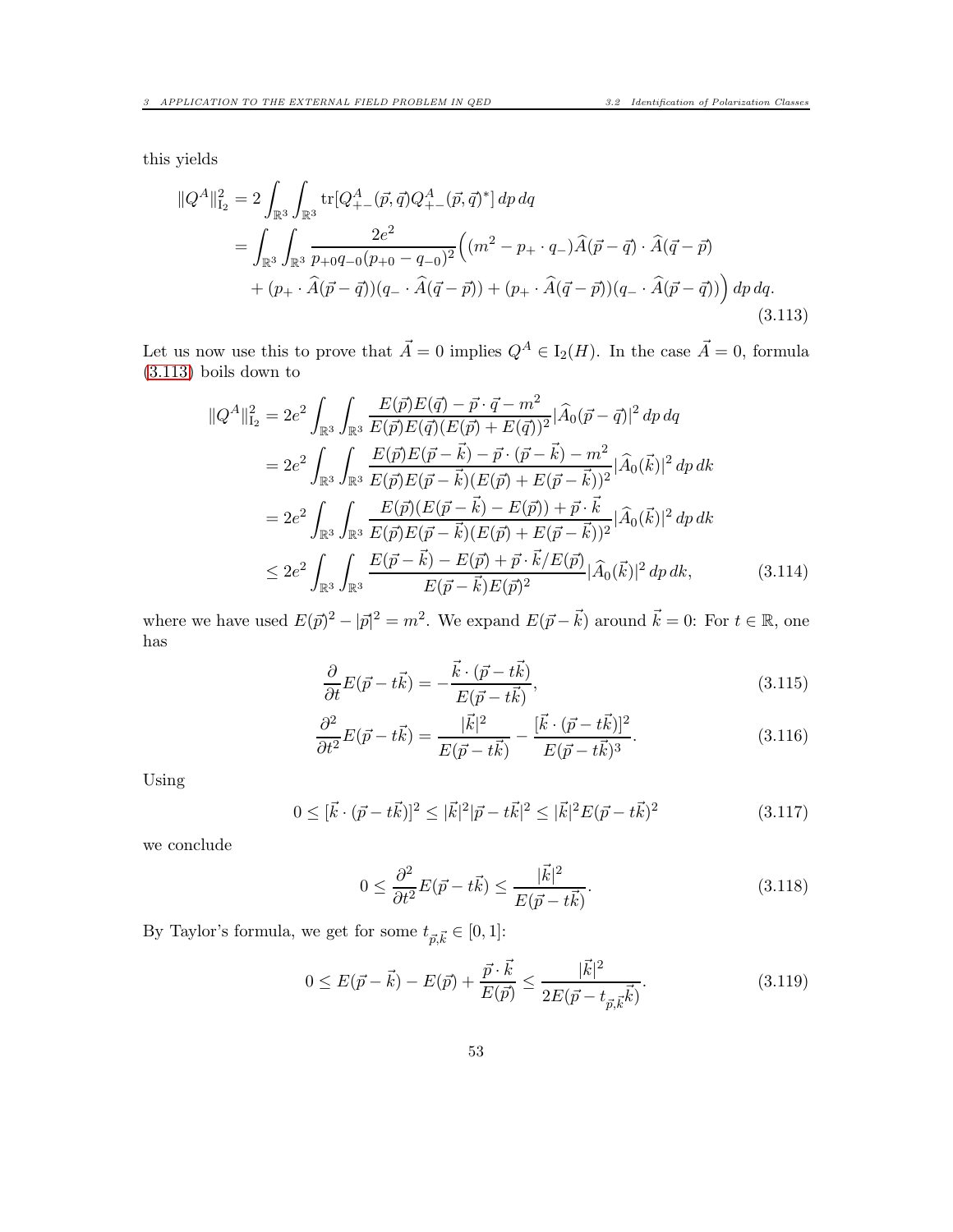Now, using the variable  $\vec{q}_t := \vec{p} - t\vec{k}$  with  $0 \le t \le 1$ , we estimate

$$
E(\vec{p})^2 = E(\vec{q}_t + t\vec{k})^2 = |\vec{q}_t + t\vec{k}|^2 + m^2 \le 2|\vec{q}_t|^2 + 2t^2|\vec{k}|^2 + m^2
$$
  

$$
\le \frac{2}{m^2}(|\vec{q}_t|^2 + m^2)(t^2|\vec{k}|^2 + m^2) \le \frac{2}{m^2}E(\vec{q}_t)^2E(\vec{k})^2.
$$
 (3.120)

This yields for  $0 \le t \le 1$ :

<span id="page-53-0"></span>
$$
\frac{1}{E(\vec{p}-t\vec{k})} \le \frac{\sqrt{2}}{m} \frac{E(\vec{k})}{E(\vec{p})}.
$$
\n(3.121)

Substituting the bounds [\(3.119](#page-52-1)<sub>p</sub>.<sub>53</sub>) and [\(3.121\)](#page-53-0) for  $t = 1$  and for  $t = t_{\vec{p}, \vec{k}}$  in (3.114<sub>p[.53](#page-52-2)</sub>), we conclude

$$
||Q^A||_{\mathcal{I}_2}^2 \le \frac{2e^2}{m^2} \int_{\mathbb{R}^3} \frac{dp}{E(\vec{p})^4} \int_{\mathbb{R}^3} |\vec{k}|^2 E(\vec{k})^2 |\widehat{A}_0(\vec{k})|^2 dk < \infty.
$$
 (3.122)

Thus  $\vec{A} = 0$  implies  $||Q^A||_{I_2} < \infty$ .

We now prove that  $A \neq 0$  implies  $||Q^A||_{I_2} = \infty$ . We split  $A = (A_\mu)_{\mu=0,1,2,3} = (A_0, -\vec{A})$ into  $A = (A_0, \vec{0}) + (0, -\vec{A})$ . Abbreviating  $Q^{A_0} = Q^{(A_0, \vec{0})}$  and  $Q^{\vec{A}} := Q^{(0, -\vec{A})}$ , we conclude

$$
Q^A = Q^{A_0} + Q^{\vec{A}}.\t\t(3.123)
$$

The part (b) $\Rightarrow$ (a) implies that the first summand  $Q^{A_0}$  is a Hilbert-Schmidt operator. Hence,  $Q^A$  is a Hilbert-Schmidt operator if and only if  $Q^{\vec{A}}$  is a Hilbert-Schmidt operator. Thus it remains to show that  $\vec{A} \neq 0$  implies  $||Q^{\vec{A}}||_{I_2} = \infty$ .

Equation  $(3.113<sub>p.53</sub>)$  $(3.113<sub>p.53</sub>)$  $(3.113<sub>p.53</sub>)$  in the special case of a vanishing 0-component of the vector potential can be rewritten as follows:

$$
\|Q^{\vec{A}}\|_{\mathcal{I}_2}^2 = \int_{\mathbb{R}^3} \int_{\mathbb{R}^3} \frac{2e^2}{E(\vec{p})E(\vec{q})(E(\vec{p}) + E(\vec{q}))^2} \Big( (m^2 + E(\vec{p})E(\vec{q}) + \vec{p} \cdot \vec{q}) |\widehat{A}(\vec{p} - \vec{q})|^2
$$

$$
- (\vec{p} \cdot \widehat{A}(\vec{p} - \vec{q})) (\vec{q} \cdot \widehat{A}(\vec{q} - \vec{p})) - (\vec{p} \cdot \widehat{A}(\vec{q} - \vec{p})) (\vec{q} \cdot \widehat{A}(\vec{p} - \vec{q})) \Big) dp dq \qquad (3.124)
$$

Using  $(3.112<sub>p.52</sub>)$  $(3.112<sub>p.52</sub>)$  $(3.112<sub>p.52</sub>)$ , we see that the integrand in this integral is non-negative. We substitute  $\vec{k} := \vec{p} - \vec{q}$ . For any measurable set  $S \subseteq \mathbb{R}^3 \times \mathbb{R}^3$ , we get a lower bound by restricting the integration to  $S$ :

<span id="page-53-1"></span>
$$
\|Q^{\vec{A}}\|_{\mathcal{I}_2}^2 \ge \int_S \frac{2e^2}{E(\vec{p})E(\vec{p} - \vec{k})(E(\vec{p}) + E(\vec{p} - \vec{k}))^2} \Big((m^2 + E(\vec{p})E(\vec{p} - \vec{k}) + \vec{p} \cdot (\vec{p} - \vec{k}))|\hat{A}(\vec{k})|^2 - (\vec{p} \cdot \hat{A}(\vec{k}))((\vec{p} - \vec{k}) \cdot \hat{A}(-\vec{k})) - (\vec{p} \cdot \hat{A}(-\vec{k}))((\vec{p} - \vec{k}) \cdot \hat{A}(\vec{k}))\Big) dp dk.
$$
\n(3.125)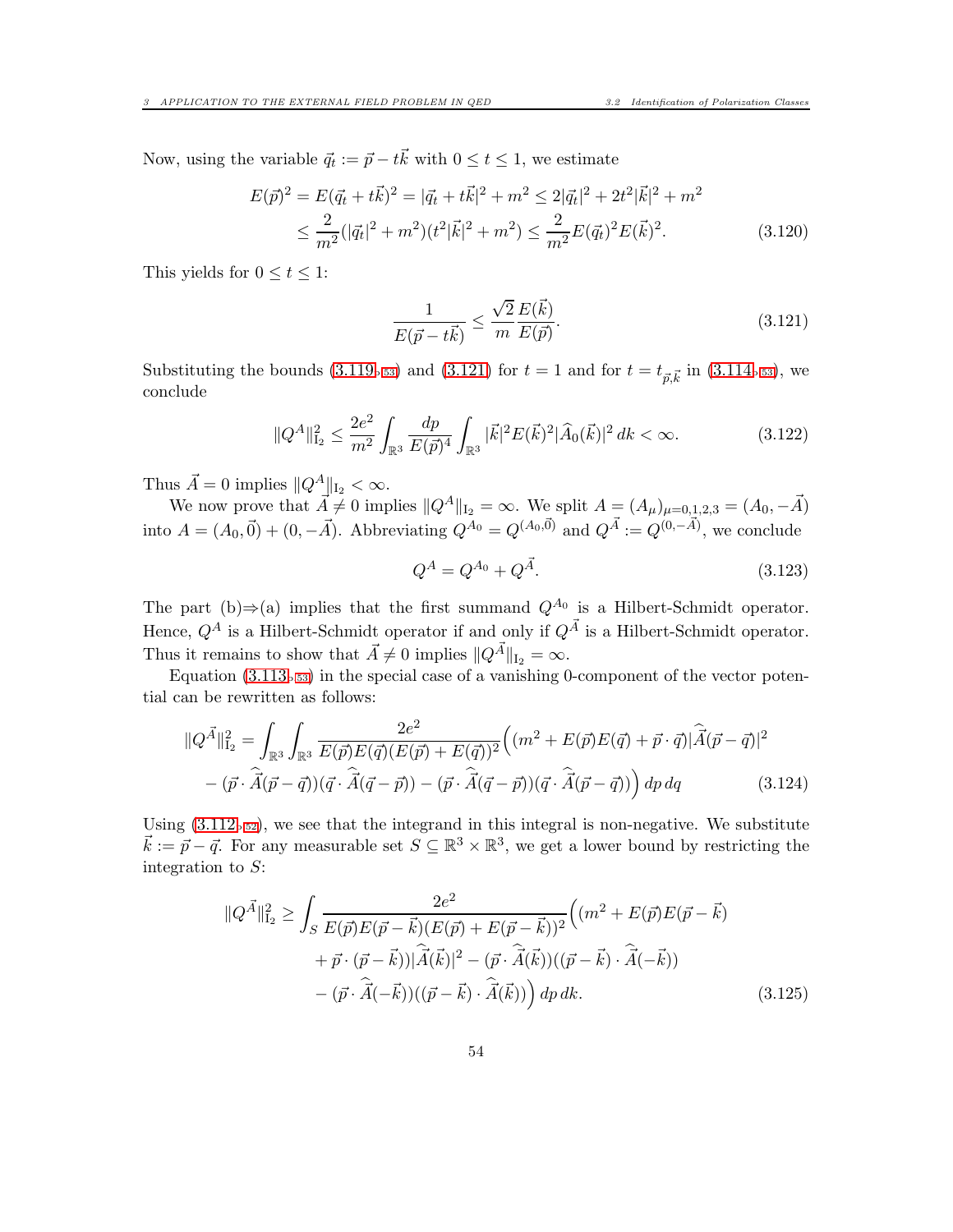The following considerations serve to find an appropriate choice of the set  $S$ . By the assumption  $\vec{A} \neq 0$  we can take  $\vec{l} \in \mathbb{R}^3$  such that  $\vec{A}(\vec{l}) \neq 0$ . For every  $\vec{a} \in \mathbb{C}^3 \setminus \{0\}$ , there exists a unit vector  $\vec{b} \in \mathbb{R}^3$ ,  $|\vec{b}| = 1$ , such that  $|\vec{b} \cdot \vec{a}| \leq |\vec{a}|/\sqrt{2}$ . One can see this as follows. We define  $\vec{c} = \vec{a}$  if  $|\text{Re } \vec{a}| \geq |\text{Im } \vec{a}|$ , and  $\vec{c} = i\vec{a}$  otherwise. In particular,  $|\vec{c}| = |\vec{a}|$  and

<span id="page-54-0"></span>
$$
2|\operatorname{Im}\vec{c}|^2 \le |\operatorname{Re}\vec{a}|^2 + |\operatorname{Im}\vec{a}|^2 = |\vec{a}|^2. \tag{3.126}
$$

Take any unit vector  $\vec{b} \in \mathbb{R}^3$  orthogonal to Re  $\vec{c}$ . Using [\(3.126\)](#page-54-0), we get

$$
|\vec{b} \cdot \vec{a}| = |\vec{b} \cdot \vec{c}| = |\vec{b} \cdot \text{Im}\,\vec{c}| \le |\vec{b}| |\text{Im}\,\vec{c}| = |\text{Im}\,\vec{c}| \le \frac{|\vec{a}|}{\sqrt{2}}.
$$
 (3.127)

We apply this to  $\vec{a} = \hat{A}(\vec{l})$ , taking a unit vector  $\vec{b} \in \mathbb{R}^3$  with  $|\vec{b} \cdot \hat{A}(\vec{l})| \leq |\hat{A}(\vec{l})|/\sqrt{2}$ . Take any fixed number  $C_9$  such that  $1/\sqrt{2} < C_9 < 1$ ; then  $|\vec{b} \cdot \hat{\vec{A}}(\vec{l})| < C_9 |\vec{b}| |\hat{\vec{A}}(\vec{l})|$  holds because of  $|\vec{b}| = 1$  and  $|\vec{A}(\vec{l})| > 0$ . Now  $\vec{A}$  is a continuous function. Therefore, there is a compact ball  $\bar{B}_r(\vec{l}) = {\vec{k} \in \mathbb{R}^3 \mid |\vec{k} - \vec{l}| \leq r}$ , centered at  $\vec{l}$  with some radius  $r > 0$ , such that

<span id="page-54-3"></span>
$$
C_{10} := \inf_{\vec{k} \in \bar{B}_r(\vec{l})} |\vec{A}(\vec{k})| > 0
$$
\n(3.128)

is true and  $|\vec{b} \cdot \vec{A}(\vec{k})| < C_9|\vec{b}||\vec{A}(\vec{k})|$  holds for all  $\vec{k} \in \bar{B}_r(\vec{l})$ . By compactness of the ball, using continuity of the function  $\mathbb{R}^3 \times \mathbb{R}^3 \ni (\vec{p}, \vec{k}) \mapsto |\vec{p} \cdot \vec{A}(\vec{k})| - C_9|\vec{p}||\vec{A}(\vec{k})|$ , the set

<span id="page-54-2"></span>
$$
S_1 := \{ \vec{p} \in \mathbb{R}^3 \mid \text{for all } \vec{k} \in \bar{B}_r(\vec{l}) \text{ holds } |\vec{p} \cdot \hat{\vec{A}}(\vec{k})| < C_9|\vec{p}||\hat{\vec{A}}(\vec{k})| \} \tag{3.129}
$$

is an open subset of  $\mathbb{R}^3$ . The set  $S_1$  is nonempty because of  $\vec{b} \in S_1$ . Furthermore,  $S_1$  is a homogeneous set in the following sense: For all  $\vec{p} \in \mathbb{R}^3$  and all  $\lambda \in \mathbb{R} \setminus \{0\}$ ,  $\vec{p} \in S_1$  is equivalent to  $\lambda \vec{p} \in S_1$ . Note that  $|\vec{p} \cdot \vec{A}(\vec{k})| = |\vec{p} \cdot \vec{A}(-\vec{k})|$  holds, as  $\vec{A}(-\vec{k})$  and  $\vec{A}(\vec{k})$  are complex conjugate to each other.

We set  $S = S_1 \times \bar{B}_r(\vec{l})$ . For the following considerations, note that  $|E(\vec{p}-\vec{k})-E(\vec{p})| \leq |\vec{k}|$ ,  $|\vec{p}| \leq E(\vec{p})$ , and  $(\vec{p} \cdot \vec{A}(\vec{k}))(\vec{p} \cdot \vec{A}(-\vec{k})) = |\vec{p} \cdot \vec{A}(\vec{k})|^2$  hold for all  $\vec{p}, \vec{k} \in \mathbb{R}^3$ , and that  $\vec{A}$  is bounded on the ball  $\bar{B}_r(\vec{l})$ . Using this, one sees that there is a constant  $C_{11} > 0$ , depending only on the potential  $\vec{A}$  and on the choice of the compact ball  $\vec{B}_r(\vec{l})$ , such that for all  $\vec{p} \in \mathbb{R}^3$ and all  $\vec{k} \in \bar{B}_r(\vec{l})$ , one has

<span id="page-54-1"></span>
$$
\left| \left[ (m^2 + E(\vec{p})E(\vec{p} - \vec{k}) + \vec{p} \cdot (\vec{p} - \vec{k})) | \hat{A}(\vec{k})|^2 - (\vec{p} \cdot \hat{A}(\vec{k})) ((\vec{p} - \vec{k}) \cdot \hat{A}(-\vec{k})) - (\vec{p} \cdot \hat{A}(-\vec{k})) ((\vec{p} - \vec{k}) \cdot \hat{A}(\vec{k})) \right| - \left[ 2E(\vec{p})^2 | \hat{A}(\vec{k})|^2 - 2|\vec{p} \cdot \hat{A}(\vec{k})|^2 \right] \right| \le C_{11}E(\vec{p}).
$$
\n(3.130)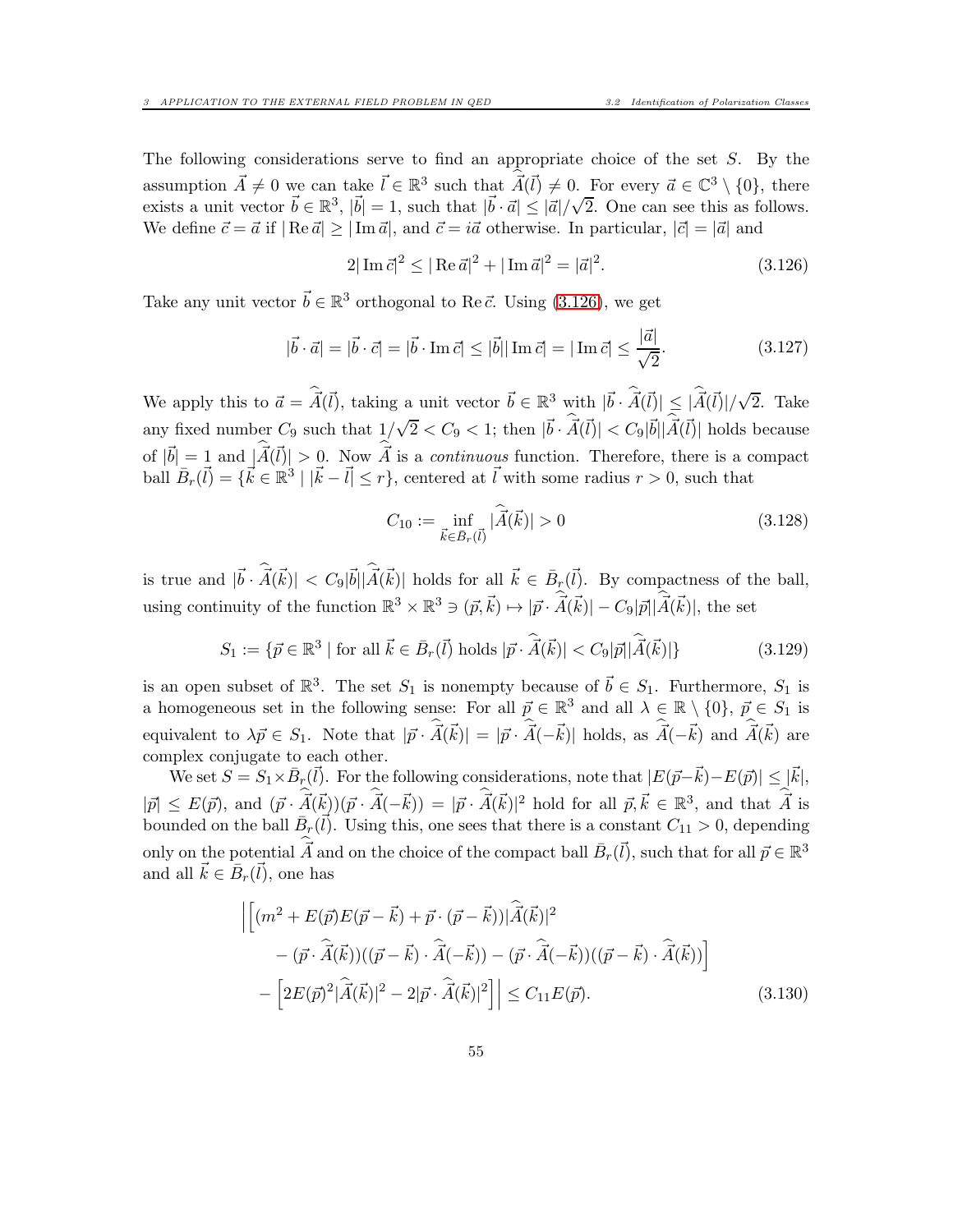Furthermore, there is another constant  $C_{12} > 0$ , depending only on the choice of the compact ball  $\bar{B}_r(\vec{l})$ , such that for all  $\vec{p} \in \mathbb{R}^3$  and all  $\vec{k} \in \bar{B}_r(\vec{l})$ , one has

<span id="page-55-2"></span>
$$
E(\vec{p} - \vec{k})(E(\vec{p}) + E(\vec{p} - \vec{k}))^2 \le C_{12}E(\vec{p})^3.
$$
\n(3.131)

Substituting the bounds  $(3.130)$ ,  $(3.131<sub>p.56</sub>)$  $(3.131<sub>p.56</sub>)$  $(3.131<sub>p.56</sub>)$ , the choice  $(3.129)$  of  $S<sub>1</sub>$ , and the lower bound [\(3.128\)](#page-54-3) of  $|\vec{A}|$  on  $\bar{B}_r(\vec{l})$  in the lower bound [\(3.125](#page-53-1)<sub>p[.54](#page-53-1)</sub>) of  $||Q^{\vec{A}}||_{I_2}^2$ , we obtain

$$
\|Q^{\vec{A}}\|_{\mathcal{I}_2}^2 \ge \int_S \frac{2e^2}{C_{12}E(\vec{p})^4} \left(2E(\vec{p})^2 |\hat{\vec{A}}(\vec{k})|^2 - 2|\vec{p} \cdot \hat{\vec{A}}(\vec{k})|^2 - C_{11}E(\vec{p})\right) dp dk
$$
  
\n
$$
\ge \int_S \frac{2e^2}{C_{12}E(\vec{p})^4} \left(2(1 - C_9)E(\vec{p})^2 |\hat{\vec{A}}(\vec{k})|^2 - C_{11}E(\vec{p})\right) dp dk
$$
  
\n
$$
\ge |\bar{B}_r(\vec{l})| \int_{S_1} \frac{2e^2}{C_{12}E(\vec{p})^4} \left(2(1 - C_9)C_{10}^2 E(\vec{p})^2 - C_{11}E(\vec{p})\right) dp = \infty.
$$
 (3.132)

We have used that  $1 - C_9 > 0$ , and that  $S_1$  is a nonempty, open homogeneous subset of  $\mathbb{R}^3$ . Thus the lemma is proven.  $\mathbb{R}^3$ . Thus the lemma is proven.

#### <span id="page-55-0"></span>3.3 Gauge Transformations

As an addendum we briefly discuss gauge transformations. Let  $\vec{A} \in C_c^{\infty}(\mathbb{R}^3, \mathbb{R}^3)$  be a vector potential and  $\vec{A}^{\sim} = \vec{A} + \nabla Y$  be a gauge transform of it with  $Y \in C_c^{\infty}(\mathbb{R}^3, \mathbb{R})$ . Let  $e^{iY}: \mathcal{H} \to \mathcal{H}$  the multiplication operator with  $e^{iY}$ . We prove:

<span id="page-55-1"></span>**Theorem 3.12** (Gauge Transformations). The gauge transformation  $e^{iY}$  fulfills:

$$
e^{iY} \in \mathcal{U}_{\text{res}}^{0}(\mathcal{H}, C(\vec{A}); \mathcal{H}, C(\vec{A}^{\sim}))
$$
\n(3.133)

Although the statement of this theorem does not involve time, we prove it using the time-evolution from Subsection [3.1](#page-30-1)p[.31](#page-30-1). A "direct" proof, avoiding time-evolution and using similar techniques as in Subsection  $3.1<sub>p.31</sub>$  $3.1<sub>p.31</sub>$  $3.1<sub>p.31</sub>$ , is possible. However, the approach presented here avoids additional analytical considerations.

Proof. We switch the gauge transformation on between the times 0 and 1, using a smooth function  $f : \mathbb{R} \to [0,1]$  with  $f(t) = 0$  and  $f(t) = 1$  for t in a neighborhood of 0 and 1, respectively. We define  $Y : \mathbb{R}^4 \ni (t, \vec{x}) \mapsto f(t)Y(\vec{x}) \in \mathbb{R}$ . Take the static vector potential  $\mathsf{A}: \mathbb{R}^4 \ni (t, \vec{x}) \mapsto (0, -\vec{A}(\vec{x})) \in \mathbb{R}^4$  and its gauge-transformed version  $\mathsf{A}^{\sim} = (\mathsf{A}_{\mu}^{\sim})_{\mu=0,1,2,3} =$  $(A_{\mu}-\partial_{\mu}Y)_{\mu=0,1,2,3}=(A_0-\partial_0Y,-\vec{A}-\nabla Y)$ . In other words,

$$
A^{\sim}(t, \vec{x}) = (-f'(t)Y(\vec{x}), -\vec{A}(\vec{x}) - f(t)\nabla Y(\vec{x})).
$$
\n(3.134)

(It is no problem that the vector potentials used here do in general not have compact support in time, because we use only times  $t \in [0, 1]$ .) Note that at time  $t = 0$ , the gauge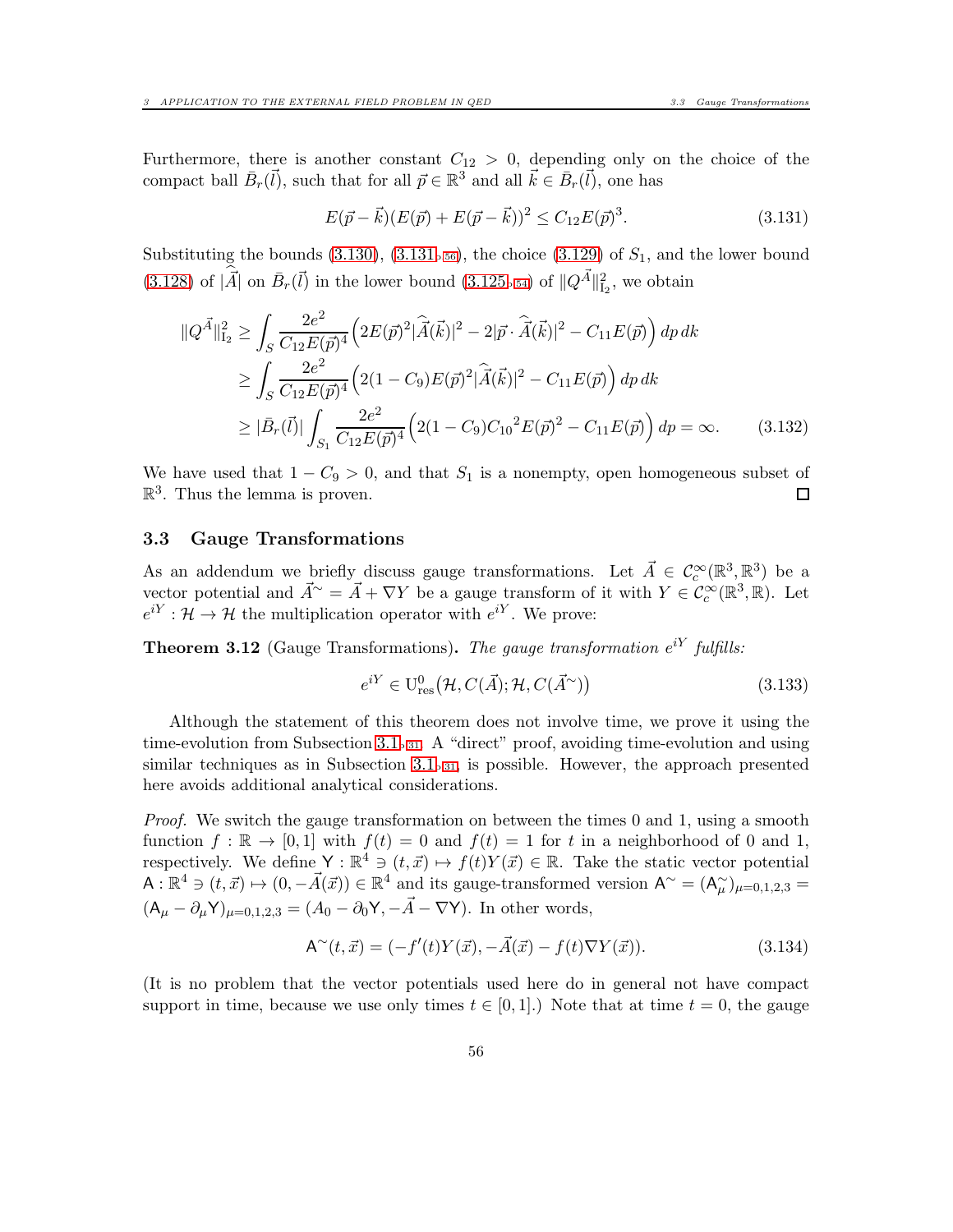transformation is turned off:  $A(0) = A^{\sim}(0) = (0, -\vec{A})$ , and at time  $t = 1$  it is completely turned on:  $A(1) = (0, -\vec{A})$  and  $A^{\sim}(1) = (0, -\vec{A}^{\sim})$ . The one-particle Dirac time-evolutions  $U^{\mathsf{A}}$  and  $U^{\mathsf{A}'}$  are also related by a gauge transformation as follows:

$$
e^{i\mathbf{Y}(t_1)}U^{\mathbf{A}}(t_1, t_0) = U^{\mathbf{A}^{\infty}}(t_1, t_0)e^{i\mathbf{Y}(t_0)}, \quad t_1, t_0 \in [0, 1].
$$
\n(3.135)

In particular, this includes  $e^{iY}U^{\mathsf{A}}(1,0) = U^{\mathsf{A}^{\sim}}(1,0)$ . By Theorem [3.2](#page-32-0)<sub>p[.33](#page-32-0)</sub> (Dirac Time-Evolution with External Field), we have the following:

$$
U^{\mathsf{A}}(0,1) \in \mathcal{U}_{\text{res}}^{0}(\mathcal{H}, C(\vec{A}); \mathcal{H}, C(\vec{A}))
$$
\n(3.136)

$$
U^{\mathsf{A}^{\sim}}(1,0) \in \mathrm{U}^{0}_{\mathrm{res}}\big(\mathcal{H}, C(\vec{A}); \mathcal{H}, C(\vec{A}^{\sim})\big) \tag{3.137}
$$

 $\Box$ 

This implies the following:

$$
e^{iY} = U^{A^{\sim}}(1,0)U^{A}(0,1) \in U^{0}_{\text{res}}(\mathcal{H}, C(\vec{A}); \mathcal{H}, C(\vec{A}^{\sim}))
$$
\n(3.138)

Thus the claim is proven.

We infer that in general the gauge transformation  $e^{iY}$  changes the polarization class. Using varying wedge spaces, it can be second quantized as follows. Let  $S \in \text{Ocean}(C(\vec{A}))$ and  $S^{\sim} \in \text{Ocean}(C(\vec{A}^{\sim})$ . By Theorem [2.26](#page-23-0)<sub>p[.24](#page-23-0)</sub> (Lift Condition), there exists  $R \in U(\ell)$ such that we have the following second-quantized gauge transformation from  $\mathcal{F}_{\mathcal{S}}$  to  $\mathcal{F}_{\mathcal{S}\sim}$ :



## <span id="page-56-0"></span>4 Summary: the Second Quantized Time-Evolution

Combining Theorem [3.9](#page-48-1)<sub>p[.49](#page-48-1)</sub> (Identification of the Polarization Classes), Theorem [3.2](#page-32-0)<sub>p[.33](#page-32-0)</sub> (Dirac Time-Evolution with External Field), Theorem [2.26](#page-23-0)p[.24](#page-23-0) (Lift Condition), Corollary  $2.28_{p.25}$  $2.28_{p.25}$  $2.28_{p.25}$  $2.28_{p.25}$  (Uniqueness of the Lift up to a Phase) and  $3.12_{p.56}$  $3.12_{p.56}$  $3.12_{p.56}$  (Gauge Transformations) we have proven the following:

Main Results (Second Quantized Dirac Time-Evolution). Let  $A = (A_\mu)_{\mu=0,1,2,3} = (A_0, -\vec{A}) \in$  $\mathcal{C}_c^{\infty}(\mathbb{R}^4, \mathbb{R}^4)$  be an external vector potential. Let  $(U^{\mathsf{A}}(t_1,t_0): \mathcal{H} \to \mathcal{H})_{t_0,t_1 \in \mathbb{R}}$  be the corresponding one-particle Dirac time-evolution.

We have constructed the following:

1. natural polarization classes  $C(\vec{A}(t)) \in \text{Pol}(\mathcal{H})/\approx_0$ ,  $t \in \mathbb{R}$ , introduced in Definition [3.10](#page-48-2)<sub>p</sub>, 49, depending only on the three-vector potential  $\vec{A}(t)$  at time  $t \in \mathbb{R}$ , but neither on the history  $A(s)$ ,  $s \neq t$ , nor on the electric potential  $A^0(t)$ , and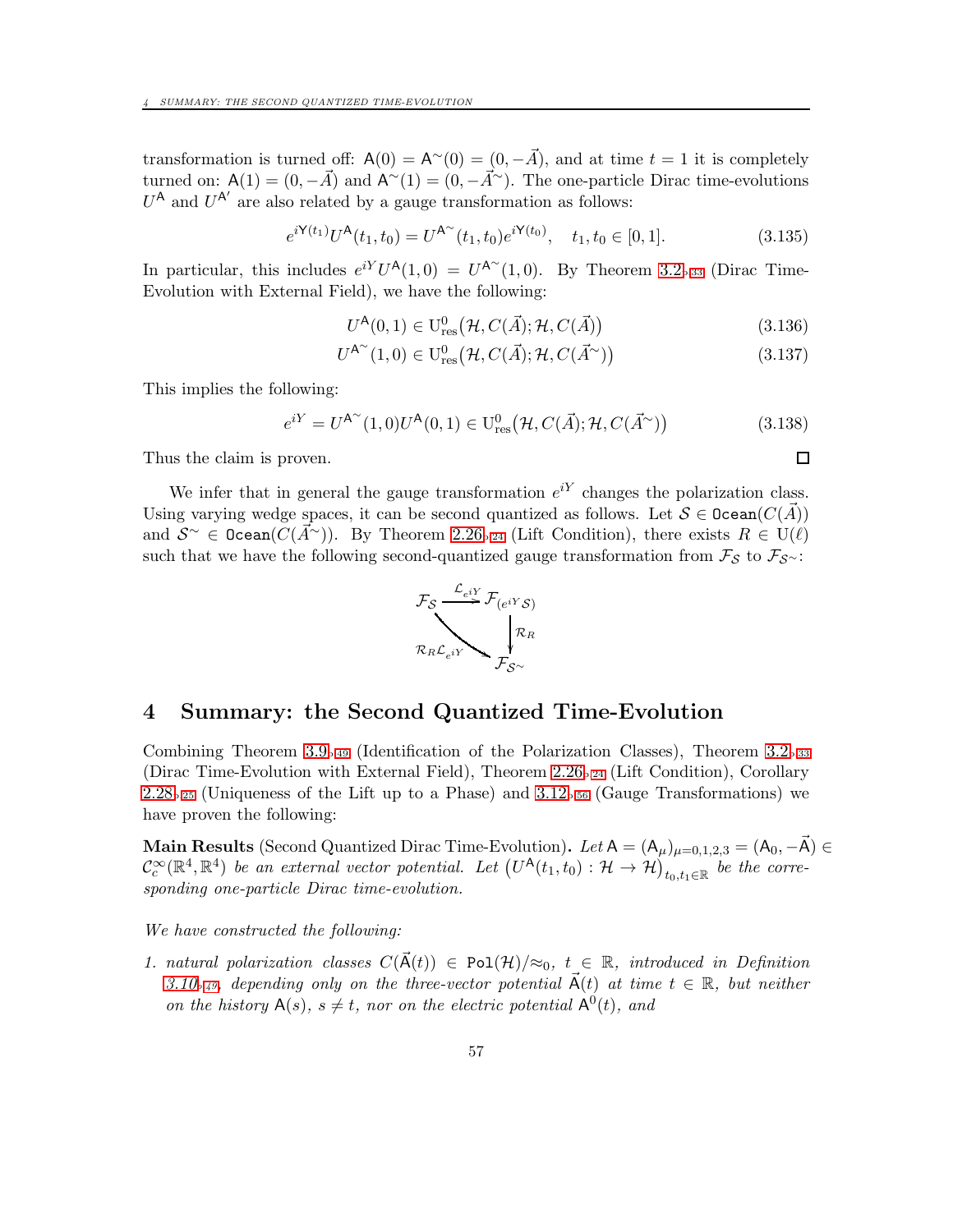2. for any choice of a vacuum  $\Phi$  a natural family of Fock spaces  $\mathcal{F}_t$ ,  $t \in \mathbb{R}$ , as follows: Given a (separable, infinite dimensional) Hilbert space  $\ell$ , for any  $\Phi \in \text{Ocean}_\ell(C(0))$  one has the family of equivalence classes

$$
\mathcal{S}(t) := [e^{Q^{\mathbf{A}(t)}} \Phi]_{\sim} \in \text{Ocean}_{\ell}(C(\vec{\mathbf{A}}(t)))/\sim, \ t \in \mathbb{R}, \tag{4.1}
$$

and, hence, the corresponding family of Fock spaces  $\mathcal{F}_t = \mathcal{F}_{\mathcal{S}(t)}$ ,  $t \in \mathbb{R}$ .

We have obtained the following:

3. For  $t_0, t_1 \in \mathbb{R}$  it holds that

$$
U^{\mathsf{A}}(t_1, t_0) \in U^0_{\text{res}}(\mathcal{H}, C(\vec{\mathsf{A}}(t_0)); \mathcal{H}, C(\vec{\mathsf{A}}(t_1))). \tag{4.2}
$$

This yields on the above family of Fock spaces a natural second-quantized Dirac timeevolution

$$
\widetilde{U}^{\mathsf{A}}(t_1,t_0): \mathcal{F}_{t_0} \to \mathcal{F}_{t_1},
$$

completely determined up to a phase. It is given as follows: abbreviating  $U^{\mathsf{A}} := U^{\mathsf{A}}(t_1, t_0)$ , there is  $R \in U(\ell)$  such that

$$
\widetilde{U}^{\mathsf{A}}(t_1, t_0) = \mathcal{R}_{R} \mathcal{L}_{U^{\mathsf{A}}} : \mathcal{F}_{t_0} \to \mathcal{F}_{t_1}
$$
\n(4.3)

is a unitary map between the Fock spaces  $\mathcal{F}_{t_0}$  and  $\mathcal{F}_{t_1}$ .  $\widetilde{U}^{\mathsf{A}}(t_1,t_0)$  is unique up to a phase in the following sense: for any two such choices  $R_1, R_2 \in U(\ell)$  with  $\mathcal{R}_{R_1} \mathcal{L}_{U^A}, \mathcal{R}_{R_2} \mathcal{L}_{U^A}$ :  $\mathcal{F}_{t_0} \to \mathcal{F}_{t_1}$ , the operator  $R_1^{-1}R_2$  has a determinant  $\det(R_1^{-1}R_2) = e^{i\varphi}$  for some  $\varphi \in \mathbb{R}$ , and it holds

$$
\mathcal{R}_{R_2}\mathcal{L}_{U^{\mathsf{A}}} = e^{i\varphi}\mathcal{R}_{R_1}\mathcal{L}_{U^{\mathsf{A}}}.
$$
\n(4.4)

4. The formalism is gauge invariant although gauge transformations may change the polarization classes, and therefore the induced second-quantized gauge transformations may act between varying Fock spaces.

We emphasize that the family of Fock spaces is defined in terms of the equivalence classes  $S(t)$ ,  $t \in \mathbb{R}$ . Hence, the dependence on the choice of  $\Phi$  is weak. Up to a natural isomorphism, being unique up to a phase,  $\mathcal{F}_t$  depends only on the polarization class [range  $e^{Q^{A(t)}}\Phi]_{\approx_0}$ ; cf. Lemma [2.12](#page-15-0)<sub>p[.16](#page-15-0)</sub> (Connection between  $\sim$  and  $\approx_0$ ). Changing the choice of Φ within the same equivalence class can be viewed as a Bogolyubov transformation.

An application of this theorem is the computation of transition amplitudes. Consider given  $\Lambda \Psi^{\text{in}} \in \mathcal{F}_{\mathcal{S}(t_0)}$  and  $\Lambda \Psi^{\text{out}} \in \mathcal{F}_{\mathcal{S}(t_1)}$ , which represent "in" and "out" states at times  $t_0$ and  $t_1$ , respectively. The transition amplitude is according to the above theorem given by

$$
\left| \left\langle \Lambda \Psi^{\rm out}, \mathcal{R}_{R_1} \mathcal{L}_U \Lambda \Psi^{\rm in} \right\rangle \right|^2 = |e^{i\varphi}|^2 \left| \left\langle \Lambda \Psi^{\rm out}, \mathcal{R}_{R_2} \mathcal{L}_U \Lambda \Psi^{\rm in} \right\rangle \right|^2
$$
  
=  $\left| \left\langle \Lambda \Psi^{\rm out}, \mathcal{R}_{R_2} \mathcal{L}_U \Lambda \Psi^{\rm in} \right\rangle \right|^2$ 

which is therefore independent on our specific choice of the matrix  $R_1$  or  $R_2$ , and also gauge invariant.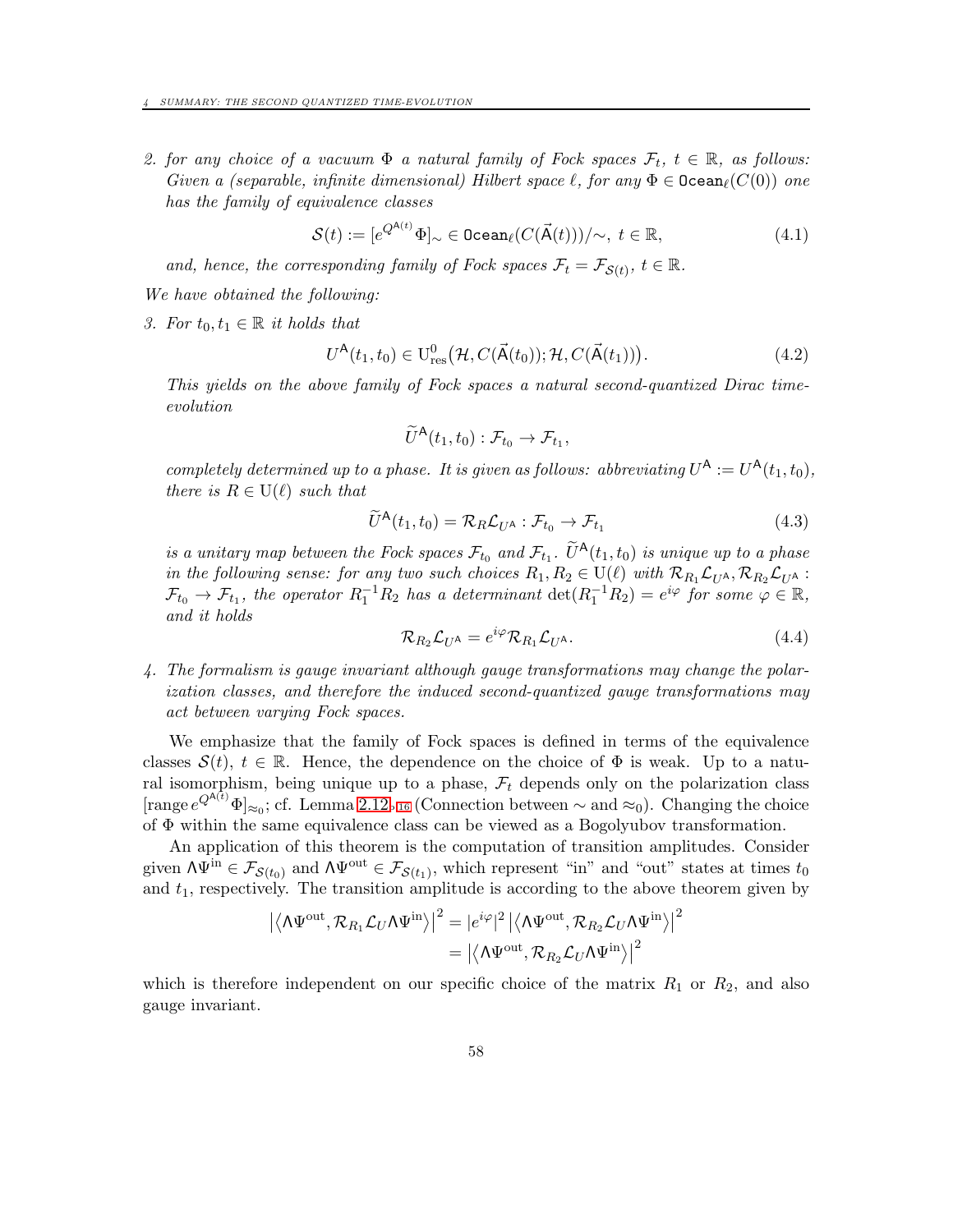# Acknowledgments

The authors would like to thank Torben Krüger and Sören Petrat for valuable comments. Furthermore, D.-A. Deckert gratefully acknowledges financial support within the scope of the BayEFG of the Freistaat Bayern and the Universiat Bayern  $e. V$ .

# References

- <span id="page-58-2"></span>[And33] C. D. Anderson. The Positive Electron. The Physical Review, 43(6):491–494, 1933.
- <span id="page-58-0"></span>[Bel75] J. Bellisard. Quantized Fields in Interaction with External Fields I. Exact Solutions and Perturbative Expansions. Commun. math. Phys., pages 235–266, 1975.
- <span id="page-58-1"></span>[Bel76] J. Bellisard. Quantized Fields in Interaction with External Fields II. Existence Theorems. Commun. math. Phys., pages 53–74, 1976.
- <span id="page-58-6"></span>[Dir34a] P. A. M. Dirac. Discussion of the infinite distribution of electrons in the theory of the positron. Mathematical Proceedings of the Cambridge Philosophical Society, 30(02):150–163, 1934.
- <span id="page-58-3"></span>[Dir34b] P.A.M. Dirac. Theorie du Positron. Selected Papers on Quantum Electrodynamics Edited by J. Schwinger, Dover Publications, Inc., New York, 1934.
- <span id="page-58-4"></span>[DP07] D. Dürr and P. Pickl. On Adiabatic Pair Creation. Commun. math. Phys., 282(1):161–198, 2007.
- <span id="page-58-5"></span>[DP08] D. Dürr and P. Pickl. Adiabatic Pair Creation in Heavy Ion and Laser Fields. EPL., 81, February 2008.
- <span id="page-58-10"></span>[Fin06] Felix Finster. The principle of the fermionic projector, volume 35 of AMS/IP Studies in Advanced Mathematics. American Mathematical Society, Providence, RI, 2006.
- <span id="page-58-8"></span>[Fin08] Felix Finster. On the regularized fermionic projector of the vacuum. Journal of Mathematical Physics, 49(3):032304, 60, 2008.
- <span id="page-58-7"></span>[Fin09a] Felix Finster. An action principle for an interacting fermion system and its analysis in the continuum limit. http://arxiv.org/abs/0908.1542, August 2009.
- <span id="page-58-9"></span>[Fin09b] Felix Finster. A formulation of quantum field theory realizing a sea of interacting dirac particles.  $http://arxiv.org/abs/0911.2102$ , November 2009.